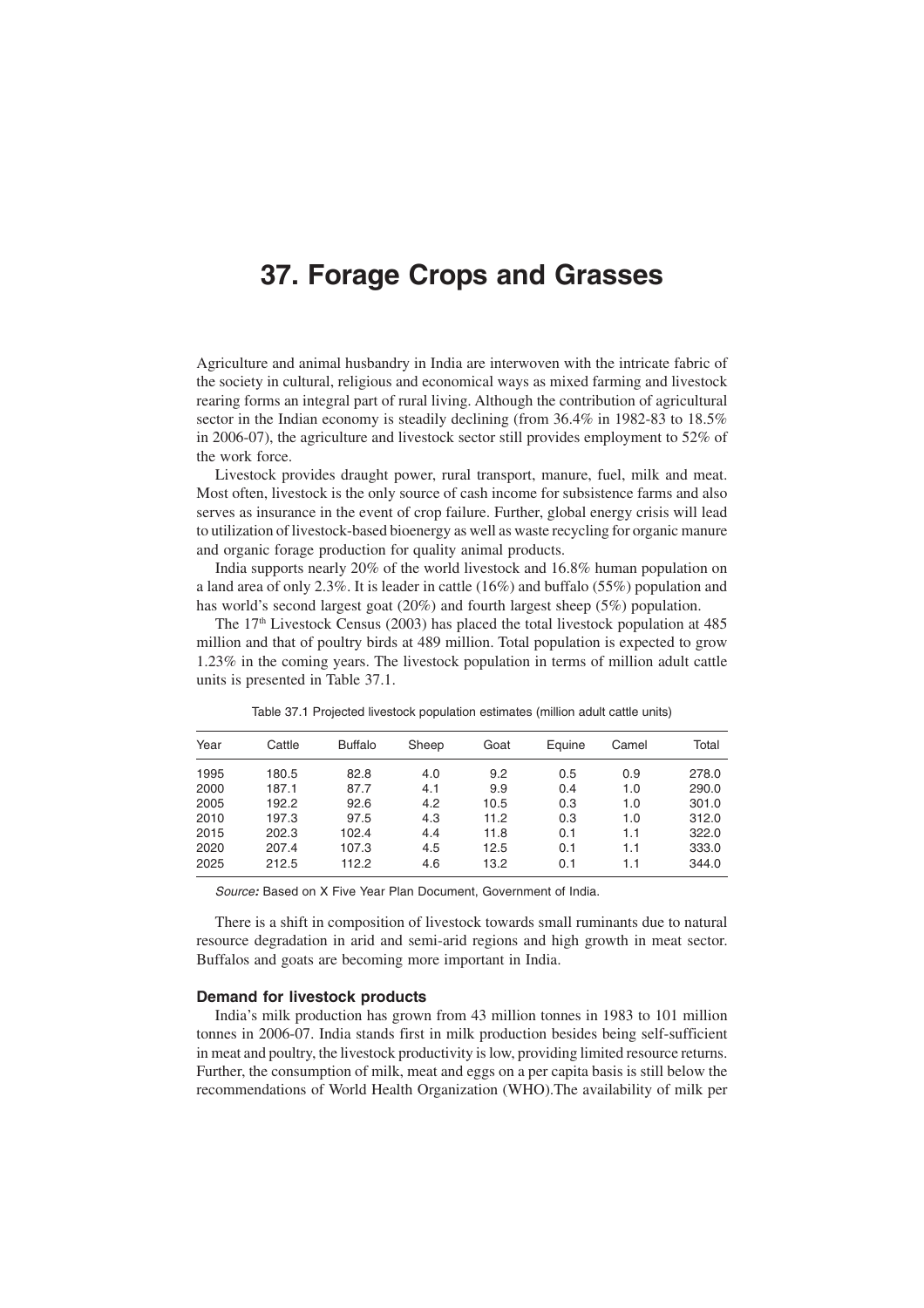head per day in the country in only 178 g against the norm of 250 g. Similarly, the consumption of eggs and meat is only 35 and 800 g per head per year against the norm of 180 eggs and 11 kg respectively. Compared to productivity in other parts of the world, India's livestock sector offers considerable scope for enhancement. Our cattle and buffalo produce less than 1,000 kg of milk per lactation as compared to 4,500 kg in Europe, more than 7,000 kg in the United States and 10,000 kg in Israel. The low productivity of livestock is a matter of concern. This is mainly due to inadequate supplies of quality feeds and fodder.

Global trend in animal production indicates a rapid and massive increase in the consumption of livestock products. It is predicted that meat and milk consumption will grow at 2.8 and 3.3% per annum, respectively, in developing countries like India where the whole system of rural economy has revolved around livestock production.

In the 11th Five-Year Plan (2007-2012), targeted growth in milk, meat and egg production has been projected at the rate of 5, 6 and 12%, respectively, to produce 130 million tonnes milk, 7 million tonnes meat and 95 billion eggs by 2012. In 2006-07, this sector contributed 101 million tonnes of milk, 51 billion eggs, 45 million kg wool and 2.3 million tonnes of meat.

The human population in India is expected to reach over 1,400 million by 2025. The 27.8% urban population is poised to increase by over 58% by 2025. Urbanization has brought a marked shift in the lifestyle of people in feeding habits towards milk products, meat and eggs with resultant increase in demand of livestock products. Periurban livestock farming and emerging fodder markets are indicators of fast changing economic scenario in livestock sector.

#### **Forage and feed – demand and supply scenario**

The data/estimates of fodder production in the country vary widely. Fodder production and its utilization depend on the cropping pattern, climate, socioeconomic conditions and type of livestock. The cattle and buffaloes are normally fed on the fodder available from cultivated areas, supplemented to a small extent by harvested grasses and top feeds. Grazing and harvested grasses are the chief fodder source for equines, while camels usually subsist on top feeds, either browsed or lopped from shrubs and trees. The three major sources of fodder supply are crop residues, cultivated fodder and fodder from common property resources like forests, permanent pastures and grazing lands.

At present, the country faces a net deficit of 61.1% green fodder, 21.9% dry crop residues and 64% feeds. Supply and demand scenario of forage and roughage is presented in Table 37.2. The deficit and supply in crude protein (CP) and total digestible nutrients (TDN) are given in Table 37.3.The situation is further aggravated due to increasing growth of livestock particularly that of genetically upgraded animals. The available forages are poor in quality, being deficient in available energy, protein and minerals. To compensate for the low productivity of the livestock, farmers maintain a large herd of animals, which adds to the pressure on land and fodder resources.

Due to ever-increasing population pressure of human beings, arable land is mainly used for food and cash crops, thus there is little chance of having good-quality arable land available for fodder production, unless milk production becomes remunerative to the farmer as compared to other crops. To meet the current level of livestock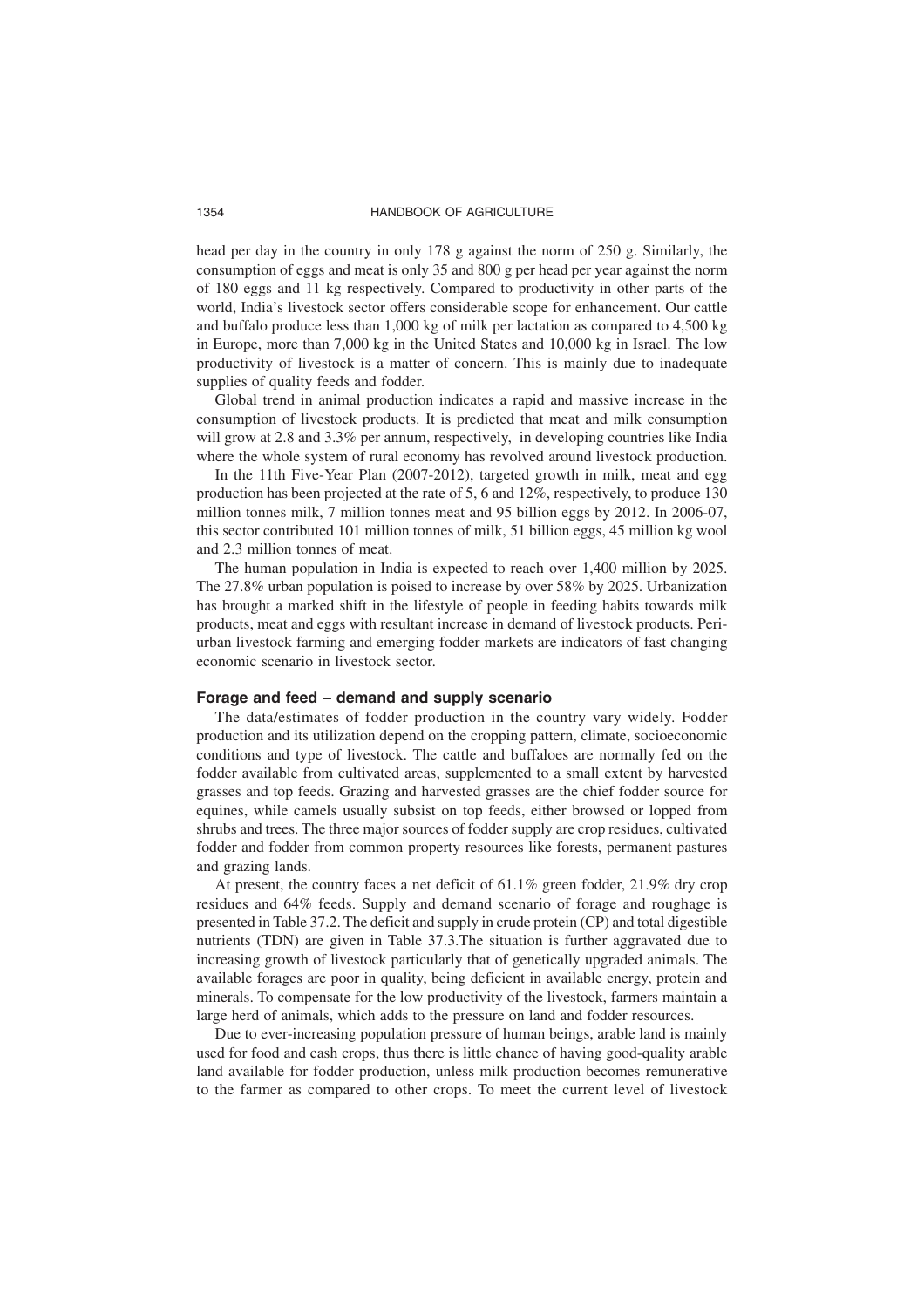production and its annual growth in population, the deficit in all components of fodder, dry crop residues and feed has to be met from either increasing productivity, utilizing untapped feed resources, increasing land area (not possible due to human pressure for food crops) or through imports.

|      |        |     |        |     |             | (in million tonnes)                  |  |
|------|--------|-----|--------|-----|-------------|--------------------------------------|--|
| Year | Supply |     | Demand |     |             | Deficit as% of demand<br>(as actual) |  |
|      | Green  | Dry | Green  | Dry | Green       | Dry                                  |  |
| 1995 | 379.3  | 421 | 947    | 526 | 568 (59.95) | 105 (19.95)                          |  |
| 2000 | 384.5  | 428 | 988    | 549 | 604 (61.10) | 121 (21.93)                          |  |
| 2005 | 389.9  | 443 | 1,025  | 569 | 635 (61.96) | 126 (22.08)                          |  |
| 2010 | 395.2  | 451 | 1,061  | 589 | 666 (62.76) | 138 (23.46)                          |  |
| 2015 | 400.6  | 466 | 1,097  | 609 | 696 (63.50) | 143 (23.56)                          |  |
| 2020 | 405.9  | 473 | 1,134  | 630 | 728 (64.21) | 157 (24.81)                          |  |
| 2025 | 411.3  | 488 | 1.170  | 650 | 759 (64.87) | 162 (24.92)                          |  |

Table 37.2 Supply and demand scenario of forage and roughages (1995 - 2025)

Source: Based on X Five Year Plan Document, Government of India. Figures in parentheses indicate the deficit in percentage

| Table 37.3 Projected availability, requirements and deficit of CP and TDN (million tonnes) |                                        |  |  |  |
|--------------------------------------------------------------------------------------------|----------------------------------------|--|--|--|
|                                                                                            | including CP and TDN from concentrates |  |  |  |

| Year |       | Requirement |       | Availability | Deficit $(\%)$ |       |
|------|-------|-------------|-------|--------------|----------------|-------|
|      | CР    | TDN         | СP    | TDN          | СP             | TDN   |
| 2000 | 44.49 | 321.29      | 30.81 | 242.42       | 30.75          | 24.55 |
| 2005 | 46.12 | 333.11      | 32.62 | 253.63       | 29.27          | 23.86 |
| 2010 | 47.76 | 344.93      | 34.18 | 262.02       | 28.44          | 24.04 |
| 2015 | 49.39 | 356.73      | 35.98 | 273.24       | 27.15          | 23.41 |
| 2020 | 51.04 | 368.61      | 37.50 | 281.23       | 26.52          | 23.70 |
| 2025 | 52.68 | 380.49      | 39.31 | 292.45       | 25.38          | 23.14 |

CP, Crude protein; TDN, total digestible nutrients.

#### **Regional imbalances in fodder availability**

The regional deficits are more important than the national deficit, especially for fodder, which is not economical to transport over long distances. The pattern of deficit varies in different parts of the country. For instance, the green fodder availability in Western Himalayan, Upper Gangetic Plains and Eastern Plateau and Hilly Zones is more than 60% of the actual requirement. In Trans Gangetic Plains, the feed availability is between 40 and 60% of the requirement and in the remaining zones, the figure is below 40%. In case of dry fodder, availability is over 60% in the Eastern Himalayan, Middle Gangetic Plains, Upper Gangetic Plains, East Coast Plains and Hilly Zones. In Trans Gangetic Plains, Eastern Plateau and Hills and Central Plateau and Hills, the availability is in the range of 40-60%, while in the remaining zones of the country the availability is below 40%.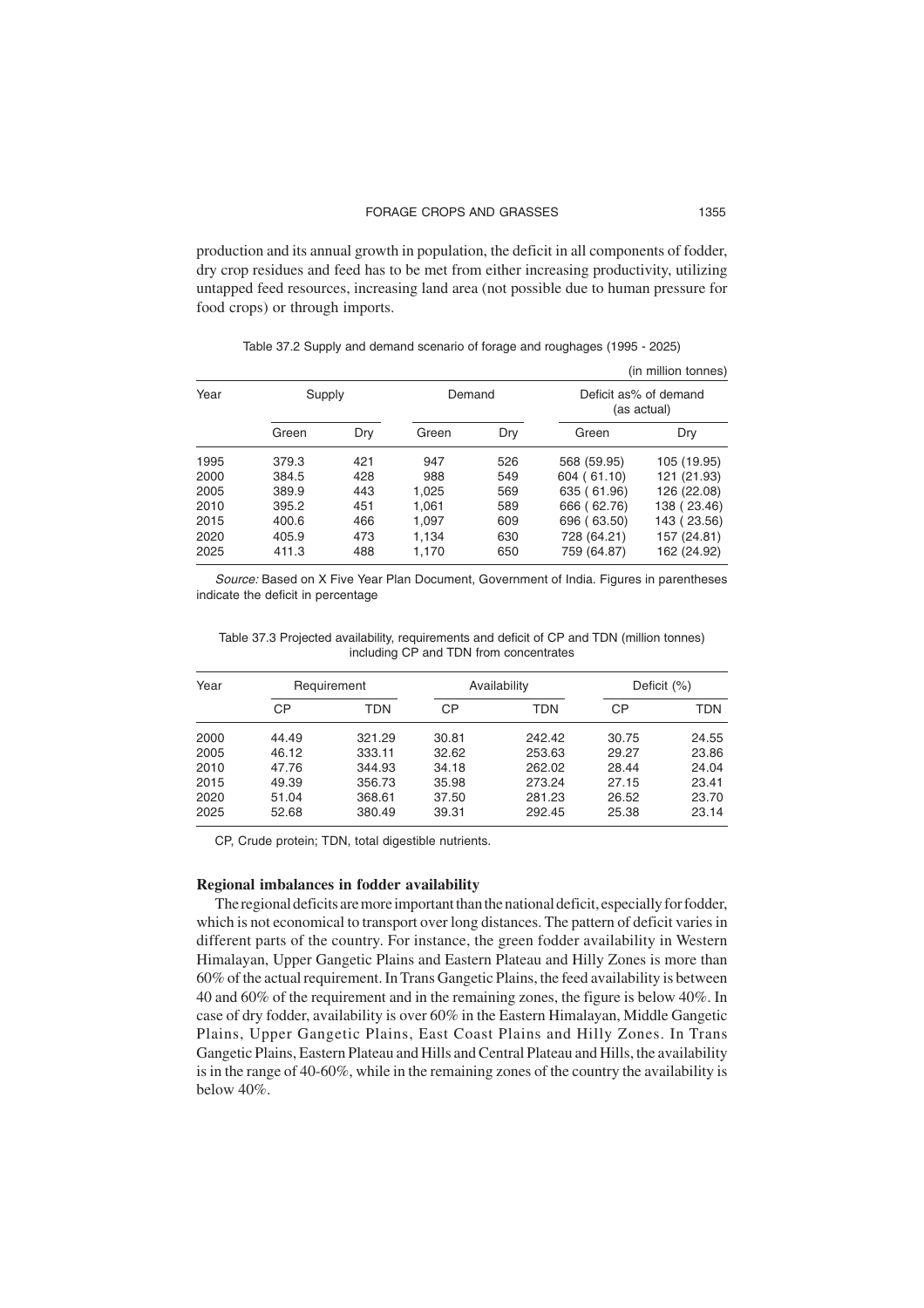#### **Role of coarse grain cereals as crop residues**

In animal feed supply, coarse cereals have a major role and four major cereals, viz*.* maize, barley, sorghum and pearl millet, account for about 44% of the total cereals. Production of these cereals is stagnating at around 30 million tonnes. Of the total coarse cereals, maize accounts for almost three-fourths and barley accounts for 15%. Sorghum and millets account for 11%. India's production of these cereals is stagnating around 30 million tonnes, which is less than 3% of the world's production. Most of the coarse cereals in the developed countries are mainly used for cattle feed and some of the cereals like barley are used in breweries. However, in India their use is mainly for direct consumption mostly by poor in the villages. Many minor millets, viz. finger millet / *ragi* (*Eleusine coracana*), little millet (*Panicum miliare*), *kodo* millet (*Paspalum scrobiculatum*), foxtail millet (*Setaria italica*), barnyard millet (*Echinochloa frumentacea*), proso millet (*Panicum miliaceum*), and *savan* millet (*Echinochloa colona*), are also important for fodder. The role of food grains and especially of the coarse cereals in providing the balanced nutrition to the livestock for ensuring higher productivity needs no emphasis.

## **Area under fodder production**

Fodder crops are the plant species that are cultivated and harvested for feeding the animals in the form of forage (cut green and fed fresh), silage (preserved under anaerobic condition) and hay (dehydrated green fodder). The total area under cultivated fodders is 8.3 million ha on individual crop basis. Sorghum amongst the *kharif* crops (2.6 million ha) and berseem (Egyptian clover) amongst the *rabi* crops (1.9 million ha) occupy about 54% of the total cultivated fodder cropped area (Table 37.4). The area under permanent pastures has been declining over the years and the trend could well continue in the future. Due to overgrazing, the productivity of the pastures has been declining too. The area under fodder crops has almost remained static for the last

| Crop                              | Botanical name            | Area<br>$(000)$ ha) | Green fodder<br>productivity<br>(tonnes/ha) |
|-----------------------------------|---------------------------|---------------------|---------------------------------------------|
| Berseem (Egyptian clover)         | Trifolium alexandrinum    | 1,900               | $60 - 110$                                  |
| Lucerne (Alfalfa)                 | Medicago sativa           | 1,000               | $60 - 130$                                  |
| Senji (Sweet clover)              | Melilotus indica          | 5                   | $20 - 30$                                   |
| Shaftal (Persian clover)          | Trifolium resupinatum     | 5                   | $50 - 75$                                   |
| Metha (Fenugreek)                 | Trigonella foenum-graecum | 5                   | $20 - 35$                                   |
| Lobia (Cowpea)                    | Vigna unguiculata         | 300                 | $25 - 45$                                   |
| Guar (Clusterbean)                | Cyamopsis tetragonaloba   | 200                 | $15 - 30$                                   |
| Rice bean                         | Vigna umbellata           | 20                  | $15 - 30$                                   |
| Jai (Oat)                         | Avena sativa              | 100                 | $35 - 50$                                   |
| Jau (Barley)                      | Hordeum vulgare           | 10                  | $25 - 40$                                   |
| Jowar/Chari (Sorghum)             | Sorghum bicolor           | 2,600               | $35 - 70$                                   |
| Baira (Pearl millet)              | Pennisetum glaucum        | 900                 | $20 - 35$                                   |
| Makka (Maize)                     | Zea mays                  | 900                 | $30 - 55$                                   |
| <i>Makchari</i> (Teosinte)        | Zea mexicana              | 10                  | $30 - 50$                                   |
| Chara sarson<br>(Chinese cabbage) | Brassica pekinensis       | 10                  | $15 - 35$                                   |

Table 37.4 Forage crops grown and their area and productivity in India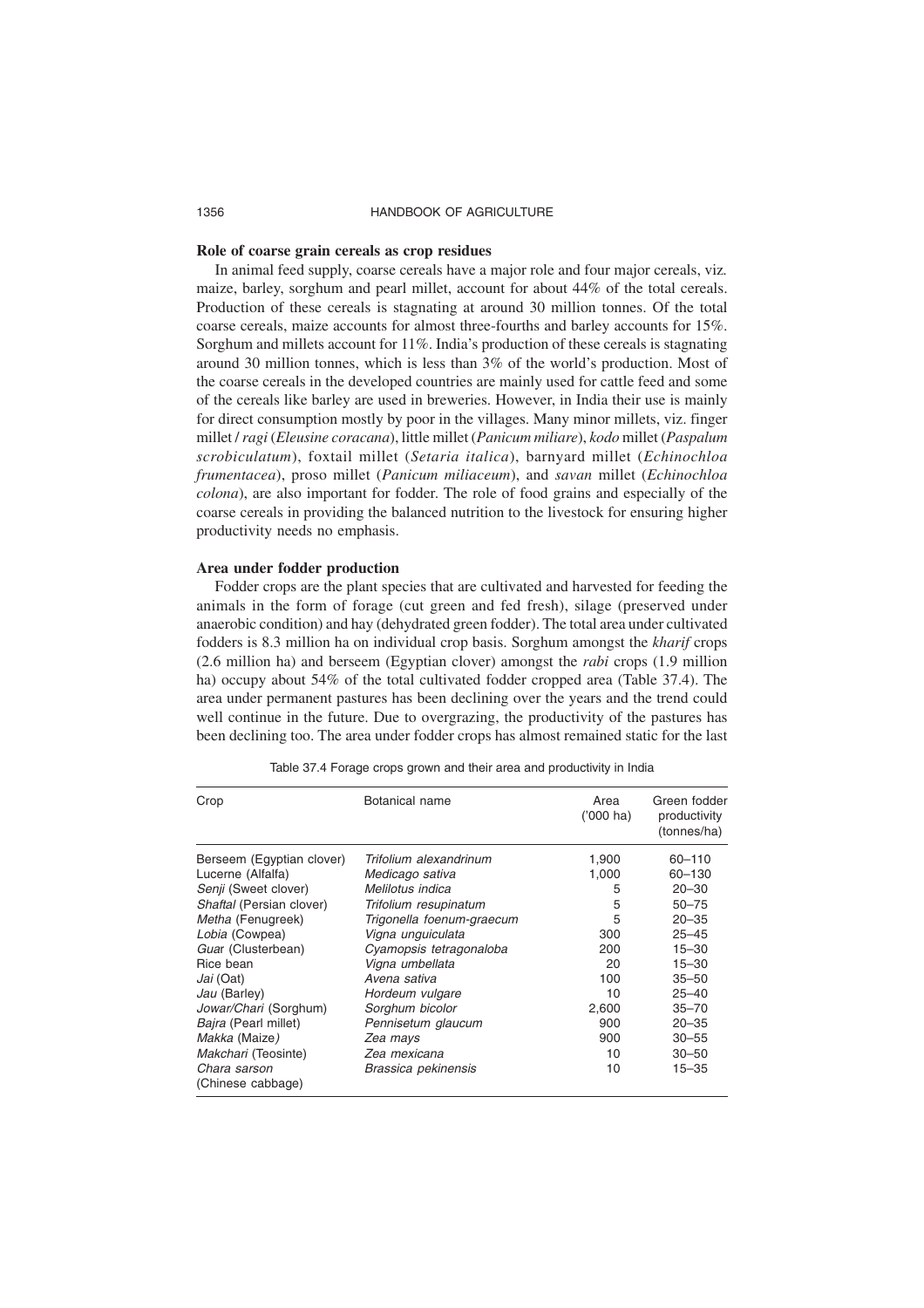3-4 decades. This is mainly for want of proper land cover data reporting. However, the area under fodder crops has increased in peri-urban areas that have developed as milk sheds under intensive dairy production systems during the past years

Sizeable amount of fodder demand is fulfilled through vast grasslands and rangelands (Table 37.5). Any positive or negative change in its position will have impact on several environmental issues. Similarly, the increase in livestock population will also affect the availability of organic wastes which in turn can boost the agricultural production.

Table 37.5 Grazing resources in India (2000 – 2001)

| Resources                                          | Gross area<br>(million ha) | Percentage |
|----------------------------------------------------|----------------------------|------------|
| Forests                                            | 69.41                      | 22.70      |
| Permanent pastures/grazing lands                   | 10.90                      | 3.60       |
| Cultivable wastelands                              | 13.66                      | 4.50       |
| Fallow lands                                       | 24.99                      | 8.10       |
| Fallow land other than current fallows             | 10.19                      | 3.30       |
| Barren uncultivable wastelands                     | 19.26                      | 6.30       |
| Total common property resources other than forests | 54.01                      | 17.70      |

#### **Biodiversity in forage resources**

Indian sub-continent is one of the world's mega centres of crop origin and crop plant diversity, as it presents a wide spectrum of eco-climate ranging from humid tropical to semi-arid, temperate to alpine.

The Indian gene centre possesses a rich genetic diversity in native grasses and legumes. There are reports of 245 genera and 1,256 species of Gramineae of which about 21 genera and 139 species are endemic. One-third of Indian grasses are considered to have fodder value. Most of the grasses belong to the tribes Andropogoneae (30%), Paniceae (15%), and Eragrosteae (9%). Similarly, out of about 400 species of 60 genera of Leguminosae, 21 genera are reported to be useful as forage. The main centers of genetic diversity are peninsular India (for tropical types) and North-Eastern Region (for sub-tropical types) besides some micro-centres for certain species.

Major forage genera exhibiting forage biodiversity include legumes like *Desmodium, Lablab, Stylosanthes, Vigna, Macroptelium, Centrosema,* etc.; grasses like *Bothriochloa, Dichanthium, Cynodon, Panicum, Pennisetum, Cenchrus, Lasiurus,* etc. and browse plants such as *Leucaena, Sesbania, Albizia, Bauhinia, Cassia, Grewia,* etc. These genera besides many others form an integral part of feed and fodder resources of the country. The country is further endowed with the rich heritage of traditional know-how of raising, maintaining and utilizing forage, feed and livestock resources.

#### **Forage crop improvement**

The opportunity for area expansion under fodder crops seems to be very remote and the fodder yields have reached a plateau in most of the fodder crops. However, a great scope exists to increase forage availability through strengthening research and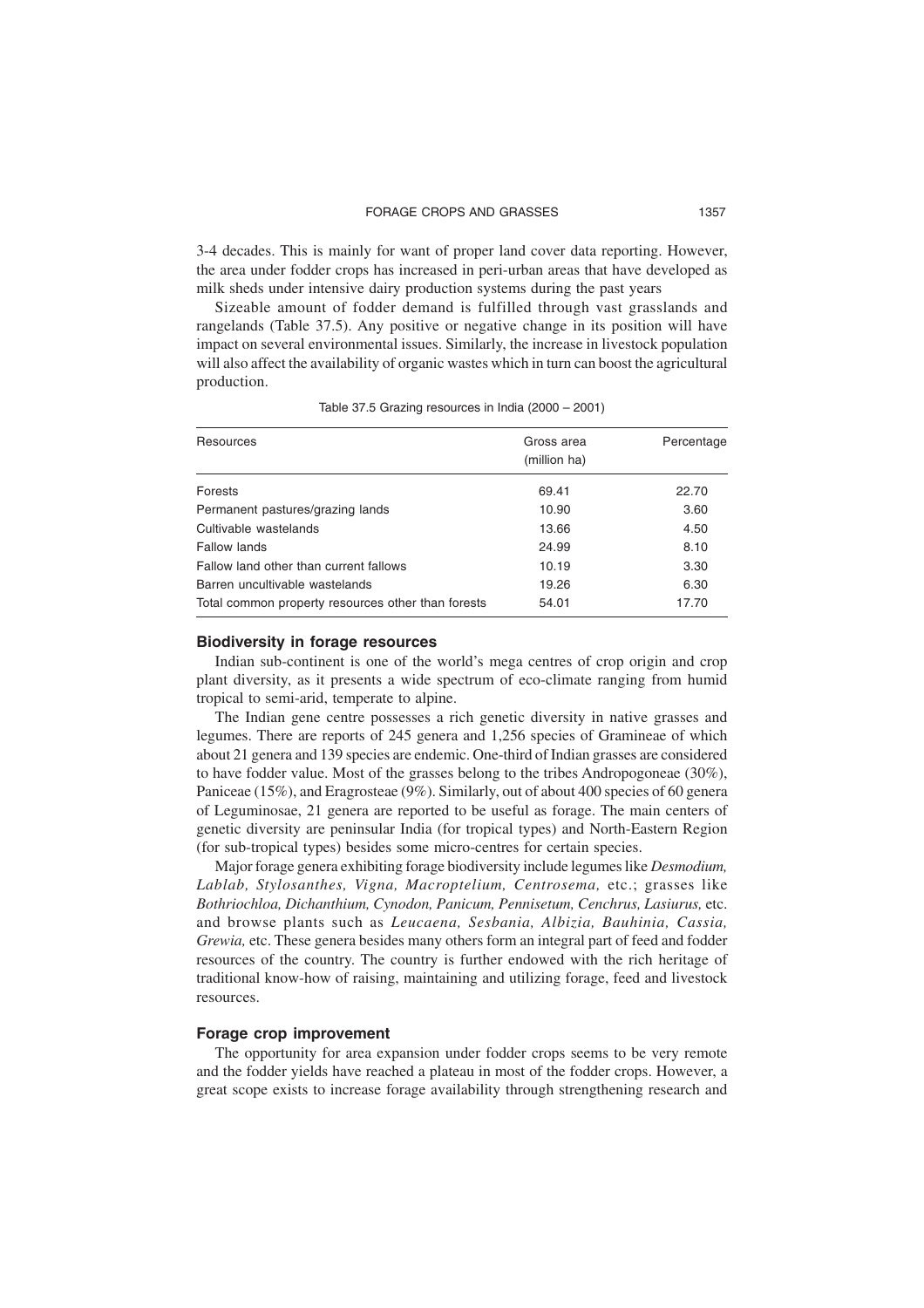development activities in grasslands/grazing lands/rangelands. The future strategies should focus on developing dual type grain-cum-fodder crop varieties, stay green QPM maize varieties, application of biotechnology to evolve genetically engineered improved varieties tolerant to abiotic and biotic stresses and enhancing forage productivity in berseem (Egyptian clover), lucerne, oat, forage sorghum, range grasses and legumes as well as fodder trees, processing and nutrient enrichment of low quality roughage and designing economic feeding systems for different categories of livestock under different rearing systems.

Forage crop improvement requires a long-term and multidisciplinary approach involving several disciplines, viz. plant breeding, genetics, agronomy, pathology, nematology, entomology, physiology, biotechnology and animal nutrition, etc. A thorough understanding of species relationships, chromosomal constitution, genome structure, putative parentage and extent of possible gene exchange/ recombination and nature of polyploidy is also required for the breeding programme. The strategy for various crops varies as per the problems encountered in particular species.

## **Breeding objectives**

The major breeding objectives include: (i) high dry matter yield (ii) better quality components– crude protein content, *in-vitro* dry-matter digestibility, low percentage of neutral detergent fibre and toxicity, (iii) high response to inputs, (v) tolerance to adverse soils- acidic/saline soils, tolerance to extreme weather conditions – high rainfall/ low moisture regime, (v) resistance to diseases and insect-pests, (vi) greater persistencesummer persistence in annual multicut forages, e.g. berseem and exploitable regeneration ability in perennial multicuts e.g. lucerne, (vii) greater aggressiveness/ fast growth and competing ability or complementation with the companion crop, for example, oats competes well in an intercropping of oats + berseem and yield better in early cuts or first cut and subsequently it allows berseem to flourish over and above its own production potential.

#### **Limitations/constraints**

Forage crop improvement has its own limitations. Many aspects related to forage breeding, plant genetic resources, plant-protection measures, forage quality, palatability and seed production need to be appropriately addressed adopting an integrated approach. Some of the general constraints/limitations in forage crop improvement and production are as follows:(i) non-availability of sufficient quantity of quality fodder seeds as the crop for fodder is harvested before seed set and also the non-availability of dual-purpose varieties, (ii) non-synchronous flowering /anthesis and spikelet maturity, abscission of spikelets after maturity in grasses and the presence of large number of sterile glumes in grasses, (iii) overlapping of vegetative and reproductive growth phases, uneven pod setting, non-synchronous maturity and seed shattering in forage legumes and (iv) apomictic nature of most of the tropical forage grasses that limits their genetic improvement

#### **Biotechnological approaches of forage crop improvement**

Tremendous technological development in the recent past has equipped the plant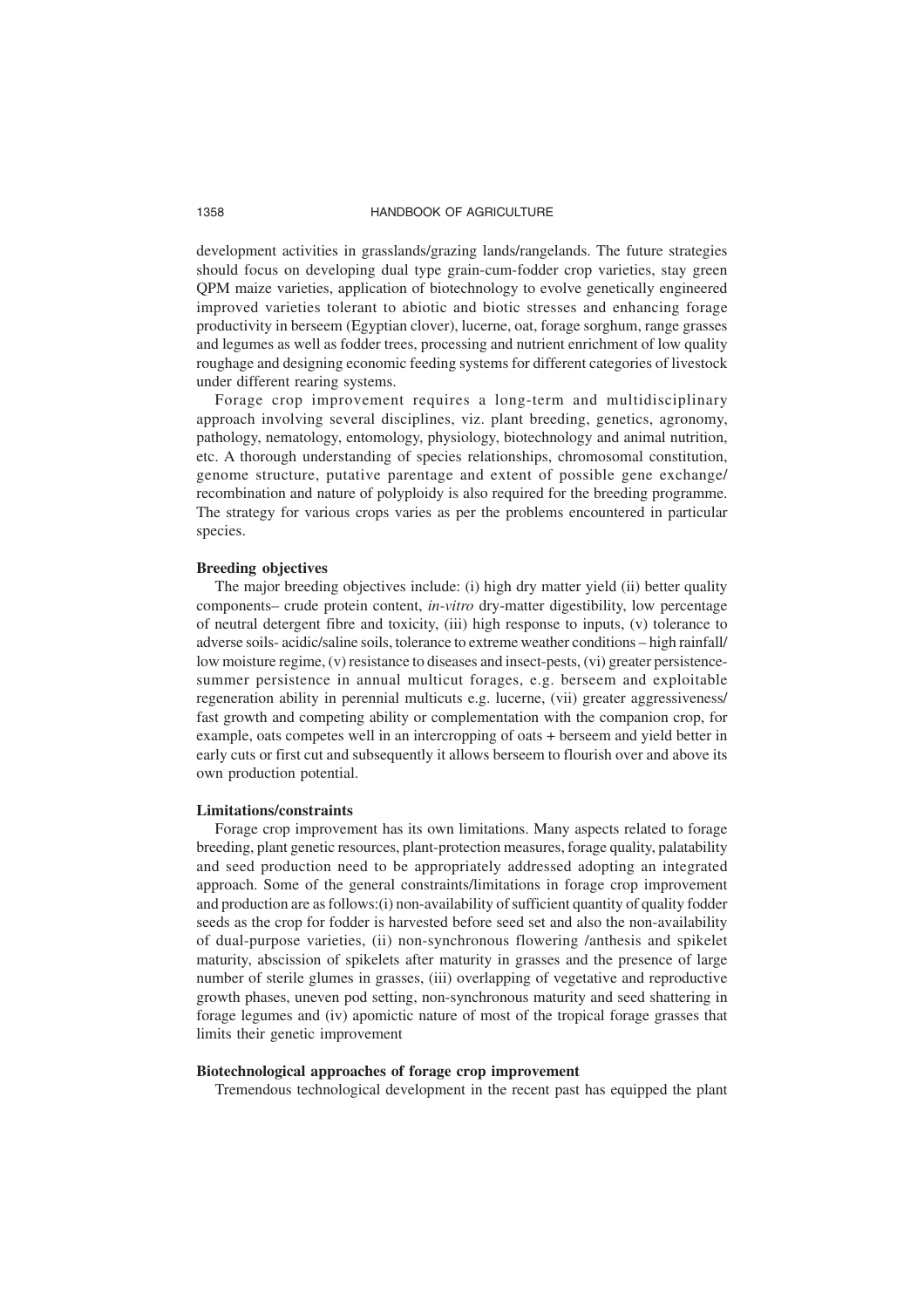scientists with enormous options to tailor the plants according to need. The improvement of forage crops through biotechnological approach has started in late eighties has made remarkable headway at the global level. The various biotechnological tools include molecular techniques for understanding the genetic structure of the plants, inserting foreign genes directly into the plant genome, *in-vitro* regeneration of plants from any plant part.

A number of techniques such as embryo rescue, micro-propagation, androgenic haploid plant production and creation of novel variations help at one or more steps involved in conventional breeding methods. These techniques save time and energy required for conventional methods. Further, the plants developed through these techniques do not attract attention of those who are against the genetically modified organisms. The embryo-rescue technique has well been exploited in *Lolium-Festuca* complex for production of hybrids*. Lolium-Dactylis* hybrids and many interspecific hybrids in *Trifolium* have also been developed by this method. Progress in developing interspecific hybrids of berseem at the Indian Grassland and Fodder Research Institute (IGFRI) has also been made. Regeneration of the plantlets from reproductive parts such as anther results in haploid plant production.

Hence, the process is very effective in developing plants with double set of genome in the otherwise tetraploid tropical grasses.

Biotechnological approach offers opportunities for creation of novel variations in forages which as such are not possible through conventional methods. The various means of creating variation in forage grasses and achievement are somaclonal variation, somatic hybridization, genetic transformation, etc. Artificial introduction of some foreign gene in the plant genome is genetic transformation. Insertions of genes may be by chemical, electrical, physical or micro-projectile transfer. In grasses, the success achieved so far has been limited and successful transformation has been reported only in a few perennial grasses, viz. *Lolium, Festuca, Agrostis , Dactylis, Paspalum* and *Dichanthium* species*.*

There are several molecular techniques, viz. restriction fragment length polymorphism (RFLP), amplified fragment length polymorphism (AFLP), random amplified polymorphic DNA (RAPD) and isozymes that may be used from time to time for characterization of germplasm, cultivar identification, detection of hybrids and genetic mapping, quality trait loci (QTL) identification and gene tagging. The molecular characterization of agriculturally important plants including forage crops and weeds is equally important because, through the transformation techniques, the genes identified from any plant or living organism can be transferred to the target species on account of similarity in DNA sequence across various species and genera. Characterization of germplasm is one of the most important aspects, especially in the context of the changing scenario with regard to Plant Biodiversity Act. Presently, forage germplasm characterization is mainly on isozyme basis. There is a need to classify forage germplasm for the two objectives – firstly for developing DNA fingerprints and secondly for identifying the duplicates in the germplasm.

It is desirable that the forage crop varieties are also subjected to molecular characterization in order to avoid any dispute regarding use of germplasm in the coming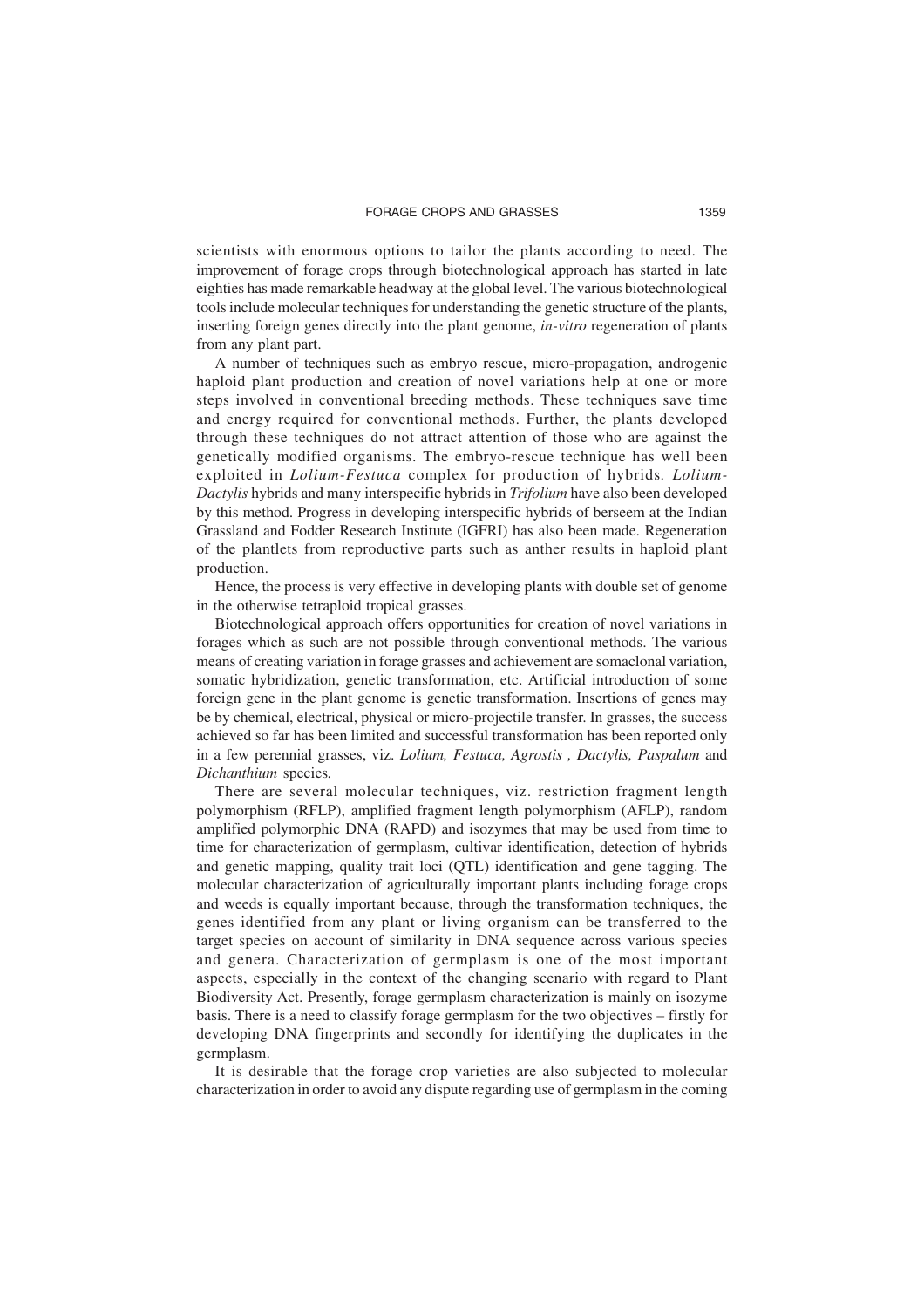years. The major problem encountered with these molecular markers of the forage species is that most of the cultivars are synthetic populations and variability exists within the population. However, the efforts have been made for characterizing the varieties based on RAPD, RFLP markers and discrimination between the varieties can be based on gene frequencies.

Genetic mapping and gene tagging in forage species have not been attempted much. For single gene control traits, gene tagging is important but in case of forages most of the desirable agronomic traits are multi-genic and hence are difficult to tag. There are also opportunities for improving the amino acid balance of the plants used in intensive feeding production systems. At the Commonwealth Scientific and Industrial Organization (CSIRO), Australia, incorporation of gene normally expressed in sunflower for sulfur amino acid to lupin (deficient in sulfur amino acid) increased sulfur amino acid content of transgenic lupin grain, resulting into higher animal productivity through usage of lupin meal.

Another important area needing attention of biotechnologist is the development of stress tolerance, both biotic and abiotic, in fodder crops and range species through gene pyramiding of identified QTLs. Encouraging results have been obtained in different crops in identifying the genes and regulatory elements. Selection of germplasm for salinity tolerance is very important for efficient utilization of such degraded lands. The germplasm can be screened *in vitro* at two levels: (i) seedling level and (ii) tissue or cell level. *In-vitro* studies have shown significant interspecific and intraspecific variation among legumeand clover species for salt tolerance. Intracultivar variation had been identified in lucerne (*Medicago sativa*) and white clover (*T. repens*). In case of postfertilization incompatibility barriers, embryo rescue is most effective and successful technique.

In grass breeding, identification of genes controlling apomixis is an area that can pay good dividends. Identification and cloning of these genes can well be patented and can also be used in transferring in other cross-pollinated crops for fixing heterosis and thus save on the cost on account of producing hybrid seeds every year. Although this aspect is receiving global attention, success has been very limited till date. Another important aspect is the identification of sexual lines in grasses. There is need to develop reliable molecular techniques for screening of the grass species for the presence of sexuality, as it would accelerate the breeding process in such grasses as many of these plants could be used in crossing. The plants with better agronomic traits and apomixis can be selected and advanced for developing better varieties.

#### **Improved varieties**

Systematic forage crop breeding programmes at the research institutions under the Indian Council of Agricultural Research (ICAR) and the State Agricultural Universities (SAUs) have led to the development and release of a large number of improved varieties in different forage crops suitable for different agro-ecological zones. These varieties resulted in substantial increase in the productivity and production of forages in the country. The improved varieties released/notified during the past three decades are given in Table 37.6.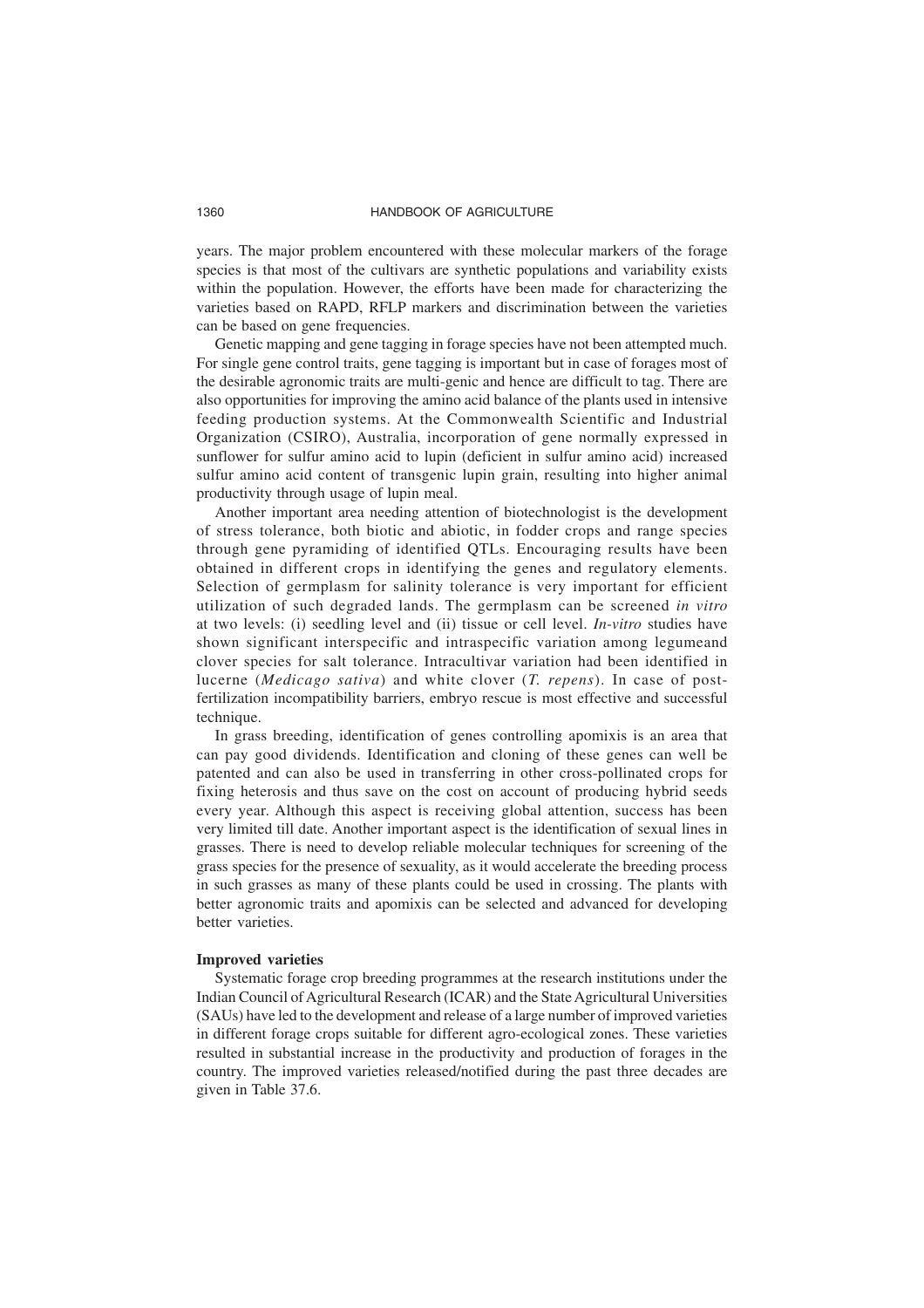Table 37.6 Forage crop varieties released/notified during 1974-2008

| Crop/variety                            | Year of<br>release/ | Institution<br>responsible for     | Area of adaptation                            |
|-----------------------------------------|---------------------|------------------------------------|-----------------------------------------------|
|                                         | notification        | the development                    |                                               |
|                                         |                     | <b>Cultivated fodder - legumes</b> |                                               |
| Berseem / Egyptian clover               |                     |                                    |                                               |
| Mescavi                                 | 1975                | CCS HAU, Hisar                     | Entire growing area                           |
| BL <sub>1</sub>                         | 1980                | PAU, Ludhiana                      | Punjab, H.P., Jammu                           |
| Wardan                                  | 1981                | IGFRI, Jhansi                      | Entire growing area                           |
| Jawahar Berseem 1 (JB 1)                | 1981                | JNKVV, Jabalpur                    | Central India                                 |
| JB 2                                    | 1982                | JNKVV, Jabalpur                    | Central India                                 |
| JB 3                                    | 1983                | JNKVV, Jabalpur                    | Central India                                 |
| BL 22                                   | 1987                | PAU, Ludhiana                      | Sub-temperate, hill regions<br>of North India |
| BL 2                                    | 1989                | PAU, Ludhiana                      | Northern India                                |
| <b>UPB 110</b>                          | 1993                | GBPUA&T, Pantnagar                 | Southern zone                                 |
| <b>Bundel Berseem 2</b>                 | 1997                | IGFRI, Jhansi                      | North-west zone                               |
| Bundel Berseem 3                        | 2000                | IGFRI, Jhansi                      | North-east, Eastern region                    |
| <b>BL 42</b>                            | 2003                | PAU, Ludhiana                      | North-west India                              |
| <b>HFB 600</b>                          | 2004                | CCS HAU, Hisar                     | North-west India                              |
| <b>BL 180</b>                           | 2006                | PAU, Ludhiana                      | North-west India                              |
| Hisar Berseem 1 (HFB 600)               | 2006                | CCS HAU, Hisar                     | Haryana                                       |
| Lucerne                                 |                     |                                    |                                               |
| GAUL 1 (Anand 2)                        | 1975                | GAU, Banaskantha                   | Gujarat, Rajasthan, M.P.                      |
| Chetak (S 244)                          | 1975                | IGFRI, Jhansi                      | Central Zone                                  |
| T 9 (Type 9)                            | 1978                | CCS HAU, Hisar                     | Entire growing area                           |
| GAUL 2 (SS 627)                         | 1980                | GAU, Banaskantha                   | Gujarat                                       |
| CO 1                                    | 1980                | TNAU, Coimbatore                   | Tamil Nadu, Karnataka                         |
| LLC 3                                   | 1985                | PAU, Ludhiana                      | Entire growing area                           |
| LLC 5                                   | 1987                | PAU, Ludhiana                      | Punjab                                        |
| Anand 3                                 | 1991                | GAU, Banaskantha                   | H.P.                                          |
| RL 88                                   | 1991                | Rahuri, MPKV                       | Entire country                                |
| Senji / sweet clover                    |                     |                                    |                                               |
| HFWS 55                                 | 1989                | CCS HAU, Hisar                     | Haryana                                       |
| Shaftal (Trifolium resupinatum)         |                     |                                    |                                               |
| Shaftal 48                              | 1991                | PAU, Ludhiana                      | H.P.                                          |
| SH 69                                   | 1995                | PAU, Ludhiana                      | Punjab                                        |
| SH 48                                   | 1987                | PAU, Ludhiana                      | Punjab                                        |
| Cowpea<br>Kohinoor (S 450)              | 1975                | IGFRI, Jhansi                      | Haryana, Punjab, Gujarat,                     |
|                                         | 1976                |                                    | U.P.                                          |
| HFC 42-1 (Hara Lobia)<br>GFC 1 (Gujarat | 1979                | CCS HAU, Hisar<br>GAU, Banaskantha | Haryana, Punjab<br>Gujarat                    |
| Forage Cowpea 1)                        |                     |                                    |                                               |
| GFC 2 (Gujarat                          | 1980                | GAU, Banaskantha                   | Gujarat                                       |
| Forage Cowpea 2)                        |                     |                                    |                                               |
| GFC 4 (Gujarat                          | 1980                | GAU, Banaskantha                   | Gujarat                                       |
| Forage Cowpea 4)                        |                     |                                    |                                               |
| <b>UPC 5286</b>                         | 1981                | GBPUA.&T, Pantnagar                | Whole country                                 |
| GFC 3 (Gujarat                          | 1982                | GAU, Banaskantha                   | Gujarat                                       |
| Forage Cowpea 3)                        |                     |                                    |                                               |
| CO 5                                    | 1986                | TNAU, Coimbatore                   | <b>Tamil Nadu</b>                             |
| <b>UPC 5287</b>                         | 1986                | GBPUA&T, Pantnagar                 | North India                                   |
| Sweta (No. 998)                         | 1987                | MPKV, Rahuri                       | Maharashtra                                   |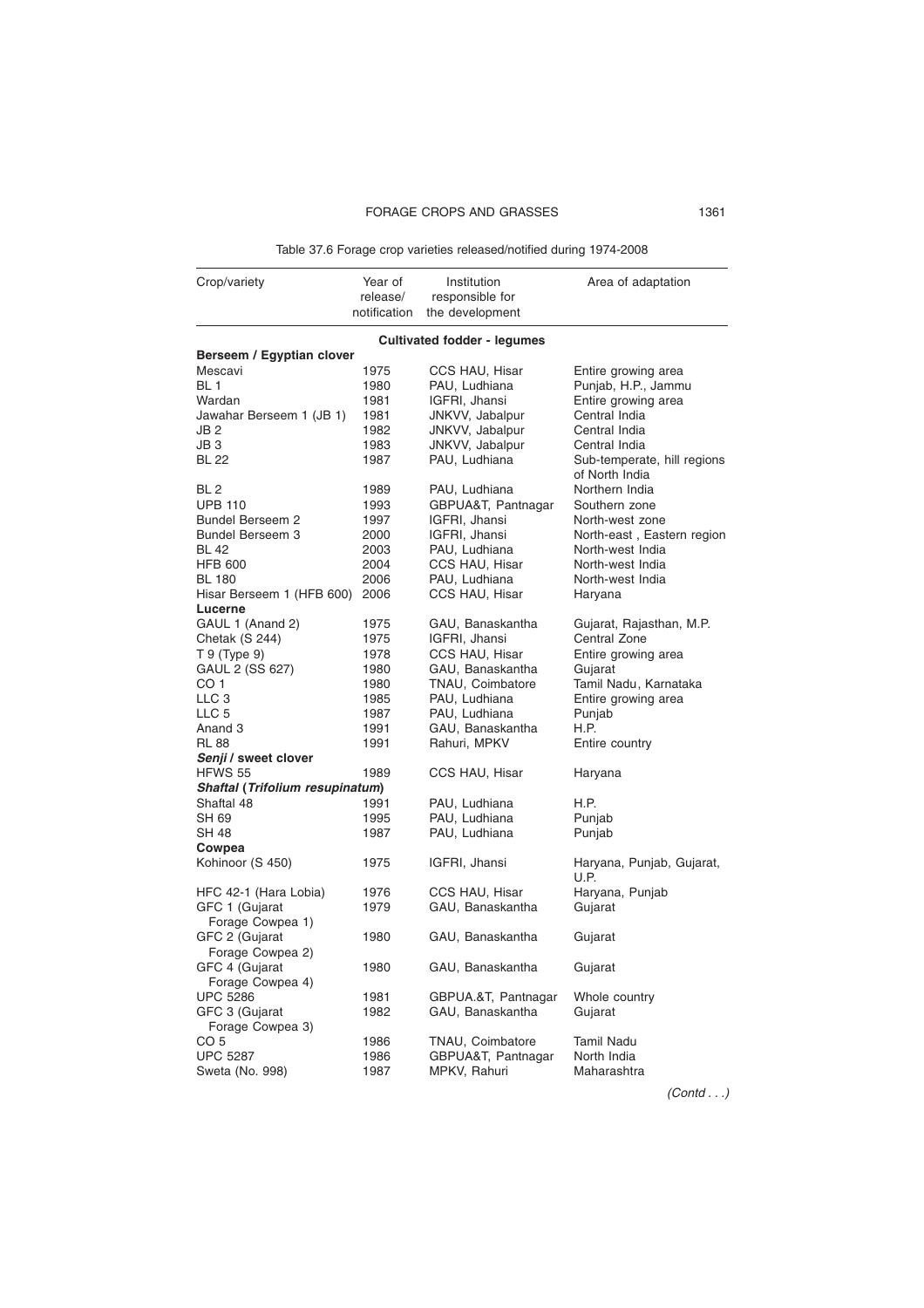# (Table 37.6 continued)

| Crop/variety                             | Year of<br>release/<br>notification | Institution<br>responsible for<br>the development | Area of adaptation                  |
|------------------------------------------|-------------------------------------|---------------------------------------------------|-------------------------------------|
| Charodi                                  | 1989                                | GAU, Anand                                        | Gujarat                             |
| <b>UPC 287</b>                           | 1989                                | GBPUA&T, Pantnagar                                | Entire country                      |
| Gujarat Cowpea 3                         | 1990                                | GAU, Anand                                        | Gujarat                             |
| UPC 4200                                 | 1991                                | GBPUA&T, Pantnagar                                | North-east zone                     |
| Cowpea 88                                | 1992                                | PAU, Ludhiana                                     | Punjab                              |
| Bundel Lobia 1 (IFC 8401)                | 1992                                | IGFRI, Jhansi                                     | Entire country                      |
| Bundel Lobia 2 (IFC 8503)                | 1993                                | IGFRI, Jhansi                                     | North-west zone                     |
| <b>UPC 8705</b>                          | 1996                                | GBPUA&T, Pantnagar                                | Entire country                      |
| DFC 1                                    | 1996                                | UAS, Dharwad                                      | Maharashtra                         |
| CS 88 (Haryana Lobia 88)                 | 1996                                | CCS HAU, Hisar                                    | Haryana                             |
| UPC 9202                                 | 1999                                | GBPUA&T, Pantnagar                                | Central zone                        |
| UPC 618                                  | 2006                                | GBPUA&T, Pantnagar                                | North-west India                    |
| CL 367                                   | 2006                                | PAU, Ludhiana                                     | Punjab                              |
| UPC 622                                  | 2006                                | GBPUA&T, Pantnagar                                | North-west, North-east Hill<br>Zone |
| Guar/ clusterbean                        |                                     |                                                   |                                     |
| FS 277                                   | 1974                                | CCS HAU, Hisar                                    | Entire <i>guar</i> -growing tract   |
| HG 75                                    | 1981                                | CCS HAU, Hisar                                    | Haryana                             |
| HFG 119                                  | 1981                                | CCS HAU, Hisar                                    | Entire guar-growing tract           |
| HG 182                                   | 1982                                | CCS HAU, Hisar                                    | Haryana                             |
| HFG 156                                  | 1987                                | CCS HAU, Hisar                                    | Entire growing tract                |
| Guara 80                                 | 1990                                | North Zone                                        | Punjab                              |
| Bundel Guar 1<br>(IGFRI 212-1)           | 1993                                | IGFRI, Jhansi                                     | Entire growing tract                |
| Bundel Guar 2<br>(IGFRI 2395-2)          | 1994                                | IGFRI, Jhansi                                     | Entire growing tract                |
| Bundel Guar 3<br>(IGFRI 1019-1)          | 1999                                | IGFRI, Jhansi                                     | Arid and semi-arid regions          |
| Lablab bean                              |                                     |                                                   |                                     |
| Bundel Sem 1 (JLP 4)<br><b>Rice bean</b> | 1993                                | IGFRI, Jhansi                                     | Entire country                      |
| BL 1                                     | 1997                                | PAU, Ludhiana                                     | Punjab                              |
| Bidhan 1 (BC 15/ K1)                     | 2000                                | BCKV, Kalyani                                     | North-east zone                     |
| KRB 4                                    | 2000                                | BCKV, Kalyani                                     |                                     |
| Jowar                                    |                                     | <b>Cultivated fodder - cereals</b>                |                                     |
| SSG 59-3                                 | 1977                                | CCS HAU, Hisar                                    | Sorghum-growing areas in            |
|                                          |                                     |                                                   | <b>North</b>                        |
| Jawahar Chari 6                          | 1978                                | JNKVV, Jabalpur                                   | M.P. (medium & heavy soils)         |
| Jawahar Chari 69                         | 1979                                | JNKVV, Jabalpur                                   | M.P.                                |
| Pusa Chari 6                             | 1979                                | IARI, New Delhi                                   | Sorghum-growing areas in            |
|                                          |                                     |                                                   | North                               |
| Ruchira                                  | 1982                                | MPKV, Rahuri                                      | Maharashtra                         |
| HC 136                                   | 1982                                | CCS HAU, Hisar                                    | <b>Entire Country</b>               |
| UP Chari 1 (IS 4776)                     | 1983                                | GBPUA.&T, Pantnagar                               | U.P.                                |
| GFS 3                                    | 1984                                | GAU, Banaskantha,                                 | Gujarat                             |
| Pusa Chari 9                             | 1984                                | IARI, New Delhi                                   | Sorghum-growing areas in<br>North   |
| Rajasthan Chari 1                        | 1984                                | MSUAT, Udaipur                                    | Rajasthan                           |
| UP Chari 2                               | 1984                                | GBPUA.&T, Pantnagar                               | U.P.                                |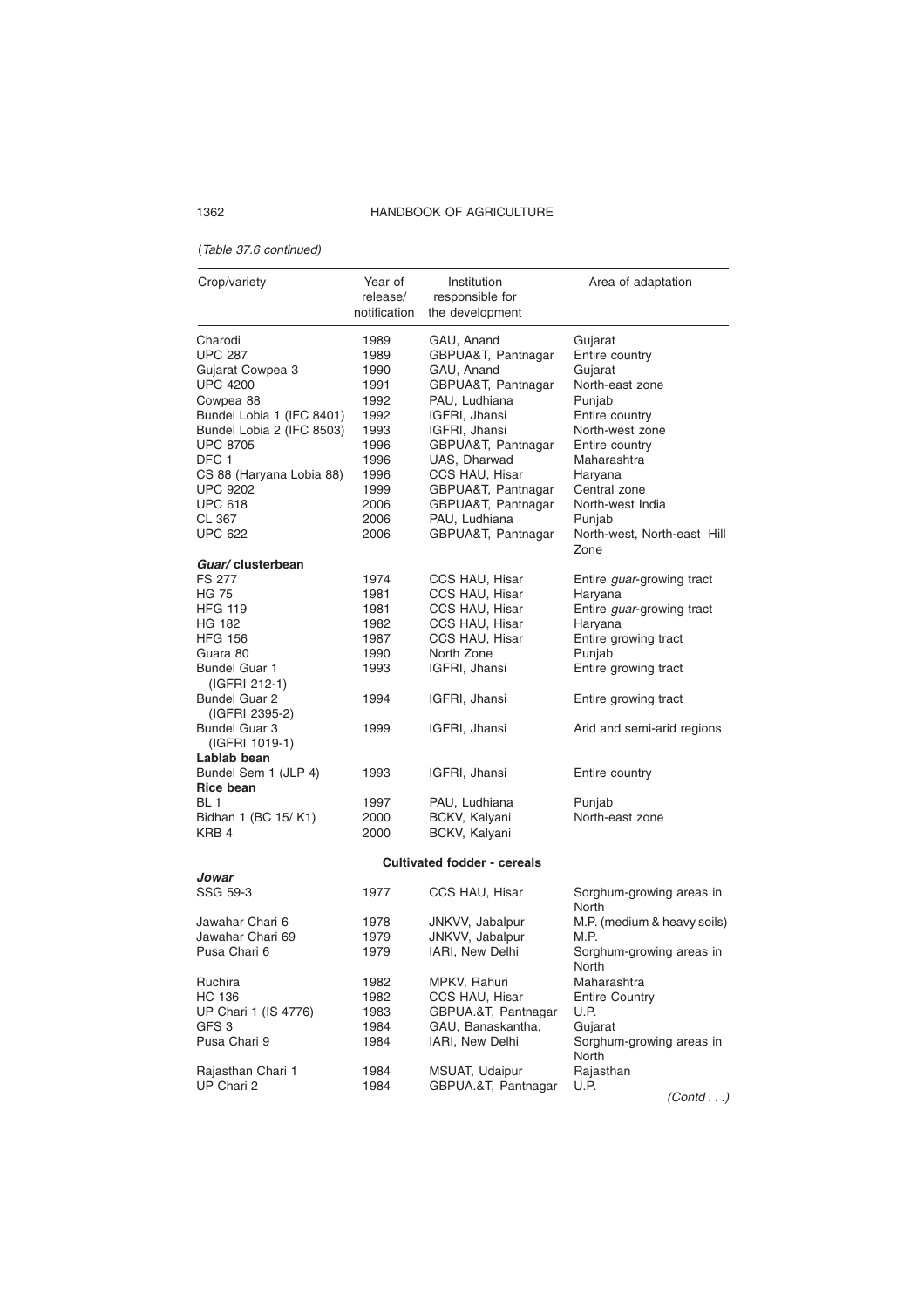# FORAGE CROPS AND GRASSES 1363

# (Table 37.6 continued)

| Crop/variety                                          | Year of<br>release/<br>notification | Institution<br>responsible for<br>the development | Area of adaptation                |
|-------------------------------------------------------|-------------------------------------|---------------------------------------------------|-----------------------------------|
| Pusa Chari 23                                         | 1984                                | IARI, New Delhi                                   | Sorghum-growing areas in<br>North |
| PCH 106 (Hybrid)                                      | 1985                                | PAU, Ludhiana                                     | Sorghum-growing areas in<br>North |
| MP Chari                                              | 1985                                | JNKVV, Jabalpur                                   | Entire country                    |
| Rajasthan Chari 2 (SU 45)                             | 1986                                | RAU, Udaipur                                      | Rajasthan                         |
| CO 27                                                 | 1986                                | TNAU, Coimbatore                                  | Tamil Nadu                        |
| HC 260                                                | 1987                                | CCS HAU, Hisar                                    | Entire country                    |
| HC 171                                                | 1987                                | CCS HAU, Hisar                                    | Entire country                    |
| Gujarat Forage Sorghum<br>(AS 16)                     | 1989                                | GAU, Anand                                        | Gujarat                           |
| Gujarat Fodder Sorghum 4                              | 1990                                | GAU, Anand                                        | Gujarat                           |
| Pant Chari 3 (UPFS 23)                                | 1991                                | GBPUA.&T, Pantnagar                               | U.P.                              |
| CSH 13 R Hybrid                                       | 1991                                | NRC Sorghum,<br>Hyderabad                         | Maharashtra                       |
| Proagro Chari (SSG 988)                               | 1991                                | Pro Agro Seed Co<br>Aurangabad                    | Entire country                    |
| CSV 15                                                | 1992                                | NRC Sorghum,<br>Hyderabad                         | Maharashtra                       |
| GFSH 1                                                | 1992                                | GAU, Banaskantha                                  | Gujarat                           |
| MFSH 3                                                | 1993                                | Maharashtra Hybrid<br>Seed Co.                    | Entire country                    |
| Punjab Sudex Chari<br>1 (LX250)                       | 1994                                | PAU, Ludhiana                                     | Punjab                            |
| Harasona 855 F                                        | 1995                                | Pro Agro Seed Co<br>Aurangabad                    | Sorghum growing areas in<br>North |
| HC 308                                                | 1996                                | CCS HAU, Hisar                                    | Haryana                           |
| SPV 669                                               | 1998                                | PRKVP, Akola                                      | Maharashtra                       |
| Safed Moti (FSH 92079)                                | 1999                                | Pro Agro Seed Co;<br>Aurangabad                   | Sorghum Tract in South &<br>North |
| SSV 74                                                | 2000                                | UAS, Dharwad                                      | South Zone                        |
| COFS 29                                               | 2001                                | TNAU, Coimbatore                                  | Tamil Nadu                        |
| HJ 523                                                | 2004                                | CCS HAU, Hisar                                    | North-west India                  |
| Pusa Chari Hybrid<br>109 (PCH 109)                    | 2005                                | IARI, New Delhi                                   | North India                       |
| CSH 20 MF (UPMCH 1101)<br><i>Bajra /</i> pearl millet | 2005                                | GBPUA&T, Pantnagar                                | North India                       |
| Giant Bajra                                           | 1980                                | Rahuri, MPKV                                      | Entire country                    |
| FBC 16                                                | 1990                                | PAU, Ludhiana                                     | North-west India                  |
| Raj Baira Chari 2                                     | 1990                                | Jobner, RAU                                       | Entire growing area               |
| PCB 164                                               | 1991                                | PAU, Ludhiana                                     | North-west India                  |
| CO 8                                                  | 1992                                | TNAU, Coimbatore                                  | Entire growing area               |
| TNSC 1                                                | 1995                                | TNAU, Coimbatore                                  | Entire growing tract              |
| APFB 2                                                | 1997                                | ANGRAU, Hyderabad                                 | South Zone                        |
| GFB 1                                                 | 2005                                | AAU, Anand                                        | North-west India                  |
| Avika Bajra Chari (AVKB 19) 2006<br>Maize             |                                     | IGFRI-RRS, Avikanagar                             | Entire growing tract              |
| African tall                                          | 1981                                | MPKV, Rahuri                                      | Whole country                     |
| J 1006                                                | 1993                                | PAU, Ludhiana                                     | Punjab                            |
| APFM 8                                                | 1997                                | ANGRAU, Hyderabad                                 | South Zone                        |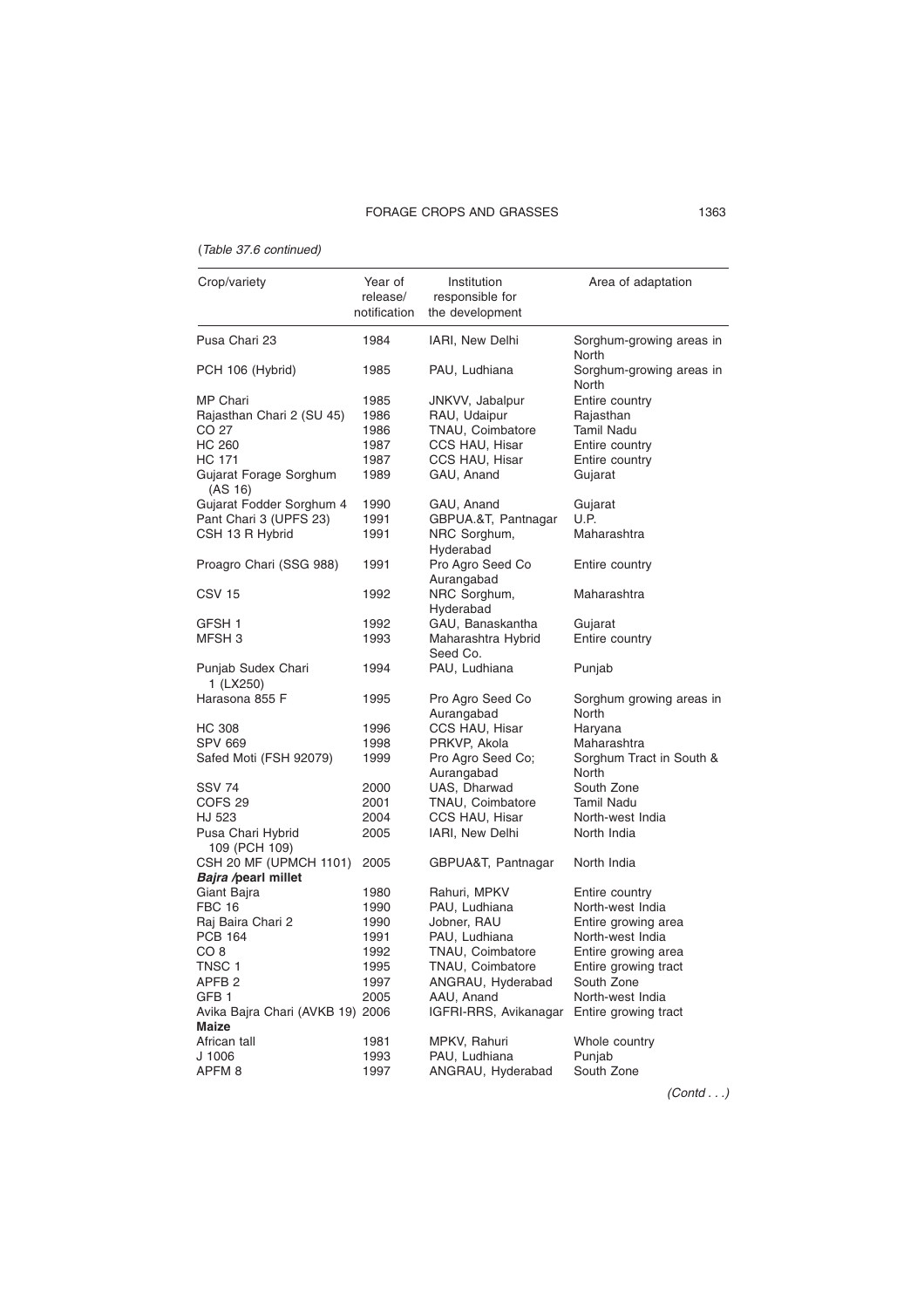#### (Table 37.6 continued)

**Guinea grass**

| Crop/variety                     | Year of<br>release/<br>notification | Institution<br>responsible for<br>the development | Area of adaptation                    |
|----------------------------------|-------------------------------------|---------------------------------------------------|---------------------------------------|
|                                  |                                     |                                                   |                                       |
| <b>Teosinte</b>                  |                                     |                                                   |                                       |
| <b>Improved Teosinte</b><br>TL 1 | 1987<br>1994                        | CCS HAU, Hisar<br>PAU, Ludhiana                   | North, North-west & central<br>Punjab |
| <b>Barley</b>                    |                                     |                                                   |                                       |
| Azad                             | 1979                                | CSAUT, Kanpur                                     | North, North-east & central           |
| VLB <sub>1</sub>                 | 1995                                | <b>VPKAS, Almora</b>                              | Hill Zone                             |
| Oat                              |                                     |                                                   |                                       |
| HFO 114 (Haryana Javi 114) 1974  |                                     | CCS HAU, Hisar                                    | Haryana                               |
| Palampur I                       | 1980                                | CSK HPKV, Palampur                                | Hill Zone                             |
| OS 6                             | 1981                                | CCS HAU, Hisar                                    | Whole country                         |
| OS 7                             | 1981                                | CCS HAU, Hisar                                    | Whole country                         |
| <b>UPO 94</b>                    | 1981                                | GBPUA.&T, Pantnagar                               | Whole country                         |
| Bundel Jai 822                   | 1989                                | IGFRI, Jhansi                                     | Entire country                        |
| OL 9                             | 1990                                | PAU, Ludhiana                                     | North, North-west and south<br>hills  |
| <b>UPO 212</b>                   | 1990                                | GBPUA.&T, Pantnagar                               | <b>Entire Country</b>                 |
| OL 125                           | 1995                                | PAU, Ludhiana                                     | <b>Entire Country</b>                 |
| HJ 8                             | 1997                                | CCS HAU, Hisar                                    | Haryana                               |
| SK0 7 (SABZAAR)                  | 1997                                | SKUA&T, Srinagar                                  | Hill Zone                             |
| Bundel Jai 851                   | 1998                                | IGFRI, Jhansi                                     | Northern & North-west<br>regions      |
| Bundel Jai 99-2 (JHO 99-2)       | 2002                                | IGFRI, Jhansi                                     | North-east & North-west               |
| Bundel Jai 2004                  | 2004                                | IGFRI, Jhansi                                     | South, North-west & Hill<br>Zones     |
| JO 1                             | 2004                                | JNKVV, Jabalpur                                   | Central Zone                          |
| Harita (RO 19)                   | 2005                                | MPKV, Rahuri                                      | Entire country                        |
| Bundel Jai 99 1 (JHO 99-1)       | 2007                                | IGFRI, Jhansi                                     | North-east, Central &<br>North-west   |
|                                  |                                     | Cultivated fodder - grasses                       |                                       |
| Napier x Bajra Hybrid            |                                     |                                                   |                                       |
| CO <sub>1</sub>                  | 1982                                | TNAU, Coimbatore                                  | Tamil Nadu, Karnataka,<br>Gujarat     |
| Hybrid Napier 3 (Swetika)        | 1983                                | IGFRI, Jhansi                                     | North & Central Zone                  |
| <b>NB 21</b>                     | 1987                                | New Delhi, IARI                                   | Whole of India & tropics              |
| Yeshwant (RBN 9)                 | 1987                                | MPKV, Rahuri                                      | Maharashtra                           |
| <b>PBN 83</b>                    | 1989                                | PAU, Ludhiana                                     | Punjab                                |
| Pusa Giant                       | 1990                                | New Delhi, IARI                                   | Whole of India & tropics              |
| CO <sub>2</sub>                  | 1991                                | TNAU, Coimbatore                                  | <b>Entire Country</b>                 |
| <b>NB 37</b>                     | 1994                                | PAU, Ludhiana                                     | North-west                            |
| CO 3                             | 1996                                | TNAU, Coimbatore                                  | South Zone                            |
| KKM <sub>1</sub>                 | 1999                                | TNAU, Coimbatore                                  | South Zone                            |
| APBN 1                           | 2001                                | Hyderabad, ANGRAU                                 | North-west India                      |

Hyderabad, ANGRAU

PAU, Ludhiana

1982 PAU, Ludhiana Hill, North, North-west & central India PGG 9 1986 PAU, Ludhiana Hill, North, North-west & central India PGG 13 1987 PAU, Ludhiana Central India & Hills<br>PGG 14 1988 PAU, Ludhiana Entire country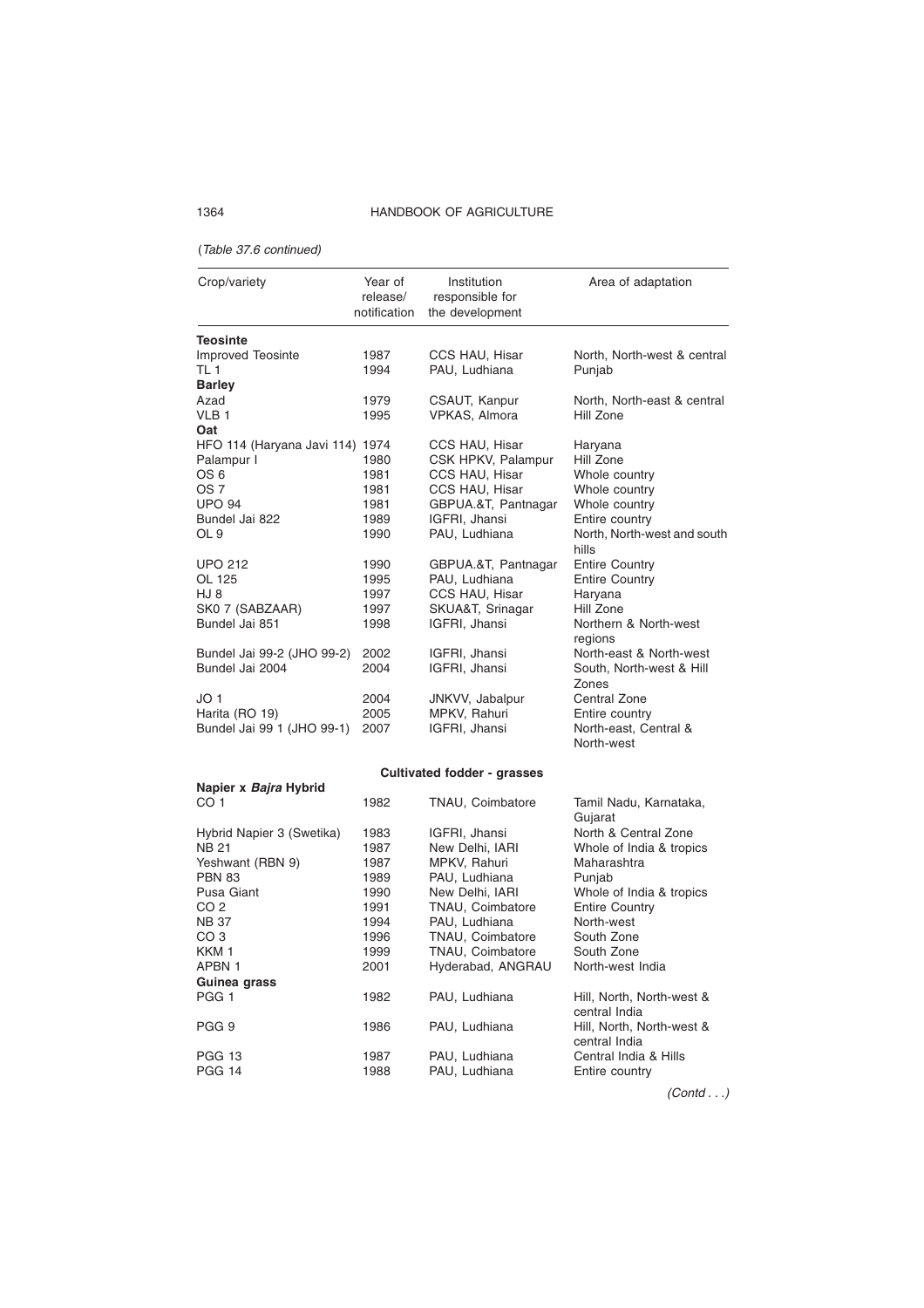# (Table 37.6 continued)

| Crop/variety                          | Year of      | Institution             | Area of adaptation                    |
|---------------------------------------|--------------|-------------------------|---------------------------------------|
|                                       | release/     | responsible for         |                                       |
|                                       | notification | the development         |                                       |
|                                       |              |                         |                                       |
| PGG 19                                | 1989         | PAU, Ludhiana           | Punjab                                |
| Haritha                               | 1990         | KAU, Vellayani          | Kerala                                |
| Marathakam                            | 1993         | KAU, Vellayani          | South Zone                            |
| CO 1                                  | 1993         | TNAU, Coimbatore        | Tamil Nadu                            |
| PGG 101                               | 1995         | PAU, Ludhiana           | Punjab                                |
| PGG 518                               | 1997         | PAU, Ludhiana           | Punjab                                |
| CO 2                                  | 2000         | TNAU, Coimbatore        | <b>Tamil Nadu</b>                     |
| <b>PGG 616</b>                        | 2001         | PAU, Ludhiana           | Punjab                                |
| Bundel Guinea 1<br>(JHGG 96-5)        | 2004         | IGFRI, Jhansi           | North-west & Hill Zone                |
| <b>Bundel Guinea 2</b>                | 2008         | IGFRI, Jhansi           | All India                             |
| <i>Dinanath</i> grass                 |              |                         |                                       |
| Jawahar Pennisetum 12                 | 1974         | JNKVV, Jabalpur         | Central Zone                          |
| Bundel 1                              | 1987         | IGFRI, Jhansi           | <b>Entire Country</b>                 |
| Bundel 2                              | 1990         | IGFRI, Jhansi           | <b>Entire Country</b>                 |
| CO 1                                  | 1995         | TNAU, Coimbatore        | <b>Tamil Nadu</b>                     |
| TNDN 1                                | 1996         | TNAU, Coimbatore        | <b>Tamil Nadu</b>                     |
|                                       |              |                         |                                       |
| IGFRI 4-2-1                           | 1987         | IGFRI, Jhansi           | Whole country                         |
| <b>IGFRI 43-1</b>                     | 1988         | IGFRI, Jhansi           | Whole country                         |
| Range species - Legumes               |              |                         |                                       |
| Stylo (Stylosanthes scabra Vog.)      |              |                         |                                       |
| Stylosanthes scabra                   | 1991         | TNAU, Coimbatore        | Tamil Nadu                            |
| <b>RS 95</b>                          | 2004         | MPKV, Rahuri            | Western Region                        |
| White clover                          |              |                         |                                       |
| Palampur Composite-1                  | 1986         | CSK HPKV, Palampur      | H.P.                                  |
| <b>Red clover</b>                     |              |                         |                                       |
| PRC 3                                 | 2003         | CSK HPKV, Palampur      | Hill Zone                             |
|                                       |              |                         |                                       |
| <i>Dharaf</i> grass                   |              | Range species - grasses |                                       |
| GAUD 1                                | 1979         | GAU, Banaskantha        | Gujarat, Central & western<br>India   |
| <b>Marvel grass</b>                   |              |                         |                                       |
| GMG 1 (Gujarat Marvel<br>Grass 1)     | 1980         | GAU, Banaskantha        | Gujarat, Central & western<br>India   |
| Setaria grass                         |              |                         |                                       |
| PSS <sub>1</sub>                      | 1989         | CSK HPKV, Palampur      | Sub-temperate hill region             |
| S 92                                  | 2003         | CSK HPKV, Palampur      | Hill Zone                             |
| Anjan grass                           |              |                         |                                       |
| Bundel Anjan 1                        | 1989         | IGFRI, Jhansi           | Arid & Semi-arid regions              |
| CO 1                                  | 1989         | TNAU, Coimbatore        | Tamil Nadu                            |
| CO 1 Neela Kalu Kattai                | 1991         | TNAU, Coimbatore        | Tamil Nadu & other semi-              |
|                                       |              |                         | arid areas                            |
| <b>Bundel Anjan 3</b>                 | 2006         | IGFRI ,Jhansi           | North-west, West & South              |
| <b>Fescue grass</b>                   |              |                         |                                       |
| Hima 1                                |              | CSK HPKV, Palampur      | H.P.                                  |
|                                       | 1998         |                         |                                       |
| Hima 4                                | 2003         | CSK HPKV, Palampur      | Hill Zone                             |
| <i><b>Sain Grass</b></i>              |              |                         |                                       |
| <b>Bundel Sen Grass</b><br>(IGS 9901) | 2007         | IGFRI, Jhansi           | Entire growing area in the<br>country |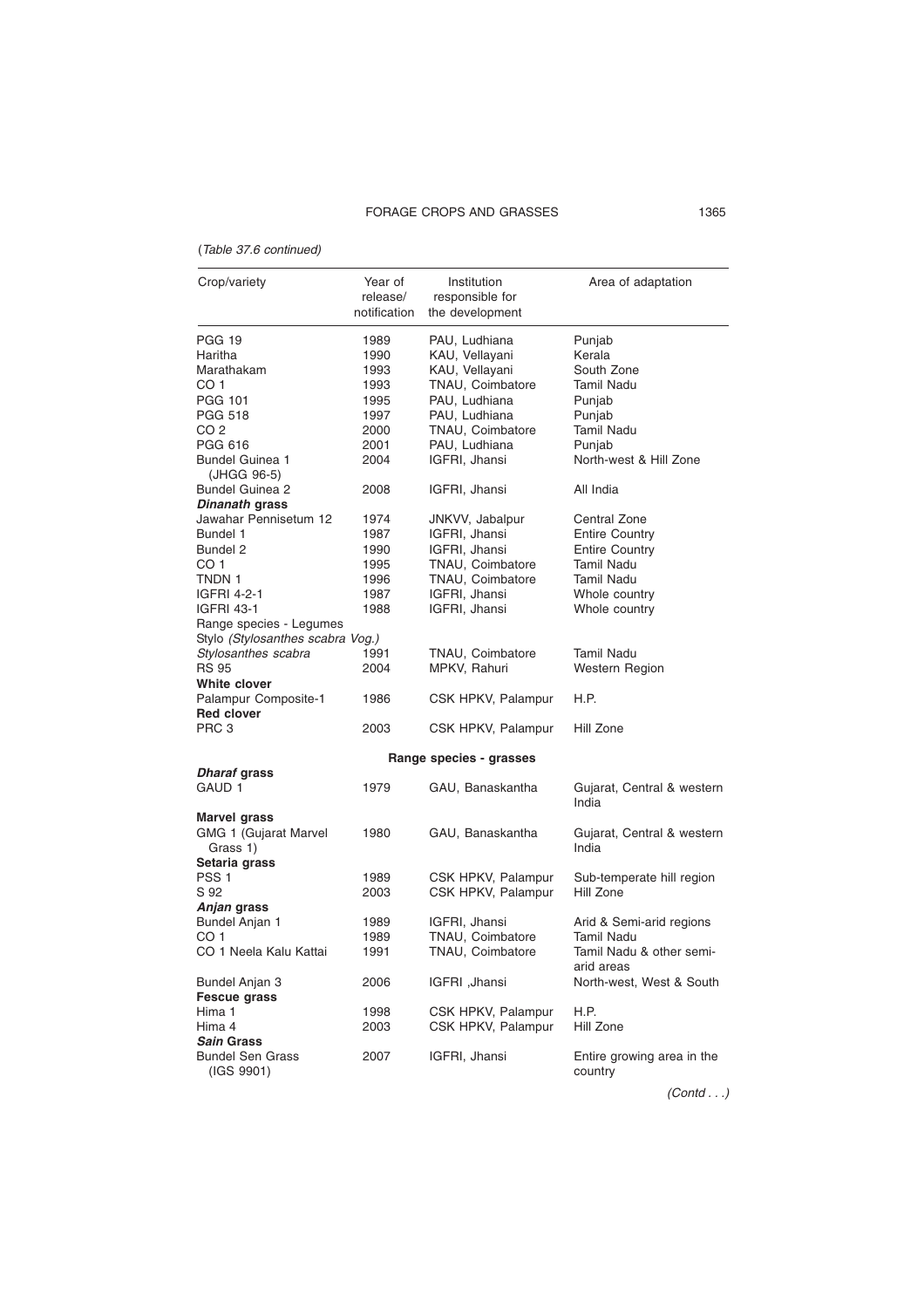(Table 37.6 concluded)

| Crop/variety                                          | Year of<br>release/<br>notification | Institution<br>responsible for<br>the development | Area of adaptation                                                  |
|-------------------------------------------------------|-------------------------------------|---------------------------------------------------|---------------------------------------------------------------------|
| Dhawalu grass<br>Bundel Phulkara Ghas 1<br>(IGC 9903) | 2007                                | IGFRI, Jhansi                                     | Entire growing area in the<br>country                               |
|                                                       |                                     | Other forages                                     |                                                                     |
| Gobhi sarson                                          |                                     |                                                   |                                                                     |
| GSL 1 (Gobhi Sarson<br>Ludhiana 1)                    | 1986                                | PAU, Ludhiana                                     | Punjab                                                              |
| Sheetal (HPN 1)                                       | 1995                                | CSK HPKV, Palampur                                | H.P.                                                                |
| Fenugreek                                             |                                     |                                                   |                                                                     |
| T 8                                                   | 1989                                | AAU, Anand                                        | Gujarat                                                             |
| ML 150                                                | 1995                                | PAU, Ludhiana                                     | Punjab                                                              |
| Job's tears                                           |                                     |                                                   |                                                                     |
| KCA <sub>3</sub>                                      | 2004                                | BCKV, Kalyani                                     | Asom, Orissa, Jharkhand,<br>West Bengal, Meghalaya,<br>Bihar        |
| KCA 4                                                 | 2005                                | BCKV, Kalyani                                     | Asom, Orissa, Jharkhand,<br>West Bengal, Meghalaya,<br><b>Bihar</b> |

H.P., Himachal Pradesh; M.P., Madhya Pradesh; U.P., Uttar Pradesh

## **Fodder production systems**

#### **Intensive irrigated systems**

Efficient utilization of limited land resources and other agricultural inputs for obtaining the best from the harvest in the form of herbage per unit area and time is the primary objective of intensive forage production system. An ideal system, besides giving higher yields and making the maximum use of available resources, must have favourable effect on soil productivity and provide sustainability to the production system. In fact, intensive cropping is the only alternative to boost forage yield from irrigated lands and overall productivity which covers about 30% of the cultivated area in the country. The multicut nature and flexibility in manipulating the duration for several forage species are desirable traits to increase cropping/harvesting frequency.

#### *Multiple cropping*

It consists of growing 3 - 4 appropriate annual forage crops as sole crops in mixed stands (graminaceous and leguminous) in a calendar year to improve herbage quality substantially and to enhance forage productivity per unit area. It also helps maintain soil fertility over long period due to addition of root organic matter. The degree of its success depends upon agro-climatic conditions, crop and soil management practices followed and availability of inputs. Selection of appropriate crops/varieties and adoption of scattered sowing and harvesting schedules ensure the regular supply of the quality forage.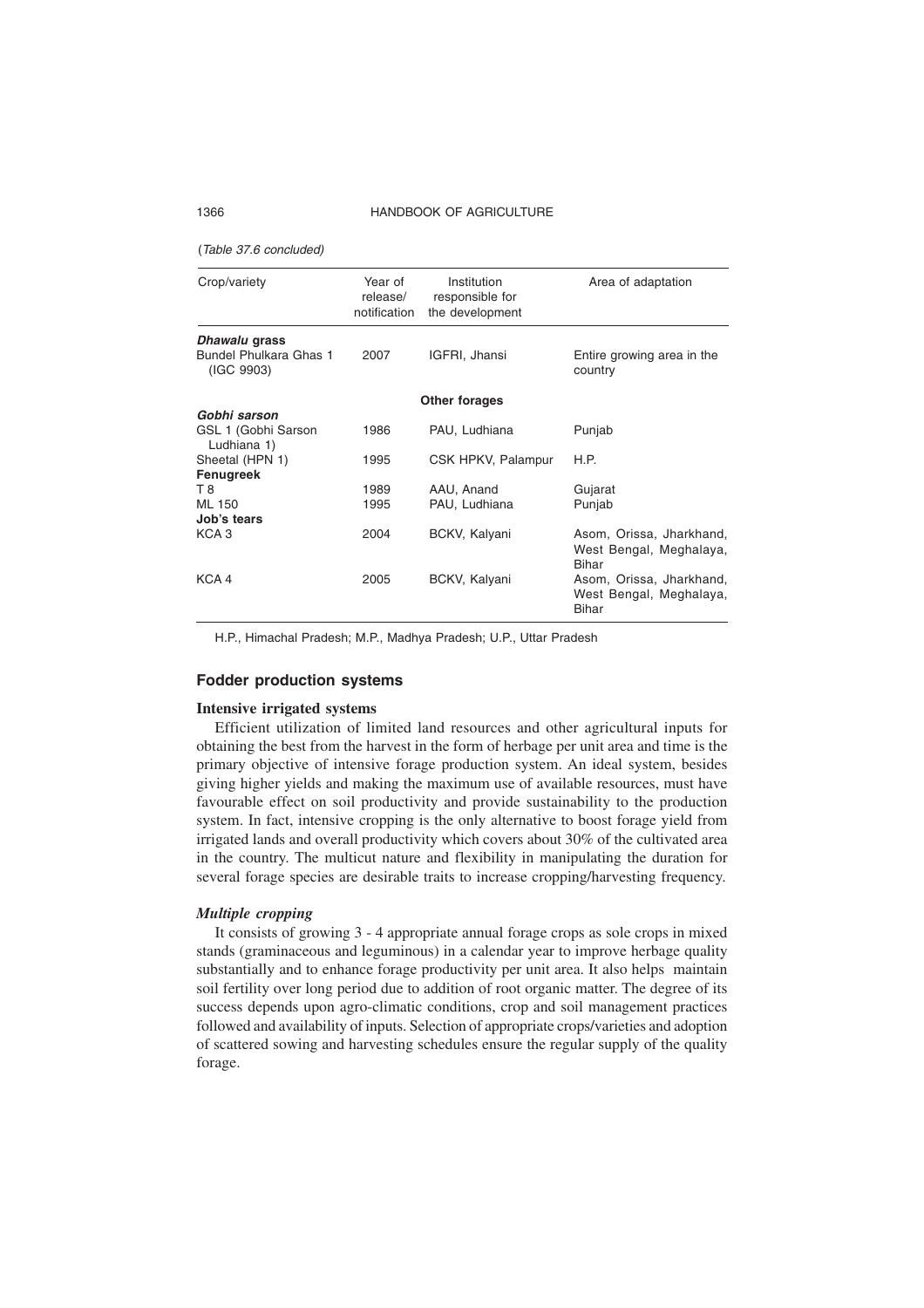# *Year-round forage production through combination of perennial and annual forages*

Overlapping cropping systems developed at the Indian Grassland and Fodder Research Institute (IGFRI), Jhansi, to fulfill the needs of dairy farmers for green fodder throughout the year and for small farmers requiring maximum forage from a piece of land. It consists of raising berseem, inter-planted with hybrid Napier in spring and intercropping the inter-row spaces of the grass with cowpea during summer after the final harvest of berseem (Table 37.7). This system was found superior to multiple crop sequences both in terms of production and economic returns. The hybrid Napier could be successfully replaced with relatively soft and palatable perennial grasses like *Setaria* and guinea grass and berseem with lucerne wherever required.

| Crop sequence                                                                                             | Green fodder yield<br>(tonnes/ha/year) |
|-----------------------------------------------------------------------------------------------------------|----------------------------------------|
| Napier x Bajra hybrid + Cowpea - Berseem                                                                  | 260                                    |
| Maize + Cowpea – MP Chari + Cowpea – Berseem + Japanese rape                                              | 197                                    |
| MP Chari + Cowpea – Berseem + Japanese rape                                                               | 184                                    |
| Cowpea – MP Chari + Cowpea – Berseem + Japanese rape<br>Napier x Bajra hybrid + Cowpea - Berseem - Cowpea | 176<br>255                             |

Table 37.7 Round-the-year fodder production systems

#### *Association of perennial grass and legume components*

Attempts were made to select suitable ideotypes of perennial grass and foragelegume components in order to reduce the necessity of repeated sowing and tillage and to economise the use of irrigation water in the system. This resulted in the identification of an erect, leafy and compact hybrid napier-IGFRI No. 3 and K 8 variety of *subabul* (*Leucaena leucocephala)*. These crops when grown together in alternate paired rows (2:2) yielded around 200 tonnes of nutritious green forage/ha/year. Such types of system are less sensitive to fluctuations in soil moisture and are more suited to southern region where both the components grow throughout the year.

The associated legumes improve the herbage quality in terms of protein and minerals and help to economise on the use of nitrogenous fertilizers. Moreover, such production systems are less expensive and offer continuous employment potential. The component crops of the system can be changed depending upon inputs availability and yield indices of the crops in a region. Similarly, cultural management practices like crop geometry, spacing, planting pattern, etc. could be adjusted to facilitate use of appropriate farm machinery and effective utilization of irrigation water.

## *Intensive forage sequences recommended for different regions*

The intensive cropping systems when managed properly using modern techniques of soil and crop management are able to yield 180 - 300 tonnes of green fodder (30 - 55 tonnes dry fodder) per ha/year. Some of the intensive cropping systems have been suggested for different regions.

#### *North Zone*

- Maize + Cowpea Sorghum + Cowpea (two cuts) Berseem + Mustard.
- Sudan grass + Cowpea Maize + Cowpea Turnip Oats (two cuts).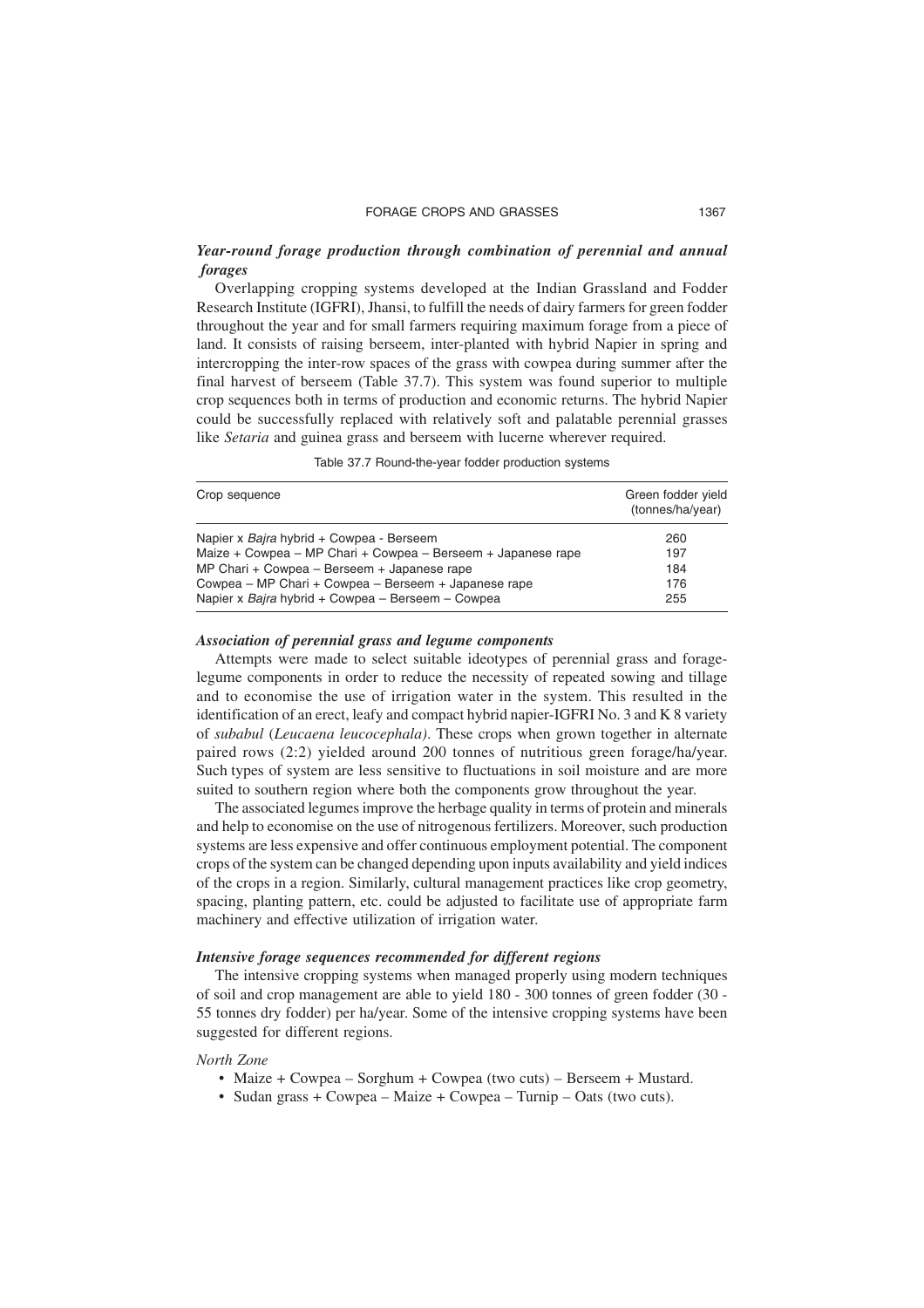- Hybrid Napier or *Setaria* inter-planted with cowpea in summer and Berseem in winter (9 -10 cuts/year).
- Teosinte + Cowpea (two cuts) Carrot Oats + Mustard/*Senji* (two cuts).

#### *Western and Central Zone*

- *Bajra* + *Guar* (Clusterbean) (two cuts) Annual Lucerne (6 cuts).
- MP Chari + Cowpea (2 cuts) Maize + Cowpea Teosinte + Cowpea (2 cuts).
- Hybrid Napier or *Guinea* or *Setaria* grass inter-planted with Cowpea in summer + Berseem in winter (8-9 cuts/year).
- Hybrid Napier or *Guinea* or *Setaria* grass interplanted with Lucerne (8-9 cuts/ year).

## *Southern Zone*

- Sorghum + Cowpea (3 cuts) Maize + Cowpea Maize + Cowpea.
- Hybrid Napier or *Guinea* or *Setaria* grass inter-planted with Lucerne (8-9 cuts) or Hybrid Napier + *Subabul* / *Sesbania* (9-11 cuts/year).
- Sudan grass + Cowpea (3 cuts) M.P. *Chari* + Cowpea (three cuts).
- Para grass *+* Centro (*Centrosema pubescens*) (9-11 cuts/year).

# *Eastern Zone*

- Maize + Cowpea Teosinte + Rice bean (2 cuts) Berseem + Mustard (3 cuts).
- M.P. Chari + Cowpea *Dinanath* grass (2 cuts) Berseem + Mustard (3 cuts).
- Para grass + *Centrosema pubescens* (8-9 cuts/year).
- Hybrid Napier or Setaria grass inter-planted with *Subabul* or Common Sesban (*Sesbania sesban*) (9-10 cuts/year).

#### *Principles and practices of growing important irrigated fodder crops*

Crop production is concerned with the utilization of plant morphological and physiological responses within an agro-climatic environment to produce maximum yield per unit area and time. The development of crop production technologies is the master key to unlock the yield potential of crops. Fodders as a group of crops differ from food and commercial crops in several aspects; the principles and practices of their cultivation vary accordingly.

Water is the most important input for crop production especially in fodder crops where the maximum vegetative growth is desired within a short period of time. Provision of irrigation allows the maximum utilization of resources for intensive forage production, which is very important in our country with small land holdings. There are certain fodder crops like berseem, lucerne, turnip, etc. which, can be grown with adequate moisture while in others the production potential can be realized fully with irrigation.

A combination of diversified soil types, wide range of climatic conditions (cloudy to sunshine, hot to cold, dry to rainy) and a large group of forage species suited to different agro-ecological conditions and input situations, makes a congenial environment for intensive forage production programme in our country. The cultivated fodder crops can be grouped as follows:

*Cereal fodders:* Cereals are the crop plants belonging to grass family Gramineae and grown for their edible starch seeds botanically known as 'caryopsis'. Cereal fodders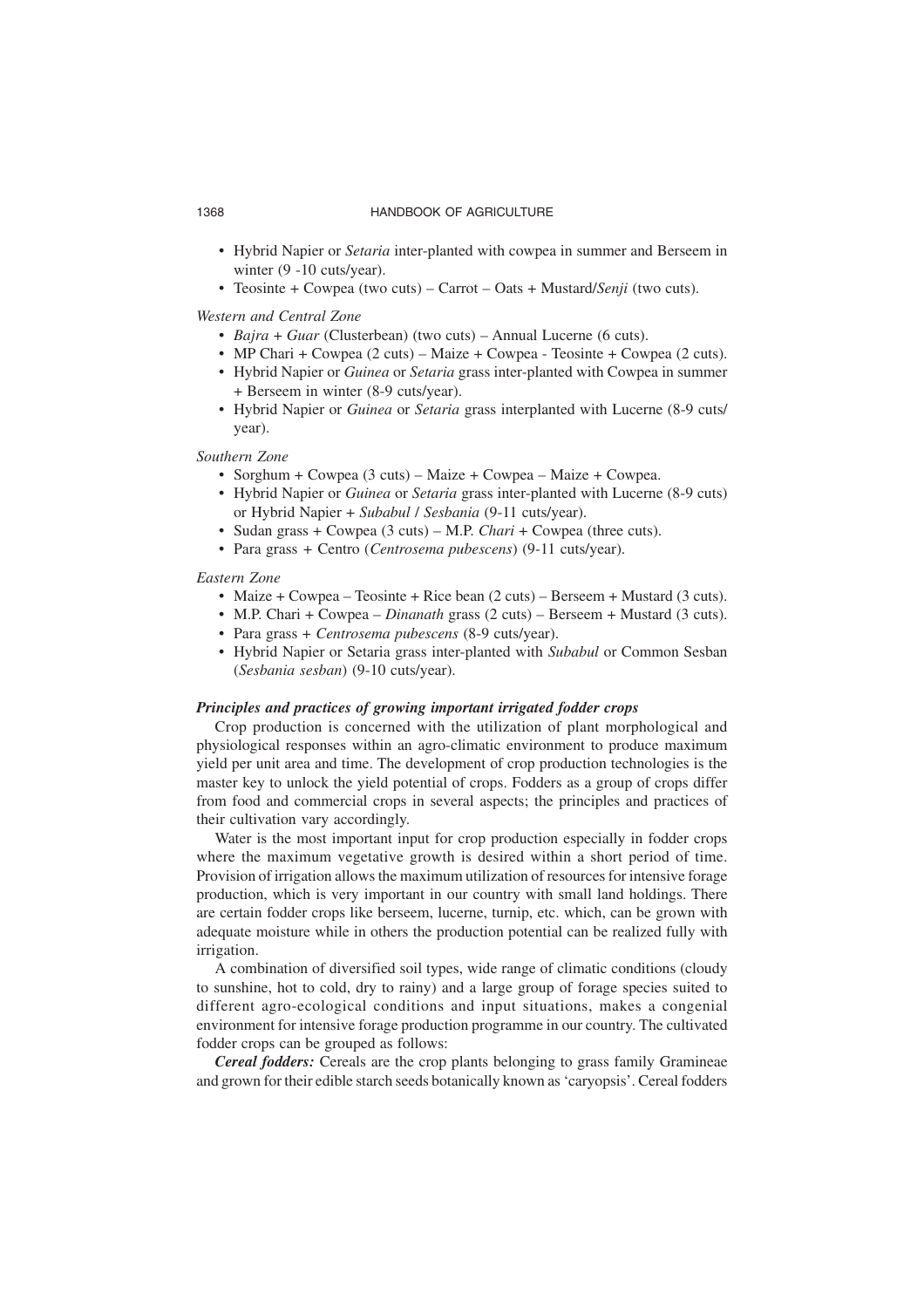and grasses are characteristically determinate in growth habit and their herbage quality starts deteriorating after flowering. Cereal fodders like maize, sorghum, pearl millet and oats provide energy-rich herbage to livestock. These have wider adaptability and variability in terms of growth, regeneration potential, yield and quality of herbage.

*Legumes:* The word legume is derived from the Latin word "Legre" (to gather) because the pods have to be gathered or picked by hand as distinct from 'reaping' the cereals. The plants belong to family Leguminoseae and having nitrogen fixing nodules on their roots. Legumes by and large are indeterminate in growth and thus, maintain quality traits over longer periods. The leguminous fodders have special significance because of high herbage protein and partial independence from soil for their nitrogen needs.

*Other crops:* Besides these important groups of fodders, root crops (turnips, carrots and fodder beets), *Brassica* spp. and vetches are used as supplementary source of feed to the livestock. Due to early bulking capacity and short duration, these are often gown as catch crops.

#### *Salient features of forage crops*

The knowledge of salient features of forages would be useful in understanding the techniques of their management and tailoring the cultural and fertilizer schedules for increased forage production. The important characterstics are: (i) short growth period, (ii) grown in closer spacing with high seed rate, (iii) dense stand to smother weeds and prevent soil erosion, (iv) improve soil health through addition of higher amounts of organic residues in the soil, (v) crop duration can be adjusted and risk due to aberrant weather conditions minimized, (vi) high persistency and regeneration capacity reduce the need for frequent sowing and tillage, (vii) crop management differs with the purpose of growing forages and mode of their utilization, (viii) wider adaptability with capacity to grow under stress conditions, (ix) high nutrient and water requirement under intensive cropping, (x) multicut nature with capacity to provide regular income and employment, (xi) economic viability depends on secondary production (livestock products), (xii) storage, transport, processing and conservation are cumbersome, (xiii) shy seed producer, poor harvest index and narrow seed multiplication ratio, and (xiv) the cost of cultivation goes down in subsequent cuts in case of multicut and/or perennial forages as well as in foragecum-seed crops.

#### **Package of practices**

The forage production per unit area is a consequence of the interactions between genotypes and environment. A crop environment may be regarded as having two components, the gross environment, which takes into account the environmental factors affecting crop growth, and the current environment, which takes into account the general soil and atmospheric conditions outside the crop and also the changes caused by the plant community. However, the phenomenal increase in productivity is possible mainly through better varieties, seeds, fertilizers and agronomic technology. The package of practices of some important fodder crops (rainy season, winter season and perennials) are elaborated in Table 37.8.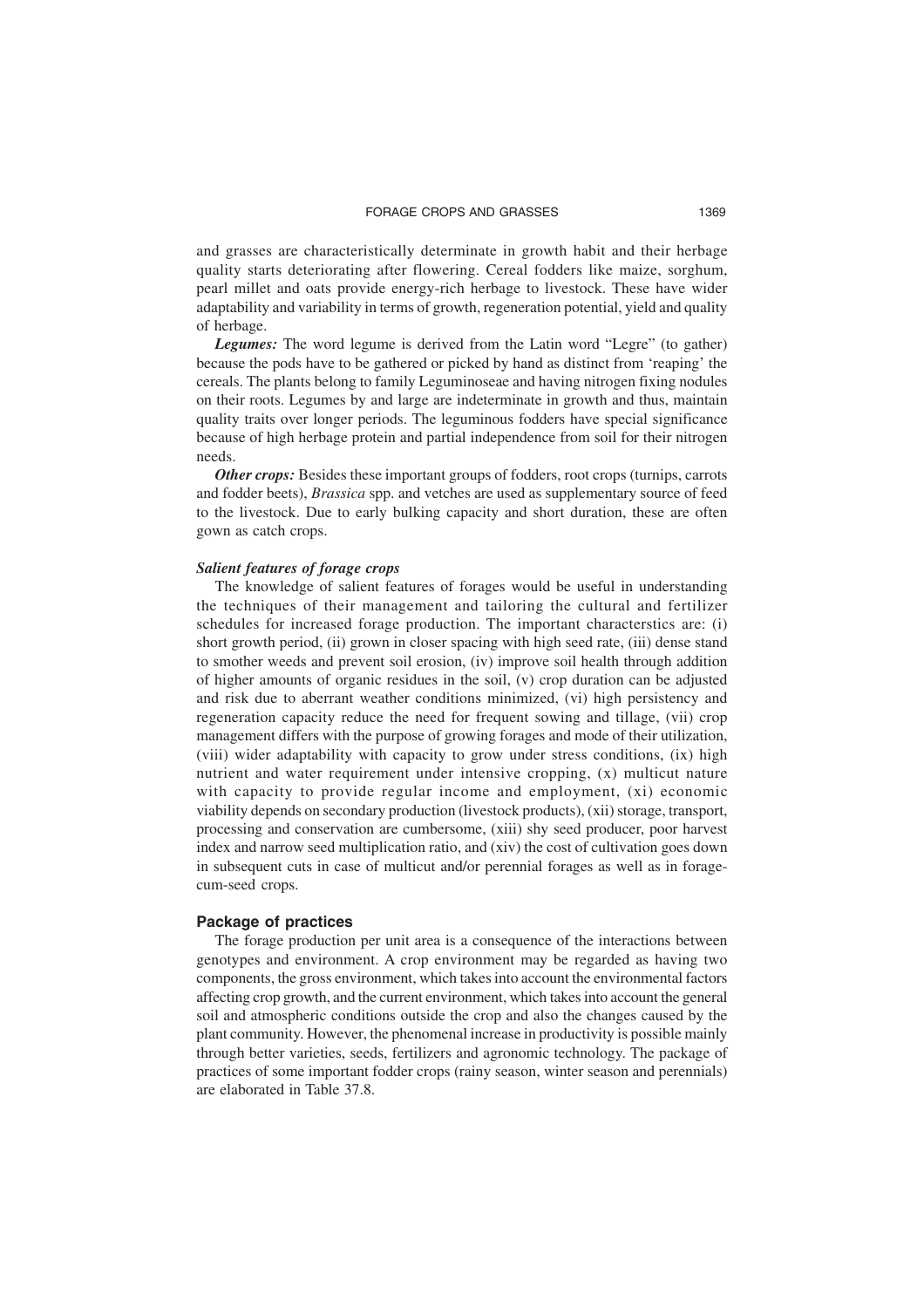| Crop                         | Seed<br>rate<br>(kg/ha) | Inter-<br>row<br>spacing<br>(cm) | Sowing<br>time                             | Irrigation<br>interval and<br>numbers                                       | Harvesting<br>schedule<br>(days)        | <b>GFY</b><br>(tonnes/ha) | Seed<br>(tonnes/ha) |
|------------------------------|-------------------------|----------------------------------|--------------------------------------------|-----------------------------------------------------------------------------|-----------------------------------------|---------------------------|---------------------|
| Sorghum<br>(single cut)      | $12 - 15$               | 40-50                            | June-<br>July                              | Depending on 70-75<br>rains (in dry<br>spell- 10-12<br>days)                |                                         | 35-40                     | $1 - 1.2$           |
| Sorghum<br>(multicut)        | $20 - 25$               | 40-50                            | March-<br>April                            | Summer<br>5-6 monsoon<br>depending<br>upon rains                            | $1^{st}$ : 55-60<br>subsequent<br>35-40 | 80-90                     |                     |
| Pearl millet<br>(single cut) | $8 - 10$                | 40-50                            | $June -$<br>July                           | depending on 60-70<br>rains (in dry<br>spell- 10-12<br>days)                |                                         | 40-45                     | $1 - 1.5$           |
| Pearl millet<br>(multicut)   | $10 - 15$               | 40-50                            | March-<br>April                            | Summer 4-6,<br>monsoon<br>depending<br>upon rains                           | 50-55<br>subsequent<br>30-35            | 90-100                    |                     |
| Oat<br>(multicut)            | 60-70                   | $25 - 30$                        | October-<br>Last Nov.                      | $7-8$                                                                       | $1^{st}$ 65,<br>subsequent<br>30-40     | 50-55                     | 2-2.5               |
| Oat (single<br>cut)          | 60-70                   | 25-30                            | October-<br>Last Nov.                      | $3 - 4$                                                                     | 75                                      | 40-45                     | $2 - 2.5$           |
| Teosinte<br>(single cut)     | 15-20                   | 40-50                            | $June -$<br>July                           | Depending on 100-135<br>rains (in dry<br>spell-8-10<br>days)                |                                         | 80-85                     | 20-30               |
| Teosinte<br>(multicut)       | 35-40                   | 25cm                             | March-<br>April                            | Summer<br>7-8, monsoon subsequent GFY<br>depending<br>upon rains            | 75-80,<br>35-40                         | 80-85                     |                     |
| Cowpea<br>(rainy crop)       | $20 - 25$               | 40-50                            | June-<br>July                              | Depending<br>upon rains                                                     | 60-65                                   | 30-35                     | $0.8 - 1.0$         |
| Cowpea<br>(summer<br>crop)   | 20-25                   | 40-50                            | March-<br>April                            | Summer 6-7                                                                  | 70-75                                   | 30-35                     | $0.8 - 1.0$         |
| Lucerne                      | $10 - 15$               | 30-35                            | September-10-14<br>October                 | $(12-15)$                                                                   | $1st 60-65$ ,<br>subsequent<br>30-35    | 75-80                     | $10 - 12$           |
| Berseem                      | 20-25                   | $20 - 25$                        | 2 <sub>nd</sub><br>fortnight<br>of October | $8 - 12$<br>$(12-15)$                                                       | $1st 50-55$ ,<br>subsequent<br>30-35    | 100-120                   | $0.8 - 1.0$         |
| Maize<br>(single cut)        | 50-60                   | 25-30                            | $March -$<br>April<br>$June -$<br>July     | Summer 7-8<br>Monsoon<br>depending on<br>rains (in dry<br>spell- 8-10 days) | 60-75                                   | $35 - 45$                 | $3-5$               |

Table 37.8 Packages of practices of some important fodder crops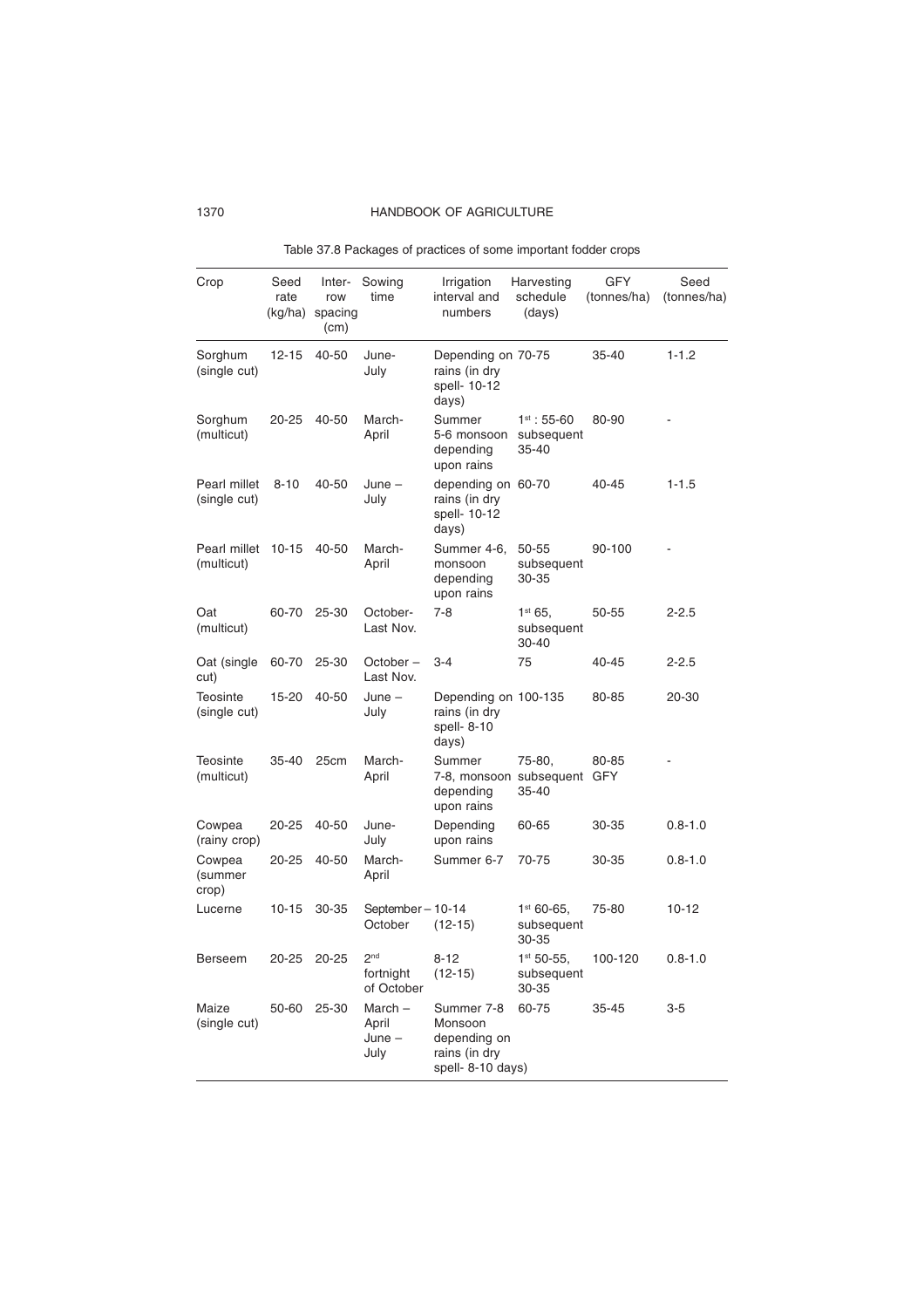#### **Oat (***Avena sativa***)**

Oat is one of the most important cereal fodder crops of *rabi* season in North, Central and West Zone of the country. It provides soft and palatable fodder rich in crude protein (10-12%). The chemical composition of green fodder varies with the stage of harvest. Oat is also used as straw, hay or silage. Its grain makes a good feed particularly for horses, sheep and poultry.

*Climatic requirement:* Oats are well adapted to cooler environment. Its optimum growth is attained in sites with 15-25°C temperature in winter with moist conditions. Although, it can tolerate frost up to some extent but its fodder yield and quality is reduced due to hot and dry conditions.

*Soil:* Oat grow the best in loam to clay loam soil with adequate drainage. They produce satisfactory yields on heavy or light soils with proper moisture. It can be grown under moderate acidic or saline conditions also.

*Seed rate and sowing:* A seed rate of 60-70 kg/ha is recommended for uniform stand in oats. Low tillering varieties should be sown with 20-25 cm row spacing while higher tillering type should be sown 30 cm apart. Sowing of seed should preferably be done in line with seed drill or *pore/kera* behind the plough. Sowing time varies from one location to other. Normally, oat sowing should be started in early October to end of November in North-West to East Zone of the country. For regular supply of fodder from December to March, scattered sowing is also advocated.

*Manures and fertilizers:* The requirement of oats for manures and fertilizers is less as compared to other *rabi* cereals. It depends upon number of cuts taken. In general, addition of 20-25 tonnes of farmyard manure (FYM) before 10-15 days of sowing with the application of 80 kg N, 40 kg  $P_2O_5/h$  to single cut and a dose of 120 kg N, 40 kg  $K_2O/ha$  to multicut varieties attains good crop growth. In double and multicut varieties, top-dressing of 40 kg N/ha after first cut and two equal split doses of 40 kg N/ha after first and second cut should be done respectively.

*Irrigation:* Oats require 4-5 irrigations including the pre-sowing irrigation. If soil is dry, first irrigation is given before preparing the seedbed. Subsequent irrigations are given at intervals of about one month mostly after each cut. Timely irrigation improves the tillering remarkably, which contributes to higher forage yield.

*Weed control:* Oat is infested with winter season grassy and broad-leaved weeds mostly found as in wheat. Effective control of weeds in oats can be obtained with weeder cum mulcher at 4 week crop stage followed by application of 2, 4-D @ 0.37 kg a.i./ha at 6 weeks crop stage.

*Harvesting:* Proper stage of harvesting determines the herbage yield and quality of Oat. The harvesting of single cut oat varieties is done at 50% flowering (about 50-55 days of sowing). In double cut varieties, first cut should be taken at 60 days followed by second cut at 50% flowering stage. However, in multicut varieties, first cut is recommended at 60 days, second cut at 105 days and third cut at 50% flowering. For seed production, the crop should be left for seed after the first cutting, which should be taken 50-55 days after sowing. For good re-growth, first cut should be taken 8-10 cm above the soil surface.

*Yield:* The average green fodder yield from single, double and multi-cut varieties of oat ranges from 30-45, 40-55 and 45-60 tonnes/ha respectively. If crop is left for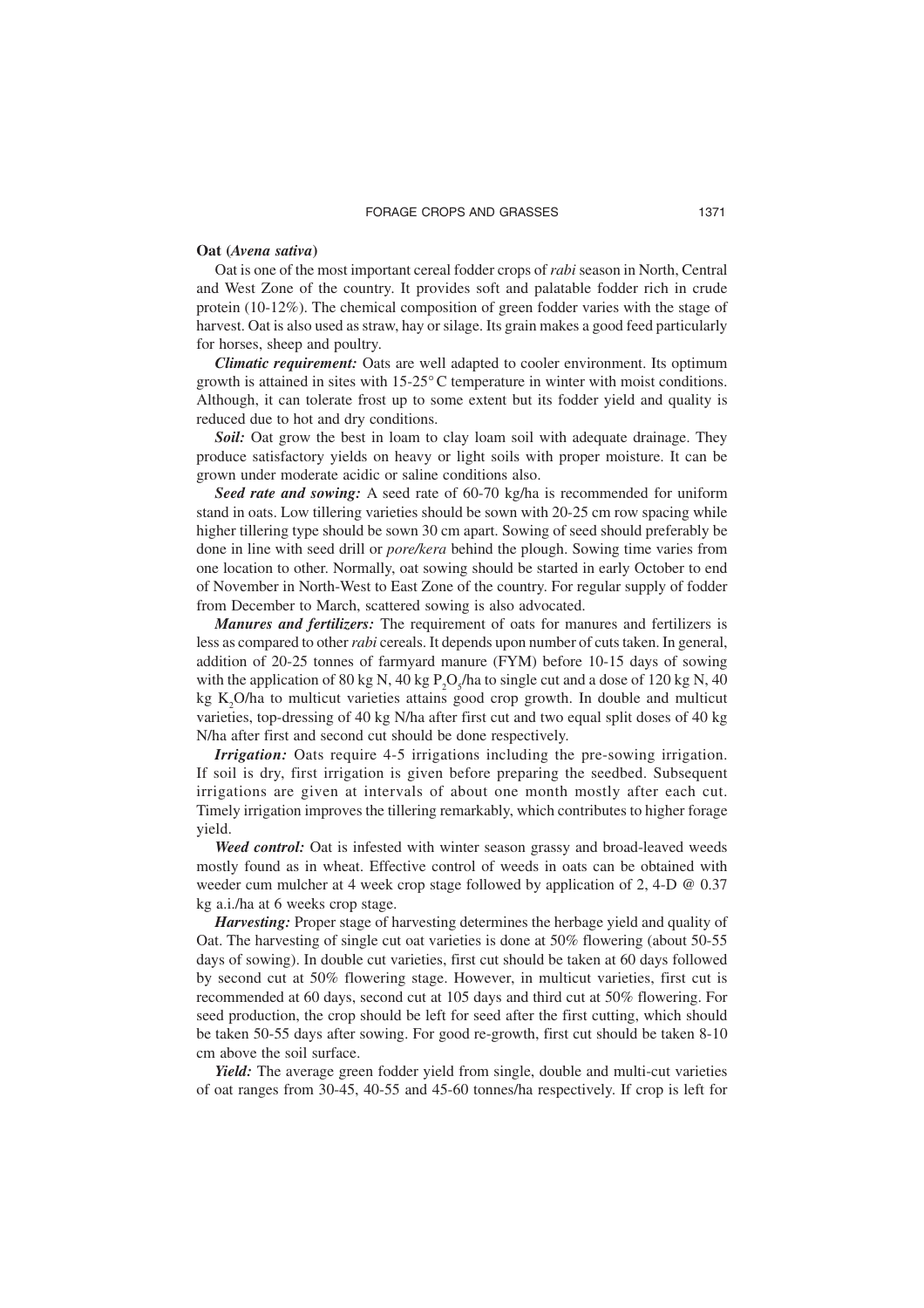seed, 25 tonnes/ha green fodder from first cut and 2.0-2.5 tonnes/ha seed and 2.5-3.0 tonnes/ha straw is obtained.

#### **Sorgum (***Sorghum bicolor***)**

Sorghum as a green foliage is very popular in most parts of north India and nearly 2.5 million ha area is planted during *kharif*. In summer, under irrigated conditions, multicut sorghum is very popular. Forage sorghum is characterized by quick growth, high biomass accumulation, and dry matter content and wide adaptability beside drought withstanding ability. It is also suitable for silage and hay making.

*Varieties:* There are improved varieties and hybrids capable of yielding on an average 50 tonnes/ha in single cut varieties and up to 70 tonnes/ha in multi cut varieties. The dual-purpose varieties and hybrids, CSV 15 and CSH 13 are suitable for both forage and grain production. A promising dual-purpose *kharif* variety SPV 1616 was released as CSV 20 for the states of Andhra Pradesh, Tamil Nadu, Maharashtra, Karnataka, Madhya Pradesh and parts of Gujarat. It has distinct superiority in fodder yield.An early high-yielding hybrid SPH 1290 has been released as CSH 23 for *kharif* season for the Zones 2 and 3 during 2005. This hybrid matures early (103 days) and is superior to the early checks, CSH 14 and CSH 17 for grain and fodder yields. It is also relatively less susceptible to shoot fly, stem-borer and grain mold compared to the checks. A forage sorghum hybrid CSH 20 MF was released in 2005 by GBPUA&T, Pantnagar, for tan, dark green heavy foliage with green midrib. This has medium thick juicy stem and resistant to foliar diseases.

*Field preparation and sowing:* Normally 2-3 harrowing are required before taking up planting as rainfed crop and sown with the onset of monsoon. Seed rate of 12-15 kg/ha for singlecut and 20-25 kg/ha for multicut sorghum is required. Optimum spacing is 45 cm between rows for multicut sorghum and 30 cm for single cut sorghum. As regards fertilizer application 100 kg N and 60 kg  $P_2O_5/h$ a for multicut sorghum and 80 kg N and 40 kg  $P_2O_5$  /ha for single cut sorghum is recommended. In forage sorghum, the mixed cropping is also practiced with fodder legumes, viz. cowpea and clusterbean, in 2:1 ratio to improve fodder yield and quality.

*Harvesting:* Since HCN is present in sorghum especially in early stages up to 40-50 days, proper care has to be exercised during harvesting for avoiding HCN poisoning. Single cut varieties are harvested at 50% flowering to full bloom stage and in multicut varieties the first harvest is taken at 55 days after sowing and subsequent cuts at 40 days interval.

#### **Pearl millet (***Pennisetum glaucum***)**

Pearl millet is the fourth most important grain crop next to rice, wheat and sorghum. The crop is cultivated for grain as well as fodder in the semi arid tropical regions of Africa and Asia including India. In India, annual planting area is around 10 million ha producing nearly 7.5 million tonnes of grains. It is grown mainly in Rajasthan, Maharastra, Gujarat, Uttar Pradesh, Haryana, Karnataka, Tamil Nadu and Andhra Pradesh.

Pearl millet traditionally is an indispensable component of dry farming system. With the advent of pearl millet hybrids in mid sixties, its cultivation doubled. The crop is mainly confined to low fertile water deficit soils. Because of its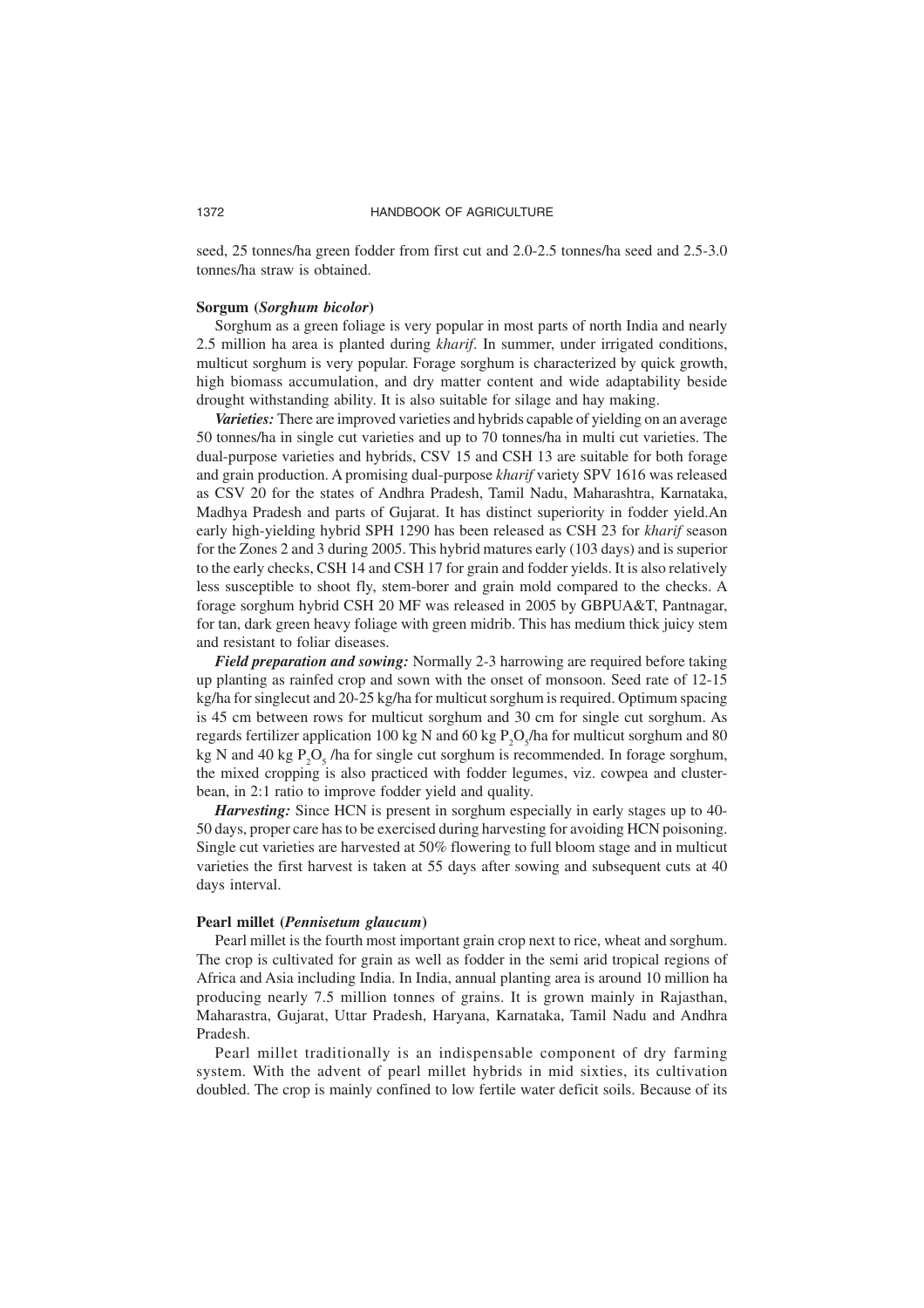remarkable ability to withstand and grow in harsh environment, reasonable and assured harvests are obtained. The crop responds to nitrogen, cultural management, and water harvesting.

*Soil and climate:* The crop is mostly grown in *kharif* season from June to October. Crop grows on a wide range of soils from very light soils from sand dunes in Rajasthan to red loams of Karnataka and Maharatsrta.

*Seed rate and sowing:* The recommended spacing is 45 cm between rows and 10- 12 cm between plants within row. The seed rate of 8-10 kg/ha for single cut and 12-15 kg/ha for multicut is required to obtain desired yields.

*Manures and fertilizers:* It responds well to applied nutrients. Besides recommended dose of fertilizers, application of 8-10 tonnes of FYM is also helpful as it conserves moisture. An application of 20-40 kg N/ha in 2 split doses is recommended in Rajasthan, while in Gujarat, Haryana and Maharatstra, 60-80 kg N/ha is recommended as optimum. Application of 20 kg ZnSO<sub>4</sub>/ha enhanced grain and fodder yields. Also foliar application of  $ZnSO_4/ha$  at tillering and pre-flowering stage increased grain and fodder yield. Maximum grain yield was recorded in plots of dust mulching when trial was conducted to mitigate the adverse effect of drought stress under rainfed condition. Spray of 0.1% thiouorea at tillering and flowering stages also helped to mitigate drought stress.

*Inter-cultivation and weed management:* The fields should be maintained free from weeds for the first 30 days as it is very important to ensure good crop growth. Two inter-cultivation and one hand weeding is necessary to minimize weed competition. Chemical weed control with Atrazine  $\omega$  0.5 kg ai/ha given as pre-emergence spray is also useful.

*Diseases and pest management:* Crop is comparatively less prone to pests and diseases. However, downy mildew among diseases, shoot fly and root grub among pests are prevalent in many states. Choice of diseases resistant variety is an important step in effectively managing the diseases. A seed treatment with Apron 35 sp  $@$  2 g ai /kg seeds followed by Ridomil 25 WP (1,000 ppm) spray 20-25 days later will effectively check the disease. Rotation of different varieties and hybrids in alternate years is also effective in arresting spread of downy mildew. Seed treatment with *neem* oil 5 ml/kg seed + spray of 5% (*neem*-seed-kernel extract (N.S.K..E.) at 50% flowering was found effective in controlling pests. Plant-protection measures are essential for white-grub and shoot fly. White-grub infestation is managed by mixing of Phorate 10G or Quinalophos 5G @ 12 kg /ha with seed and applying in furrows at sowing. Four varieties, MH 1336, MH 1364, MH 1392, and Pusa 383, were found to be resistant to smut ergot and blast**.** 

*Pearl millet-based cropping systems:* In Rajasthan, intercropping of pearl millet with clusterbean or *moth* bean or cowpea or greengram in 2: 1 proportion is followed. This not only covers the risk due to failures of monsoon but also provides the grain legumes which help in better nutritional security and as source of additional income. In most parts of north India, Andhra Pradesh, Maharatsrtra, Tamil Nadu , and Karnataka, intercropping of pearlmillet with pulses is followed, viz. red gram/ green gram/ cowpea/ horsegram/ clusterbean.

*Harvesting and storage:* When grain moisture is around 20%, pearl millet is harvested as the grains are prone to spoilage during storage. It is very important to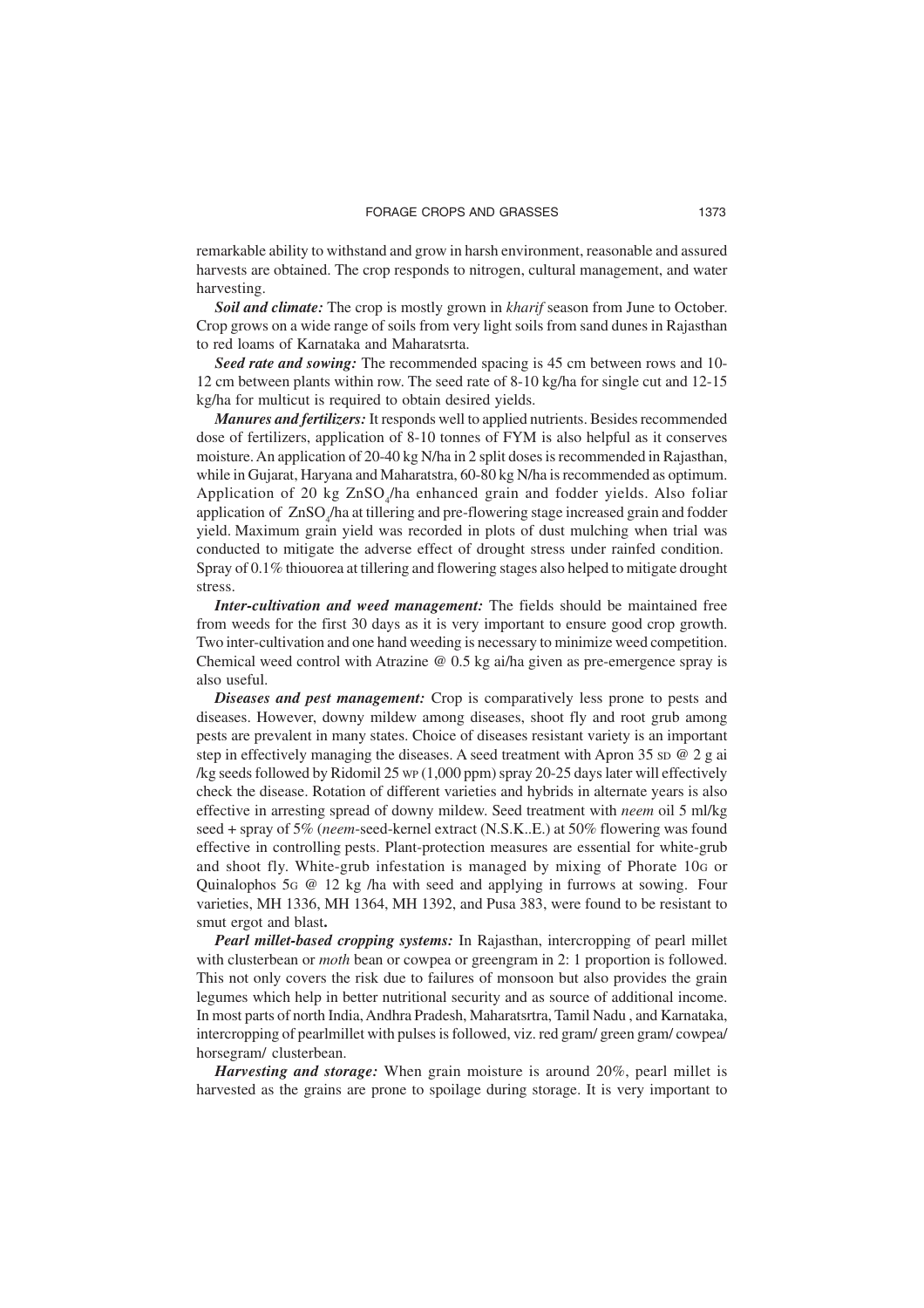bring down moisture to 12% or less for safe storage. Improved storage structures, viz. metal bins made out of GI sheets, are suitable for safe storage of grains. The stover is a valuable feed for cattle.

#### **Maize (***Zea mays***)**

Maize in India ranks fifth in total area and third in total production and productivity. The level of production has to be raised because of substantial demand as food, feed and poultry feed. Maize can successfully be grown as *kharif, rabi* and *zaid* crop. Presently, the maize crop is grown in 20-30% irrigated conditions only.

*Varieties:* Mostly maize is grown during rainy season. Some cultivars require 60- 70 days to mature; others require 100-110 days to mature. Grain colour also varies from yellow to orange to white. Mainly flint types are preferred.

*Soil:* Very sandy soils rapidly respond to management practices than those that are fine textured. Intermediate texture of loam to silt loam in surface horizon and little higher content of clay as silt loam to silty clay loam in subsoil is the most ideal. Soil pH of 7.5-8.5 supports good crop growth, as the crop is grown under rainfed conditions it is important that soil must have good water holding capacity, with proper drainage system to avoid waterlogging conditions.

*Seed rate and sowing time:* About 50-60 kg seed would be needed to sow one hectare. Seed should be grown 5 cm deep into soil for good germination, seedling growth and vigour. Transplanting should be avoided as the plant cannot cope up with main crop stand. It is preferred to sow 10-15 days before start of rain which will give 15% higher yield.

*Manures and fertilizers:* A balanced application of 60-12 kg N, 40-60 kg P and 40kg K/ha is recommended. Early maturing varieties require less quantity than full season maturity crops. It is also advisable to apply 20 kg zinc sulphate /ha along with basal dose of fertilizer. One-fourth of nitrogen and entire quantity of phosphorus, potassium and zinc should be applied 5-7 cm deep before sowing. The rest of the doses are applied at knee-high stage and after emergence of flag leaf but before tassel emergence.

*Plant population:* A population of 65,000-70,000 plants /ha at harvest is optimum for realizing higher yields. For attaining desired level of plant density, a row to row and plant to plant spacing of  $75 \text{ cm} \times 18 \text{ cm}$  or  $60 \text{ cm} \times 22 \text{ cm}$  should be maintained.

*Irrigation:* To ensure high and stable yield, it is desirable to give 1 or 2 irrigations at critical stages. Flowering and grain-filling stages are most critical; the crop should be irrigated at these stages, if rain fails.

*Intercropping:* Short-duration varieties of pulse crop, oilseed crop and vegetable can successfully be grown as intercrop. A ratio of 2 rows of maize with 1 row of other desired crop can be adopted.

*Harvesting:* In absence of irrigation, crop can be harvested at any stage, at preflowering it can be used as fodder and at dough stage green ear and stover may be used for cattle. For fodder purpose, the milk to early dough stage is preferred for higher yield and protein content. For silage, late dough stage is preferred.

#### **Berseem** *(Trifolium alexandrinum )*

Berseem is the prominent legume fodder crop of *rabi* in entire North West, Zone,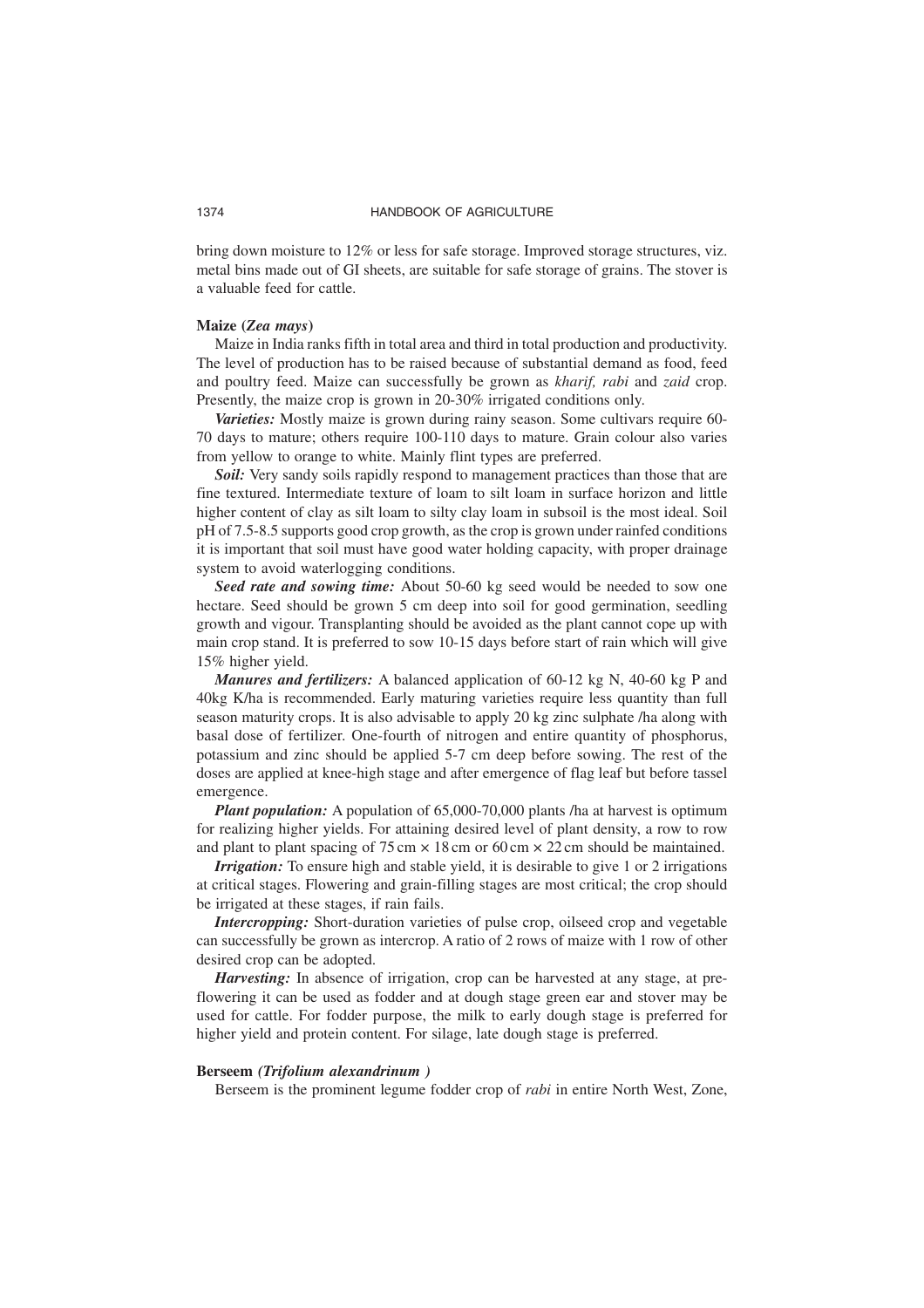Hill Zone and part of Central and Eastern Zone of the country. Berseem makes most digestible and palatable green fodder to the cattle and especially milch animals are very much benefited with berseem. It provides fodder with high tonnage over a long period from November to May in 5 - 6 cuts. It has 20-24% crude protein and 70% dry matter digestibility. It is very good soil builder and adds about 0.38-0.46% organic carbon, 15 -26 kg available phosphorus and 45 kg available nitrogen to the soil.

*Climatic requirements:* Berseem prefers dry and cool climate for its proper growth. Best productive crop can be obtained between 15-25° C temperatures. Its regenerative growth is retarded during severe cold or frosty period or at temperature above 40°C. It can be grown successfully in areas which receive annual rainfall of 150-250 cm or even lower but the irrigation must be assured.

*Soil:* Berseem can be grown on all types of soils except very light sandy soils. Well-drained clay loam soils rich in calcium and phosphorus are ideally suited for its cultivation. The crop can be grown successfully on alkaline soils having good water retention capacity. The crop can tolerate mild acidity also.

*Field preparation:* The seeds being very small, berseem requires a fine seedbed. One deep ploughing with soil turning plough and 2 harrowings are essential. The field may be laid out in to smaller beds of convenient size according to topography and source of irrigation water.

*Sowing time:* After the arrest of rains, sowing of berseem can be done from last week of September to first week of December in North West to Eastern and Central India. The time of sowing berseem is ideal when mean day temperature is  $25^{\circ}$  C, which is recorded mostly in the first to third week of October in north India.

*Seed rate:* The optimum seed rate is 25 kg/ha, which may be increased up to 35 kg in early or late sown conditions. For yield compensation in first cutting, 1.5 kg mustard should be sown along with berseem. For elimination of chicory weed (*kasani*), the seed should be poured in 1% common salt. Floating chicory seed should be taken out and remaining seed of berseem should be sown.

*Seed treatment:* Seed treatment with *Rhizobium* culture is essential, when the berseem crop is to be grown first time in the field. Before treating the seed, it should be first soaked into fresh water for about 8-12 hours. For better sticking of culture with seed, the culture is prepared with jaggery. About 1.5 litres of water is mixed with 150 g of jaggery and boiled. After cooling, 2.5 packets of berseem culture are mixed with it and then seed is well mixed and dried in a cool shady place.

*Sowing method:* There are two methods for sowing of berseem i.e. dry and wet bed. For satisfactory germination and good plant stand, wet method is better. Seed should be sown in beds of convenient size by broadcast method after flooding the beds with 5-6 cm deep water. Before sowing seeds, the water in the beds should be stirred thoroughly with the help of puddler or rake so as to break the clods and capillary to avoid leaching during successive irrigations. The crop should be re-irrigated after 5-6 days of sowing when germination is complete.

*Manures and fertilizers:* Berseem, being a legume crop, requires less nutrient replenishment in the soil. For obtaining good yield, 20 kg N and 80 kg  $P_2O_5/h$ a should be applied as basal dose. In saline or light textured soil, addition of 20 tonnes of welldecomposed FYM is beneficial. FYM may be excluded if the previous crop of the rotation was liberally manured and fertilized.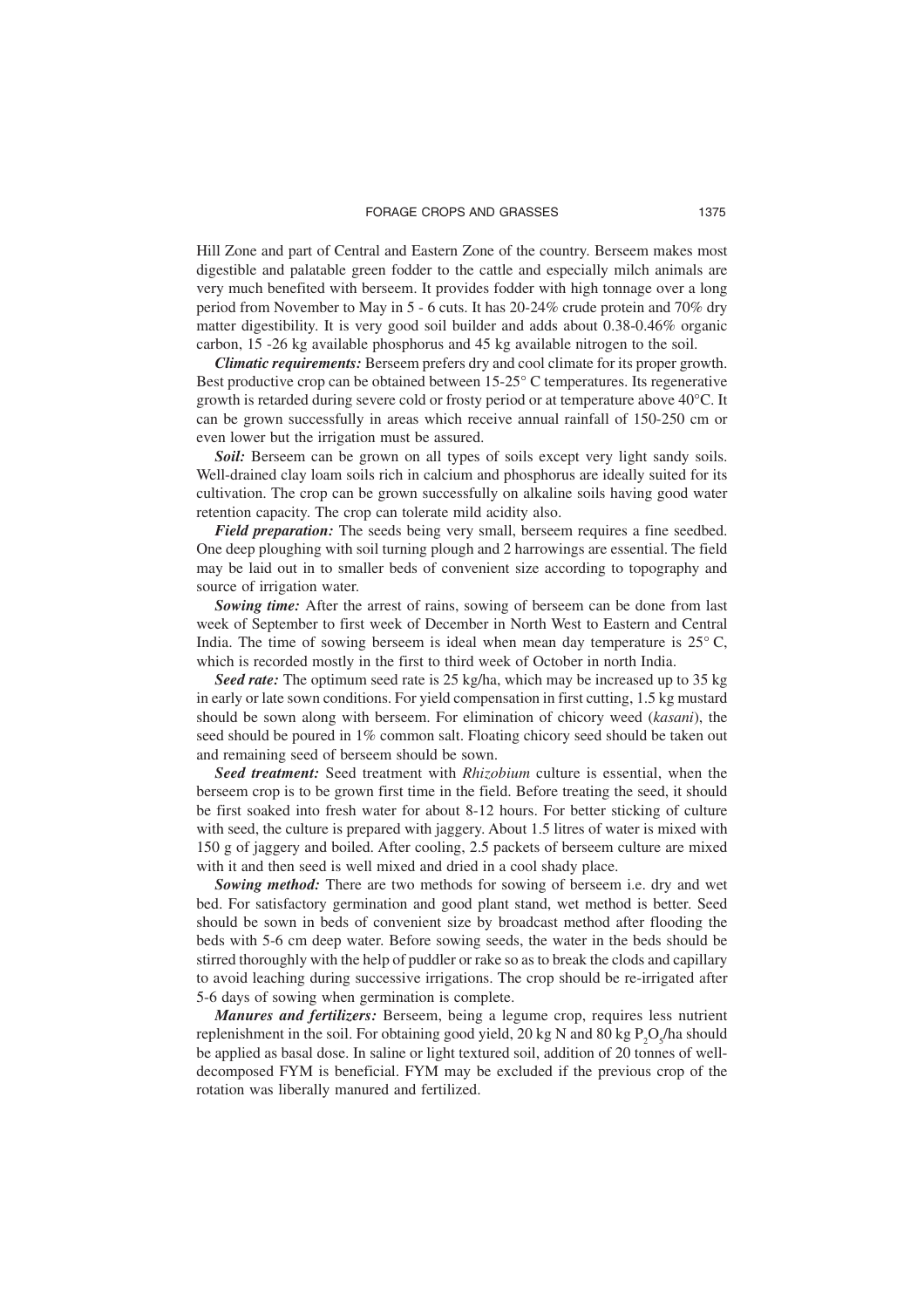*Irrigation:* The depth and frequency of irrigation is decided by soil type, number of cuttings and nature of berseem crop, i.e. sole or mixed. First two very light irrigations (4-6 cm depth) should be given at 5-6 days interval. Subsequent irrigations may be given at an interval of 10 days in October, 12-15 days in November to January, 10-12 days in February-March and 8-10 days in April-May. Thus, about 12-15 irrigations will be needed during the entire crop season. Normally the crop should be irrigated after each cutting.

*Weed control:* Chicory, the associated weed of berseem should be eliminated for higher herbage and good quality fodder. Application of Fluchloralin @ 1.2 kg a.i./ha at pre planting stage controls the chicory and other weeds effectively. However, floating of berseem in 10% common salt is effective against chicory only.

*Harvesting:* The first cutting should be taken at 50-55 days after sowing of crop. The subsequent cuttings should be taken at 25-30 days interval. The number of cuts depends upon rate of growth and temperature during the life cycle of the crop.

*Yield:* A good berseem crop can give 100-120 tonnes/ ha green fodder and 15-20 tonnes/ha dry fodder.

#### **Lucerne** *(Medicago sativa***)**

Lucerne is a valuable leguminous forage and hay crop which is generally grown in areas where water supply is inadequate for berseem. Its deeper root system makes it very well adaptable to dry areas with irrigation facility. It grows well as rainfed or unirrigated crop in high water table areas. It is an important winter fodder crop in Rajasthan, Gujarat, and parts of Tamil Nadu, Kerala and in Leh area of Laddakh. It is perennial (3-4 years), persistent, productive and drought tolerant forage legume which contains 15% crude protein with 72% dry matter digestibility. It supplies green fodder for a longer period (November - June) in comparison to berseem (December - April).

*Climatic requirements:* Lucerne is adapted to relatively dry conditions and it may tolerate heat as well as cold. It can not be grown under humid conditions with high temperature. It has wide ecological amplitude and can grow at 2,500 m asl to hot summer with 49°C with adequate moisture available in the soil.

**Soil:** Lucerne needs sandy loam to clayey soil but heavy soils need an efficient drainage system as the crop does not tolerate waterlogging. It cannot thrive on alkaline soils but can be grown on acid soils with liberal application of lime. Lucerne prefers a fertile soil which is rich in organic matter, calcium, phosphorus and potash.

*Field preparation:* Like berseem, lucerne also needs very fine seedbed, as the seeds are very small. One deep ploughing with 2-3 harrowings followed by planking is sufficient.

*Sowing time:* The best sowing time of the crop is mid-October to early November. However, sowing date may spread from early October in the North to late December in the East and South Zone. In the temperate zone, spring sowing is done in March.

*Seed rate and seed treatment:* The seed rate depends upon method of sowing and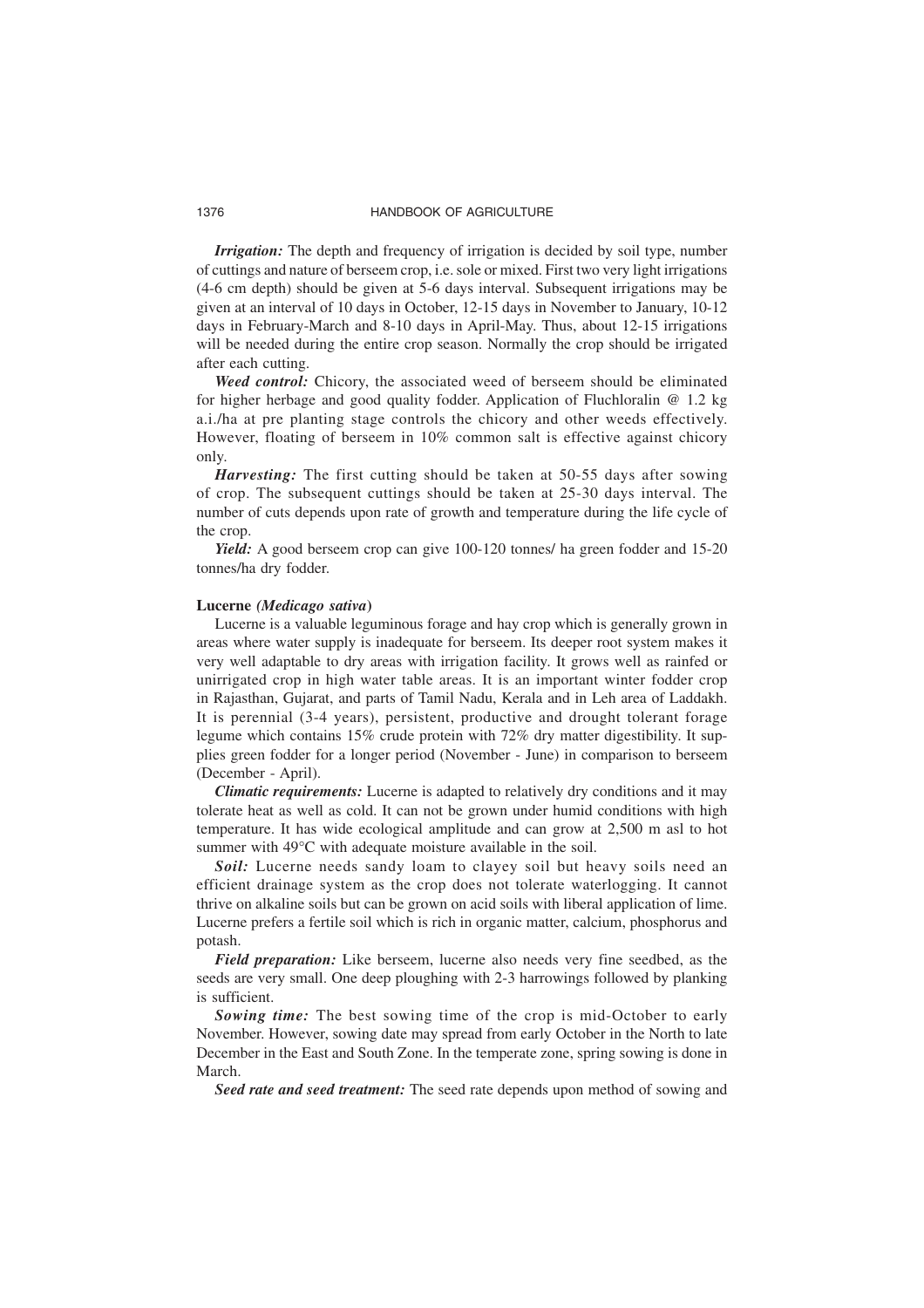type of the crop, i.e. pure or mixed stands. In case of broadcast method, a seed rate of 20-25 kg/ha should be used while line sowing needs only 12-15 kg/ha but in case of intercropping, it requires only 6-12 kg/ha. Like berseem, seed treatment with *Rhizobium* culture is beneficial.

*Method of sowing:* Line sowing is preferred over broadcasting. Like berseem, 10– 20 m long beds should be made along with slope with irrigation channels 4-5 m apart. Water-soaked seed is sown in shallow furrows at row distance of 30 cm by seed drill or *kaira* at sufficient soil moisture.

*Manures and fertilizers:* Lucerne being a leguminous crop requires less nitrogen. However, due to perennial nature of the crop, it is beneficial to add well-decomposed FYM @ 20-25 tonnes/ha before sowing in the first year. Normally, 20 kg N and 100 kg  $P_2O_5/ha$  should be applied as basal dose for good harvest. Application of molybdenum and boron may be done based on soil test. In subsequent years, annual supplementation of 80 kg  $P_2O_5$  and 40 kg K<sub>2</sub>O/ha should be done.

*Irrigation:* To attain good germination, pre-sowing irrigation is essential. The crop needs very frequent irrigation during its early growth period at an interval of about one week but once the plants are established, subsequent irrigations are provided at an interval of 15-20 days during winter and 10-12 days during spring and summer seasons. Proper drainage should be ensured to avoid waterlogging in rainy season.

*Weed control:* Lucerne takes a long time to establish and therefore heavy weed infestation occurs up to first cutting. The sowing in lines makes weeding easier.Trifluralin, @ 4 kg/ha should be applied before sowing for good harvest. The *akasbel* (*Cuscuta reflexa*) should be removed from the field and burnt. The *akasbel* should not be allowed to set seed in any case.

*Harvesting:* The first cut should be taken at 55-65 days after sowing and the subsequent cuts may be taken at 30-35 days interval. In general, annual lucerne gives 4-5 cuts while in the perennial crop, 7-8 cuts can be taken.

*Yield:* Annual lucerne yields green fodder to the tune of 65-80 tonnes/ha while perennial crop may provide 80-1,100 tonnes/ha.

#### **Cowpea (***Vigna unguiculata* )

Cowpea is native to Africa and Asia and is now cultivated throughout the tropics and sub tropics. It is used as pulse, vegetable fodder and green manure. It is of considerable importance in dryland farming.

*Soil and climate:* It is adapted to variety of soil types, viz. red loam, black clay loam, coarse gravel, sandy loam, light sandy soils. It is also grown in sloppy land in hilly tracts and heavy loam soils. It is more tolerant to heavy rainfall than any other pulse crop. It suffers from water stagnation and heavy drought. It thrives well under the temperature range of 21- 35°C.

*Cropping system:* The crop is usually grown as dryland *kharif* crop and can also be grown as pre-monsoon and late monsoon crop. It is also grown as second crop during *rabi* after rice in southern parts of country.

*Cultivation:* Fields should be prepared well for sowing. The crop is sown in the first week of July in the hills and in the second fortnight of March in lower hills and in October in plains. One hand weeding or hoeing 30-35 days after sowing or application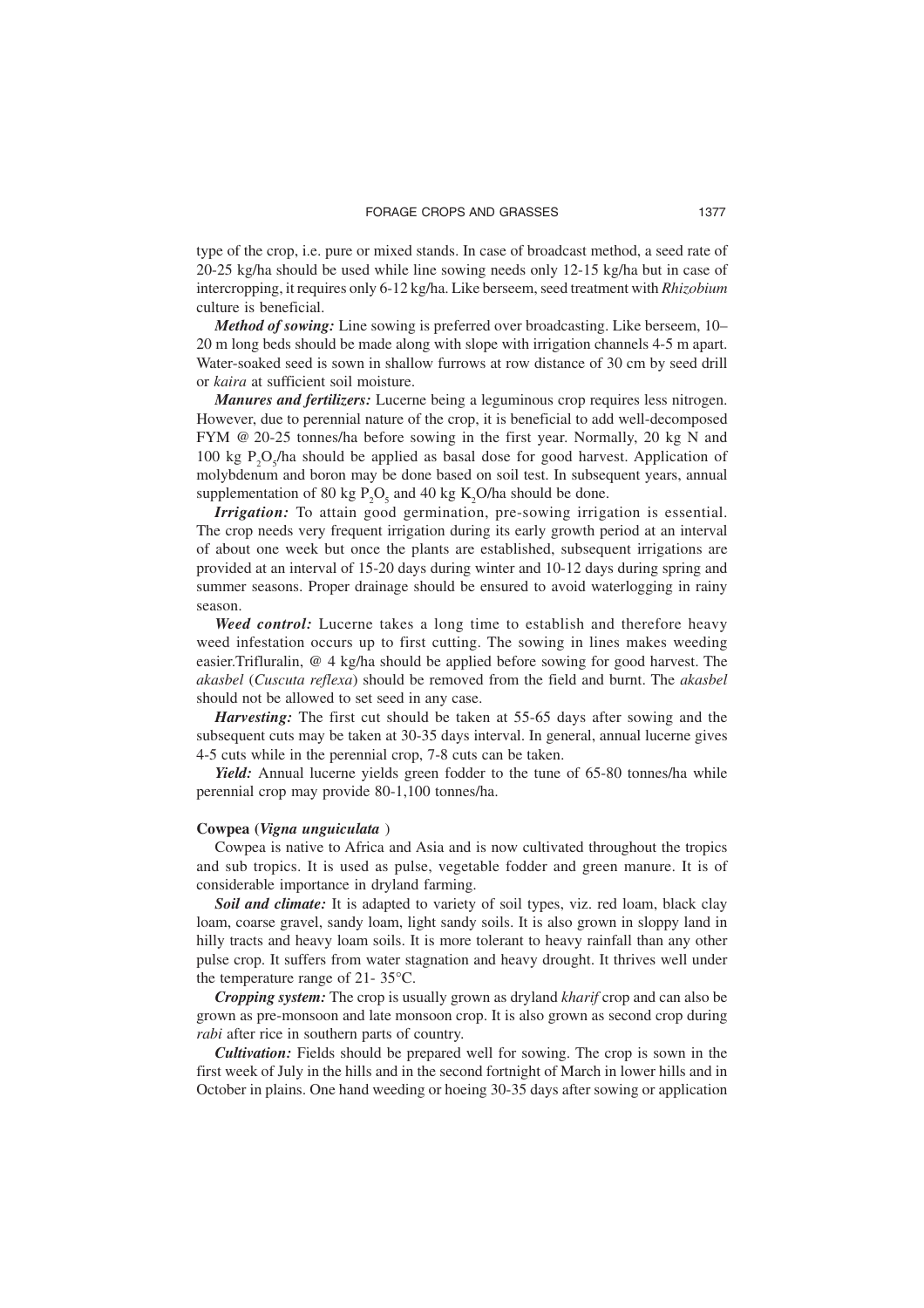of weedicide Pendimethalin @ 1.0-1.5 kg a.i /ha immediately after sowing helps in control of weeds. The crop requires adequate moisture. In plains, 3-4 irrigations are required. About 120 kg N and 80 kg P/ha are recommended. Half the nitrogen is applied as basal dose and half for top dressing. The crop matures in 120-125 days. The row to row spacing is 30-45 cm. The recommended seed rate is 20-25 kg/ha. Seed yield up to 1.0 tonnes/ha is obtained.

#### **Integrated nutrient and pest management**

The fertilizer management strategies in fodder crops aim at increasing the herbage production per unit area and time along with improvement in forage quality parameters and maintenance of soil health. The requirement of fodder crops for nutrients particularly nitrogen is comparatively higher.

Chemical fertilizers have played a significant role in increasing crop productivity. But, for sustainable production from arable lands, it is important to prepare a balance sheet of nutrients depleted and nutrients supplemented. Majority of the soils at present are rich in potassium but continuous cropping without application of potash over the years may turn them to be deficient. On an average, perennial grass removes 9.40 kg N, 1.45 kg P, 14.2 kg K, 4.61 kg Ca, 2.65 kg Mg and 1.85 kg S per tonnes of dry herbage production.

Biofertilizers, the products containing living cells of different types of microorganisms, play important role in enhancing fodder production and also cutting down the usage of chemical fertilizers. Different types of biofertilizers include nitrogen fixers (symbiotic and nonsymbiotic bacteria) *Rhizobium, Azotobacter*, *Azospirillum, Azolla* and blue green algae, Phosphate solubilizers (bacteria and fungi)- *Bacillus polymyxa*, *Pseudomonas* and *Aspergillus* etc*.* , Mycorrhizal fungi –VAM (Vesicular arbuscular mycorrhizae), Sulphur and iron oxidizing bacteria, etc., PGPR (Plant growth promoting rhizobacteria) are available now. Studies have shown that a saving of 20 kg N/ha may be achieved with application of *Azotobacter*/*Azospirillum* in cereal fodder crops. Similarly, increase in forage yield due to *Rhizobium* inoculation to legume forages ranged between 14 and 46%. Seed inoculation of berseem with phosphate solubilizer significantly increased the green fodder (103.6 tonnes/ha), dry matter (16.19 tonnes/ha) and crude protein (3.20 tonnes/ha) yields over the control. Integrated use of organic, inorganic and biofertilizer sources of nitrogen in sorghum + cowpea– berseem cropping system led to over 25% saving in N through use of *Rhizobium* and/ or *Azotobacter*. However, a reliable system of quality control and efficient system of storage, transportation and management of biofertilizers is required for its wider applicability.

The requirement of fodder crops for nutrients particularly nitrogen is comparatively higher. This is due to the fact that fodder crops are desired to produce luxuriant vegetative growth with succulent and nutritive herbage in a short period. Thus, the fertilizer management strategies in fodder crops aim at increasing the herbage production per unit area and time along with improvement in quality parameters. Based on the experimental evidences at the IGFRI, Jhansi, the fertilizer recommendations for important fodder crops have been worked out (Table 37.9). Recommended doses of NPK with S and Zn increased grain yield significantly over NPK by 17.9 and 15.9% respectively. The nutrient-use efficiency can be improved by balanced fertilizer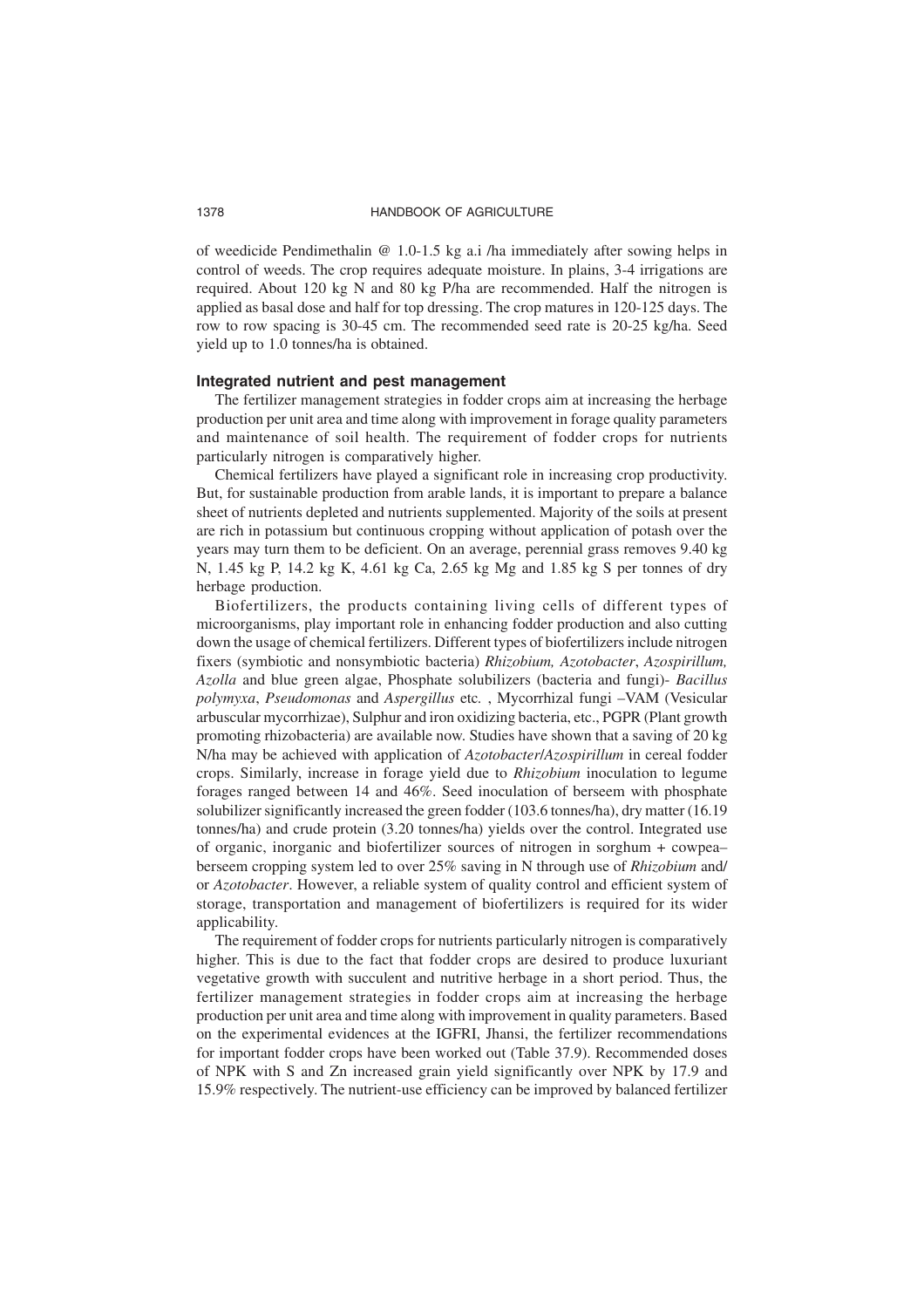| Crop            |     | Nutrient requirement<br>((kg/ha) |    |                  | Basal dose<br>(kg/ha) |                              | Top dressing<br>of nitrogen<br>(kg/ha) | Time of top<br>dressing<br>(days after |
|-----------------|-----|----------------------------------|----|------------------|-----------------------|------------------------------|----------------------------------------|----------------------------------------|
|                 | N   | $P_2O_5$                         |    | K <sub>2</sub> O | N                     | $P_2O_5$                     | K,O                                    | sowing)                                |
| Sorghum (SC)    | 90  | 30                               |    | 60               | 30                    | $\overline{a}$               | 30                                     | 40                                     |
| Sorghum (2-cut) | 120 | 30                               |    | 70               | 30                    | ۰                            | 50                                     | After 1 <sup>st</sup> cut              |
| Sorghum (4-cut) | 210 | 60                               | 60 | 60               | 60                    | 60                           | $50+50+50$                             | After 1, 2 &<br>3rd cut                |
| Maize           | 120 | 40                               |    | 80               | 40                    | ٠                            | 40                                     | 40                                     |
| Teosinte        | 130 | 30                               | ۰  | 50               | 30                    | -                            | $40 + 40$                              | After 35 & 60                          |
| Oat (SC)        | 90  | 30                               |    | 60               | 30                    | $\qquad \qquad \blacksquare$ | 30                                     | 40                                     |
| Oat (2-cut)     | 120 | 40                               |    | 80               | 40                    |                              | 40                                     | After 1 <sup>st</sup> cut              |
| Oat (MC)        | 180 | 60                               | 40 | 60               | 60                    | 40                           | $40+40+40$                             | After 1, 2 &<br>3rd cut                |
| Berseem         | 20  | 80                               |    | 20               | 80                    |                              |                                        |                                        |
| Lucerne         | 20  | 120                              | 40 | 20               | 120                   | 40                           |                                        |                                        |
| Cowpea          | 20  | 60                               |    | 20               | 60                    |                              |                                        |                                        |

Table 37.9 Fertilizer requirement of different fodder crops

SC, Single cut; MC, multicut.

application, based on soil test values, at right times, through best source, along with other management practices like irrigation, use of amendments and other agrochemicals, etc.

Organic manure-induced improvement in soil physical, chemical and biological properties is well established. Build up of secondary and micronutrients, counteracting deleterious effects of soil acidity, salinity and alkalinity and sustenance of soil health are the key beneficial effects associated with organic manure application. Use efficiency of N fertilizers is improved in the presence of FYM. The major contributors of organic source of nutrients are animal dung, crop residues and sewage sludge, etc*.* The use of organic and inorganic forms of P in 50:50 ratio could perform better in solubilizing and mobilizing more P for producing higher crop yield and better quality of produce.

Crop residues are good source of plant nutrients and are important components of integrated nutrient management. In regions where mechanical harvesting is done, sizeable quantities of residues are left in the field. Major portion of the residues is used as animal feed and about 33% of these residues are available for direct use. The leguminous plant residues are degraded at a faster rate than wide C: N ratio of cereal crop residues. The uses of residues are generally most effective for water conservation when managed as surface mulch. The most effective and environmentally sound methods of organic manuring offer an opportunity to cut down the dose of chemical fertilizers. Green manuring provides organic source of N and organic matter in the soil. *Sesbania* spp. and *Crotolaria juncea* are more popular leguminous crops. Amongst trees, *subabul*, *Casuarina*, *Gliricidia moculata*, *Pongamia* and *Calotropis,* etc. grown on bunds and wastelands for utilizing their vegetative parts are used for green manuring of soils, besides cowpea, *urd* bean, *mung* bean, etc. About 200 million tonnes of crop residues are produced from different crops annually. The potential of these has been estimated to be around 100 million tonnes annually for recycling in agriculture.

Integrated pest management is emphasized these days in order to reduce the use of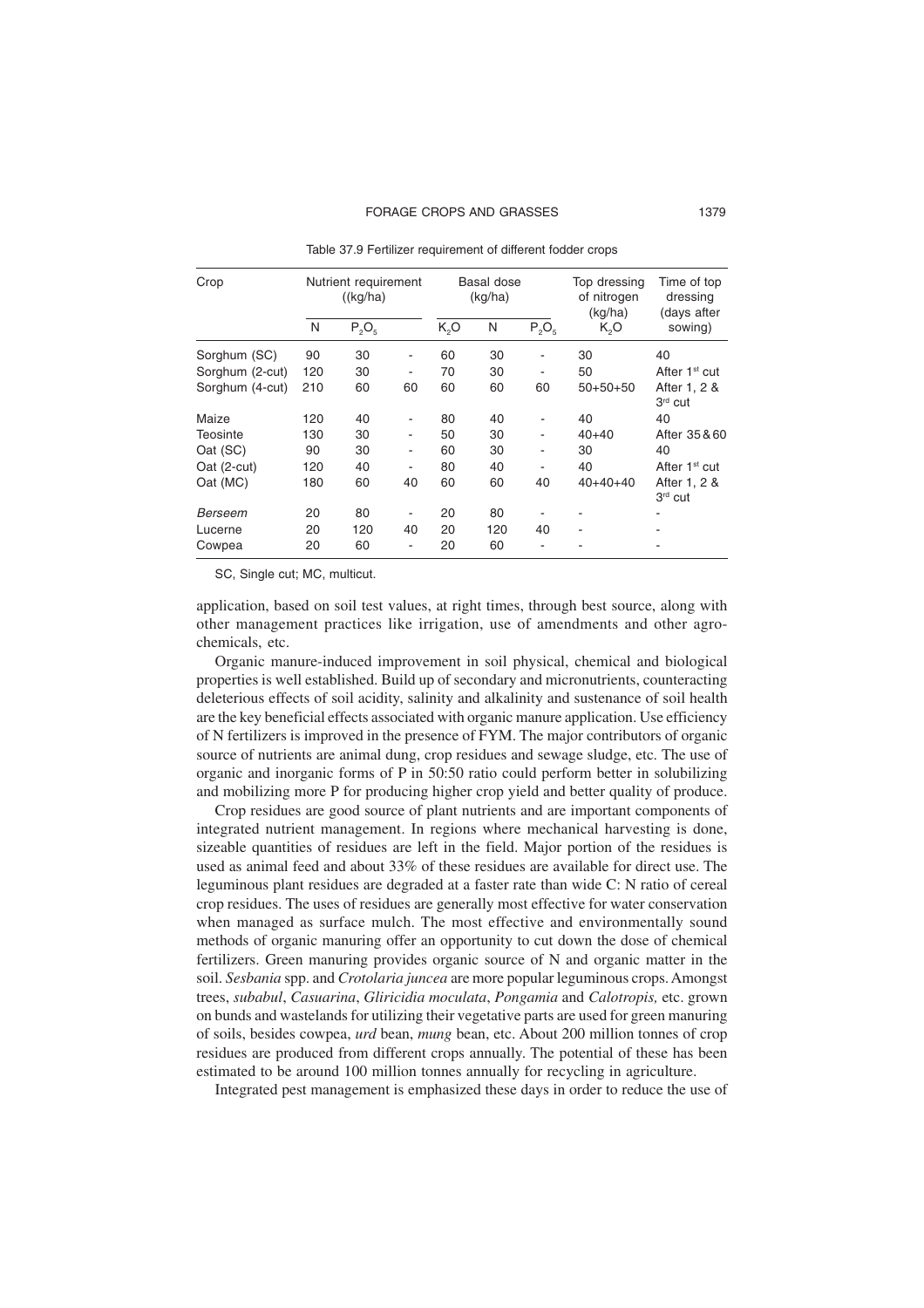chemicals. The population of the three major pests, namely leaf hoppers, lucerne weevil and aphids, can be managed effectively by growing of least susceptible variety of cowpea, IGFRI 450 in first week of July with fertilizer application of 30 kg N, 100 kg  $P_2O_5$ , 80 kg K<sub>2</sub>O per hectare and if required berliner @ 0.84 kg/ha may be applied. In cowpea, the damage due to major pests like, leafhoppers, semilooper, tobacco caterpillar and grasshopper can be managed without using insecticides by planting the least susceptible variety in the first week of July, using an optimal fertilizer combination of 30 kg N, 100 kg  $P_2O_5$ , 40 kg K<sub>2</sub>O per hectare with two weedings at 15 and 30 days crop growth stages. However, use of bio-pesticides is desirable to ensure the products with least residues cycled through livestock.

#### **Water management**

Scientific water management will hold the key to intensive agriculture in the years to come. Irrigated agriculture and water management aim to provide suitable moist environment to the crops to obtain optimum yields, commensurate with maximum economy in irrigation water and maintenance of soil productivity. The limited availability of water enables only 30% of country's cropped area under irrigation and that too lion's share goes to food/cash crops. In view of mounting human and livestock population pressure, the forage farming is faced with twin problems of meager allocation of land and water resources. However, water is required in huge quantities for producing high tonnage succulent biomass of forage species. Moreover, the interacting processes involved in crop growth, water use and mineral composition of forages are complex and do not easily lend themselves to quantification in soil-waterplant-atmosphere continuum. It is in this context that irrigation management requires entirely different approaches in forage production systems.

#### **Proper irrigation schedules**

Development of suitable irrigation schedules offers an important approach to water saving because timely supply of water to crops in adequate quantity is the crux of the efficient water management for ensuring optimum yield and quality of produce. The suitable soil moisture environment for forage crops where objectives tend to be luxuriant vegetative growth, higher dry-matter yield and better forage quality have been worked out and given in Table 37.10. The optimum soil moisture regime for berseem, oat, maize, teosinte, sorghum, hybrid Napier and cowpea has been found to be 75% available soil moisture (ASM). Lucerne, clusterbean and barley may be irrigated at 50% ASM,

| Crop            | Optimum soil<br>moisture regime<br>for irrigation<br>(% ASM) | Irrigation<br>interval<br>(days) | No. of<br>irrigations | Irrigation<br>requirement<br>(delta of<br>water, mm) | Water-use<br>efficiency<br>(kg dm/ha/mm) |
|-----------------|--------------------------------------------------------------|----------------------------------|-----------------------|------------------------------------------------------|------------------------------------------|
| Berseem         | 75                                                           | $10-12$                          | 16-18                 | 710                                                  | 22                                       |
| Lucerne         | 50                                                           | $14 - 18$                        | $11 - 13$             | 600                                                  | 14                                       |
| Oat             | 75                                                           | 12-14                            | $6 - 8$               | 340                                                  | 32                                       |
| Sorghum         | 75                                                           | $9 - 12$                         | 8                     | 380                                                  | 30                                       |
| <b>Teosinte</b> | 75                                                           | $9 - 12$                         | 8                     | 380                                                  | 20                                       |
| Cowpea          | 75                                                           | $9 - 12$                         | 8                     | 380                                                  | 18                                       |

Table 37.10 Soil moisture requirement of important cultivated fodder crops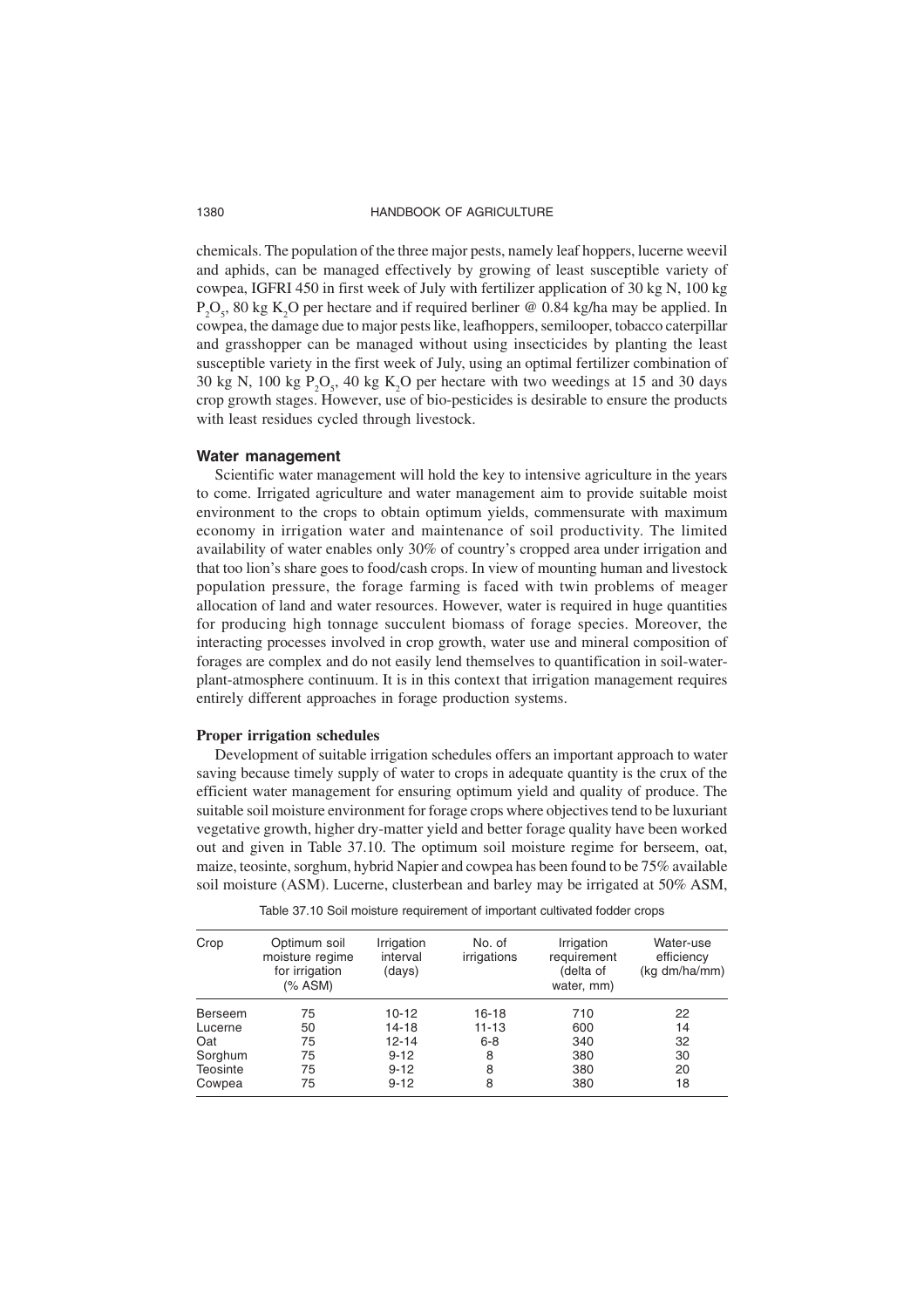whereas triticale can be grown at 25% ASM with acceptable yield.

The following inferences could be drawn from the experimental results:

- The irrigation at 25, 50 and 75% ASM corresponds to 10-12, 14-18 and 26-30 days intervals, respectively, in medium-textured soils under the agroclimatic conditions of Bundelkhand region. Under a particular moisture regime, the irrigation interval needs to be advanced during summer and delayed during rainy months by 3-5 days due to variation in evaporative demand and associated environmental conditions.
- The total number of irrigations for particular crop depends upon interval of irrigation and duration of crop. The irrigation requirement in terms of total delta of water is a function of amount of water at each scheduling and number of irrigations needed.
- Thus, soil-moisture characteristics, atmospheric evaporative demand and crop characteristics are taken into account for developing technically sound, economically feasible, socially desirable and culturally compatible irrigation schedules.

## **Forage production from rainfed areas**

Drylands are those regions where rainfall is scanty (less than 750 mm) and different aspects of rainfall like amount, duration, intensity and distribution are uncertain. In the absence of irrigation facilities, crop production depends on moisture conserved regimes. These uncertainties are highly unstable and lead to low productivity, no income and employment opportunities ultimately resulting in poverty and poor civic amenities and degradation in living standards of the people.

To ensure certain degree of stability to agricultural production, soil and crop management practices are to be adopted. Among the crops, coarse grains, legumes, oilseeds and grasses are better suited for growing under moisture-stress situations. Besides, rain water-conservation techniques and soil fertility management are also required since the soils are not only thirsty but hungry also. In addition to arable farming, alternate farming systems like agroforestry having perennial forage trees, bushes and grasses are essential to provide sustainability to the production system.

The following soil and crop-management techniques will be beneficial for optimum forage production, which is a key factor for successful livestock production.

#### **Management practices**

The areas of light soils with poor water retention are utilized for raising crops during rainy season while medium and heavy textured soils with high moisture-holding capacity and poor workability are used for growing crops both with rain water during rains and on conserved water during the season when there is no rain. The important crop-management practices for cultivation of forage crops under dryland conditions are given in Table 37.11.

The soil-management practices are discussed here.

*Bunding:* To retain rainwater in the soil, at least 30 cm high bunds are needed. On light soils, grasses should be planted on bunds to make them stable. On sloppy lands, bunds are formed along the contour or across the slope.

*Tillage:* On sandy and other light-textured soil cultivation should be limited to the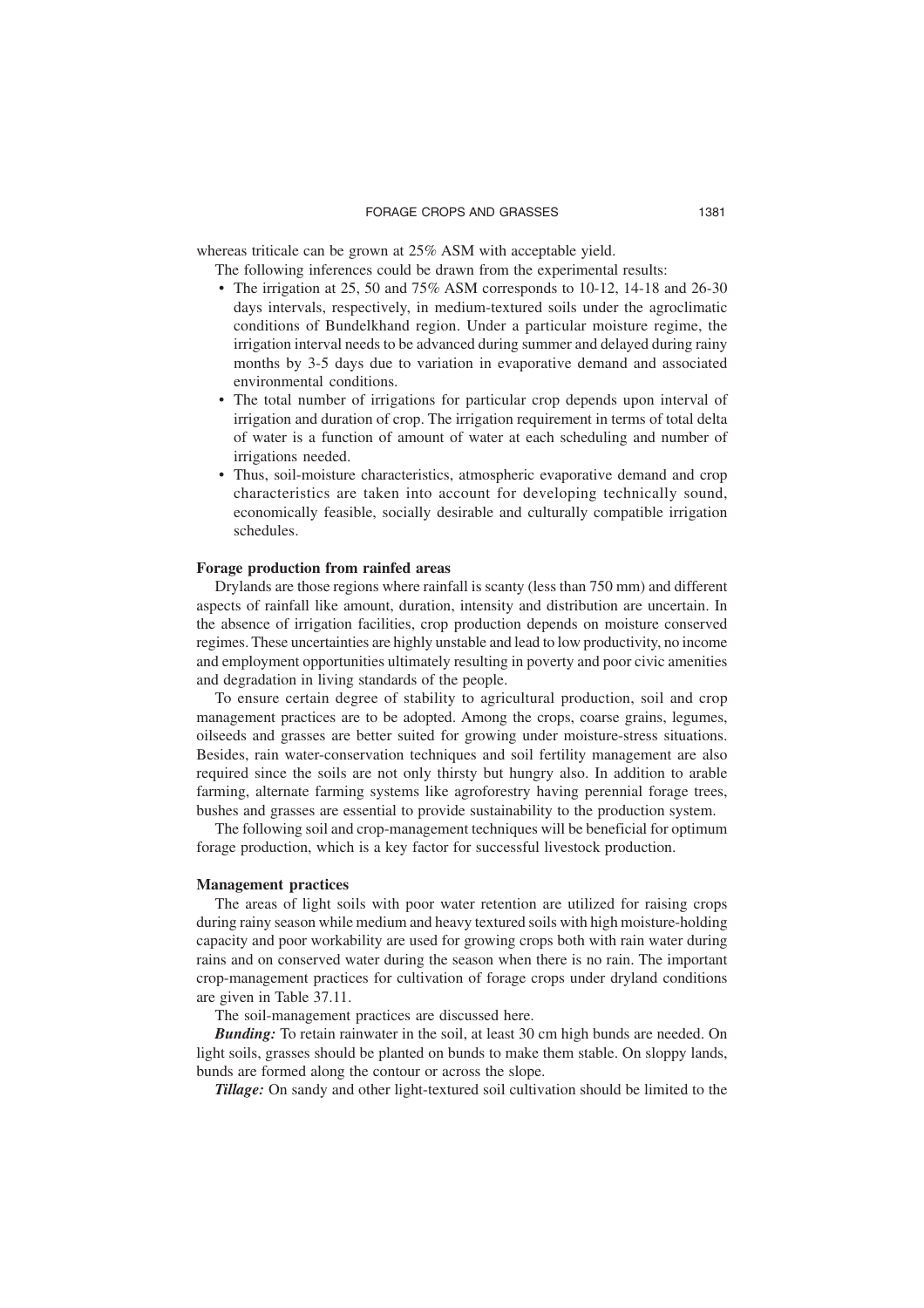|                   |                                                                       |                                                       |                       |                                                    |                                                | Table 37.11 Package of practices for cultivation of forage crops under dryland conditions |                                        |                  |
|-------------------|-----------------------------------------------------------------------|-------------------------------------------------------|-----------------------|----------------------------------------------------|------------------------------------------------|-------------------------------------------------------------------------------------------|----------------------------------------|------------------|
| Crop              | Varieties                                                             | Sõil                                                  | Sowing time           | Seed rate                                          |                                                | Fertilizer nutrients (kg/ha)                                                              | Harvesting                             | Green fodder     |
|                   |                                                                       |                                                       |                       | (kg/ha) and<br>spacing                             | <b>Basal</b>                                   | Standing crop                                                                             | after sowing)<br>time (days            | yields<br>(q/ha) |
| Pearl millet      | Rajko, J.B.,<br>PSB 2                                                 | sandy loams<br>Well-drained<br>sandy and              | Beginning of<br>rains | 10 kg/ha<br>30 cm                                  | $N$ 40<br>P <sub>2</sub> O <sub>5</sub> 25     | N 20, 5 weeks<br>after seeding                                                            | 60-65                                  | $300 - 350$      |
| Sorghum           | Meethi Sudan,<br>Nilwak Vidisha<br>60-1                               | textured with<br>provision of<br>Medium-<br>drainage  | Beginning of<br>rains | Sudan types<br>Sorghum<br>30 cm<br>$35 - 40$<br>25 | P <sub>2</sub> O <sub>5</sub> 25<br>N 50       | N 20,5 weeks<br>after seeding                                                             | 65-75                                  | 250-300          |
| Maize             | Jaunpuri,<br>Manjari<br>VL 71,                                        | Light to medium<br>good drainage<br>textured with     | Beginning of<br>rains | 30 cm<br>50-55                                     | $P_2O_5 - 40$<br>N 20                          |                                                                                           | stage 50-60<br>At testing              | 200-250          |
| Cowpea            | C 26, N.P.30,<br>JFC 42-1                                             | medium soils<br>Well-drained                          | Beginning of<br>rains | 35-40<br>30 cm                                     | $N_{2}$ 20<br>P <sub>2</sub> O <sub>5</sub> 30 |                                                                                           | Pod-formation<br>stage 50-60           | 200-250          |
| bean)             | ă<br>119, Mazu Gu<br>Guar (cluster - Durgapura<br>bean) Safed, H.F.G. | with adequate<br>sandy loams<br>Sandy and<br>drainage | Beginning of<br>rains | 30 cm<br>25-30                                     | $P_2O_530$<br>N 20                             |                                                                                           | pod formation<br>Flowering to<br>60-70 | 200-225          |
| <b>Field</b> bean | ŵ<br>vegetable type<br>dual-purpose<br>JLP 4 and                      | Sandy loam and<br>loams                               | Beginning<br>of rains | 50 cm<br>25-30                                     | $P_2O_5$ 30<br>N 15                            |                                                                                           | 80-120                                 | 150-200          |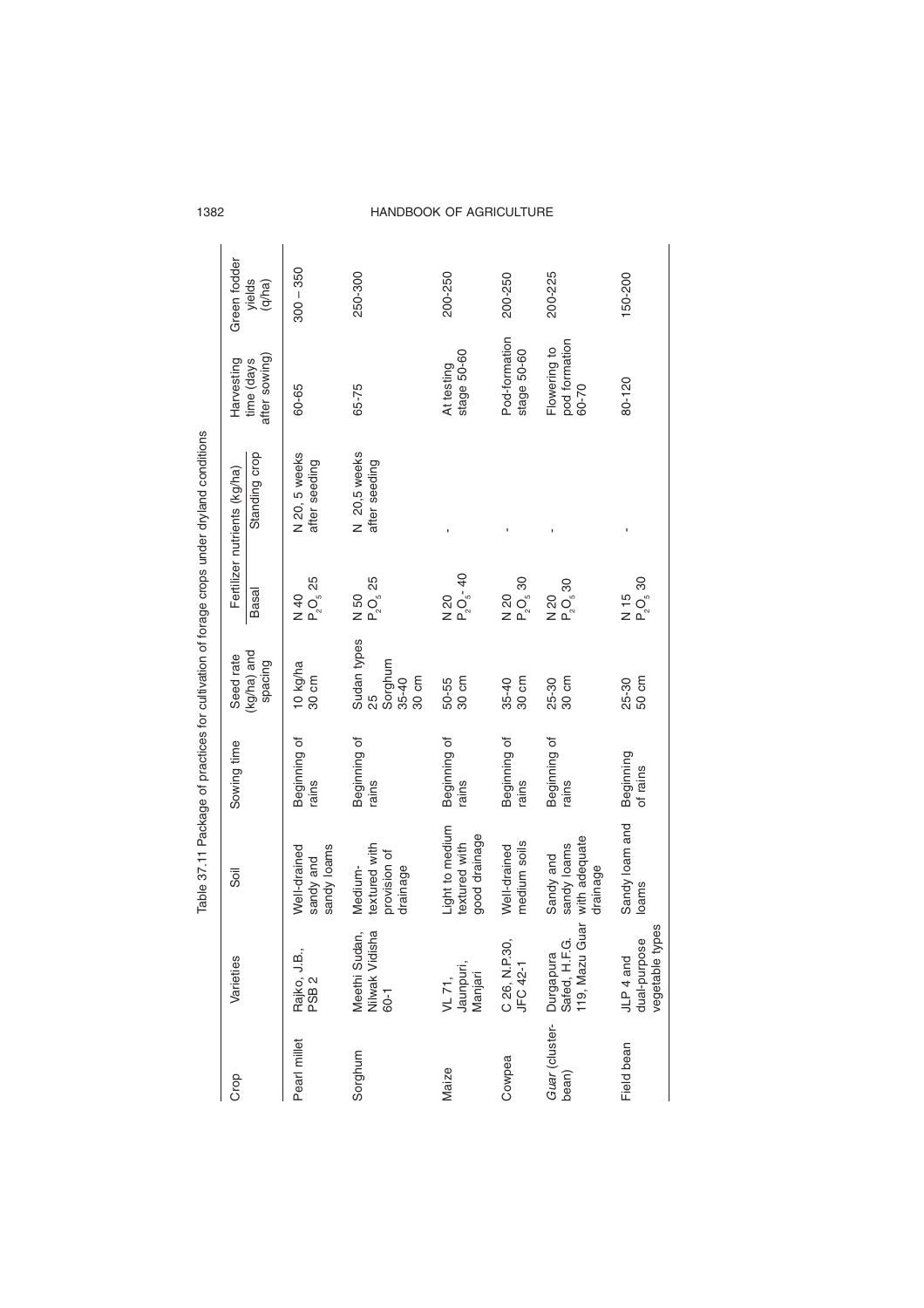extent essential for weed control and optimum tilth for seeding. Light cultivation with about 15 cm depth is enough. On heavy soils, deep ploughing once in three years helps to improve water infiltration. Cultivation should be done across the slope on sloppy lands.

*Manuring:* An amount of 10-15 tonnes FYM or compost/ha should be applied every year along with appropriate doses of chemical fertilizers depending on crops under cultivation and season. Fertilizers are placed 2-3 cm below the seed line with the help of seed-cum-fertilizer drill or other equipment. Spray fertilization is also important in dryland areas.

*Sowing:* In dryland areas, the crop should always be grown in rows to facilitate inter cultivation for checking weed growth and mulching to prevent water loss from the soil. The plant population should be about 25% less to ensure better utilization of limited moisture. In sloppy fields crop rows should be along the contour. Depending on field conditions, ridge and furrow method and-strip cropping can also be employed.

*Choice of forage species:* Forages are better suited to moisture- stress situations since the duration of crop harvest can be adjusted. Pearl millet, sorghum, maize, barley, cowpea, clusterbean and field beans are ideally suited for drylands. Stay green types of these crops can also be utilized for forage after maturity of grains.

*Weed control:* Weeds should be checked from the very beginning through preemergence use of herbicides, clean and pure seeds and inter cultivation practices to save the moisture and nutrients for crop plants only.

*Mulching:* Different types of mulches could be used to conserve moisture in the soil especially in widely spaced row crops.

#### **Integration of forage production with food and other crops**

An important aspect of fodder production is to adjust the cultivation of fodder crops with that of main crops and harvest as per the need arises. This can be easily be practiced by all classes of farmers both under irrigated and rainfed conditions. The appropriate forage crops can be included in the crop-production programme of the farmers in the following ways:

#### **Inclusion of forages in crop sequences**

On medium and heavy soils in rainfed areas, only *rabi* crops are taken on conserved moisture through fallowing in the rainy season. In this situation, short duration forage crops like cowpea, rice bean, and pearl millet can be taken. This will conserve soil and suppress weeds besides providing forage. Under irrigated conditions inclusion of fodder crops in sequences improves the soil productivity due to dense canopy and addition of large amounts of stubble biomass. Leguminous forages enrich the soil nitrogen also by utilizing nitrogen fixing bacteria like *Rhizoctonia* and *Azotobactor*. Successful examples are: paddy – berseem; maize + cowpea (fodder) – wheat/potato.

#### **As catch crops**

Short duration forages can be adjusted in gap periods of main season crops and grown on residual moisture. Example: maize + cowpea/sorghum/pearl millet after harvest of *rabi* season crops and before planting of rainy season crops. Similarly, turnips, carrot and mustard can be taken as catch crops after the harvest of early rainy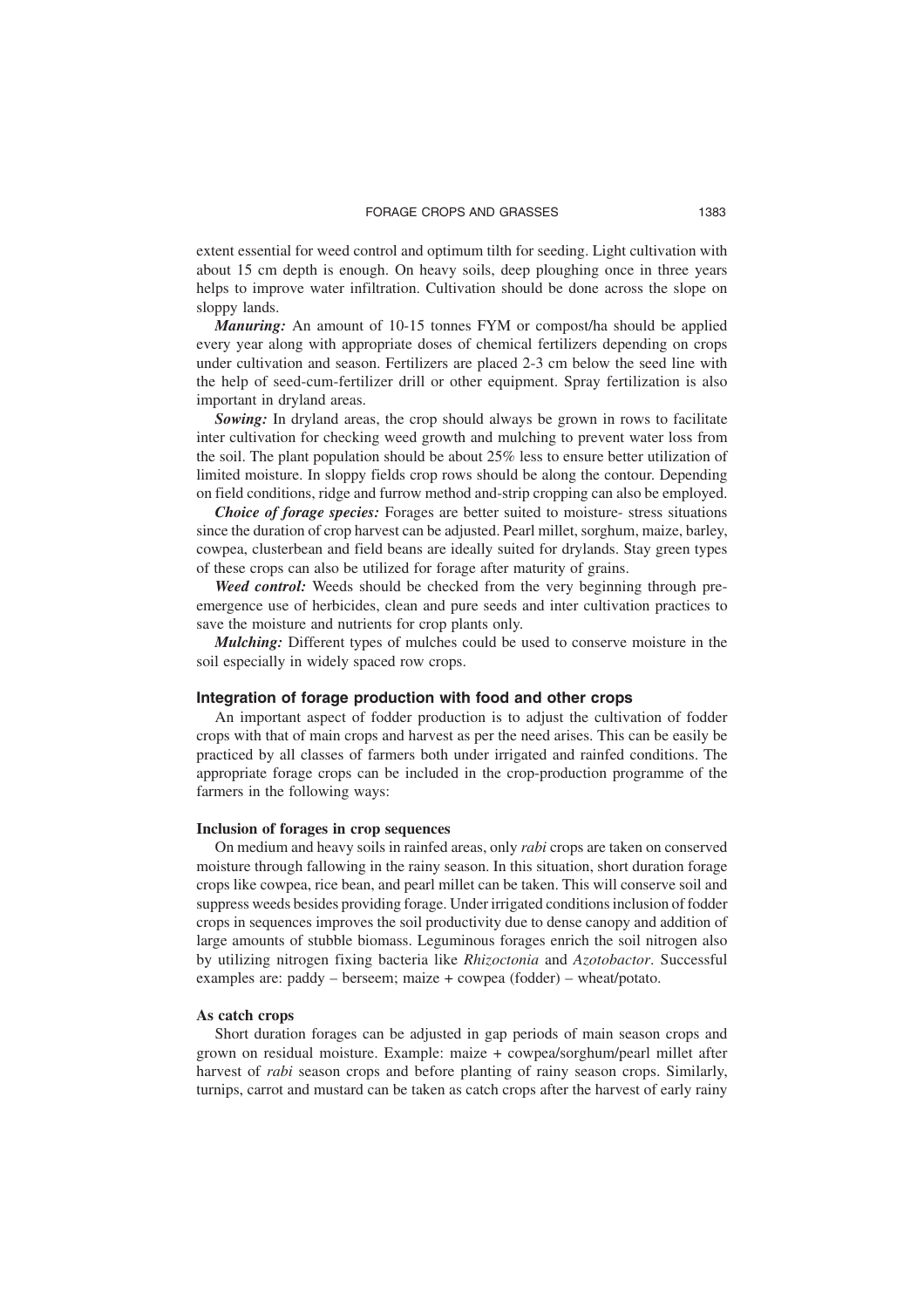season crops. Leguminous forages like horsegram (*Macrotyloma uniflorum*), *moth* bean (*Vigna aconitifolia*) and grasspea (*Lathyrus sativus*) are suitable for cultivation on residual moisture after the harvest of late paddy.

#### **As intercrops in widely spaced row crops**

Cotton, sugarcane and grain crops of maize and sorghum offer scope for growing short statured forage crops like cowpea, *moth* bean and *guar* (clusterbean) in the interspaces without affecting their yields. Besides fixing the nitrogen, some of these forages benefit the main crop indirectly, for example, *moth* bean reduces root rot disease while cowpea controls spotted bollworm. Similarly, cultivation of pangola grass (*Digitaria decumbens*) in tobacco has been reported to control root knot nematode.

#### **Through ratooning**

Crops like pearl millet (BJ 104) and barley (DL 36, DL 157, DL 457) have good regeneration capacity. These crops can be harvested 40-50 days after sowing to harvest green forage yields (100-150 q/ha) without adversely affecting the grain yields. Likewise, maize (grain) can be planted at 30 cm spacing, alternate rows may be harvested for forage 45-50 days after planting to get around 20 tonnes/ha green forage.

#### **Dual-purpose crops**

These crops give forage as byproduct. Preference must given by farmers to such crops in their cropping schemes so as to get substantial amounts of forage along with main product (grain). Among vegetables, turnip, carrot, pea, cauliflower, cowpea, *guar*, etc*.* are the important examples while in commercial crops, maize for cobs and sugarcane are important. These crops besides main product yield 9-20 tonnes/ha green fodder for animal feeding.

#### **Mixed intercropping system of forage production**

It consists of growing together two or more plant species with different growth habit, canopy structure, rooting pattern and offering little or no mutual competition. Mixed cropping of cereals/grasses and legumes is commonly practiced to improve herbage quality, increase biomass production and economize on fertilizer usage. Besides, it also ensures efficient land utilization, suppression of weeds and insurance against aberrant weather conditions.

In India with warm climate, most of the grasses and cereals do not have enough protein to support animal growth and production. It was found that by associative cropping of graminaceous and leguminous forages the nutritive value of the mixed herbage could greatly be improved. Thus, besides enriching the soil productivity and ensuring better utilization of plant nutrients from different soil layers, mixed cropping produces nutritious herbage since the legume component contains higher amounts of protein, calcium and phosphorus. Investigations on intercropping systems showed that sorghum/maize/*Pennisetum pedicellatum*/ pearl millet with cowpea/rice bean (*Vigna umbellata*) and oat with *Melilotus alba*/pea in paired rows (2:2) recorded good forage yields along with higher forage protein (Table 37.12).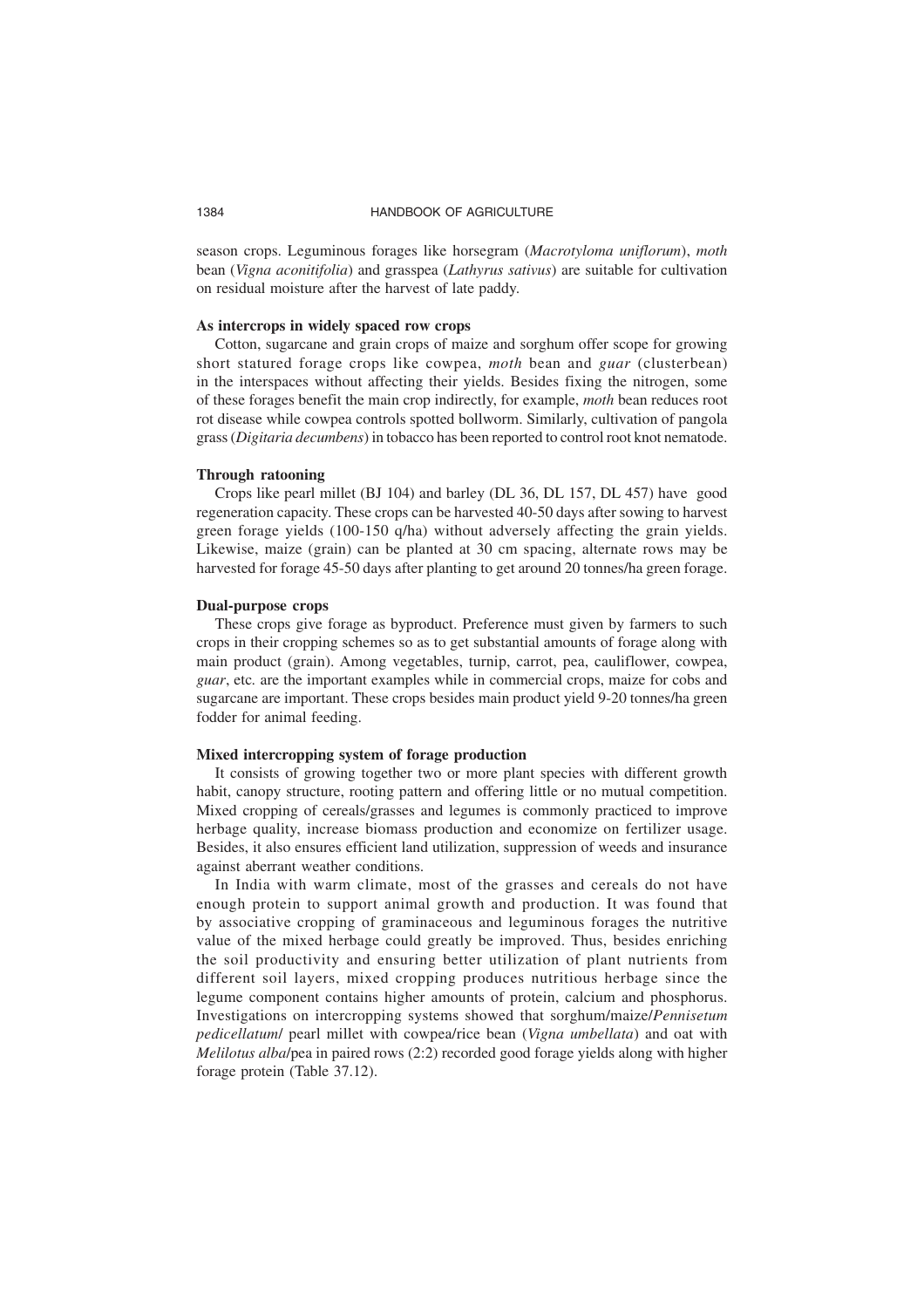#### FORAGE CROPS AND GRASSES 1385

Table 37.12 Fodder and crude protein yield under intercropping

| Crop/ crop combination         |       | Fodder yield (tonnes/ha) |               |
|--------------------------------|-------|--------------------------|---------------|
|                                | Green | Dry matter               | Crude protein |
| Sorghum (sole)                 | 49    | 10.2                     | 0.69          |
| Sorghum + cowpea (fodder)      | 49    | 10.1                     | 1.02          |
| Maize (sole)                   | 44    | 9.3                      | 0.72          |
| Maize + cowpea (fodder)        | 45    | 9.3                      | 1.05          |
| Pearl millet (sole)            | 37    | 8.2                      | 0.63          |
| Pearl millet + cowpea (fodder) | 43    | 8.9                      | 0.97          |
| Oat (sole)                     | 43    | 9.0                      | 0.56          |
| Oat + senji                    | 41    | 8.8                      | 1.03          |
| $Out +$ pea                    | 40    | 8.6                      | 1.07          |
| Bajra pure                     | 37    | 8.2                      | 0.63          |
| Bajra + cowpea                 | 43    | 8.9                      | 0.97          |

#### **Integration of perennial forages on bunds and boundaries**

Bunds around fields are a common feature on cultivated lands and occupy 2-10% of the cultivated area. Bunds are formed to demarcate field boundaries, conserve water and soil and to use as pathways. If not properly protected, the bunds are eroded by rains and damaged by animals. Growing of appropriate forages/bushes stabilizes the bunds through protective cover and soil binding action of roots, besides providing considerable amount of forage for feeding animals. Experiments conducted at the IGFRI, Jhansi, showed that in rice fields, *Sesbania* grown on field boundaries yielded maximum forage among perennials. Similarly, under rainfed conditions planting of hybrid Napier + stylo along with fruit trees like *aonla* (Indian gooseberry), *ber* (*Ziziphus* spp.) and *karonda* recorded maximum forage yields.

#### **Tips for efficient cultural management and production optimization**

The following important points need to be given due consideration while adopting appropriate cultural practices aimed at higher forage production:

- Efficient forage crops of the area should be identified and grown on properly prepared seedbeds well in time. Timely sowing is very important in forage crops, as these have very limited growth period.
- Since forage crops need higher amounts of seeds and/or planting materials, these should be obtained from reliable sources and germination should be tested before sowing.
- The seed rate and spacing need to be adjusted depending upon the purpose and growing conditions. For instance, higher seed rates are used when the crop is raised for hay or the field is likely to be infested with weeds.
- During rainy season, sometimes, it becomes difficult to re-sow the field due to incessant rains and wetting of the soil. Under such conditions, multicut forage crops can be sown in the beginning for continuous supply of green forage throughout summer and rainy seasons. Moreover, growing of multicut forage crops/varieties results in the saving of seeds, fertilizers and tillage operations.
- Mixed cropping of graminaceous and leguminous fodder crops is better from the viewpoint of herbage quality and maintenance of soil fertility. Both the crop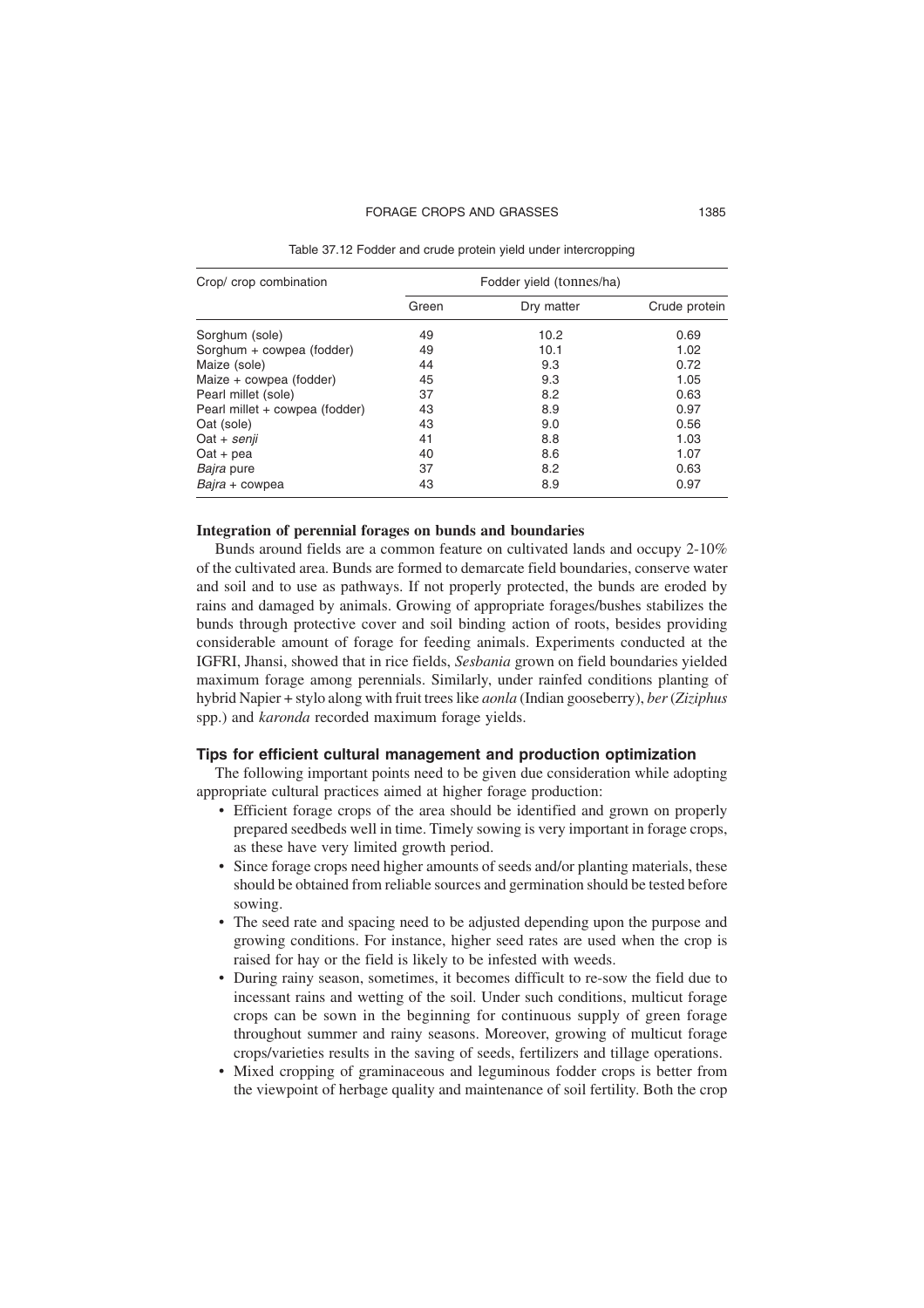components of the system should be of similar duration to facilitate harvesting at one time.

- Maximum crop-weed competition occurs up to 4-5 weeks in most of the seasonal forages. Weed menace should be checked from very beginning through proper land preparation, use of clean seed and well decomposed FYM, pre-emergence application of herbicides, careful crop rotation and growing of intercrops that smother the growth of weeds.
- Nutrient management practices should always be based on soil test values and cropping systems being followed. The fertilizer recommendations are of general nature. Use of bulky organic manures @ 15-20 tonnes/ha takes care of soil health and micronutrient deficiencies to a large extent. Economy in nutrient use can be ensured though efficient weed management, use of biofertilizers and inclusion of legumes in crop sequences.
- Irrigation management practices vary with season, soil type, and crop growth stage and fertilizer practices. Water requirement of fodder crops is usually greater because of dense stand and higher vegetative growth in a short period. Similarly, adequate drainage is important for crops like maize, pearl millet and cowpea, etc. grown in the rainy season. Forage crops respond well to sewage irrigation.
- For controlling insect-pests and diseases, it is better to avoid the use of chemicals particularly when the harvesting is due. However, if any pesticide is applied on the crop, the forage should not be harvested for 3-4 weeks to avoid the risk of residual toxicity in animals.
- Cutting management influences not only the yield but also the forage quality. The fodder crops should, therefore, be harvested at appropriate growth stage to obtain adequate fresh fodder with acceptable dry matter and nutrients particularly the crude protein.
- Multicut forages especially those regenerating from auxiliary buds should be harvested on time leaving 8-10 cm stubbles to promote quick regeneration and adequate stand of the ratoon crop.

#### **Grassland and silvipasture management**

#### **Grazing resources**

Since ancient times, cattle breeding and milk production have been the important professions in India. Free grazing was practiced and it became a way of life. Presently also, livestock production is primarily based on rangeland grazing. The grazing activity is mainly dependent on the availability of the grazing resources from pastures and other grazing lands viz. forests, miscellaneous tree crops and groves, cultivable wastelands and fallow land. Such lands are about 40% of the total geographical area of the country. Vast area in the country (about 157 million ha) is classified under various types of degraded land where one or more limiting factors render the cultivation of crops economically unviable. The grazing intensity in the country is as high as 12.6 adult cattle units (ACU)/ha as against 0.8 ACU/ha in developed countries. Therefore, the task to deal with such situation is two-fold (i) improvement of pastures, and (ii) judicious implementation of grazing management.

Since India is characterized by tropical monsoon climate and active growth in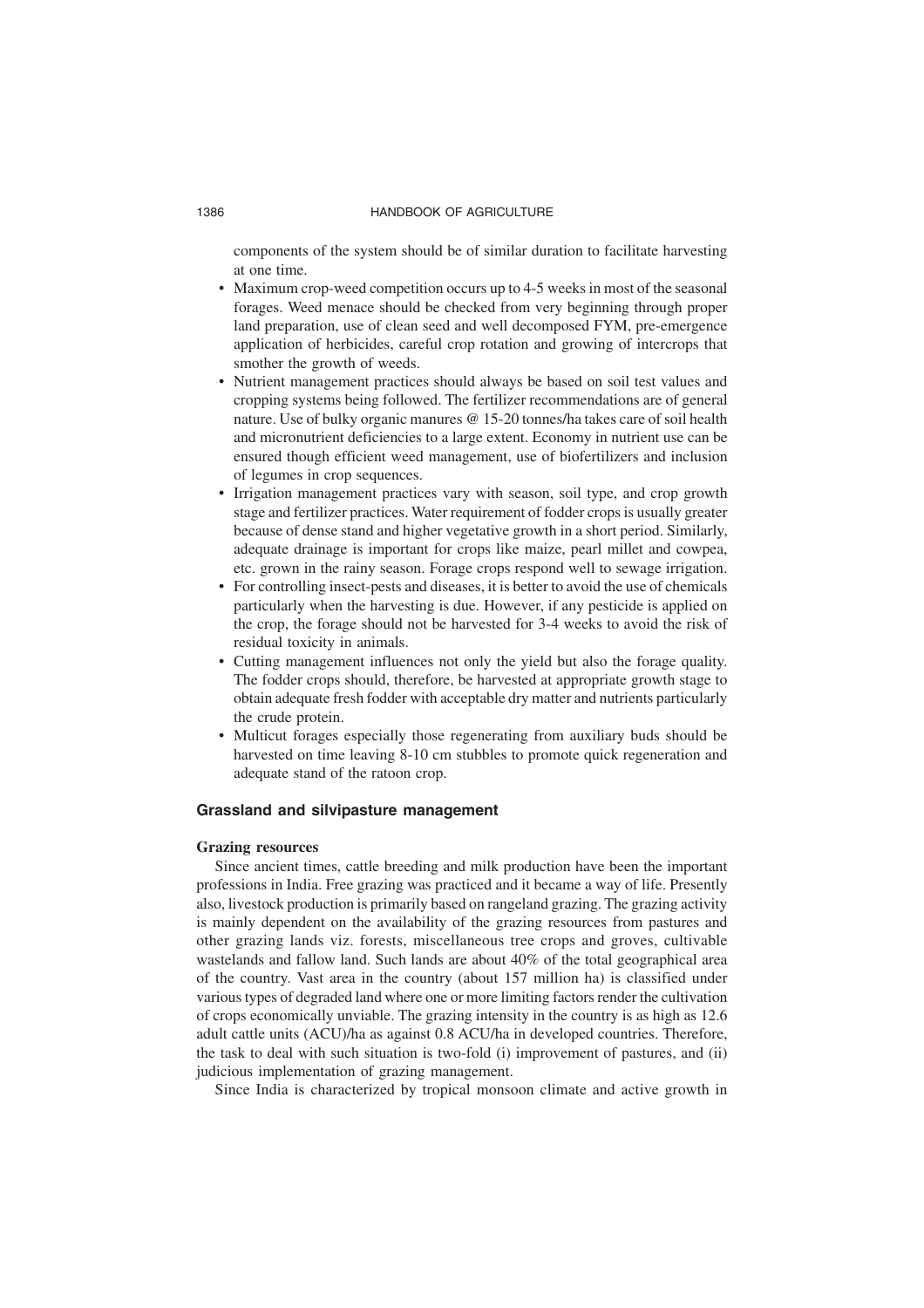grazing lands occurs only during monsoon months, there is surplus fodder available during rainy months and deficits of various levels in other months. The natural calamities like drought and flood that affect some or the other parts of the country creates imbalances in fodder supplies

The total potential area of grazing lands in India is 85.9 million ha. Considering the total arable lands to be 147.38 million ha and calculating that croplands one-tenth of its organic produce as fodder, total arable land can be put as equivalent to 14.73 million ha of grazing lands bringing up total to 100.3 million ha. Taking average potential above ground net primary productivity as  $500 \frac{\text{g}}{\text{m}^2/\text{year}}$ , the total fodder production will come down to 501.5 million tonnes of dry fodder per year with a total bovine population of 239.09 million, excluding sheep, goats, horses, camels and donkeys and also assuming that a normal healthy cattle consumes 7 tonnes dry herbage per year, the normal annual consumption will come to 1,673 million t/year. Thus, the net primary production level of grasslands in India is far below the total requirements. The overgrazing and continuous degradation of grazing lands along with loss of fertility is further decreasing their productivity. The problems of grazing lands are related to ecological and socio-economic causes. In arid areas, water is the limiting factor, in semi-arid areas, proper land utilization and excessive grazing are the main problems and in high rainfall zones, it is the lower nutritive value of the herbage. Another serious problem is low proportion of legume component in the herbage.

In India, grazing based livestock husbandry continues to play an important role in rural economy of the country as around 50% animals depend on grazing in forests and other grazing areas in many parts of the country. Total area available for grazing in the country is in the range of about 40% of the land area. Pasturelands constitute the main grazing resources of the country, available over an area of 12 million ha (3.94% of the geographical area). There is a lot of difference in the extent of grazing lands in various states. In some states, namely Himachal Pradesh, Jammu and Kashmir, Meghalaya, Nagaland and Arunachal Pradesh, the grazing land availability is as high as 70%. The distribution of pasture lands are mostly noticed in the states like Himachal Pradesh (36.44%), Sikkim (13.31%), Karnataka (6.54%), Madhya Pradesh (6.35%), Rajasthan (5.39%), Maharashtra (5.11%) and Gujarat (4.49%). The northern region has pasture lands in Jammu and Kashmir, Himachal Pradesh and Uttarakhand. This region has a potential resource in the form of green meadows and pasture, which at some places are mixed with the forests. The alpine meadow has an important economic value, providing pasture for the sheep and goats. In Rajasthan, the available grazing land is over 40% and in Gujarat, the area is about 30%. The land under permanent pasture is about 5.4% in Rajasthan and 3.5% in Gujarat, providing good quality fodder for livestock.

Nearly 30 pastoral communities in northern and western parts of the country depend on grazing based livestock production. Based on the practice followed by these pastoral communities in various regions, the grazing systems may be categorized either on the basis of methods of grazing or patterns of migration. Considering methods of grazing the pastoral communities change the site of grazing after its utilization. The example of such type of grazing system is *Kharak* in Uttarakhand and *Goals* in the desert area of Rajasthan. Based on migratory habits, the nomadic tribes are classified in 4 groups, viz. (i) total nomadism, (ii) semi- nomadism, (iii) transhumance, and (iv) partial nomadism.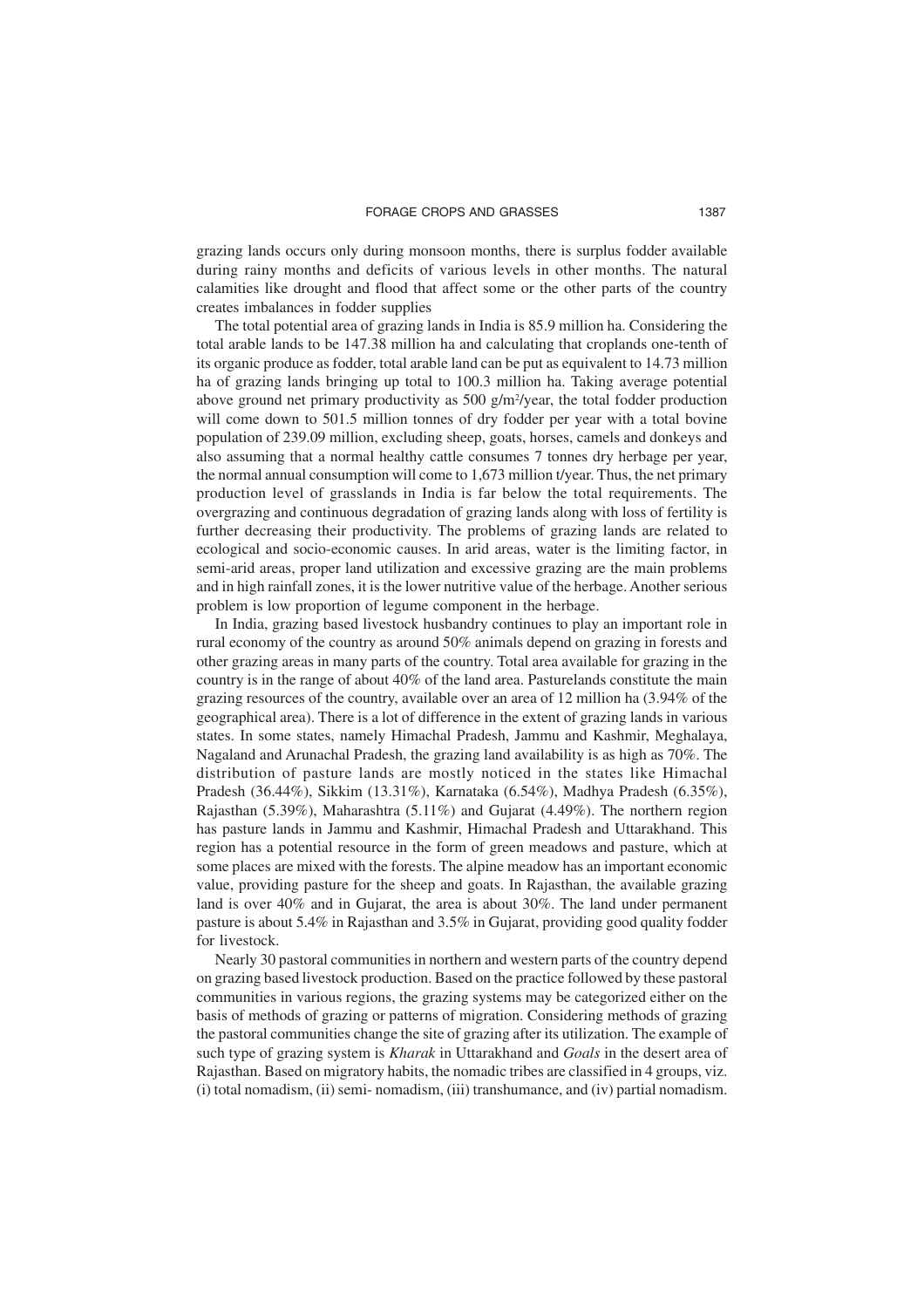#### **The grass cover of India**

A reconnaissance survey of grasslands of India conducted from 1954 to 1962 revealed 5 major grass covers based on distribution. The distribution of grasses is primarily governed by climatic factors, chiefly by latitudinal influence followed by altitude and topography particularly the soil moisture relationship. The five grass covers identified are: *Sehima-Dichanthium* type, *Dichanthium-Cenchrus-Lasiurus* type, *Phragmites-Saccharum-Imperata* type, *Themeda-Arundinella* type, and Temperate Alpine type.

**Sehima-Dichanthium** *type:* This cover type is spread over the whole of Peninsular India, including the central Indian plateau, the Chhota Nagpur Plateau and the Aravali ranges with a coverage of approx.  $1,740,000 \text{ km}^2$  between  $8^\circ$  and  $28^\circ$ N and between 68° and 87° E. The cover is also found in the coastal region. Dominant perennial grass species are *Dichanthium annulatum, Sehima nervosum, Bothriochloa pertusa, Chrysopogon fulvus, Heteropogon contortus, Iseilema laxum, Themeda triandra, Cynodon dactylon, Aristida setacea, Cymbopogon* spp.etc. Important associated species are *Apluda mutica, Bothriochloa intermedia, Arundinella nepalensis, Desmostachya bipinnata, Eragrostis* and *Eragrostiella* spp.

**Dichanthium-Cenchrus-Lasiurus** *type:* This type is associated with sub-tropical arid and semi-arid regions comprising the northern portion of Gujarat, the whole of Rajasthan, excluding the Aravalli ranges in the south, western Uttar Pradesh, Punjab, Haryana and Delhi State with a coverage of more than  $436,000 \text{ km}^2$  between  $23^\circ$  and 32° N and 68° and 80°E. The principal perennial grass species are *Cenchrus ciliaris*, C. *setigerus, D. annulatum, Cymbopogon jawarancusa, Cynodon dactylon, Eleusine compressa, Lasiurus sindicus, Sporobolus marginatus, Dactyloctenium sindicum, Desmostachya bipinnata* etc. Important associate species are: *Chloris, Desmostachya, Heteropogon contortus, Saccharum bengalense, Vetivaria zizanioides*, etc.

**Phragmites-Saccharum-Imperata** *type:* This grass cover occurs throughout the Gangetic Plain, the Brahmaputra valley and extends westwards into the plains of Punjab between  $26^{\circ}$  and  $32^{\circ}$ N and  $74^{\circ}$  to 96°E. The area comprises approx. 2,800,000 km<sup>2</sup> in north-eastern states, W Bengal, Bihar, UP, Punjab and Haryana. Principal perennialest species in drier regions are: *Imperata cylindrica, Saccharum arundinaceum, S. spontaneum, Phragmites karka, Desmostachya bipinnata*. Other important species of this grass cover are: *Bothriochloa intermedia, Vitevaria zizanioides, Imperata cylindrica, Chrysopogon aciculatus, Panicum notatum,* etc.

**Themeda-Arundinella** *type:* This grass cover occurs in the entire northern and north western mountain tract, on an area of approx. 230,000 km<sup>2</sup> in the north-eastern states, West Bengal, Uttar Pradesh, Punjab, Haryana, Himachal Preadesh and Jammu and Kashmir. In the west, this type is found approximately between 29° and 37°N, and between 73° and 81°E, and in the east approximately between 22° and 28.5°N, and 88° and 97°E. This type is associated with undifferentiated forest and hill soils, and also with undifferentiated forest sub-mountain regional soils. The principal species of this grass cover are represented by *Arundinella benghalensis, A. nepaolensis, Bothriochloa intermedia*, *Chrysopogon fulvus, Cymbopogon jwarancusa, Cynodon dactylon, Heteropogon contortus, Themeda anathera, Euloliopsis binata, Ischaemum barbatum.* Associated perennial species are: *Apluda mutica, Arundinella khaseana, Pennisetum flaccidum*, *Chloris, Desmostachya,* etc.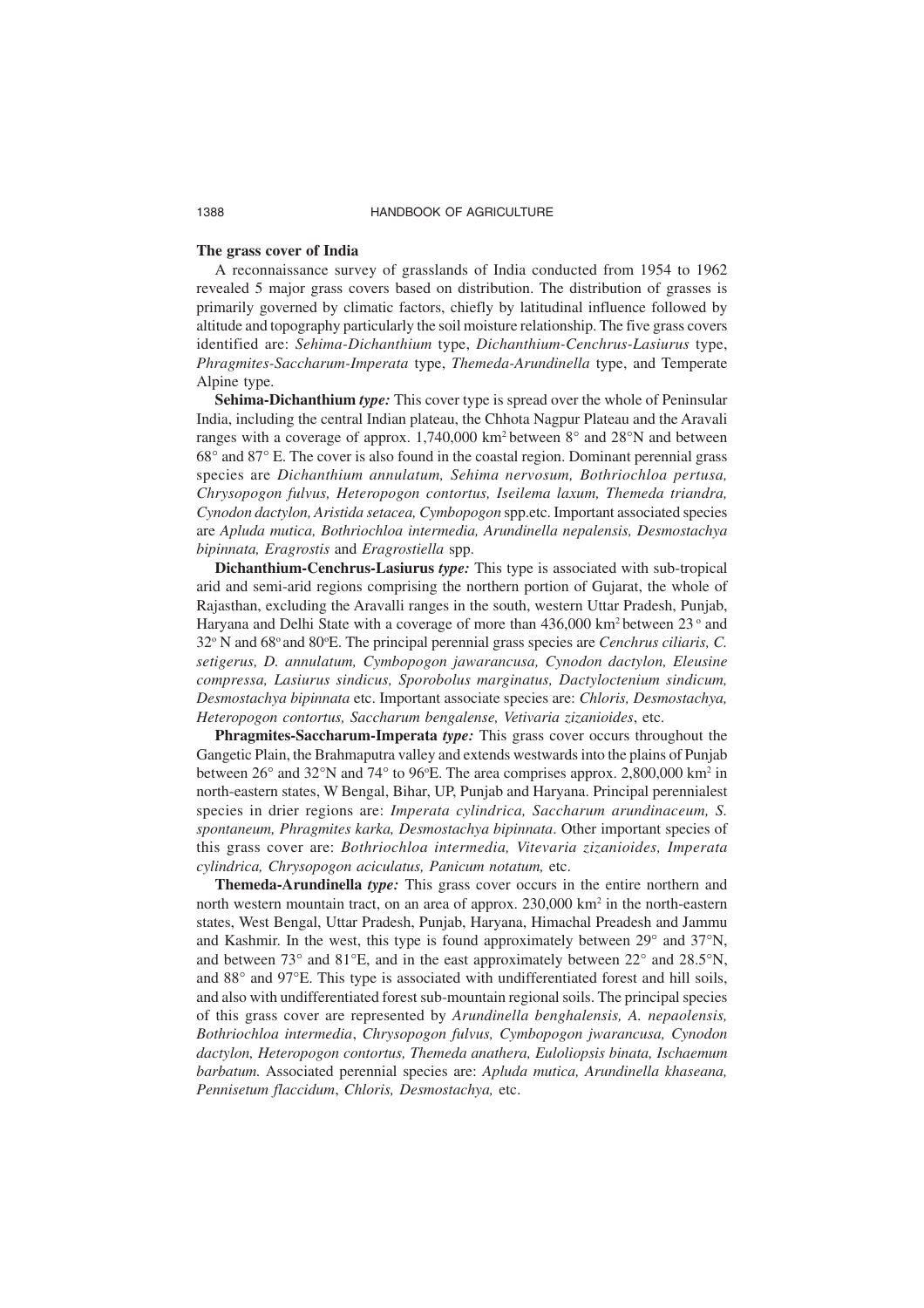**Temperate Alpine type:** This cover type occurs on the high hills of Uttarakhand, Jammu and Kashmir, Himachal Pradesh, West Bengal and North-eastern regions. The tract lies approximately between 29° and 37°N, and between 73° and 81°E in the western part of the country. On eastern side, it is situated approx. between 27° and 29.5°N, and 88° and 97°E. It essentially occurs at higher elevation, beyond timberline, approximately above 3,000 m in the west and above 2,000 m in the east. The principal perennial species are: *Agropyron conaliculatum, Chrysopogon gryllus, Dactylis glomerata, Danthonia cachemyriana, Phleum alpinum, Carex nubigena, Poa pratensis,* and *Stipa concinna*. Associated species are: *Poa alpina, Festuca lucida, Eragrostis nigra, Bromus ramosus,* etc*.*

#### **Rangeland restoration**

Rangeland includes grasslands and regions where even woody vegetation is dominant. It is important from the viewpoint of livestock production and it also serves as a habitat for wildlife. Productivity of grazing lands has declined to a great extent, one-sixth of that on the ancient lands of civilization, on account of demographic pressures. So the efforts in restoring the rangeland productivity and arresting land degradation are very important.

The restoration package may be worked out as per the intended major use. If it is livestock production, productivity per unit of land is to be increased. In order to increase the pasture productivity in dry areas, it is essential to replace low yielding annual grasses with high yielding perennial grasses that are adaptable to the prevailing conditions of that region. As the use of fertilizers in these lands is of little practical value on account of high costs, introduction of suitable pasture legumes is one of the best ways to improve the quality.

Under poor soil, water and nutrient situations where cropping is not possible, silvipasture system*s* integrating woody perennials and pasture species, can serve the twin purpose of forage and firewood production and ecosystem conservation. It has been possible to increase land productivity from 0.5-1.5 tonnes/ha/year to about 10 tonnes/ ha/year on a rotation of 10 years through such interventions on degraded rangelands. The concept of hortipasture, utilizing land in the orchards by developing pasture stands, is also finding applicability with the farmers to have forage for the livestock. The additional forage availability through such systems is likely to reduce grazing pressure. Similarly, if it is wildlife conservation, protection and creation of wildlife habitats and development of water and food resources for particular wildlife communities are required.

#### **Provision of forage during lean period**

The surplus production from rangelands during rainy season is to be carefully preserved in various forms to meet the forage requirements of the lean periods. Leaf meal of the leguminous woody perennials and herbaceous plants such as *Leucaena leucocephala* and stylo should be developed and strengthened for meeting the lean period deficit. The post-harvest technologies such as biomass processing, enrichment and densification appear to be the key for better animal husbandry in the deficit zone.

#### **Amelioration of environment**

In the present scenario, land degradation due to over-grazing and illicit tree felling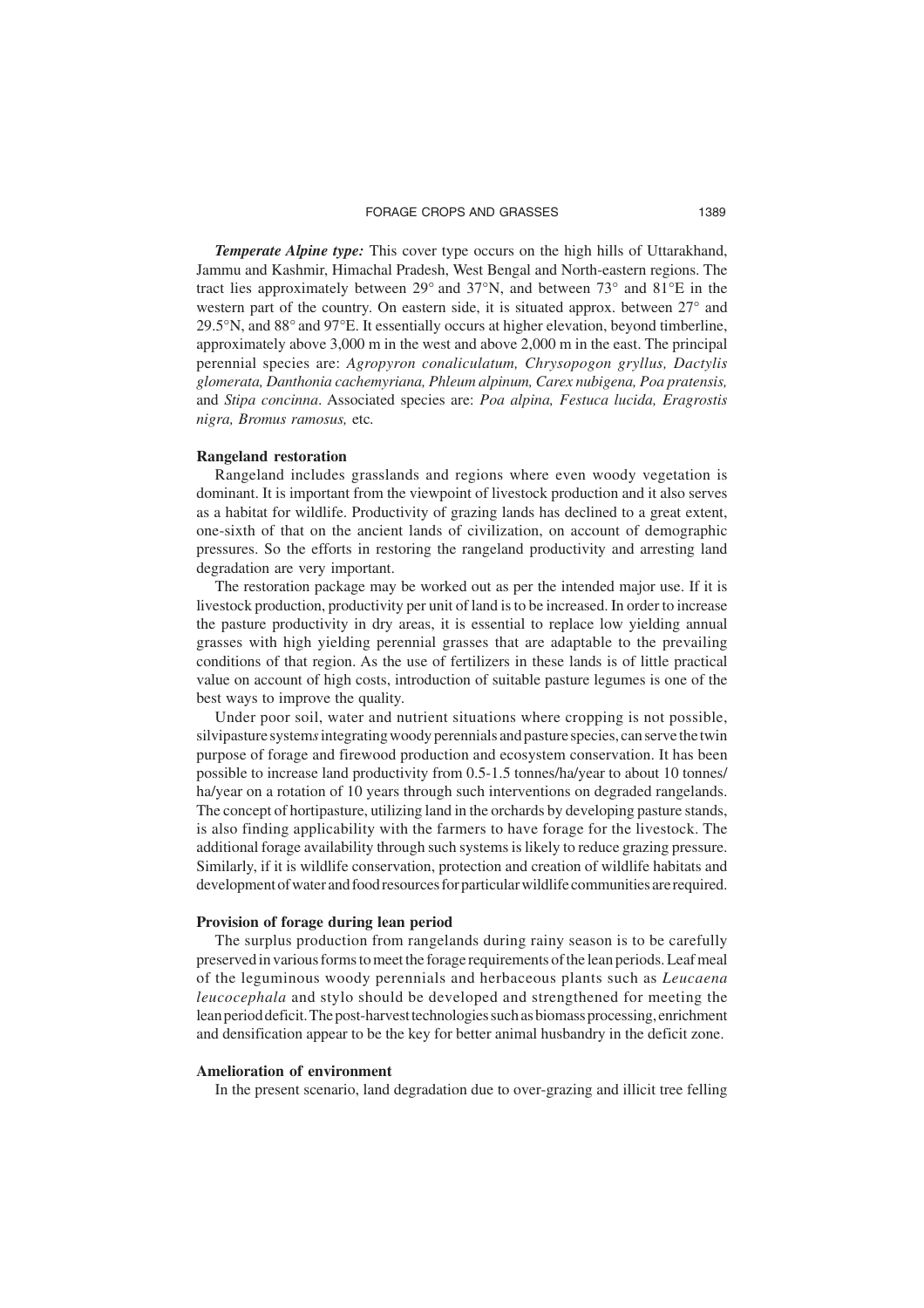is a major environmental issue. Excessive run-off leading to soil erosion and nutrient loss could be effectively checked by development/restoration of degraded rangelands. Many studies have supported this view that grasses, legumes and trees in a silvipastoral system provide effective land cover as well as produce nutritious fodder for livestock, sequester carbon and upgrade the environment. The success behind any grazing management practice depends on the accurate stocking rates considering the condition of the rangeland. Moderate and conservative stocking rates sustain returns on a longterm basis as compared to heavy stocking rate.

#### **Major cultivated grasses and legumes**

There are about 620 and 650 genera and 10,000 and 18,000 species of grasses (Poaceae) and legumes (Leguminoseae) respectively, in the world. Of these, only about 40 grasses and legumes are used to appreciable extent in the establishment of sown pastures. Moreover, it has been found that livestock prefer indigenous forage species in comparison to selected varieties of grasses and legumes despite the fact that indigenous species may be low in productivity and nutritive value.

On the basis of following characters, the grasses are considered suitable as forage plants for grazing/mowing and soil and water conservation: (i) grasses should have wider range of adaptability from humid tropics, arid areas and alpine peaks, (ii) species those are able to reproduce fresh shoots by tillering and able to withstand / recover from grazing or cutting, (iii) grasses that maintain continuous vegetative growth even during drought or cold, (iv) grasses that spread by rhizomes or stolons, which readily form adventitious roots and give rapid ground coverage and soil and water conservation in terms of sustainability point of view,  $(v)$  the root system binds the soil particles together forming a sod and brings to the surface layer nutrients, which have been leached into the subsoil by heavy rainfall, and (vi) in addition to above, the pasture species should possess the qualities of higher productivity, palatability, high nutritive value and adaptation to local soil and climatic conditions. The important grasses and legumes grown in India are given in Table 37.13.

| Grass/Legume                    | Botanical name          | Area<br>$(000)$ ha) | Productivity<br>of green<br>forage<br>(tonnes/ha) |
|---------------------------------|-------------------------|---------------------|---------------------------------------------------|
| Napier grass (Elephant grass)   | Pennisetum purpureum    | 100                 | 70-100                                            |
| Guinea grass (Green panic)      | Panicum maximum         | 100                 | 70-140                                            |
| Setaria grass                   | Setaria anceps          | 40                  | 50-95                                             |
| Deenanath grass                 | Pennisetum pedicellatum | 20                  | 50-90                                             |
| Para grass (Angola grass)       | Bracharia mutica        | 100                 | 100-190                                           |
| Ruzi grass (Congo signal grass) | <b>B.</b> ruziziensis   | 15                  | 70-90                                             |
| Signal grass (Palisade grass)   | B. brizantha            | 10                  | 50-80                                             |
| Dharaf grass (Goria)            | Chrysopogon fulvus      | $\star$             | $30 - 50$                                         |
| Anjan grass (Buffel)            | Cenchrus ciliaris       | 200                 | $15 - 40$                                         |
| Yellow anjan grass (Birdwood)   | Cenchrus setigerus      | 30                  | 10-30                                             |
| Sewan grass                     | Lasiurus hirsutus       | 100                 | $7 - 25$                                          |
| Rhodes grass                    | Chloris gayana          | $\star$             | $20 - 35$                                         |

Table 37.13 Important grasses and legumes grown in India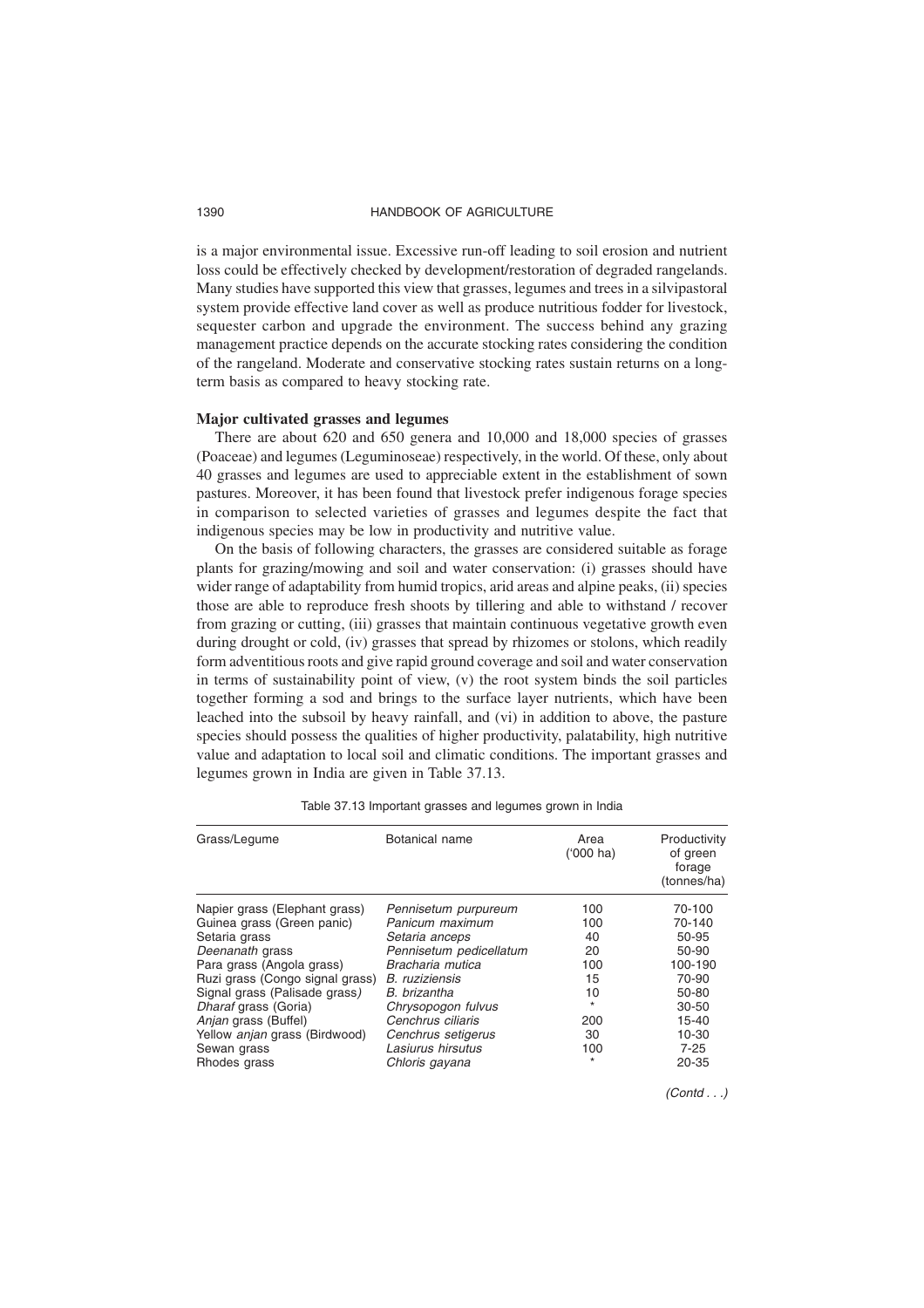#### FORAGE CROPS AND GRASSES 1391

(Table 37.13 concluded)

| Grass/Legume                    | Botanical name             | Area<br>$(000)$ ha) | Productivity<br>of green<br>forage<br>(tonnes/ha) |
|---------------------------------|----------------------------|---------------------|---------------------------------------------------|
| Marvel grass (Karad grass)      | Dichanthium annulatum      | $\star$             | 20-35                                             |
| Sabai grass (Little para grass) | Urochloa mosambicensis     |                     | 40-60                                             |
| Sudan grass                     | Sorghum sudanense          | 100                 | 50-80                                             |
| Lablab bean                     | Lablab purpureus           | 10                  | 15-30                                             |
| Kulthi (Horsegram)              | Dolichos biflorus          | 10                  | $15 - 25$                                         |
| Moth bean                       | Vigna aconitifolia         | 10                  | $15 - 30$                                         |
| Subabul                         | Leucaena leucocephala      |                     | 60-120                                            |
| Shevri (Common sesban)          | Sesbania sesban            |                     | 50-110                                            |
| Agathi                          | Sesbania grandiflora       |                     | 40-60                                             |
| Dasrath grass (Hedge lucerne)   | Desmanthus virgatus        |                     | 50-90                                             |
| Aparjita (Butterfly pea)        | Clitoria ternatea          |                     | $30 - 50$                                         |
| Siratro                         | Macroptilium atropurpureum |                     | $15 - 25$                                         |
| Stylo                           | Stylosanthes hamata        |                     | $30 - 55$                                         |
| <b>Brazilian lucerne</b>        | S. quianensis              |                     | $30 - 55$                                         |
| S. humilis                      | S. humilis                 |                     | 40-50                                             |
| Axillaris                       | Macrotyloma axillare       |                     | $25 - 40$                                         |
| Desmodium (green leaf)          | Desmodium intortum         |                     | $25 - 45$                                         |
| Silver leaf                     | $D.$ uncinatum             |                     | 25-35                                             |
| Centro                          | Centrosema pubescens       |                     | 15-35                                             |
| Glycine                         | Glycine wightii            |                     | 20-35                                             |

\*Area not known.

#### **Techniques for nursery raising**

The seed is the prime material for establishing the grasslands /pastures. In forage species particularly grasses, the seed production varies from species to species. When seed becomes a limiting factor; seedlings/ rooted slips are the only alternate source for establishing the pasture. These seedlings are raised in nursery. The raising of grass seedlings is best done in the middle of May. However, it may differ depending upon the onset of monsoon in the particular area.

After well preparation of land, seedbeds (6 m  $\times$  6 m) are prepared. The beds are ploughed thoroughly and 30 kg farmyard manure  $(FYM) + 25$  g urea + 75 g of single super phosphate are to be mixed in each bed. The bed is watered 4-6 days before sowing and germinated weeds are to be removed. Grass seeds are sown @ 40-50 g/ bed at 0.4-0.8 cm deep in lines at 10 cm apart. About 2 g Bavistin is mixed with sundried seeds. Beds are watered using a rose can and covered with wet gunny bags till the seeds germinated (3-4 days). Gunny bags are removed soon after germination particularly in the evening time.

Germination of dehusked seeds is recorded as 94-98% as compared to husked seeds, which is 35-42%. The stored seeds showed better germination as compared to freshly collected seeds. Twelve beds are required to provide seedlings for one hectare land. Grass seedlings will be ready for transplanting after 4-6 weeks when they attain 15-25 cm height.

Seedlings/rooted slips are transplanted in well-prepared field immediately after the onset of monsoon. The nursery beds are watered copiously before pulling out the seedlings. The seedlings are pulled out with ease and without damage to their root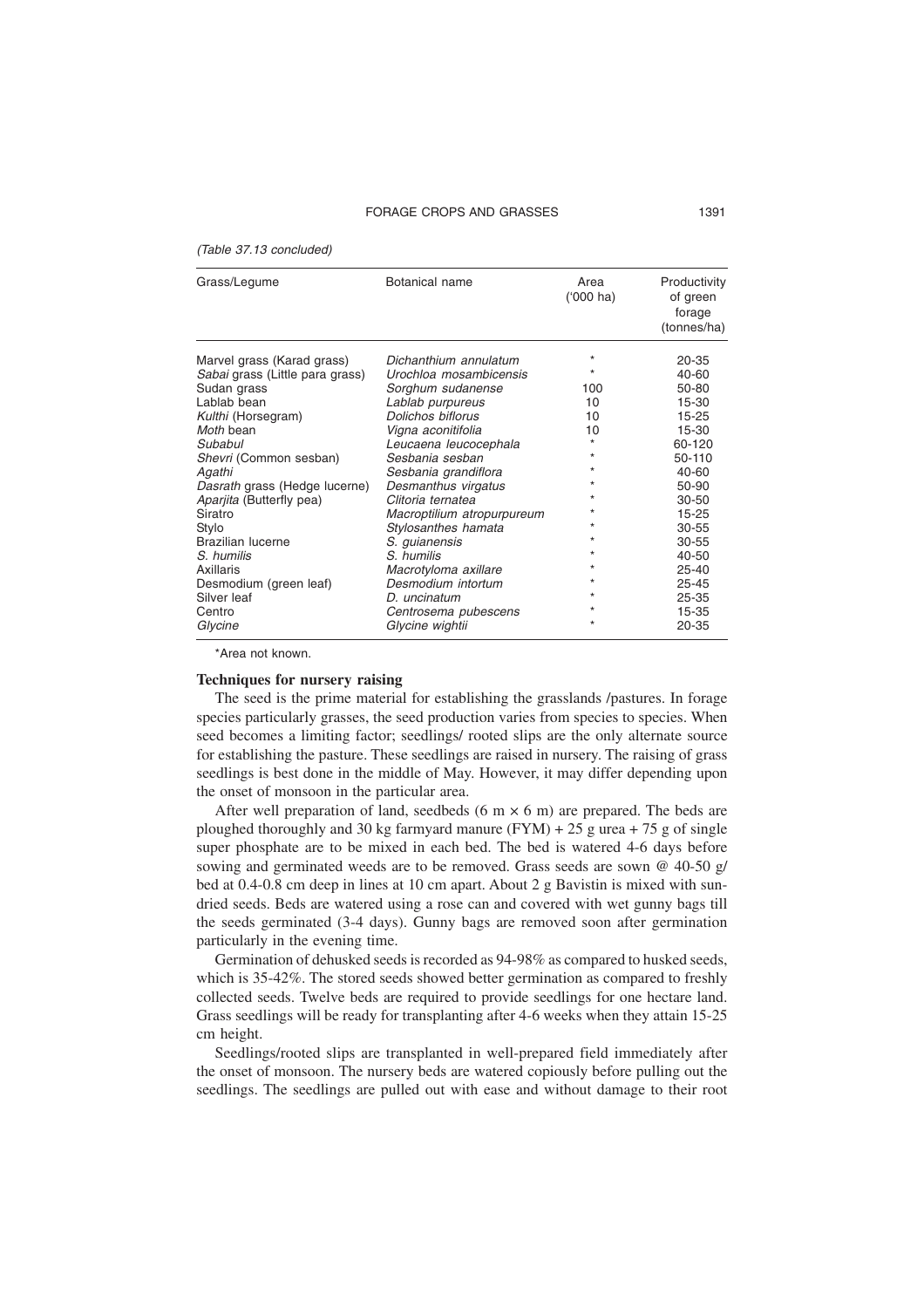systems. Two seedlings are transplanted per hill. The soil around the seedlings needs to be pressed gently. Weeding and hoeing is essential during the initial year of establishment; gap filling to be performed for maintaining optimum plant population.

Some of the important forage grasses, viz.*,* napier, para grass, are suitable for cultivation with fairly better moisture conditions, while *anjan* grass and range legumes like stylo and siratro are suitable for rainfed conditions both as cultivated fodder and pasture grass.

#### **Package of practices for some important grasses and range legumes**

#### *Napier × bajra hybrid* **(Pennisetum glaucum × P. purpureum)**

Napier - *Bajra* hybrids, often also referred as *Bajra*-Napier hybrids, N-B Hybrids, King grass, Elephant millet, Cumbu-napier hybrids, are tall growing (200-300 cm), erect, stout, deep rooted, perennial hybrid grass derived from inter specific cross between *Pennisetum glaucum* and *P. purpureum*. The hybrid is a triploid and hence sterile. They spread by short, stout rhizome to form large clumps or stools up to 1 m across and are propagated by two nodded stem cuttings or by division of rootstock. Among grasses, N-B hybrids are the highest green forage yielder in a unit time and space. It is vigorous, nutritious, succulents, palatable and responds to heavy nitrogenous fertilization. Young leafy fodder is highly palatable and possesses a fairly good quality, but mature grass has large portion of stem and hence not considered of good quality.

It grows well on deep, retentive soils of moderate to fairly heavy texture and also grows on light textured with sandy loam to loamy soils. For better response to management, loamy soils with good drainage are preferred.

One rooted slip or stem cutting is planted at a depth of 3-5 cm on one side of the ridge at  $75 \times 30$  cm spacing at the rate of 40,000 rooted slips or stem cuttings/ha in the month of mid-February to July. In irrigated situation, it can be planted throughout the year.

A basal dose of 5 tonnes of FYM/compost: nitrogen: 50 kg/ha (urea 110 kg); phosphorus 50 kg/ha (super phosphate 310 kg); potassium 40 kg/ha (muriate of potash 65 kg) should be applied followed by a top dressing of 50 kg N/ha after each cut. The basal application should be repeated once in a year for sustained higher yields. The fields should be irrigated 3rd day after planting and as and when required thereafter. The irrigations need to be frequently applied especially during spring and summer.

First cut should be taken 60-75 days after planting and subsequent cuts once in 45 days. The normal yield levels range from 150-160 tonnes/ha/year. Co 2 variety yielded 300-350 tonnes green fodder/ha in southern India when cut at 10-15 cm from the ground at regular intervals of 45 days.

#### *Anjan grass* **(Cenchrus ciliaris)**

*Anjan* grass is also commonly known as buffel grass and African foxtail grass. It is a perennial, tufted grass, 0.3-1.2 m tall; leaf blade linear, 2.8 - 24.0 cm long and 2.2 - 8.5 mm wide; inflorescence dense, cylindrical, 2.0-12.0 cm long; seed count 450,000- 703,000/kg. Seeds remain viable for 2 - 3 years. In India, it is a natural species largely found in Rajasthan, Haryana, Punjab, Gujarat and parts of western Uttar Pradesh and Tamil Nadu state.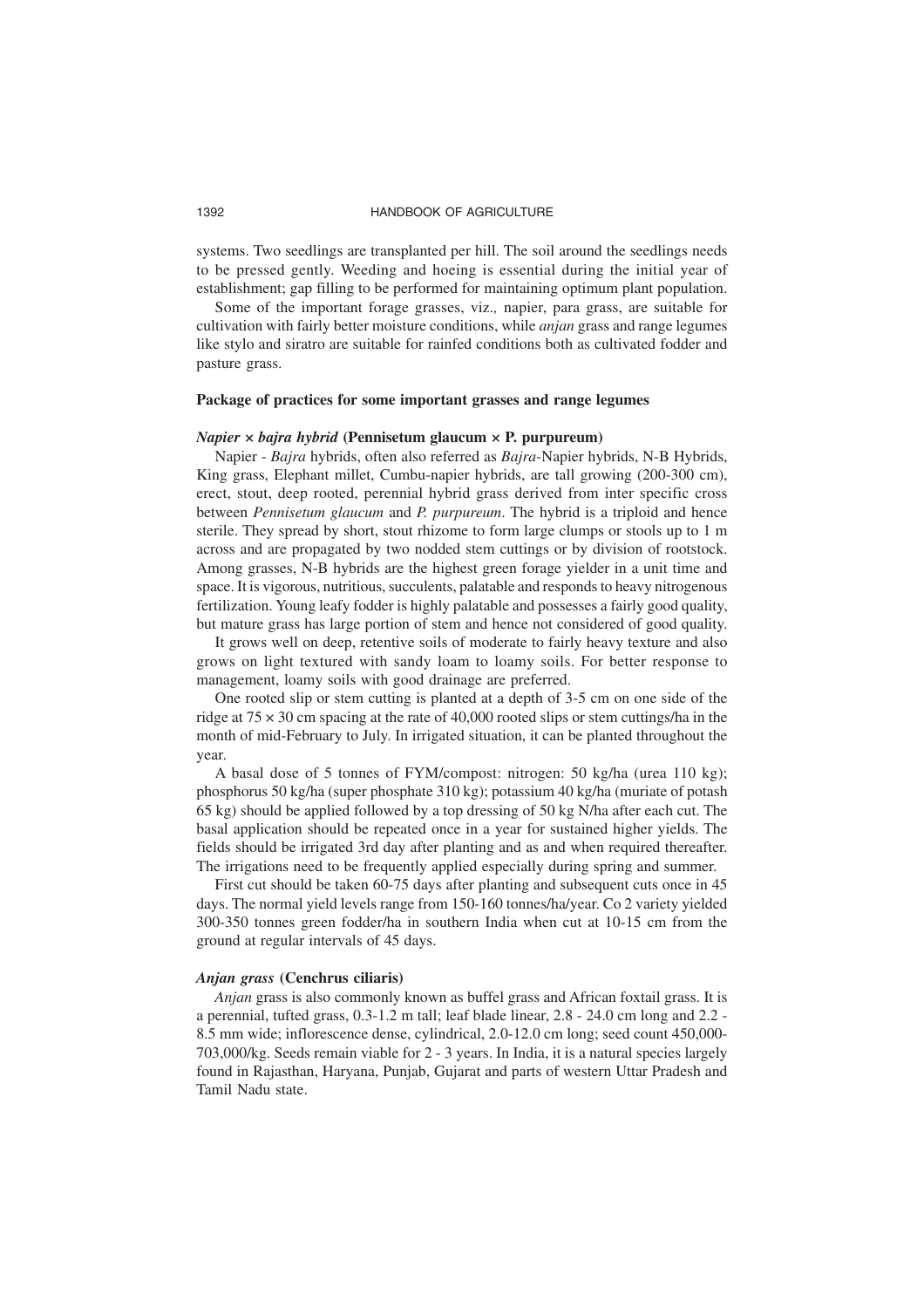It grows well in rainfall zones ranging between 125 and 1,250 mm in arid and semi-arid regions of the country. It comes up best on well drained, light (red coloured) to medium textured soils and calcareous in nature.

It can withstand drought and can also grow very well under irrigation. It is an excellent grazing grass for hot, dry areas in tropics and sub-tropics. The rhizomatous drought resistant plants are dormant during summer months and with the arrival of rains they regenerate quickly and produce enough canopy to cover the soil. It is a good soil binder and hence used as a cover crop on bunds for soil and water conservation purposes.

In well-levelled land, the sowing is to be done in lines using 4 - 5 kg seeds/ha after first shower in monsoon at very shallow depth (0.5-1.0 cm). Rooted slips or six weeks old seedlings can also be transplanted in a drizzly day at 50 cm row spacing and 30 cm plant spacing. Thus, about 33,000 seedlings or rooted slips are required for one hectare area with 2 seedlings at each spot.

In the first year, a basal application of 5 tonnes of farmyard manure (FYM) along with 40 kg N and 20 kg  $P_2O_5/ha$  is to be mixed thoroughly in the soil at land preparation. Afterwards, 20 kg N/ha is top-dressed at one-month crop stage. However, in subsequent years 40 kg N + 20 kg  $P_2O_5/ha$  needs to be top-dressed as a single dose at the onset of monsoon. For higher tonnage, another dose of 20 kg N/ha may be applied after the first harvest.

In the first year of establishment, only one cut is to be taken in mid-October. From first year onward, this grass gives 2-3 cuts. The first cutting should be taken at 60 days and subsequent cuttings at 30 45 days intervals depending on the rainfall. Cutting height may be kept 5-10 cm from ground level to ensure good regrowth in the following years. The pasture is more productive during 2nd to 4th year; afterwards the pasture should be burnt moderately or ploughed between the lines for its sustained production.

Depending on rainfall, the yield varies greatly and in arid tract with less than 300 mm rainfall a well-established pasture produces 90-110 tonnes/ha green matter. For seed production, 75 cm spacing is advocated from line to line in order to avoid overcrowding through self-seeding. A well-established pasture yields around 125 kg seeds/ha. The grass is relished by all classes of livestock. It contains 11.0% crude protein at young stage with suitable ratio of calcium (Ca) and phosphorus (P).

The grass is mostly used as cut and carry fodder but also well suited to grazing. This provides very good hay since it retains its nutritive value even when ripe fully. For silage the grass should be harvested at flowering or seeding stage. Cultivars S 262 and S 358 are found suitable for soil conservation purposes also.

#### *Dinanath grass* **(Pennisetum pedicellatum)**

The grass is good for monsoon season or *kharif* season in tropical and semi-arid areas. Optimum temperature for growth is 30-35°C. Optimum rainfall for proper growth is 500-650 mm but can grow well and produce seed in even less rainfall. It grows well on fertile loam soil but with manuring can be grown in sandy soils. The grass can tolerate both acidic and alkaline soils; however it has little frost tolerance. It responds well to added nitrogenous fertilizers. It is one of the fastest maturing grasses. It has good compatibility with legumes like *Vigna mungo* and *Melilotus alba.*

It needs a well-prepared moist seedbed. Seed is broadcast or drilled at 1 cm in rows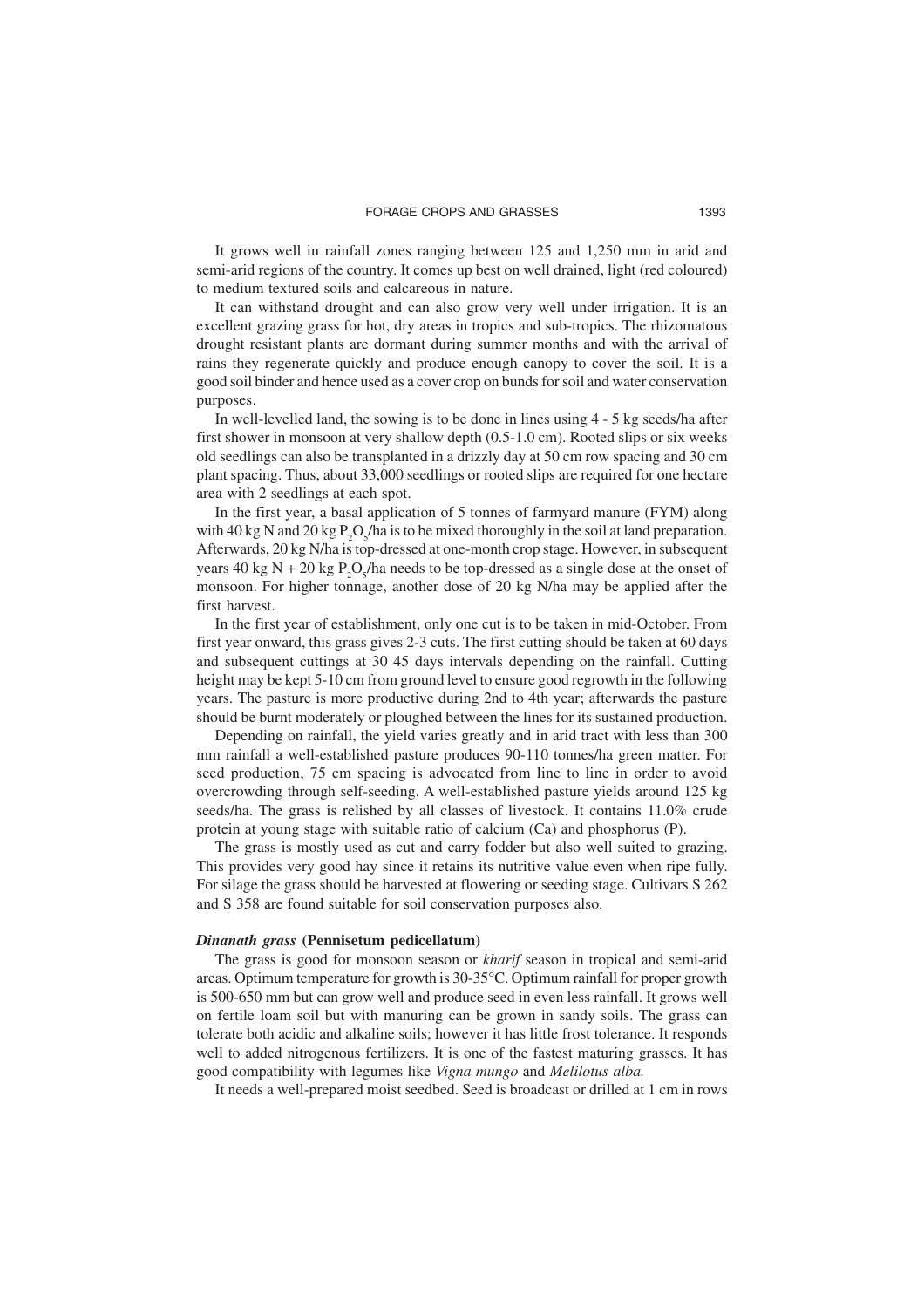40-50 cm apart. Sowing is usually done just before rainy season when one or two good showers are received. The seed rate is 1-2 kg/ha, a basal application of 5 tonnes of farmyard manure (FYM) along with 40 kg N and 20 kg  $P_2O_5/ha$  is to be mixed thoroughly in the soil at land preparation. Afterwards, 20 kg N/ha is top-dressed at one-month crop stage It can withstand several cuts per year for green fodder production. The grass has good ability to spread naturally by self seed set; regenerating each year and therefore has a tendency to become a notorious weed in certain areas.

It has good quality forage with production up to 45 tonnes/ha under medium to high rainfall conditions. The crop can be grown under both rainfed and irrigated conditions. Although it was reported to be growing wild in Chota Nagpur and Gaya districts of Bihar and other parts of peninsular India such as Ganjam district of Orissa. The grass is mostly used as cut and carry fodder. It is also very good for hay making.

# *Para grass* **(Brachiaria mutica)**

Para grass is also commonly known as buffalo grass, California grass, giant couch grass, water grass and *pani wali ghas*. It is an exotic, hairy and perennial grass, spreading rapidly by surface runners, profusely rooting at nodes. Stems rhizomatous with ascending branches; culms hollow, succulent and glabrous with hairy internodes; leaf blade linear, dark green, 30 cm long and 6-16 mm broad; inflorescence open panicle and 6-20 cm long.

It is native to Brazil and was introduced to India in 1894 at Pune. It grows well in waterlogging conditions on river and canal banks and can withstand prolonged flooding. This grass is more suited for water-inundated conditions and sewage farms. It is a grass of tropical climate and grows well in warm humid situations of high rainfall areas but in protected areas, it can persist with rainfall as low as 900 mm per year.

It performs well in moist clayey/silty/peaty/sewage farm soils and waterlogged soils. It is highly profitable to grow on submerged or low lying as well as saline soils where nothing else survives. The grass performs well with legumes like *Centrosema, Calpogonium, Lotononis* sp., *Vicia* and *Aeschynomene.*

In a well prepared and levelled field, shoot bits of 30 cm length each with 2 3 nodes are planted in lines at about 50 cm distance; under irrigated conditions best time of planting is in March while under rainfed conditions at the onset of monsoon. 40,000 rooted slips are required to plant one hectare of land. A basal dose of 5 tonnes of FYM/compost is given with 40:50:50 kg NPK/ha followed by a top-dressing of 40 kg N/ha after each harvest.

Generally, the first cut is taken in 3 months from planting and subsequent cuts at monthly intervals. The green forage production ranges 130-140 tonnes/ha. The grass is less nutritive with 7% crude protein, 0.76% calcium and 0.49% phosphorus.

The grass is used as green fodder, soiling and even for hay. It can withstand moderate grazing. It should not be grazed too closely and first grazing should be deferred till the grass attains the height of 30-60 cm and is well established. Controlled/ light grazing ensures rapid growth.

#### *Stylo* **(Stylosanthes hamata)**

This is also known as Caribbean stylo and Verano stylo.It is herbaceous and dichotomously branched perennial. It attains a height of 1.2 m; leaves trifoliate, leaflets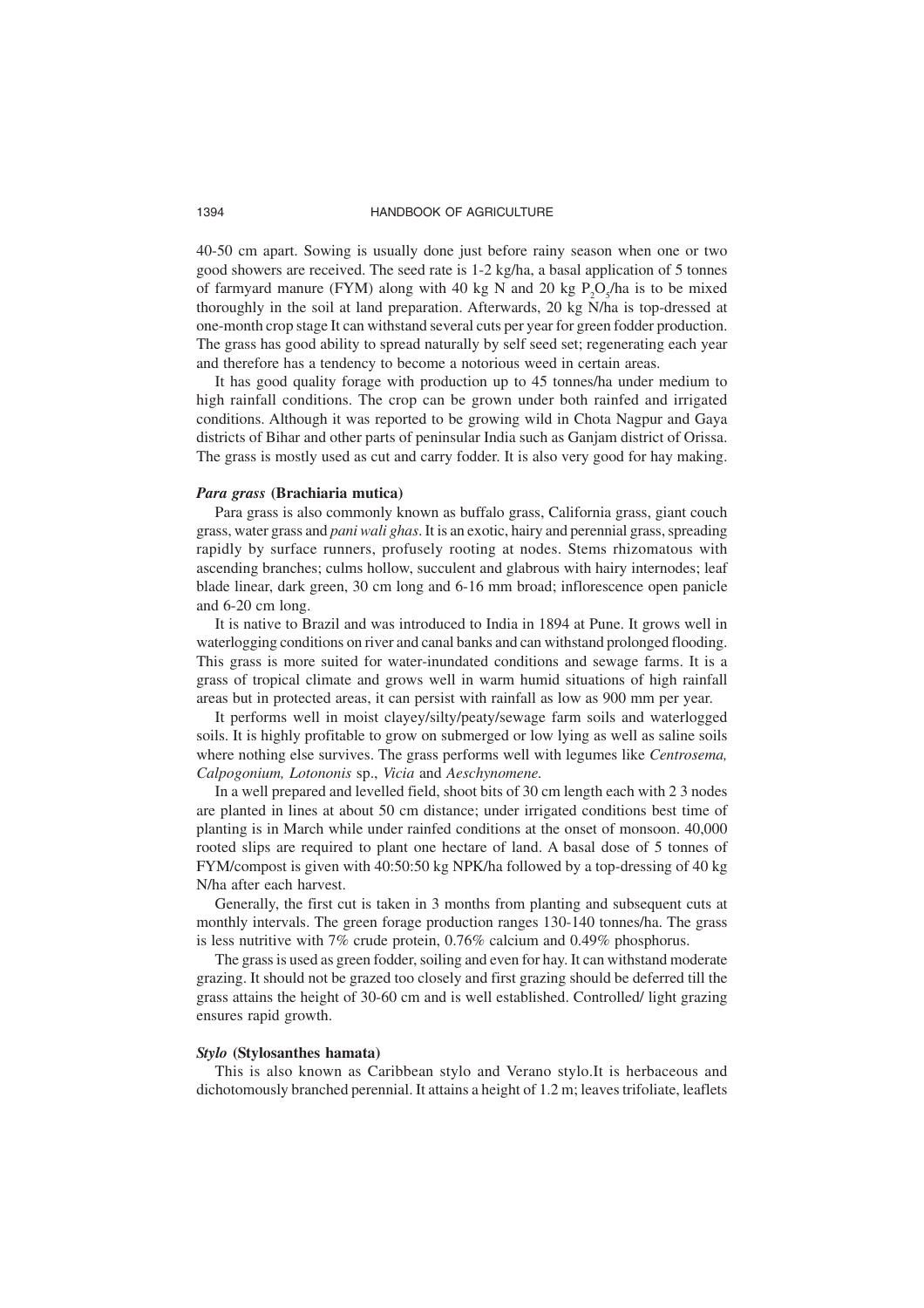lanceolate, acute, and glabrous with 4-6 pairs of veins; rachis 4-6 mm long and bidentate; stipules adnate to the base of the petiole with hairs on the sheath and teeth. The inflorescence is an oblong spike with 8-14 yellow flowers on a long stem. The pods or so-called seeds are medium to dark brown in colour, 2-2.5 mm long asymmetrical by reniform, radical ends fairly prominent and beak is slightly coiled. Actual seed comes after removing the brown covering and is light yellow in colour.

It is a native of the islands of West Indies and found generally adjacent the coastal regions of North and South America, and introduced in many tropical regions of Australia, Burma and India. It thrives well in the areas receiving annual rainfall from 500 to 1,270 mm with a pronounced dry season. It is adapted to a wide range of soil types and is drought resistant.

In a well prepared field the seeds are broadcast or sown in line at 50 cm apart @ 5- 6 kg/ha in pure and 3-4 kg/ha in mixed pasture during the early rainy season. Before sowing, the seeds should be scarified or treated with hot water for 1 1.5 minutes. During the establishment year, 1-2 weedings and interculturing are required for better growth.

At the time of field preparation and before sowing 5-8 tonnes/ha FYM + 20 kg N and 40 kg  $P_2O_5$ /ha and 40 kg K<sub>2</sub>O/ha are applied. From second year onwards, 30 kg P2 O5 and 15 kg N/ha are sufficient. It may be mixed with *Cenchrus, Dichanthium, Heteropogon, Sehima, Chrysopogon, sabai* grass and blue panic.

During establishment year (first year), it should not be allowed to be grazed at all but should be harvested at the height of 10 cm from ground level after four months of sowing. From second year onwards, it may be grazed or harvested 2-3 times. Rotational grazing is preferred for higher production. The green forage production ranges from 20 - 30 t/ha, while the dry forage is 6-10 tonnes/ha. It generally produces 350 - 400 kg seeds/ha but from well-managed pasture seed production reaches up to 1000 kg/ha. It, contains 12 18% C.P., 0.61 - 1.72% Ca, 0.10 0.12% P and 7.0 -14.2% ash.

Being nutritive and palatable, it is used as feed for all types of animals in the form of hay, silage. Among the species of *Stylosanthes, S. hamata* and *S. viscosa* lines were found rich in crude protein and lower in fibre contents as compared to *S. scabra* and *S. sebrana* lines.

#### *Siratro* **(Macroptilium atropurpureum)**

Siratro is a deep-rooted perennial herb and has trailing habit. Stem is hairy and roots readily at the nodes. Leaves are trifoliate, dark green and silvery slightly hairy on upper and very hairy on lower surface. Leaflets are somewhat oval shaped but the lateral ones are unevenly lobed. Inflorescence is raceme; peduncle 10-30 cm long with a cluster of 6-12 flowers, often paired deep purple in colour. Pods are straight, cylindrical, pointed, 7-9 cm long many seeded. Pods dehisce violently when ripe. Seeds are flattened, brown to black in colour and  $4 \text{ cm} \times 2.5 \text{ cm} \times 2 \text{ mm}$  in size. The species is native to Central and South America and is now distributed to Australia, South East Asia and Pacific Islands. In India, it is found in semi-arid regions.

It is adapted to subtropical to tropical climates and is found in areas of 615 - 1,800 mm rainfall and  $26.5 - 30^{\circ}$ C temperature. It thrives well on wide range of soils from light-textured sandy soils to heavy clays with good drainage. It grows over a range of pH from 4.5 - 8.0 and even in moderately saline soils.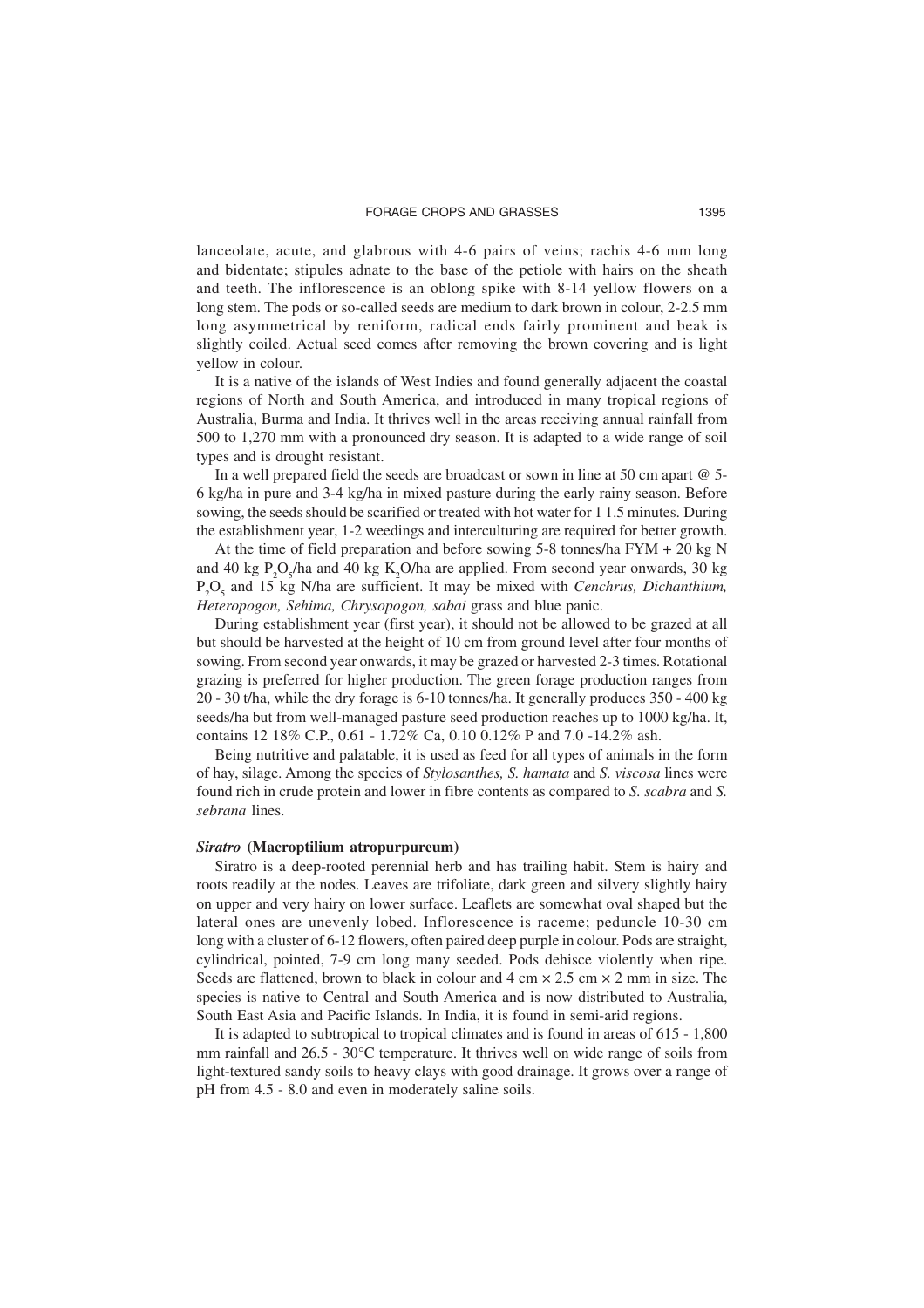For natural grassland or already established pasture, the seeds should be sown after inter-culturing at the onset of rains. For pure pasture, the recommended seed rate is 12 kg/ha but for mixed pasture, the seed rate is 6 kg/ha. Seeds are sown in July after first heavy shower either in line at 50 cm space or broadcast. Sowing depth is 1.0 - 1.5 cm. During monsoon, one interculturing or weeding improves the crop performance. In the beginning, 10 cart loads of FYM is thoroughly mixed in soil followed by 20 kg N and 40 kg  $P_2O_5/ha$ . In subsequent years, 40 kg  $P_2O_5/ha$  is broadcast at the onset of monsoon. The average green fodder yield ranges from 15 to 20 tonnes/ha and dry fodder from 3 to 5 tonnes/ha. It produces the seeds two times in a year- i.e. October November and April May. The total seed production is 50-100 kg/ha. It gives high yields of palatable protein rich fodder with 16.8% crude protein, 33.4% crude fibre and 9.8% ash.

It fixes nitrogen very effectively and can be grown with a wide range of grasses such as Rhodes, *Setaria,* green panic and guinea grass. It is utilized as hay and for grazing purpose and is persistent under heavy grazing when the plants are well established. It is also used for silage. Due to heavy and fast leaf fall, it helps in improving the soil and is also used for checking the soil erosion.

#### *Grass-legume mixtures*

Grass-legume mixtures have been used in many countries for realizing higher total herbage yield by growing them in association, rather than in individual swards where no fertilizer N is applied. The legumes in the pasture may also increase N content and digestibility of the herbage. In the diet of animals, grasses and legumes have also greater beneficial associative effect through rumen than when they are fed separately. Further, the adopted legumes in the mixture provide a simple and practical means of meeting the nitrogen need of the associated grasses as most of the legumes fix atmospheric nitrogen.

The plant interaction in the mixtures often becomes competitive for available water, nutrients and light, thus affecting the overall yield. Studies conducted at the IGFRI, Jhansi, have shown the nitrogen equivalence of legume to the tune of 40-60 kg N/ha when introduced in natural grasslands. This means that 40-60 kg N/ha can be added to the grassland soil as microbial fertilizer manufactured by legumes. Besides being a substitute and a cheap source of nitrogenous fertilizers, legume also influence total dry, matter production and crude protein yield.

#### *Grassland improvement/rangeland restoration techniques*

Concerted research efforts in various research institutions have resulted in the development of technologies for restoration / improvement of rangelands/ grasslands. Grassland improvement techniques for forage production are based on various ecological approaches, e.g. protection of grassland for vegetation recovery, removal of unwanted bushes, re-seeding of grasslands with perennial and productive species of grasses and legumes, application of fertilizers for higher productivity and subsequently utilization of grassland either through cutting or grazing in a suitable manner. Considerable emphasis needs to be given on the important components given here for grassland improvement/ rangeland restoration: (i) protection, (ii) soil and water conservation, (iii) bush cleaning, (iv) re-seeding, (v) fertilization, (vi) cutting management, and (vii) grazing management.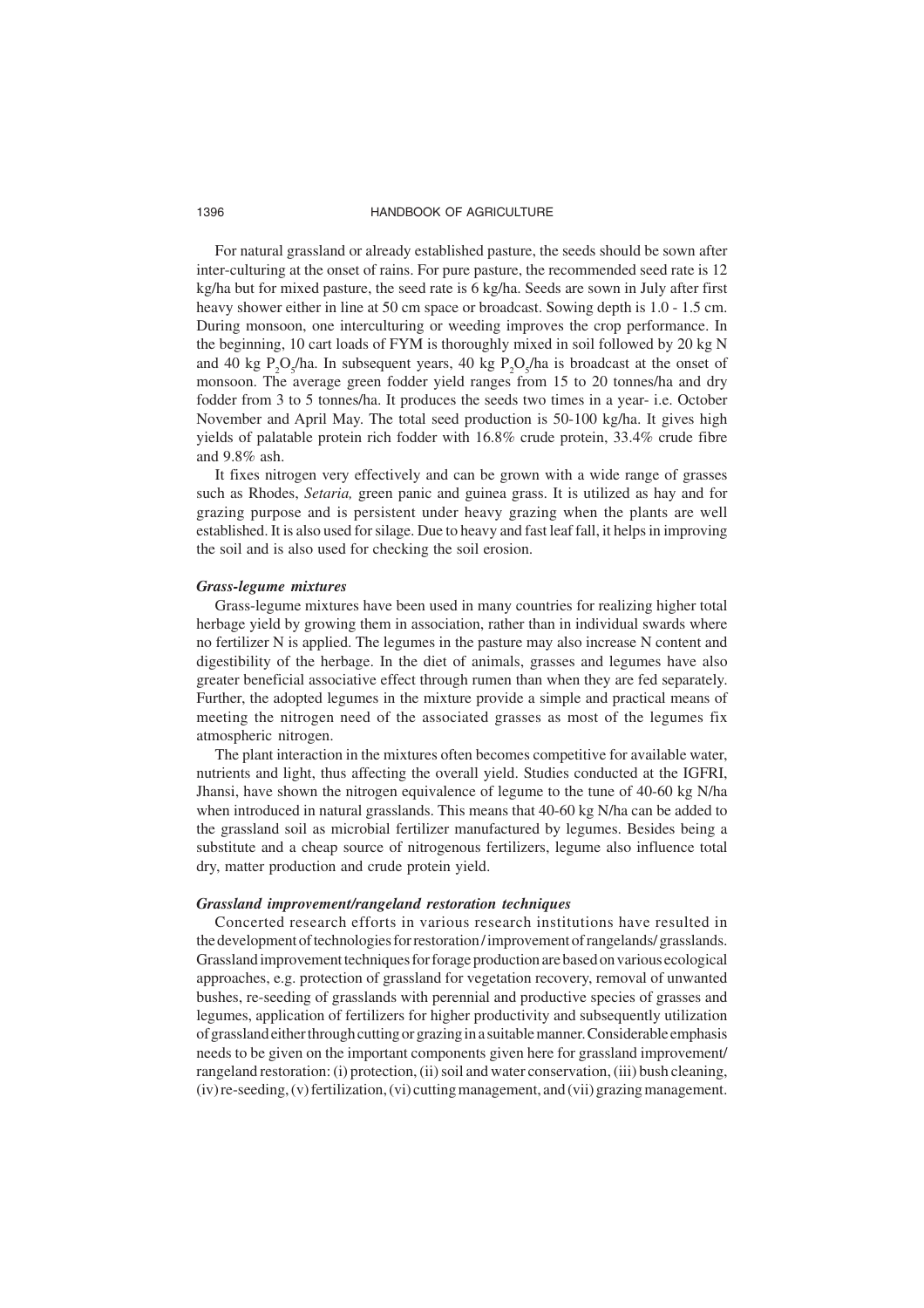#### *Protection from grazing*

Overgrazing results in degradation of grasslands leading to dominance of unpalatable and noxious vegetation. Protection from grazing through fencing leads to remarkable recovery of vegetation status. Grazing lands can be protected through barbed/ woven/ chain links supported by angle iron/cement/stone/wooden poles or through fencing using unpalatable bushes. Live hedge fencing was found low-priced and most effective for protecting large areas. For live hedges, the suitable species are *Pithecolobium dulce, Lantana camara, Carissa carandas, Agave sislana, Agave americana, Opuntia ficus-indica, Ziziphus nummularia, Jatropha curcus, Palensoria aculata, Lawsonia inermis,* etc.

For grazing lands in hills, 5 years protection is recommended in order to improve the degraded low altitude grazing areas. Closure of these grazing lands not only improves forage quantity but also its quality. A stonewall fencing (1 m high and 45 m wide) supported by live hedges of *Agave americana, Barberis* and *Yucca* sp. were found economically and ecologically viable. Studies conducted at the IGFRI, Jhansi revealed increase in the herbage yield from 0.1 to 3.5 tonnes/ha within 3 years of protection of degraded grazing lands with increase of plant population of desired perennial grasses.

#### *Soil and water conservation*

Soil-and-water conservation measures are extremely important for range and pasture management especially in dry areas and on sloppy degraded lands.

*Bunding:* This is quite effective in sloppy and undulating lands. Along the contour lines and periphery, various types of bunds are made depending upon the topography of the area. In dry degraded areas, bunds are required to be stabilized with suitable grass species. In areas having better soil and rainfall, technique of graded bunds along with grassed waterway and drop structure for safe disposal of water has been found to be better than contour bunds.

*Water storage/discharge structures:* These are extremely useful in ravines and watersheds, water storage/ discharge structures, viz. checkdams, anne-cuts and embankments of desired engineering specifications, are constructed for efficient conservation and utilization of already scarce water resources in dry areas. In some ravinous and hilly areas, gully plugging may also require erecting structure of various engineering specifications.

*Biological measures:* Various grass and legume species are known to play an important role in soil and moisture conservation by reducing run-off and soil loss. In excessive windy areas, a combination of trees may be planted as wind/shelter belt, in specific designs, to check wind impact. The spreading of dry grasses or shrubby material on bare ground along the contours or terraces has been found to check soil and water loss.

#### *Bush cleaning*

Heavy infestation of bushes in grazing lands not only adversely affects the availability of open space for growing grasses but also forage production. The standard practice of bush cleaning includes either manual or mechanical felling or removal of stumps, or application of selective weedicides on the cut stumps to kill them to stop coppicing. Leaf fodder-yielding stumps, however, should be maintained in the grazing lands as these provide fodder during lean period or drought.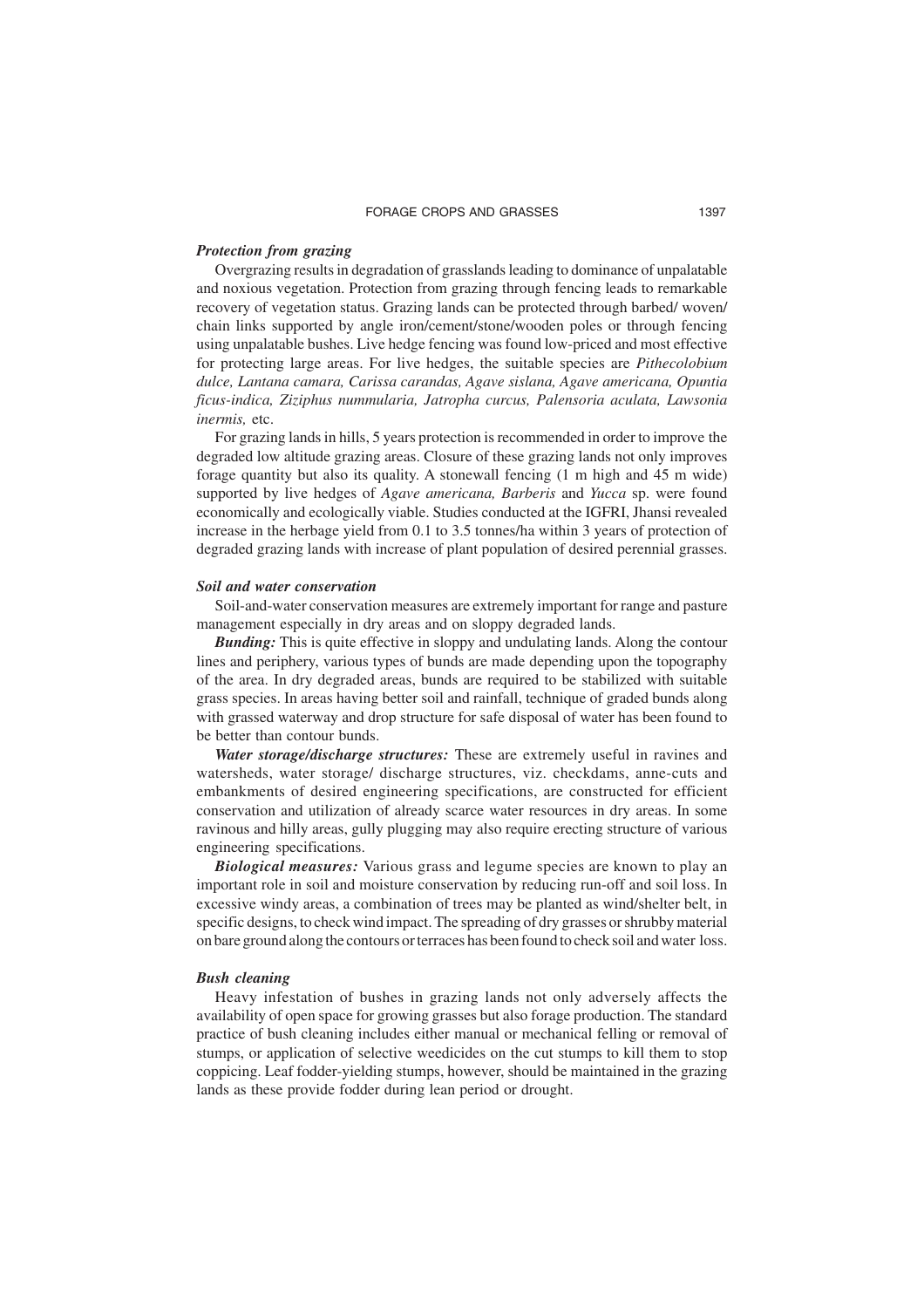#### *Re-seeding*

For the improvement of productivity of deteriorated rangelands, it is essential to replace low yielding annual grasses by re-seeding with high yielding perennial grasses, which are adaptable to the prevailing condition of the region.

Suitable species for re-seeding have been identified at the IGFRI, Jhansi and elsewhere. Species choice depends upon the condition of site, soil type and intended use. For arid and semi-arid zones, the most suitable grasses are *Cenchrus ciliaris*, *C. setigerus* for sandy-loam soils, *Chrysopogon fulvus* for red gravelly and sloppy lands, *Lasiurus sindicus* (particularly for extreme arid conditions), *Panicum turgidum* (for sand dunes), *Dichanthium annulatum* for loamy soils of better moisture status and *Iseliema laxum* and *Panicum maximum* for clay soils with higher moisture status. *D.annulatum* and *C. ciliaris* are two versatile grasses possessing adaptability over a wide range of climate and soil and are suitable for sandy or sandy loam soils in the areas having rainfall uptown 750 mm. Under such situation, suitable legumes for reseeding are *Stylosanthes hamata, Siratro, Alysicarpus rugosus, Lablab purpureus*, etc.

Pre-monsoon broadcasting of *Stylosanthes* seeds was found best for legume establishment. Use of pelleted seeds also gave good establishment.

#### *Fertilizer application*

Application of fertilizer has positive effect on increasing the productivity of grasslands. The response is best in case of nitrogen followed by phosphorus. Studies conducted at the IGFRI, Jhansi revealed that application of 40-60 kg N/ha and 20-30 kg  $P_2O_5$ /ha increased pasture production by 50-100% in majority of grasses besides increasing crude protein content considerably.

#### *Cutting management*

Proper cutting and harvesting mmanagment is vital for the grassland management. Cutting at suitable interval promotes tillering and increases the basal area of the tussocks of perennial grasses. It also promotes tillering and more effective seed formation as well as vegetative growth. In case of fodder trees also suitable pruning and lopping management is essential for desired growth and canopy formation.

#### *Grazing management*

The greatest single factor, which causes deterioration of grasslands, is overgrazing. During the course of grazing certain grasses are preferred while others are avoided. On account of this, selective grazing, desirable species tend to get depleted in grasslands much faster than undesirable species. In most perennial grasses, utilizing the reserve food material that is stored in the underground parts produces new shoots. Due to over-grazing, the reserve food material is lost faster and perennial grasses are unable to re-generate due to continuous drain on food reserve. Therefore, certain period of rest is essential for the perennial grasses to recoup and rejuvenate. Based on these considerations, the following types of grazing systems are practiced: (i) continuous grazing, (ii) deferred grazing, (iii) rotational grazing, and (iv) deferred-rotational grazing. In the continuous grazing system, the grassland is not divided into compartments or paddocks and animals move in the whole area. Long period of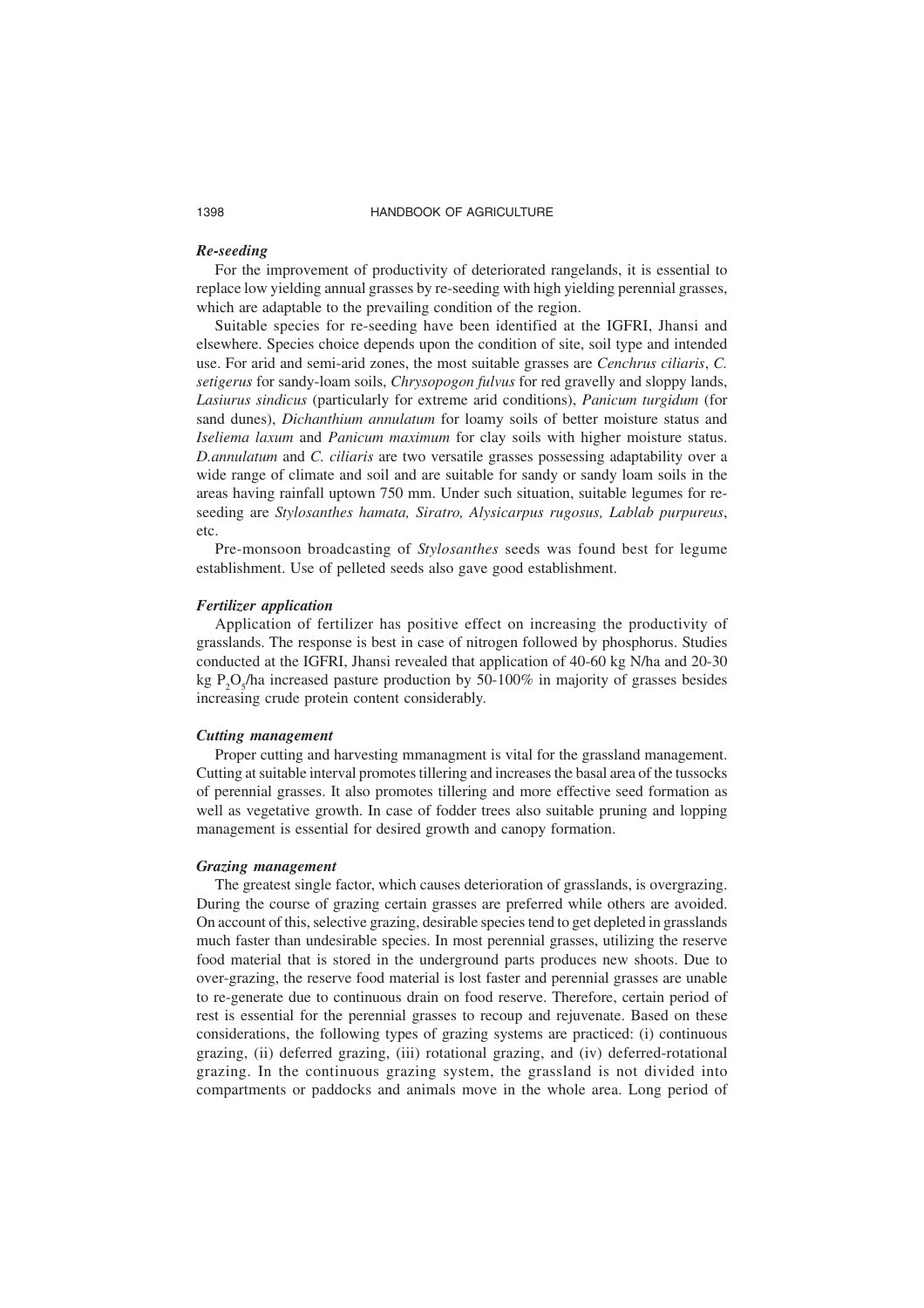continuous grazing often leads to deterioration in composition and production of good forage grasses and increase in unpalatable ones. It also affects soil fertility levels and exposes the habitat to rain beating leading to runoff and soil loss. In the deferred system, the grazing area is divided into compartments and at least one of those rested until seed setting. In the rotational grazing, no compartment is rested and so all of them are grazed in rotation of specific duration. The deferred rotational grazing system is a mix of above two types and is considered the best system of grazing because of the following benefits: (a) more number of grazing days from the same grassland used otherwise, (b) maintenance of proper vegetation composition through self seeding, (c) health of sward is maintained as the optimum utilization of biomass takes place and a period of rest is available to grasses, (d) soil fertility level is maintained, and (e) erosion hazards are avoided.

In *Sehima* dominated grasslands at Jhansi, deferred rotational grazing system was found superior as compared to continuous system. For arid rangelands, it was found to increase the dry matter yield of *Cenchrus* species by 22% under deferred-rotational grazing compared to continuous grazing. In the *Lasiurus*-dominated grasslands in western Rajasthan, the deferred-rotational grazing system was superior in terms of average body weight gain of Tharparker breed of heifers over continuous grazing system. The calving of animals was also higher (26%) in deferred rotational grazing system than continuous system.

Under different pasture utilization systems, viz. rotational, deferred rotational, continuous and cut and carry system, the highest run-off and soil loss was recorded in continuous system while minimum run-off was recorded in rotational system. However, the minimum soil loss was recorded in cut and carry system. The observations showed that improved practices of pasture establishment, contour bunding, grazing management reduced soil loss, made more water available and improved the soil conditions. Out of the four systems of grazing management, relatively higher values of organic carbon and available nutrients (N, P, K) and lower average loss of nutrients were observed in deferred rotational system, indicating its superiority over other pasture utilization systems.

#### **Silvipasture management**

Considering the continuous pressure on cultivable lands and deterioration already set in on the grazing lands, it is imperative to look for alternate land use systems that integrate the concerns for productivity, conservation of resources and environment and profitability. Agroforestry technologies such as silvipasture, hortipasture, etc. hold promise not only for bioremediation of degraded habitats but also for forage production to meet the demands of livestock and environmental security.

Silvipastures integrate pasture and/or animals with trees. Woody perennials, preferably of fodder value, are introduced deliberately and systematically and managed scientifically. This system aims at optimizing land productivity, conserving plants, soils and nutrients and producing forage, timber and firewood on a sustainable basis. It involves replantation, substitution or intervention in the existing vegetation by desirable species. The tree selection is based on its easy regeneration capacity, coppicing ability, fast growth, nitrogen-fixing ability, palatable leaves (fodder),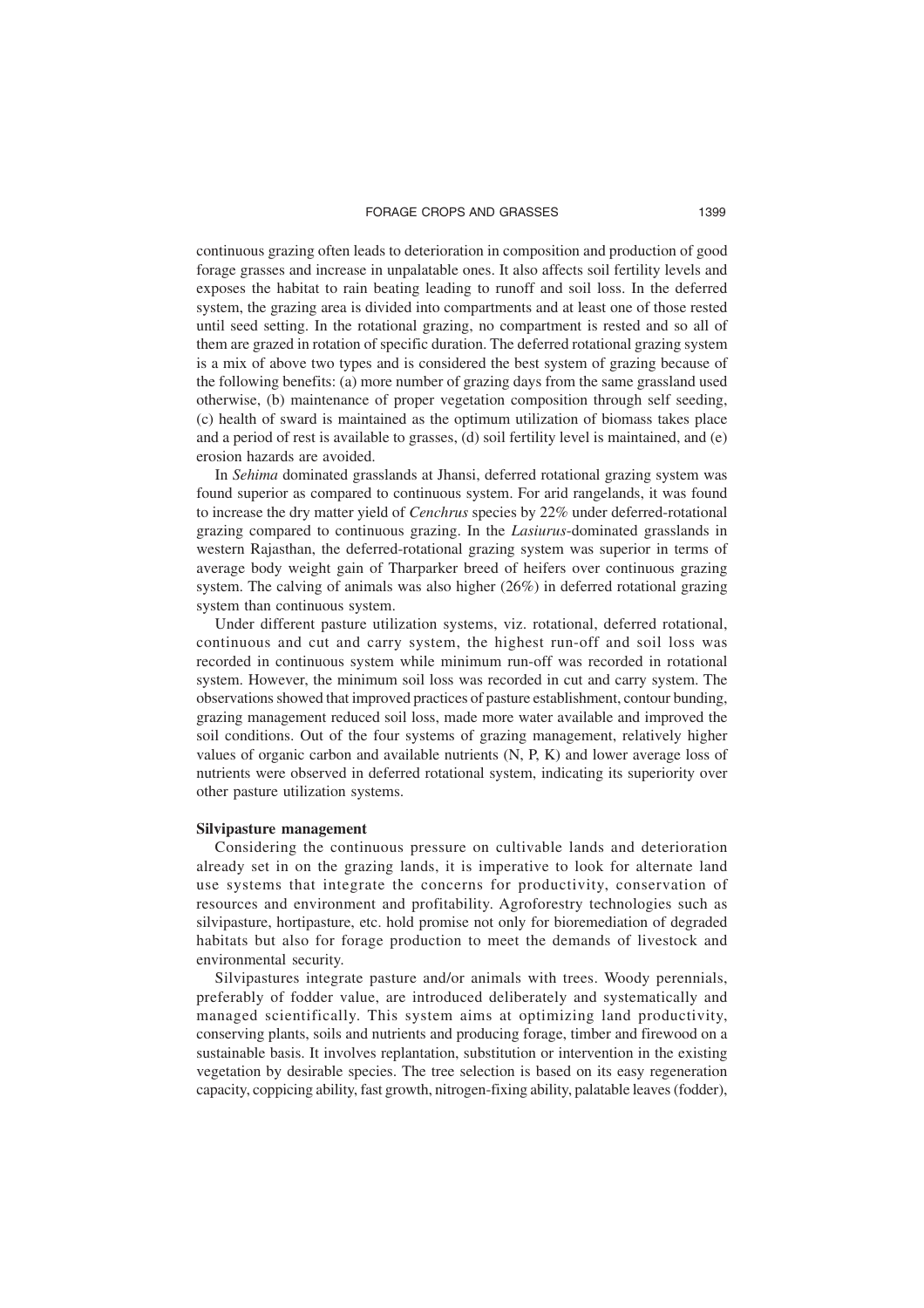high nutritive value and less toxic substances, short rotation and high fuel value. The grasses and legumes should have easy colonizing ability, high production efficiency and high nutritive value.

The biodynamics of silvipastoral systems involves four major distinct life forms, viz. the herbaceous vegetation (mostly grasses and legumes), the woody foraging component (fodder trees), the domesticated animals surviving on the vegetation, and the man who controls the other three components. In addition, soil and climate have their own roles to play and compliment the diversity. Since these systems are close to nature, they offer an ecologically viable and sound approach. The tree loppings/ prunings are also used as top feeds.

It has been possible to increase land productivity from 0.5-1.5 tonnes/ha/year to > 10 tonnes/ha/year (10-year rotation) by developing silvipastures. Now, the concept of hortipasture is also gaining popularity with the farmers for utilizing their degraded lands. The additional forage availability through such systems is likely to reduce grazing pressure and thus have important environmental implications. Efforts to design silvipasture systems to produce > 15 tonnes/ha/year through species introduction, planting geometry, canopy manipulation and sustainable management through *in-situ* grazing or cut and carry system are continuing.

The grasses have a lot of conservation benefits in reducing soil and water loss to a great extent. Average soil loss from deforested land is reported to be 12-43 tonnes/ha in black soil and 4-10 tonnes/ha in red soils whereas soil loss from natural grassland has been only 3.2 tonnes/ha from a protected site. Silvipastures are still better for soil conservation and the soil loss from these areas has come down to 0.9 tonnes/ha. Grasses and legumes are primarily valued as forage and their value in checking soil erosion is often less viewed. There are specific recommendations for a particular type of soil and rainfall. For example, *Dichanthium annulatum* is best in reducing soil loss from 20.5 tonnes/ha to 1.5 tonnes/ha on sandy-loam soil (2% slope) in 790 mm rainfall situation. Adoption of silvipasture system on marginal rainfed lands was tested on the Institute research farm. Based on land holdings of the farmers around Jhansi, allocated lands were subjected to appropriate combination of trees – grasses and legumes (Table 37.14). The production after 10 year cycle showed higher production on small holdings compared to medium and large holdings.

|                                                                      | Large holding                                      | Medium holding            | Small holding                                         |
|----------------------------------------------------------------------|----------------------------------------------------|---------------------------|-------------------------------------------------------|
| Area allocated (ha)<br>Main trees $(4 \text{ m} \times 4 \text{ m})$ | 1.6<br>Sissoo<br>Subabul<br>Babul                  | 0.6<br>Sissoo<br>Neem     | 0.3<br><b>Sissoo</b><br>Neem<br>Subabul<br>Babul      |
| Hedge species<br>$(1 m$ apart)                                       | Subabul                                            | Subabul                   | Subabul                                               |
| Pasture species                                                      | Anjan grass<br>Kail stylo<br>(Stylosanthes hamata) | Natural stand of<br>stylo | Napier x <i>Bajra</i> hybrid<br>Guinea grass<br>Stylo |

Table 37.14 Silvipasture systems design for different land holdings on rainfed farmlands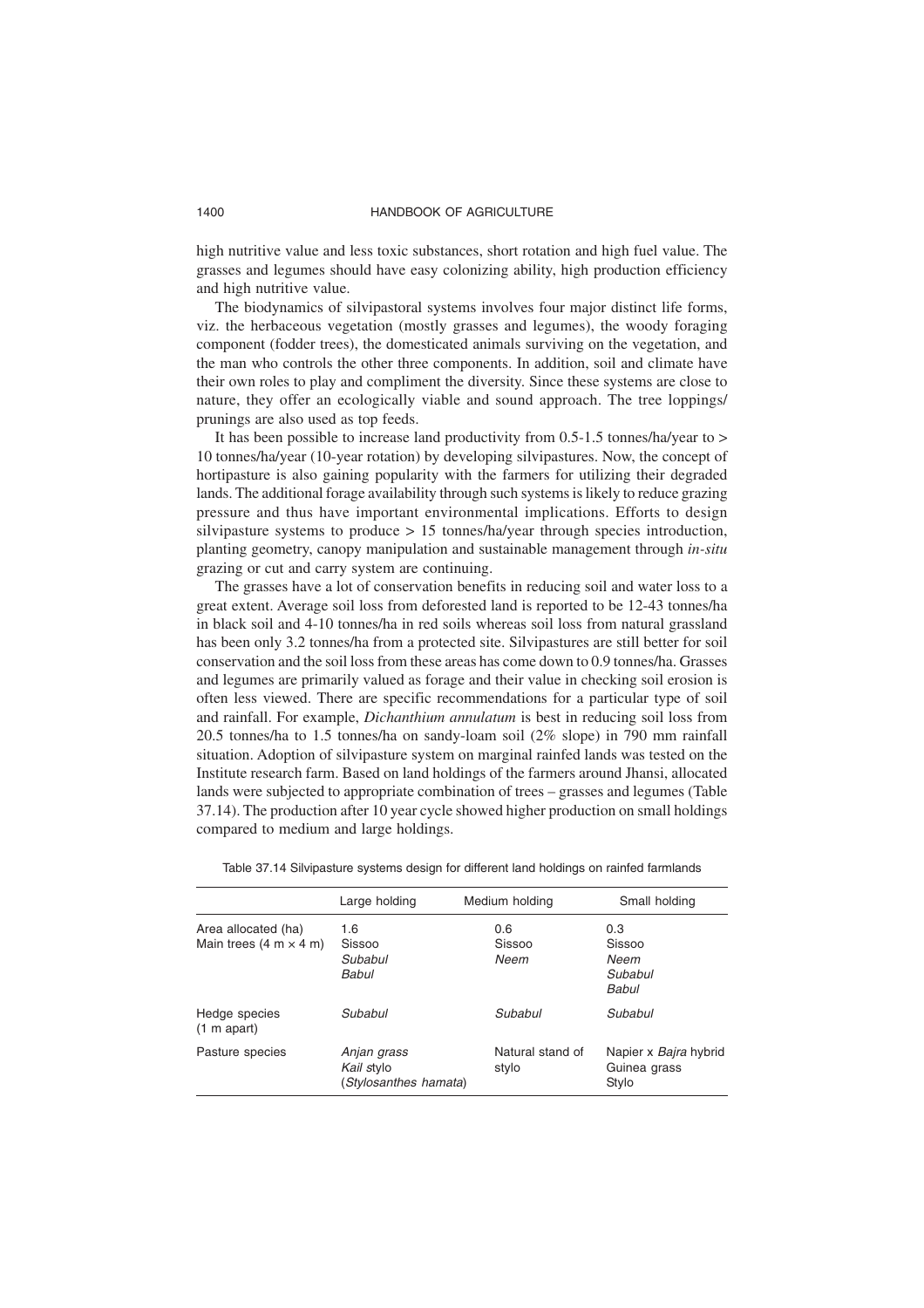#### *Suitable species*

In order to improve the productivity of common lands/wastelands, it is essential to replace low yielding annual grasses by seeding with high-yielding perennial grasses that are adaptable to the prevailing conditions of that region. Similarly, introduction of leguminous species, browse shrubs and top feeds is considered important from the viewpoint of quality forage supply and grazing. The choice of suitable species shall vary with agro-climatic conditions. Suitable species have been identified depending on the site, soil type, micro-climate and need, etc. An account of promising forage grasses, legumes, shrubs and trees for various agro-climatic regions of India is presented in Table 37.15. The agronomic potential of different grass species is given in Table 37.16.

|  | Table 37.15 Agronomic adaptations of some tropical grasses |  |  |
|--|------------------------------------------------------------|--|--|
|  |                                                            |  |  |

| Grass                          | Common name         |       | Tolerance to   |         | Seed            | Min. rainfall                                   |
|--------------------------------|---------------------|-------|----------------|---------|-----------------|-------------------------------------------------|
|                                |                     | Frost | Drought Water- | logging | rate<br>(kg/ha) | (mm)                                            |
| <b>Brachiaria</b><br>documbens | Signal grass        | Poor  | Fair           | Good    | $3-6$           | 1,000 (high rain<br>fall areas)                 |
| B. mutica                      | Para grass          | Poor  | Fair           | V. good | $2 - 5$         | 1,250 (coastal<br>low land)                     |
| Cenchrus ciliaris              | <b>Buffel grass</b> | Fair  | V. good        | Poor    | $1 - 4$         | 350 (drier areas)                               |
| C. setigerus                   | Birdwood grass      | Fair  | V. good        | Poor    | $1 - 4$         | (erosion<br>200<br>control)                     |
| Chloris gayana                 | Rhodes grass        | Fair  | Good           | Fair    | $1-6$           | 650 (saline soil)                               |
| Cynodon dactylon               | Bermuda grass       | Fair  | Good           | Fair    | $1 - 3$         | 600 (versatile)                                 |
| Melinis minutiflora            | Molasses grass      | Poor  | Fair           | Poor    | $1 - 4$         | 1,000 (high rain<br>fall areas)                 |
| Panicum coloratum              | Makarikari grass    | Good  | Fair           | Good    | $2 - 3$         | 500 (cool<br>season)                            |
| P. maximum                     | Guinea grass        | Poor  | Fair           | Fair    | $2 - 6$         | 1,300 (high rain                                |
| P. maximum                     | Green panic         | Good  | Good           | Poor    | $1 - 6$         | 600 (shade<br>tolerant lequme<br>companion)     |
| P. antidotale                  | Blue panic          | Poor  | Good           | Poor    | $2 - 6$         | 400 (drier areas)                               |
| Digitaria<br>decumbens         | Pangola grass       | Good  | Good           | Fair    | $1 - 4$         | 1,000 (wet<br>tropics.<br>high<br>sugar)        |
| Paspalum dilatutum             | Dallis grass        | Good  | Fair           | Good    | $6 - 10$        | 900 (best with<br>clover)                       |
| P. notatum                     | Bahia grass         | Good  | Fair           | Good    | $2 - 5$         | 750 (sandy light)                               |
| Pennisetum<br>clandestinum     | Kikui grass         | Good  | Fair           | Fair    | $1 - 2$         | 850 (erosion<br>control)                        |
| Setaria anceps                 | Setaria grass       | Good  | Fair           | Good    | $2 - 5$         | 750 (coastal belt)                              |
| Sorghum almum                  | Columbus grass      | Fair  | Good           | Fair    | $1 - 10$        | 450 (salt toler-<br>ance,<br>cynide<br>problem) |
| Urochloa<br>morambicensis      | Sabai grass         | Fair  | Good           | Poor    | $1 - 6$         | 400 (versatile)                                 |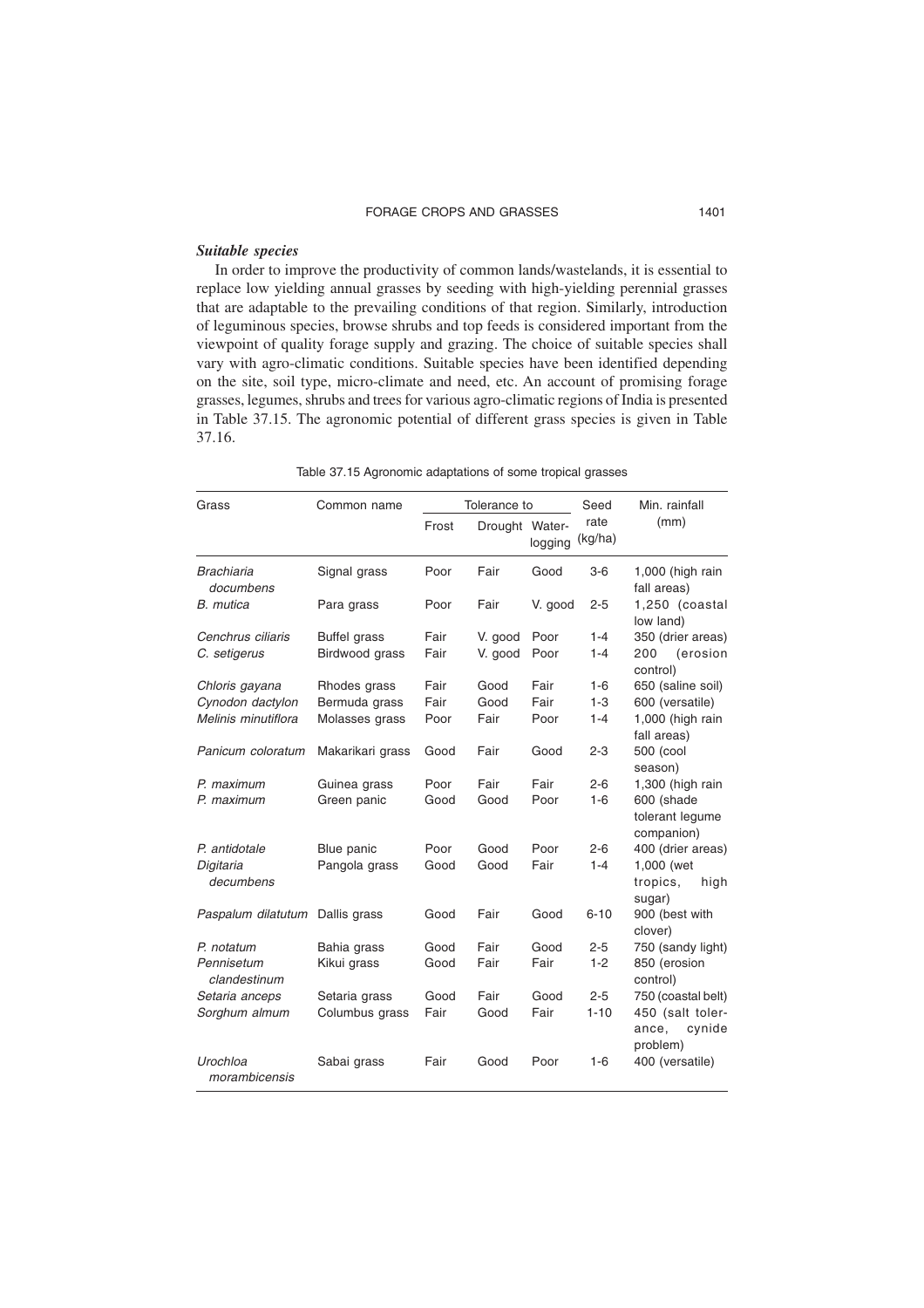|                                                                                                                                                                                                        | Table 37.16 Suitable grasses, legumes and trees for different regions of India                                  |                                                                                                                                                                                               |
|--------------------------------------------------------------------------------------------------------------------------------------------------------------------------------------------------------|-----------------------------------------------------------------------------------------------------------------|-----------------------------------------------------------------------------------------------------------------------------------------------------------------------------------------------|
| Grass                                                                                                                                                                                                  | Legume                                                                                                          | Shrubs or trees                                                                                                                                                                               |
|                                                                                                                                                                                                        | Region 1: Western Himalayas, cold arid with shallow skeletal soils                                              |                                                                                                                                                                                               |
| etum spicatum<br>Agrostis spp., Poa alpina, Tris                                                                                                                                                       | Medicago sativa subsp. sativa and falcata                                                                       | Hippophae rhamnoides                                                                                                                                                                          |
|                                                                                                                                                                                                        | Region 2: Western Plains and Kutch Peninsula, hot arid with desert and saline soils                             |                                                                                                                                                                                               |
| plains); Lasiurus sindicus (sandy interdunal plains);<br>Panicum turgidum (sand dunes); Chloris gayana,<br>Cenchrus ciliaris, Cenchrus setigerus (sandy<br>Sporobolus marginatus (salt-affected lands) | Casssia rotundifolia                                                                                            | nummularia, Prosopis juliflora, Salvadora<br>Acacia nilotica, A. tortilis, Ailanthus<br>excelsa, Dichrostachys cinerea,<br>oleoides, S. persica (saline soil)<br>Prosopis cineraria, Ziziphus |
|                                                                                                                                                                                                        | Region 3: Deccan Plateau, hot arid with red and black, saline soils                                             |                                                                                                                                                                                               |
| Andropogon gayanus, Chrysopogon fulvus (red soil);<br>Dichanthium annulatum, Bothriochloa intermedia<br>(black soil)                                                                                   | Clitoria ternatea, Stylosanthes hamata, S. scabra                                                               | Leucaena leucocephala, Tamarindus<br>A.lebbeck, Desmenthus virgatus,<br>Acacia nilotica, Albizia amara,<br>indicus                                                                            |
|                                                                                                                                                                                                        | Region 4: Northern Plains and Central Highlands including Aravallis, hot semi-arid with alluvium                |                                                                                                                                                                                               |
| Chrysopogon fulvus, Dichanthium annulatum,<br>Bothriochloa intermedia, Cenchrus ciliaris,                                                                                                              | Macroptelium atropurpureum, Stylosanthes<br>hamata, S. scabra                                                   | holosericea, Albizia amara, A. lebbeck,<br>Acacia nilotica, A.                                                                                                                                |
| Sehima nervosum                                                                                                                                                                                        |                                                                                                                 | Dichrostachys cinerea, Hardwickia<br>Sesbania grandiflora, S. sesban<br>binata, Leucaena leucocephala,<br>procera, Azadirachta indica,                                                        |
|                                                                                                                                                                                                        | Region 5: Central (Malwa) Highlands, Gujarat Plains and Kathiawar Peninsula, hot semi-arid with red loamy soils |                                                                                                                                                                                               |
| Bothriochloa intermedia, Cynodon dactylon, Cenchrus<br>ciliaris, Panicum maximum                                                                                                                       | Arachis hagenbackii, Stylosanthes hamata,<br>S. scabra                                                          | (Cont al. )<br>Holoptelia integrifolia, Pithecellobium<br>Gliricidia sepium, Faidherbia albida,<br>lakoocha, Dendrocalamus strictus,<br>Albizia lebbeck, Artocarpus                           |

1402 HANDBOOK OF AGRICULTURE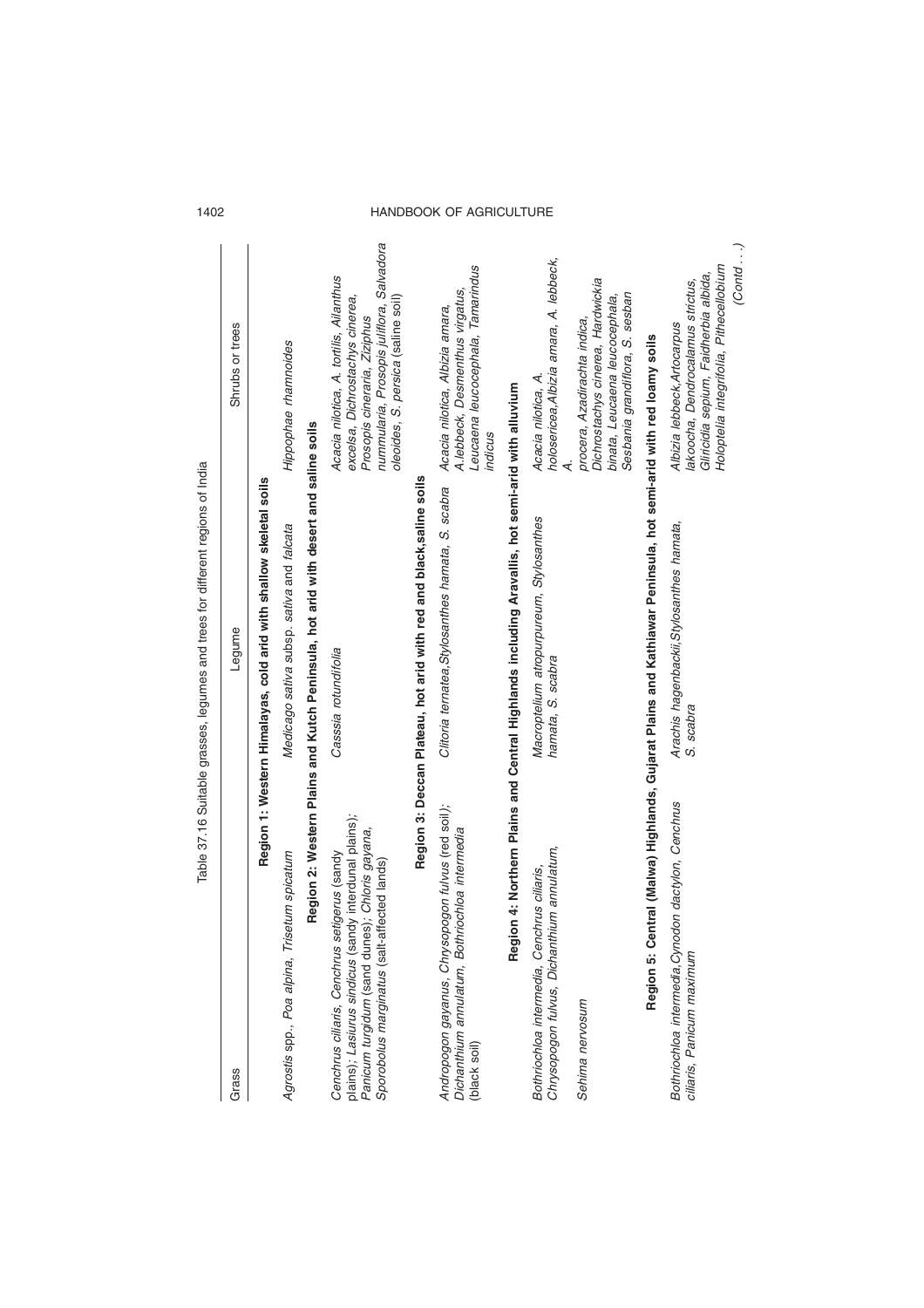(Table 37.16 continued) (Table 37.16 continued)

 $\overline{\phantom{a}}$ 

| Grass                                                                                                                            | Legume                                                                                                     | Shrubs or trees                                                                                                                                                                                |
|----------------------------------------------------------------------------------------------------------------------------------|------------------------------------------------------------------------------------------------------------|------------------------------------------------------------------------------------------------------------------------------------------------------------------------------------------------|
|                                                                                                                                  |                                                                                                            | dulce                                                                                                                                                                                          |
|                                                                                                                                  | Region 6: Deccan Plateau, hot semi-arid with shallow black soils                                           |                                                                                                                                                                                                |
| Bothriochloa intermedia, B. decumbens, Cenchrus<br>setigerus, Dichanthium annulatum, Pennisetum<br>pedicellatum, Panicum maximum | Arachis hagenbackii, Stylosanthes hamata,<br>S. scabra                                                     | Leucaena<br>Sesbania<br>oleifera,<br>Acacia nilotica, Albizia procera,<br>Anogeissus pendula, Bauhinia<br>variegata, B. purpurea,<br>Pterocarpus marsupium,<br>leucocephala, Moringa<br>sesban |
|                                                                                                                                  | Region 7: Deccan (Telangana) Plateau and Eastern Ghats, hot semi-arid with red and black soils             |                                                                                                                                                                                                |
| Chrysopogon fulvus, Pennisetum pedicellatum,<br>Andropogon gayanus, Bothriochloa intermedia,<br>Dichanthium annulatum            | Atylosia scrabaeoides, Macrotyloma axillare,<br>Macroptilium atropurpureum, Stylosanthes<br>scabra         | Faidherbia albida, Holoptelia integrifolia,<br>Albizia lebbeck, Gliricidia sepium,<br>Leucaena leucocephala                                                                                    |
|                                                                                                                                  | Region 8: Eastern Ghats, TN Uplands and Deccan (Karnataka) Plateau, hot semi-arid with red and black soils |                                                                                                                                                                                                |
| Brachiaria decumbens, B. ruiziensis, Cynodon dactylon,<br>Dichanthium annulatum, Bothriochloa intermedia                         | Arachis hagenbackii, A. glabrata, Stylosanthes<br>guinensis, S. hamata                                     | Ailanthus malabarica, Albizia falcataria,<br>Erythrina variegata, E. poeppigiana                                                                                                               |
|                                                                                                                                  | Region 9: Northern Plains, hot subhumid (dry) with alluvium-derived soils                                  |                                                                                                                                                                                                |
| gayana, Dichanthium annulatum, Pennisetum pedicellatum<br>Bothriochloa intermedia, Cynodon dactylon, Chloris                     | Clitoria ternatea, Macroptilium atropurpureum,<br>Stylosanthes hamata                                      | Albizia stipulata, Desmanthus virgatus,<br>Azadirachta indica, Ficus racemosa,<br>Leucaena leucocephala                                                                                        |
| Region                                                                                                                           | 10: Central Highlands (Malwa, Bundelkhand and Satpura), semi-arid with black and red soils                 |                                                                                                                                                                                                |
| (red soil), Bothriochloa intermedia, Chrysopogon fulvus,<br>Andropogon gayanus, Pennisetum pedicellatum                          | atropurpureum, Stylosanthes hamata, S. scabra<br>Atylosia scarabaeoides, Macroptelium                      | Albizia amara, A. lebbeck, Anogeissus<br>latifolia, A. pendula, Dichrostachys                                                                                                                  |

# FORAGE CROPS AND GRASSES 1403

(Contd . . .)

 $(Cond...)$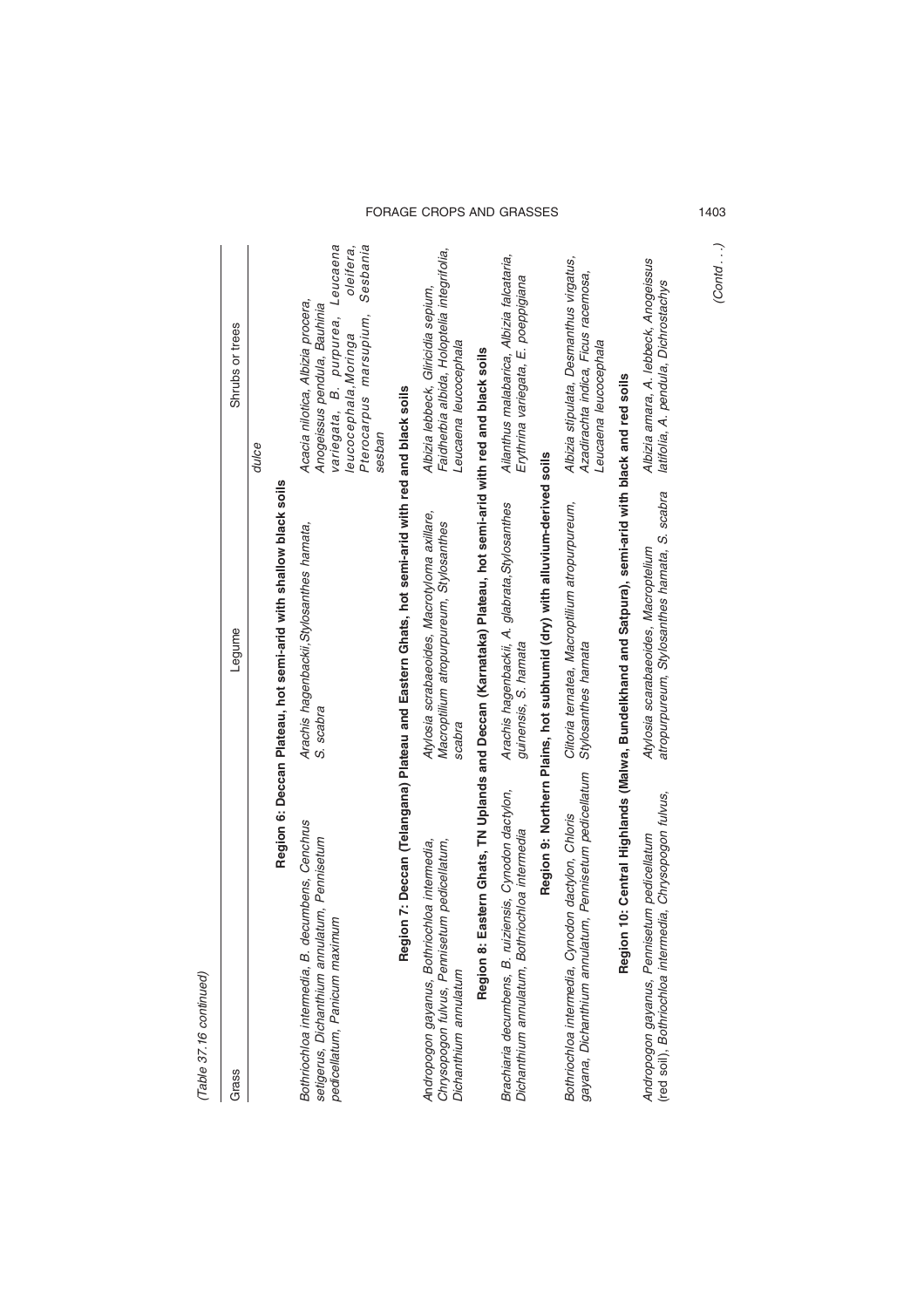| ۰ |
|---|
|   |
|   |
|   |
| í |
|   |
|   |
|   |

| (Table 37.16 continued)                                                                                                              |                                                                                                        |                                                                                        |
|--------------------------------------------------------------------------------------------------------------------------------------|--------------------------------------------------------------------------------------------------------|----------------------------------------------------------------------------------------|
| Grass                                                                                                                                | Legume                                                                                                 | Shrubs or trees                                                                        |
| Sehima nervosum, Dichanthium annulatum (black soil)                                                                                  |                                                                                                        | cinerea, Hardwickia binata, Leucaena<br>leucocephala, Moringa oleifera                 |
|                                                                                                                                      | Region 11: Eastern Plateau (Chhattisgarh), hot subhumid with red soil                                  |                                                                                        |
| annulatum, Panicum maximum, Pennisetum pedicellatum,<br>Bothriochloa intermedia, Cynodon dactylon, Dichanthium<br>Setaria sphacelata | Arachis hagenbackii, Stylosanthes hamata                                                               | Bauhinia variegata, Dalbergia sissoo,<br>Leucaena leucocephala, Moringa<br>oleifera    |
|                                                                                                                                      | Region 12: Eastern (Chhotanagapur) Plateau and Eastern Ghats, hot subhumid with red and laterite soils |                                                                                        |
| Andropogon gayanus, Bothriochloa intermedia,<br>Chrysopogon fulvus, Pennisetum pedicellatum,<br>Urochloa mosambicensis               | Atylosia scarabaeoides, Macroptilium<br>atropurpureum, Stylosanthes hamata                             | Leucaena leucocephala, Moringa oleifera<br>Artocarpus heterophyllus, A. lakoocha,      |
|                                                                                                                                      | Region 13: Eastern Plain, hot subhumid (moist) with alluvium-derived soils                             |                                                                                        |
| Brachiaria brizantha, B. decumbens, B. mutica,                                                                                       | Arachis glabrata, A. hagenbackii                                                                       | Bauhinia variegata, Dalbergia latifolia,                                               |
| Cynodon dactylon, Papsalum notatum                                                                                                   |                                                                                                        | sissoo, Pterocarpus marsupium,<br>Desmanthus virgatus                                  |
|                                                                                                                                      | Region 14: Western Himalayas, warm subhumid with brown forest and podzolic soils                       |                                                                                        |
| rubra, Lolium perenne,<br>Dactylis glomerata, Festuca<br>Poa spp.                                                                    | Trifolium pratense, T. repens, Lotus corniculatus                                                      | Grewia optiva, Fagus sylvatica, Morus<br>Quercus incana, Robinia pseudoacacia,<br>alba |

# Brachiaria decumbens, B. mutica, Paspalum notatum Desmodium uncinatum, D. heterophyllum Artocarpus heterophyllus, A. lakoocha, Desmodium uncinatum, D. heterophyllum Brachiaria decumbens, B. mutica, Paspalum notatum

**Region 15: Bengal and Asom Plains, hot subhumid (moist) to humid with alluvium-derived soils**

Region 15: Bengal and Asom Plains, hot subhumid (moist) to humid with alluvium-derived soils

Artocarpus heterophyllus, A. lakoocha,<br>Ficus hookeri, F. nemoralis, Parkia<br>roxburghii, Morus alba Ficus hookeri, F. nemoralis, Parkia roxburghii, Morus alba

Region 16: Eastern Himalayas, warm perhumid with brown and red soils **Region 16: Eastern Himalayas, warm perhumid with brown and red soils**

 $(Cond...)$ (Contd . . .)

# 1404 HANDBOOK OF AGRICULTURE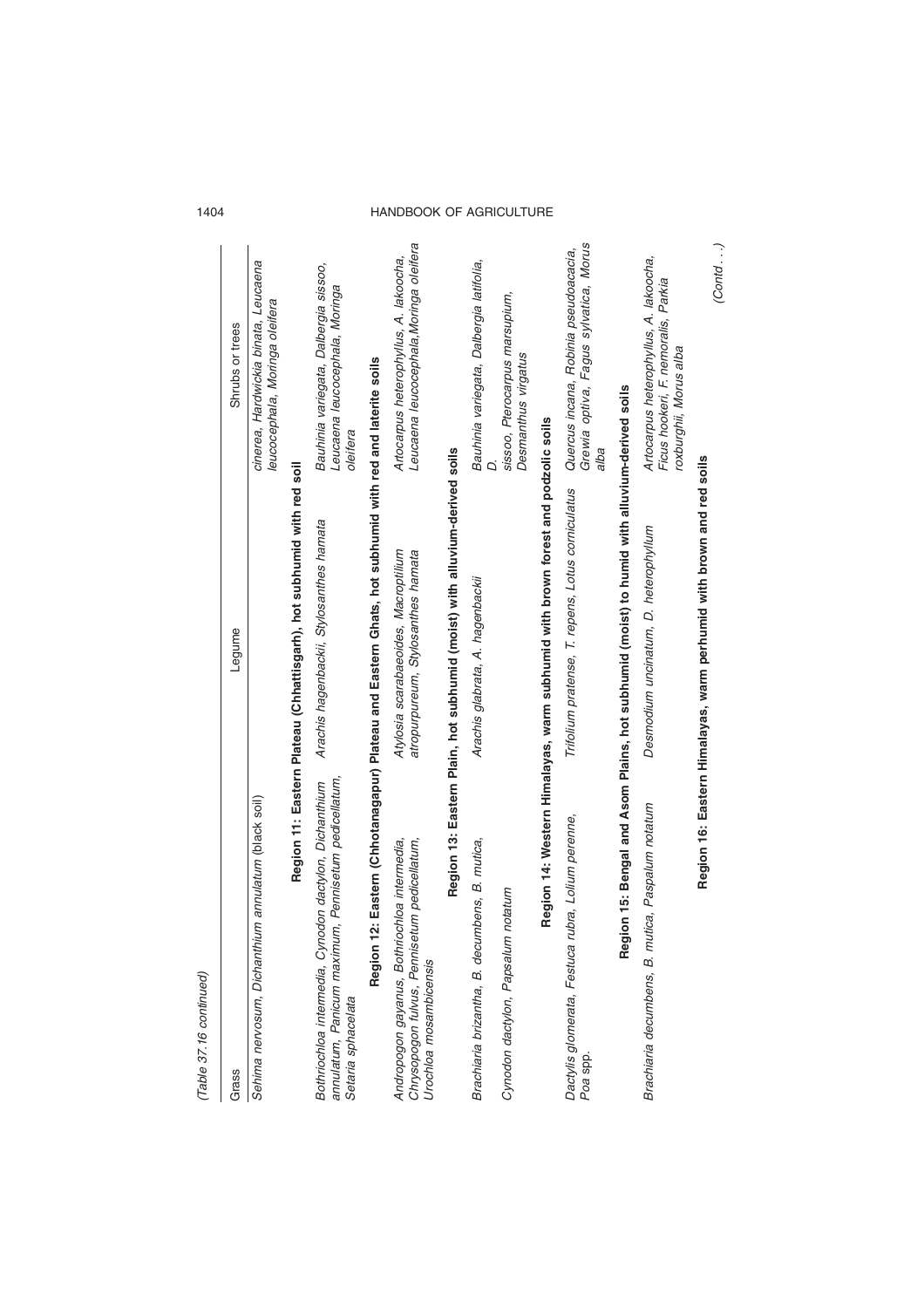| ť |
|---|
|   |
|   |
|   |
|   |
|   |
|   |
|   |

| Grass                                                                                                                                            | Legume                                                                                                       | Shrubs or trees                                                                                              |
|--------------------------------------------------------------------------------------------------------------------------------------------------|--------------------------------------------------------------------------------------------------------------|--------------------------------------------------------------------------------------------------------------|
| clandestinum,<br>Coix lacryma-jobi, Pennisetum                                                                                                   | Desmodium sp., Desmodium uncinatum                                                                           | hookeri,<br>Ficus<br>australis,<br>F.nemoralis,<br>Celtis                                                    |
| Tripsacum dactyloides                                                                                                                            |                                                                                                              | F. semicordata                                                                                               |
|                                                                                                                                                  | Region 17: North-eastern Hills, warm perhumid with red and laterite soils                                    |                                                                                                              |
| Brachiaria decumbens, Pennisetum clandestinum,<br>Tripsacum dactyloides                                                                          | Arachis sp., Desmodium uncinatum                                                                             | Dendrocalamus hamiltonii, Parkia<br>roxburghii, Morus alba, Robinia<br>pseudoacacia                          |
|                                                                                                                                                  | Region 18: Eastern Coastal Plain, hot humid, per humid laterite and alluvium-derived soils                   |                                                                                                              |
| annulatum, Pennisetum pedicellatum, Stenotaphrum<br>Chloris gayana, Cynodon dactylon, Dichanthium<br>dimidiatum, Urochloa mosambicensis          | Stylosanthes guinensis                                                                                       | Erythrina variegata, Ficus retusa<br>Ailanthes malabarica,                                                   |
| Region 1                                                                                                                                         | 9: Western Ghats and Coastal Plain, hot humid, per humid laterite and alluvium- derived soils                |                                                                                                              |
| maximum, Pennisetum clandestinum, P. polystachyon,<br>Cynodon dactylon, Dichanthium annulatum, Panicum<br>Setaria sphacelata                     | Pueraria thunbergiana, Stylosanthes hamata,<br>Clitoria ternatea, Desmodium heterophyllum,<br>S. guinensis   | Ailanthes malabarica, Erythrina variegata                                                                    |
| Region 20: Islands                                                                                                                               | of Andaman, Nicobar and Lakshadweep, hot humid to per humid island with red loamy and sandy soils            |                                                                                                              |
| Andropogon gayanus, Cynodon dactylon, Cenchrus<br>ciliaris, Pennisetum pedicellatum, P. polystachyon,<br>Brachiaria ruziziensis, Tripsacum laxum | Macroptilium atropurpureum, Stylosanthes<br>Centrosema pubescens, Clitoria ternatea,<br>guinensis, S. scabra | Leucaena leucocephala, Pithecellobium<br>Bauhinia purpurea, Erythrina variegata,<br>dulce, Gliricidia sepium |

# FORAGE CROPS AND GRASSES 1405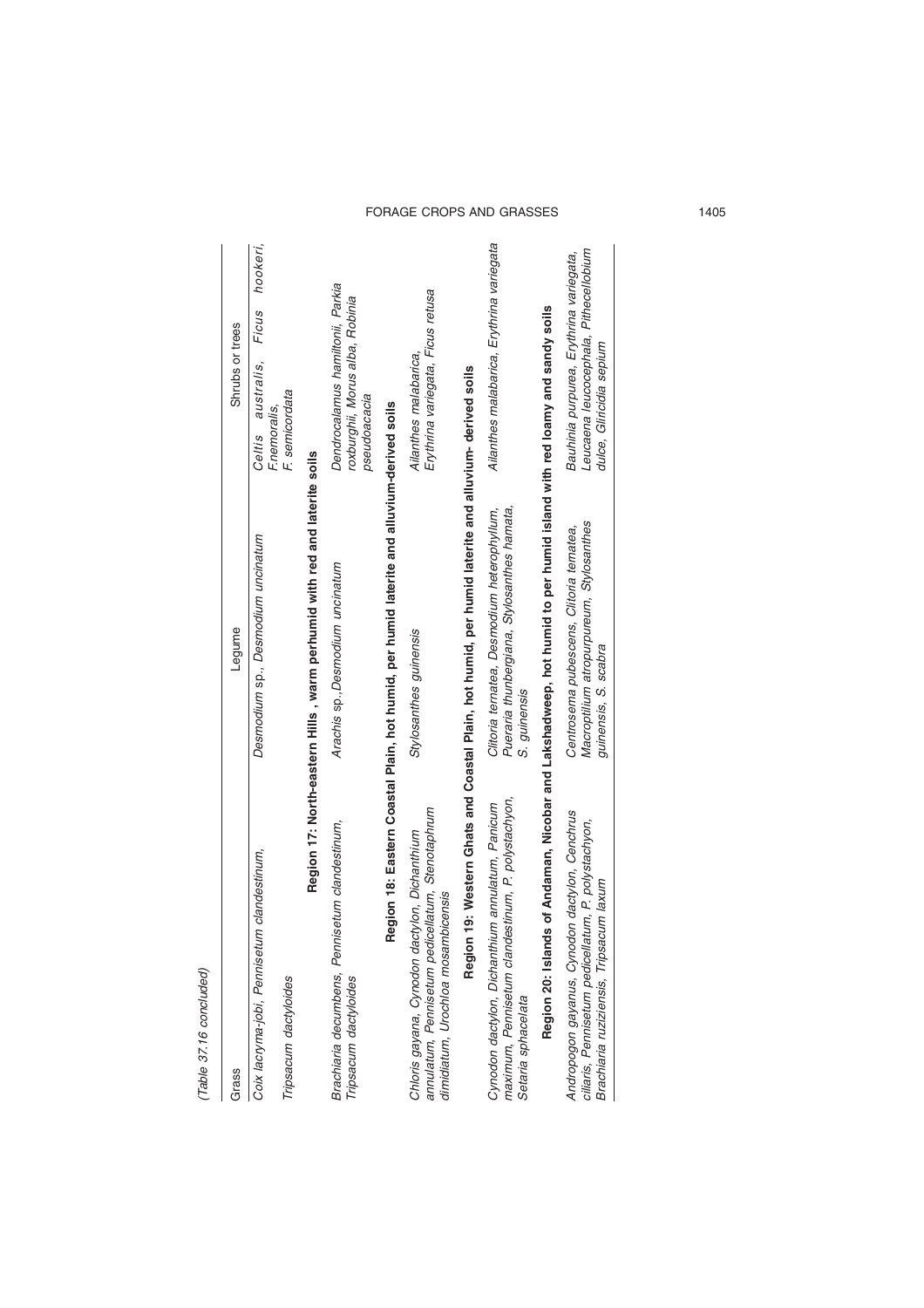#### **Forage conservation**

India being a tropical monsoon bound country with unimodal rainy season, surplus green herbage is available at the flush growth periods during *kharif* as well as *rabi* (in irrigated areas). It is desirable that these are preserved /conserved with minimum loss of nutrients. These can be conserved either as hay or silage or artificial dehydration for feeding to livestock during lean periods when availability of fresh forage is meager or negligible (mid October-mid December and mid April-June).

Ensilage has many advantages over the other methods of forage conservation. There is high-energy output in high temperature dehydration. Hay making is difficult during monsoon season because of unscheduled rainfall and little availability of sunlight in addition to loss of nutrients due to leaching. Crops can be well conserved as silage but it requires precautions as lack of understanding of the factors associated with ensiling technique may produce silage of bad quality leading to poor animal performance or even wastage of fodder.

#### **Silage**

Silage is the material produced by controlled fermentation of crops under anaerobic conditions. This process is known as ensilage and the container used for the purpose is known as silo. The fermentation process is governed by microorganisms present in fresh herbage or by additives to maintain anaerobic condition. When herbage is placed in an airtight container, naturally occurring bacteria ferment the carbohydrates (sugar) present in the herbage to produce mainly the lactic acid. The aim is to achieve a sufficient concentration of lactic acid to prevent other type of bacterial activity, i.e. clostridia activity. The main requirements are the exclusion of air to maintain anaerobic conditions and to discourage clostridial fermentation which leads to production of carbon dioxide, ammonia, amines, butyric acid, etc.

*Methods of controlling fermentation:* There are several ways in which the clostridial type fermentation can be checked. One of the commonly used practices is to increase the dry matter of the herbage. In ensiled crops containing 30% or more dry matter, crop ensile satisfactorily. Promotion of lactic acid fermentation is important pathway for controlling clostridial growth. Other method of controlling fermentation is by addition of preservatives and additives. Carbohydrates in the forages may be naturally occurring or may be added as a separate ingredient such as molasses obtained as sugar industry byproducts, which acts as a fermentable substrate.

*Additives for effective ensiling of nutrients:* Various types of additives can be used to improve or inhibit the fermentation or supplement nutrients needed by ruminants to be fed as silage. Propionic acid, formaldehyde, etc. have been used to increase the rate of lactic acid fermentation and produce stable silage.

Carbohydrate sources such as molasses, whey, yeast and other energy-rich ingredients have also been used as additives to increase the fermentation and feeding value of silage. Urea @ 0.5-1.0% have been found to increase crude protein content and also the lactic acid content of silage made from cereal fodders.

*Microbial activity:* As anaerobic conditions are achieved in silo, the species of *Escherichia, Bacillus, Clostridium, Leuconostoc, Lactobacillus* and *Pediococcus* develop. Lactic acid bacteria (*Streptococcus, Leuconostoc, Lactobacillus* and *Pediococcus*) are the important organisms for preservation of silage of good quality.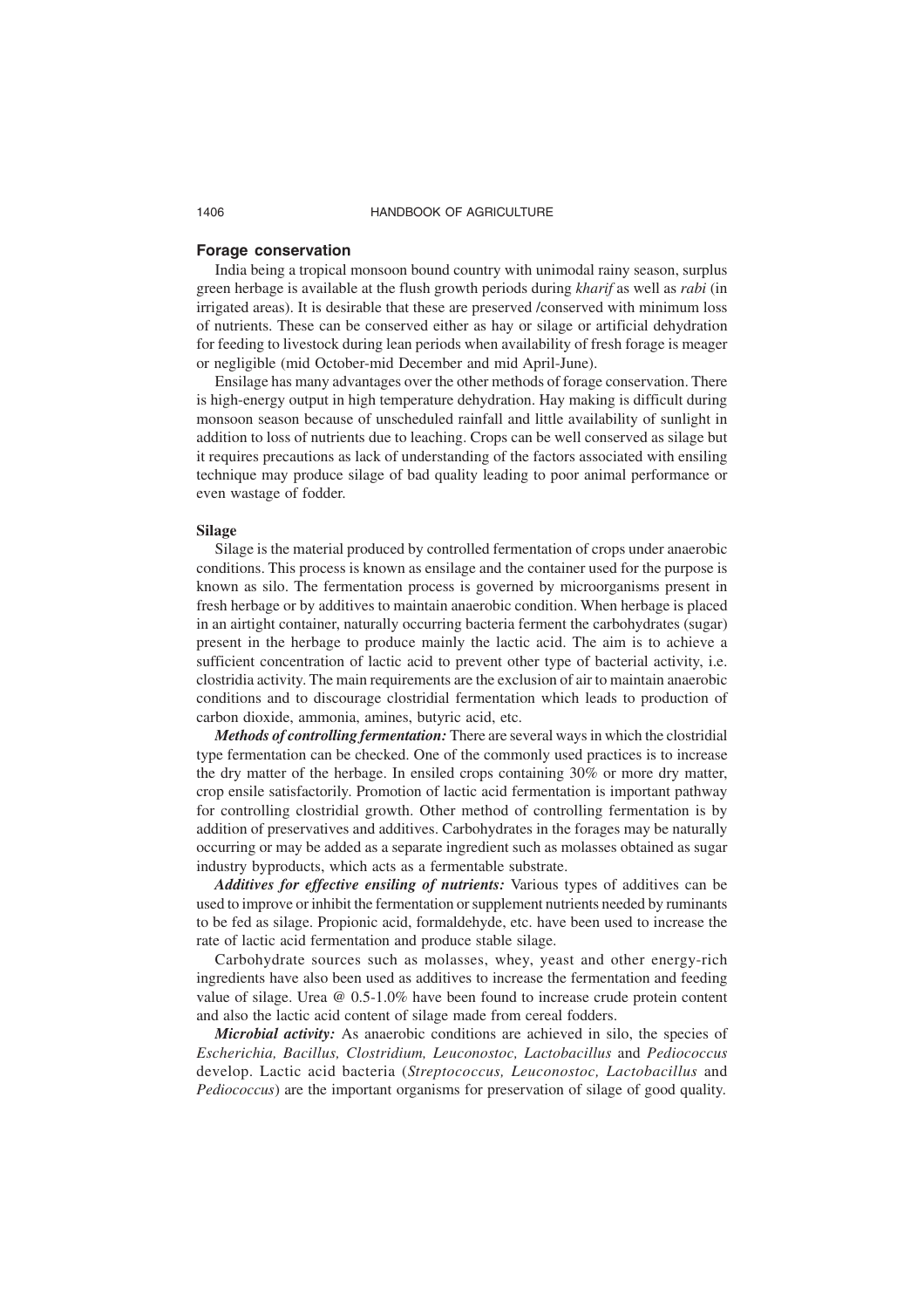*Silos:* The different types of silos generally used are: (i) pit silo, (ii) tower silo, (iii) trench cum bunker, (iv) trenches, and (v) drum and PVC silo. The silo must provide a solid surface to permit consolidation of the ensiled material and elimination of air. It must protect the silage from water. In India, pit silo is the most common.

*Techniques of silage making:* **(i) Dry matter:** Dry matter should be above 30%. Crops of high moisture should be ensiled with the addition of preservatives and additives. In poor weather, wilting should be avoided and additive should be used for good fermentation.

**(ii) Stage of growth:** Crops should be cut at a proper stage of maturity as it is the most important factor for controlling the silage quality. The appropriate stage of growth for cutting different fodder crops for silage making is given below:

| Sorghum     | $\sim$ | Flowering to dough stage     |
|-------------|--------|------------------------------|
| Maize       | Ξ.     | Milk to dough stage          |
| <b>O</b> at | $\sim$ | 50% flowering to dough stage |
| Grasses     | $\sim$ | Early flowering stage        |
|             |        |                              |

**(iii) Chopping:** Crop should be chopped before ensiling. For good silage, the shorter the chop length, the better is the quality. Chopped silage is more palatable to livestock and has little chance of secondary fermentation.

**(iv) Filling of silo:** Silo should be filled rapidly and should not be left open. It should be sealed as soon as possible. Packing is important to create anaerobic conditions. It should be thoroughly pressed so that no air pocket is left in the silo otherwise chances of mould formation will be there which will spoil the silage. After filling, silo should be covered with polythene sheet followed by that of a layer of soil, etc.

**(v) Removal of silage:** After 45 days of ensilage, the silage can be removed for feeding to animals. Care should be taken in removing the silage from silo. It should not be allowed to deteriorate after the silo is opened for feeding. Covers should be kept firmly in place as long as possible and the minimum face should be exposed at one time. The sugars, proteins and lactic acid present in the silage are subject to attack by mould growth and oxidation as some air is allowed to fermentation and causes loss of feeding value and intake by the animals.

**(vi) Silage quality:** Silage quality is determined mainly by the odour, physical state, pH, ammonical nitrogen, volatile acids and lactic acid. For desirable fermentation, the forage should be rich in water soluble sugar (more than 5% on dry-matter basis). A good-quality silage should have the following characteristics: (i) pH 4.5-5.0, (ii) ammonical nitrogen of total  $N -$  less than 10% of total N, (iii) butyric acid- less than 0.2%, (iv) lactic acid -3 to 12%, and (v) volatile acids, alcohol should below.

#### **Hay making**

Conservation of high-quality forages by drying is termed as hay making. The principle of hay making is to preserve nutritional value of forages through drying it to a level at which the activity of microbial decomposers is inhibited. In India, sunlight is available in abundance, which enables farmers to dry the green forage in open sunlight and thus making hay more economical. The hay making leads to reduction of moisture content to 10-20%, which inhibits the enzyme activity in the plant to be conserved. Thin stemmed cereal crops like sorghum, oat, guinea grass, range grasses,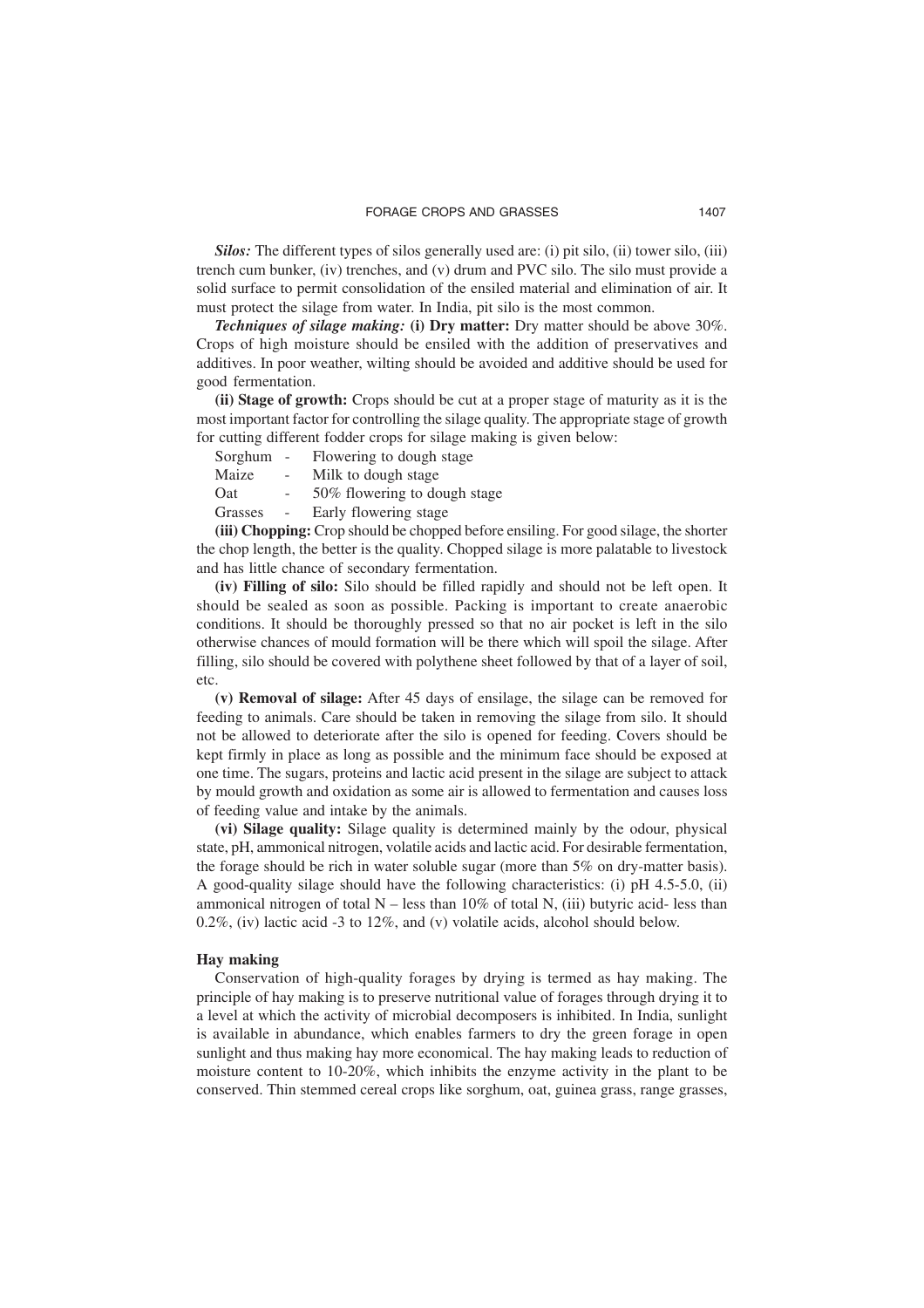range legumes particularly *Sylosanthes, Siratro,* lablab bean, and all the cultivated legume fodders like berseem, lucerne, and cowpea are suitable for hay making. Leguminous forages have high buffering action and high nitrogen content, and hence are more suitable to be conveniently conserved as hay.

Hay making is relatively more convenient and easy for Indian farmers. It can be done by sun drying. During inclement weather, hay making may be done by drying under shade or artificial drying through solar energy. Harvested forage particularly thick stemmed should be chopped and spread over the ground for sun curing and the layers should be changed every day to prevent any sort of fermentation or bacterial growth. After it is well dried (dry-matter content at the time of storing should be around 85-90%), this can be stored for feeding during the lean periods. Thin stemmed crops including legumes can be dried without chopping while thick stemmed fodders like sorghum, maize and *bajra* (pearl millet) require chopping or crushing before they are allowed to dry.

#### *Factors affecting the quality of hay*

The following factors affecting the quality of hay are important and should be given due consideration: (i) plant species, (ii) stage of harvest, (iii) leaf : stem ratio, (iv) chemical composition, (v) physical form, and (vi) deterioration during storage.

#### *Bailing and densification*

The transport of dry grass occupies voluminous space and takes lot of time to transport resulting into higher costs. Bailing and densification of dry grass helps in reducing the volume and could be transported economically and efficiently. By using these techniques, the hay could be transported from excess producing areas to deficit areas especially during the calamities of drought. Wheat straw (*bhusa)* could be added with 20% molasses and then densified and bales can be prepared to increase the digestibility of feed intake. Densified block of wheat straw, molasses and urea could be developed through high density bailing machine. The average density of wheat straw and stubble block obtained thus would be 398 kg/m<sup>3</sup> and 355.0 kg/m<sup>3</sup>, respectively. Moisture level of admixture was maintained at 20% for densification. The optimum ratio of physical composition of straw block is 78:20:2 (wheat straw: molasses: urea).

#### **Production of complete feed blocks**

Complete feed blocks could also be prepared by densifying machine. Nutritive value of forage is enhanced through mixing with molasses and blending with leguminous fodder, concentrate mixture, minerals and vitamin additives. The composition of complete feed blocks included wheat straw (40%), molasses (20%) dry leaves of berseem (20%), concentrate mixture (19%) and mineral mixture and vitamin additives (1%).

#### **Preservation in the form of leaf meal**

Preparation of leaf meal out of top feeds and leguminous forages as an animal feed stuff because of high concentration of protein of high biological value and other nutrients such as carotene and minerals. There exists a big deficit of concentrate in the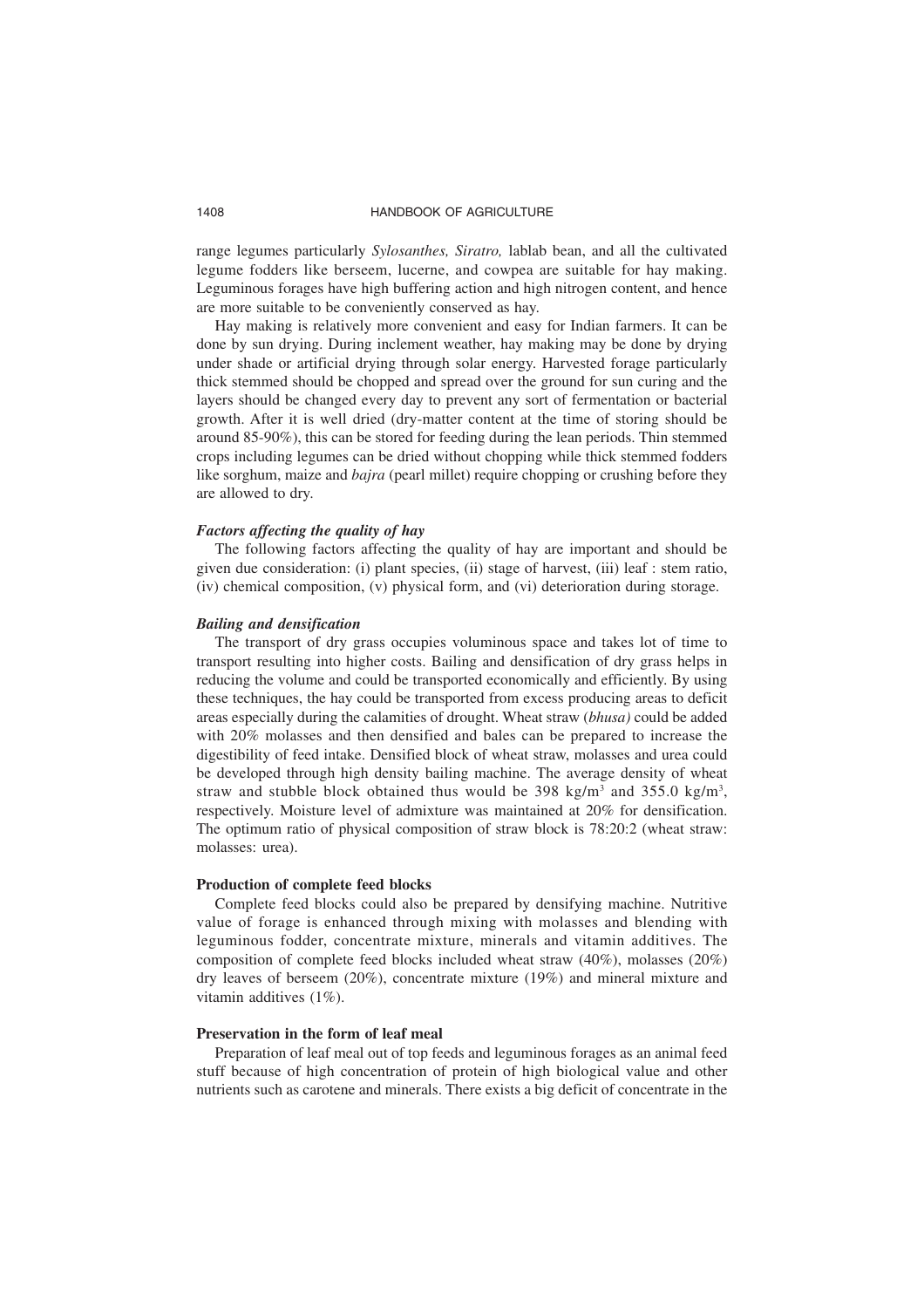country to the tune of 60% and this deficit can be partially bridged by replacing the concentrate feeds by leaf meals. Leaf meal production technology is simple as well as profitable enterprise for the farmers. Crude protein content (% DM basis) in leaf meals of important forage crops are as follows – *Leucaena leucocephala* (18-21%), *Sesbania sesban* (18%), lucerne (20-21%), *Stylosanthes* sp. (12-18%), *Ziziphus nummularia* (13-16%). The leaf meal of leguminous forages are also known to have rich content of essential amino acids such as lysine, leucine, isoleucine, threonine, methionine, cysteine, valine, histidine, and arginine.

A lot of scope exists in establishing a production, processing and marketing chain for its popularization in different parts of the country. One lucerne leaf meal production plant started in 1977 at Udmalpet near Coimbatore produces more than 15 tonnes of leaf meal per month. The set-up consists of a chaff cutter feeding sun dried lucerne to a powdering mill for grinding and collection of sieved leaf meal. Farmers around Palladam (Tamil Nadu) have organized through a co-operative to grow and supply lucerne to the leaf meal plant. The arrangement assures regular cash income for small holder farmers through a well developed production, processing and marketing chain. Furthermore, utilization of such meals has grain-saving effects.

#### **Seed technology**

Propagation of improved fodder production technologies specially the improved varieties has not reached to the farmers mainly because of the non-availability of good-quality seeds. The availability of good-quality seeds is estimated to be around 15-25% only for cultivated fodders. The productivity and availability of seed are vital because the fodder crops have been bred for enhanced vegetative potential and as such they are shy seeders with very low seed productivity.

Presently, the seed demand of cultivated forages, range grasses and legumes are increasing tremendously. The grass seed production and distribution have remained isolated. Recent estimates put the current demand for seeds of cultivated fodders at 355,000 tonnes/annum based on the area under cultivation (8.3 million ha) and a target replacement rate of 10%. With the development of a number of improved and highyielding varieties in forage crops, it has become important that quality seed should be readily available and supplied to the farmers at reasonable price. The present and future projected demands for fodder seeds are given in Tables 37.17, 37.18.

| Crop                   | Area<br>(million ha) | Average seed<br>rate (kg/ha) | Foundation seed<br>required (q) |
|------------------------|----------------------|------------------------------|---------------------------------|
| Maize                  | 0.9                  | 20                           | 1,800                           |
| <i>Jowar</i> (sorghum) | 2.6                  | 10                           | 2,600                           |
| Bajra (pearl millet)   | 0.9                  | 10                           | 1,120                           |
| Oat                    | 0.25                 | 75                           | 9,375                           |
| <b>Berseem</b>         | 2.0                  | 20                           | 16,000                          |
| Lucerne                | 1.0                  | 15                           | 5,625                           |
| Cowpea                 | 0.3                  | 20                           | 2,000                           |
| Guar (clusterbean)     | 0.2                  | 20                           | 890                             |
| Total                  |                      |                              | 39,410                          |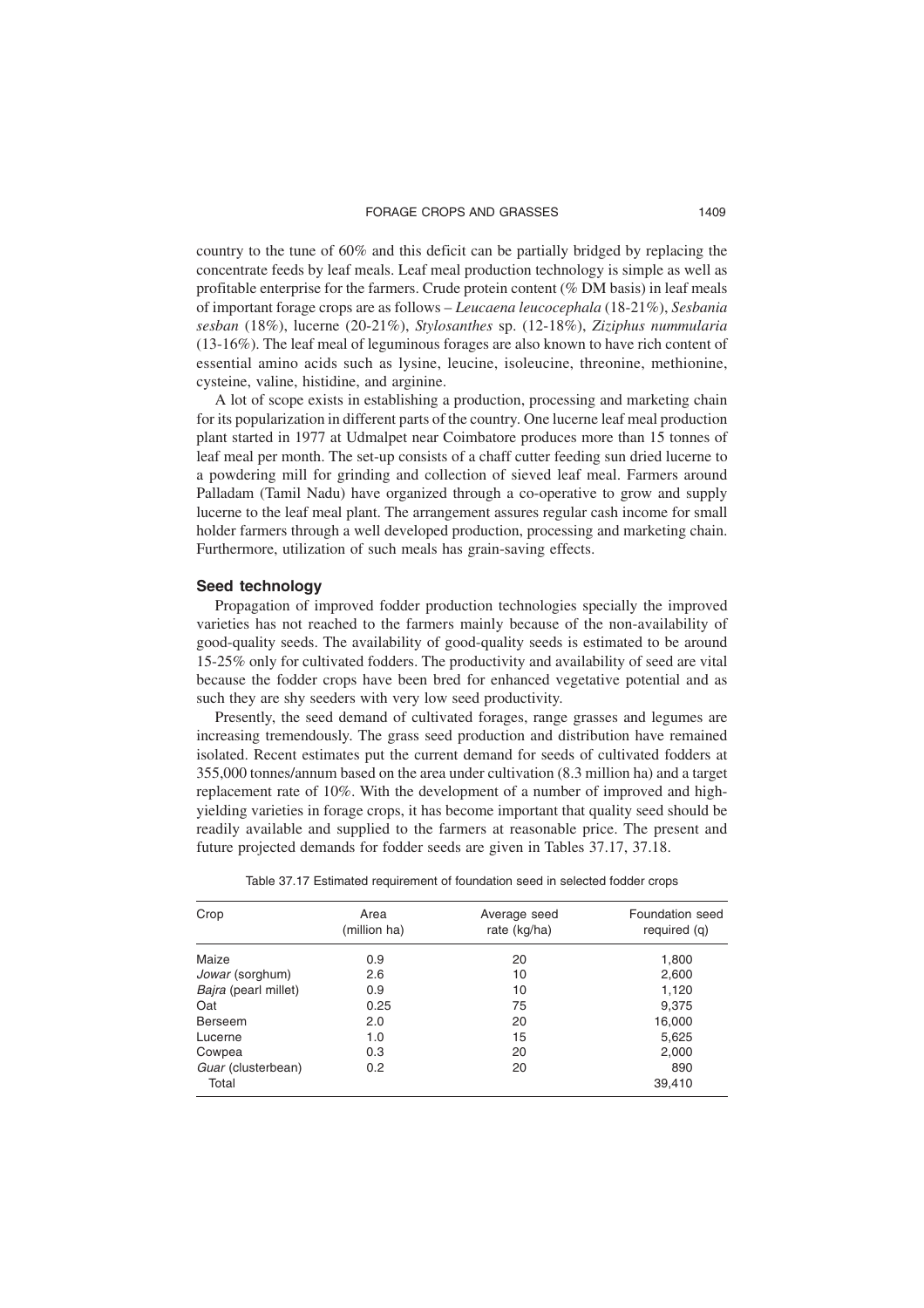Table 37.18 Projected seed requirements of range grasses, legumes and fodder trees ('000 tonnes) Range grasses

| Year                   | sp.          |                         |                       |              | Cenchrus Dichant- Laisurus Panicum Pennisetum Brachiaria Dactylus OthersTotal<br>hium sp. sindicus maximum pedicellatum | sp.                     | sp.                             |                              |
|------------------------|--------------|-------------------------|-----------------------|--------------|-------------------------------------------------------------------------------------------------------------------------|-------------------------|---------------------------------|------------------------------|
| 2005-2010<br>2010-2015 | 4.50<br>4.67 | 1.50<br>1.56            | 6.00<br>6.22          | 2.25<br>2.33 | 5.50<br>5.70                                                                                                            | 2.25<br>2.33            | 3.50<br>3.63                    | 2.95<br>4.00<br>4.15<br>3.06 |
|                        |              |                         |                       |              |                                                                                                                         |                         |                                 |                              |
| Range legumes          |              |                         |                       |              |                                                                                                                         |                         |                                 |                              |
| Year                   |              | Stylosanthes<br>hamata  | Styosanthes<br>scabra |              | Desmanthus<br>virgatus                                                                                                  | <b>Trifolium</b><br>sp. | <b>Others</b>                   | Total                        |
| 2005-2010              |              | 9.00                    | 5.25                  |              | 4.50                                                                                                                    | 5.00                    | 5.50                            | 2.92                         |
| 2010-2015              | 9.33         |                         | 5.44                  |              | 4.67                                                                                                                    | 5.19                    | 5.70                            | 3.03                         |
| Fodder trees/shrubs    |              |                         |                       |              |                                                                                                                         |                         |                                 |                              |
| Year                   |              | Leucaena<br>leucocephla | Sesbania<br>sp.       |              | Gliricidia<br>sp.                                                                                                       | Grewia<br>sp.           | <b>Miscellaneous</b><br>species | Total                        |
| 2005-2010              |              | 0.55                    | 0.35                  |              | 0.05                                                                                                                    | 0.05                    | 0.95                            | 1.95                         |
| 2010-2015              |              | 0.53                    | 0.34                  |              | 0.05                                                                                                                    | 0.05                    | 0.95                            | 1.94                         |

The nature of forage seed production is more complex and a number of environmental and physiological factors have a significant impact on seed production potential of a particular crop. By and large, forage crops are shy seed yielders. In majority of forage crops, seed production depends on photoperiod, thermoperiod, humidity, soil type and condition and the soil moisture. These crops can give better seed yield if grown under ideal agro-climatic situations/sites. Each forage crop is,

therefore, suited to only specific area for forage and/or seed production such as berseem in the northern plains and lucerne in the north-west India (Table 37.19). Similarly, pasture grass like *sevan* grass is best adapted and productive under low rainfall situations of western Rajasthan and Congo signal grass and guinea grass in the highly humid regions of Kerala. Hence, there is a need to prepare a seed production atlas for the entire country for commercial seed production and marketing. In this endeavour, disease free zones could also be identified and mapped.

The seed demand of *Chrysopogon fulvus, Pennisetum pedicellatum,* cowpea, berseem, sorghum, and oat is increasing. Berseem, cowpea, sorghum, oat and *Panicum*

Table 37.19 Suitable regions for increased seed productivity for different fodder crops

| Crops          | Regions                      |
|----------------|------------------------------|
| Sorghum        | South and south-west         |
| Cowpea         | North-west and south<br>west |
| Dinanath grass | East and central             |
| Pearl millet   | North-west                   |
| Buffel grass   | Western, southern            |
| Marvel grass   | Central, south central       |
| Sain grass     | Central, south central       |
| Siratro        | Central, south central       |
| Stylo          | Central, south central       |
| Rice bean      | East                         |
| Berseem        | Central and north-west       |
| Lucerne        | West and south central       |
| Oat            | North and north central      |
| Guinea grass   | South and north-west         |
|                |                              |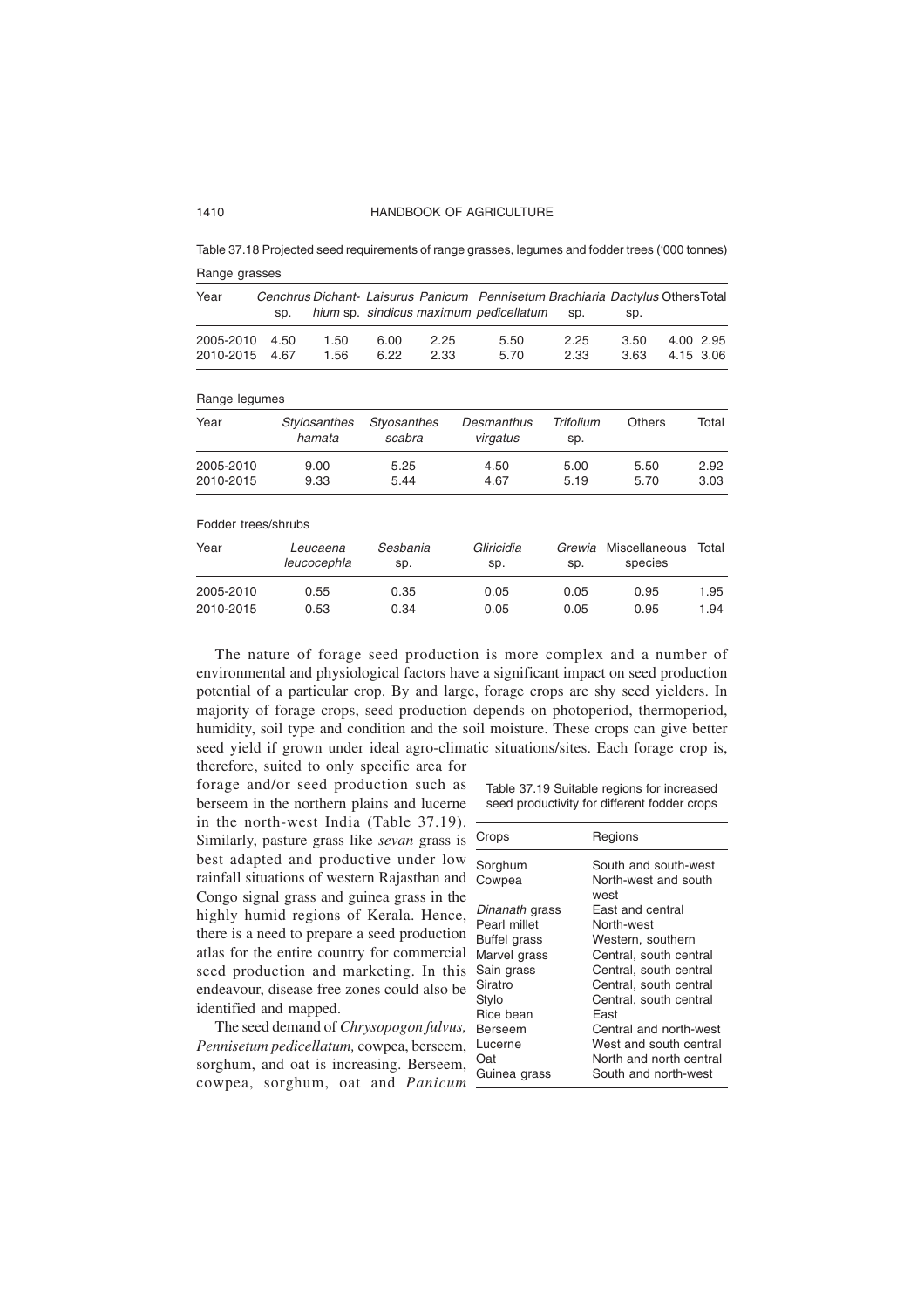*maximum* produce higher seed in central tropical areas. Concerted efforts are, therefore, required in this direction so that available technology could be passed on to the forage and seed producing agencies and also to farmers for their eventual use in augmenting forage resources.

#### **Reasons for low production of seed in forage crops**

The main reasons for low seed production in forage crops include: (i) low priority of crops leading to poor allocation of resources and area, (ii) non-availability of quality/ certified seeds, (iii) indeterminate growth habit coupled with non-synchronous maturity resulting in higher cost in collection of seeds, (iv) low seed productivity due to crops being basically bred for herbage and the crop being harvested at vegetative stage and not allowing to reach to seed stage, (v) low seed production due to seed dormancy, seed shattering, blank/empty seeds, (vi) low multiplication ratio in most of the fodder crops which is often not remunerative to the producing agency, (vii) lack of organized seed outlets for marketing and uncertainty of seed demand, (viii) poor extension machinery responsible for inadequate popularization of improved varieties, and (ix) lack of policy support.

#### **The need for seed production**

With the development of improved and high-yielding varieties in forage crops, it has been realized that truthful labelled (TFL) and certified seed should be supplied to the farmers. Shortage of improved technologies in the field of seed production of forage crops will have to be overcome by launching a participatory seed production programme. Apart from the seed production techniques, seed processing and handling techniques need to be developed for maintaining the quality of forage seeds. Sorghum, maize, cowpea, *guar (*clusterbean*)*, pearl millet, berseem, oat and lucerne are the important cultivated fodder crops and *Cenchrus, Panicum, Pennisetum, Brachiaria, Chrysopogon,* stylo, etc. are the important rangeland species covering the large acreage under forage cultivation. The demand of quality seed of these crops is increasing day by day. This can be achieved only through identification of high seed-producing forage crop varieties and through sufficient production of quality seeds with the participatory programme of researchers, farmers, NGOs, and seed growers/ farmers.

#### **Participatory forage seed production**

Availability of quality seed in adequate quantities is a key link in promoting forage production and enhancing livestock productivity in the country. Large gap in requirement and availability of forage seeds is one of the major constraints in development of fodder resources in the country. The production and marketing of forage seeds is an important strategic link in production and promotion of relevant species and cultivars in larger areas. In India, there is no well established mechanism/ set-up for quality forage seed production and there is a very limited experience in this field particularly with perennial grasses and legumes. As a result, supplies of good quality seed of forages have often been insufficient to meet demand even for the betterknown species and cultivars.

Quality forage seed production is a specialized activity and is a relatively recent phenomenon in India. Because of limited experience and expertise, organized forage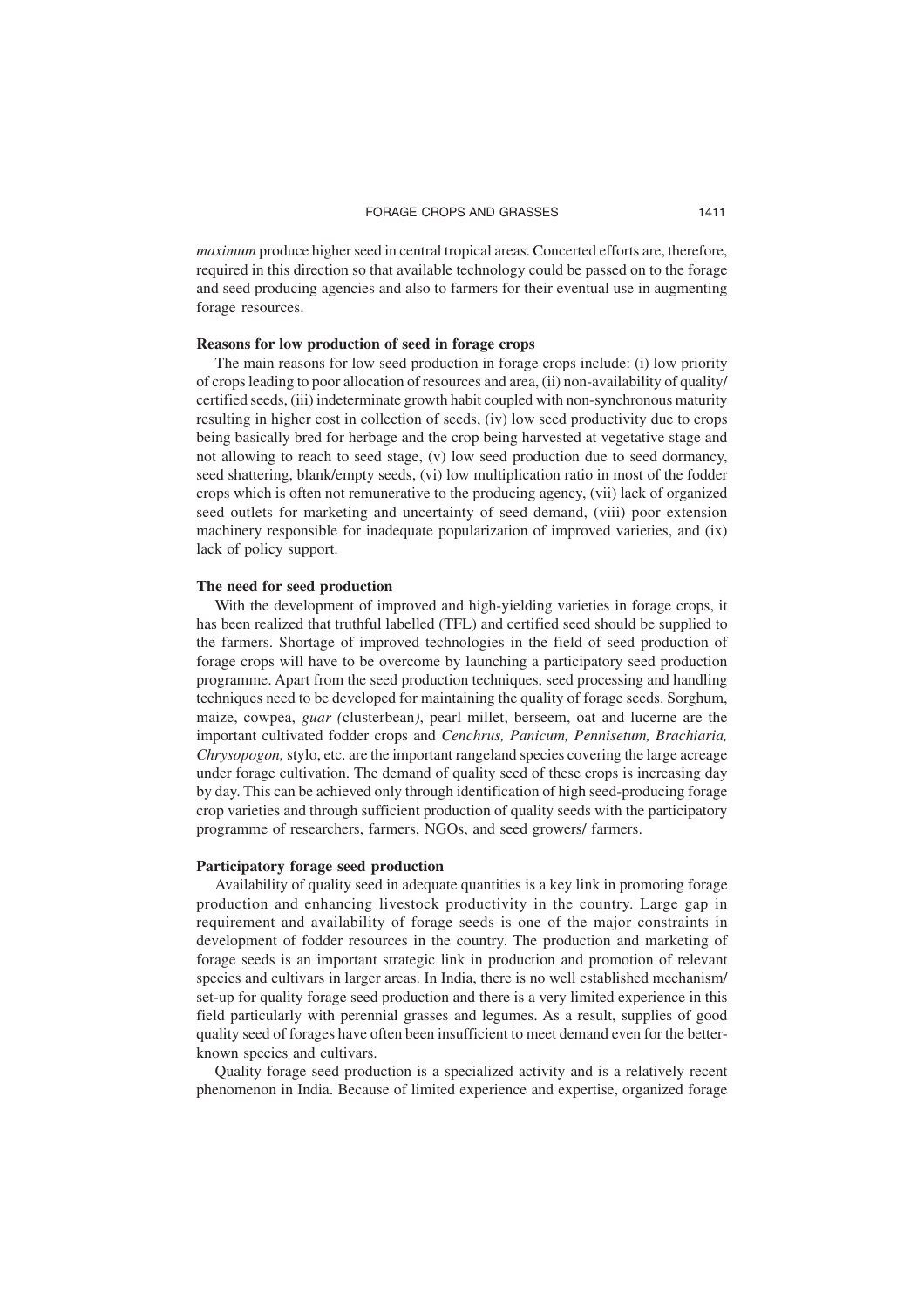seed production and delivery systems are almost non-existent at the required niches. Consequently, the supply of quality forage seed has been insufficient to meet the demand of even better known species and cultivars that have originated through crop breeding efforts.

#### *Tips for successful operation of a participatory seed project*

Based on the experiences of participatory seed project at the Indian Grassland and Fodder Research Institute, Jhansi, the following points are suggested for successful operation of participatory seed project.

- The participating farmers must be selected after focused participatory rural appraisal (PRA).
- Memoranda of understanding should be developed and agreed upon with the participating farmers.
- The farmers should be selected keeping in view their progressive attitude and interest in producing seed.
- The required resources to produce forage seed of a new activity should be made availble.
- The production areas/sites should be in the proximity and easy access.
- Staff must give priority to their responsibilities and activities within the project.
- Training for the project staff in seed production, marketing and socioeconomic aspects should be conducted where necessary.
- Regular review and planning meetings/workshops should be held at least on an annual basis.
- Management of the revolving fund used to support such projects should also be critically reviewed and discussed annually.

#### **Some useful seed production technologies**

# *Cultivation techniques for enhancing seed yield*

- *Setaria sphacelata* intercropped with *Desmodium tortuosum* (IL 1568), *Panicum maximum* intercropped with *Stylosanthes hamata* and *Macroptilium atropurpureum* increased seed yield and saved 20-30 kg N/ha with additional yield of leguminous fodder.
- Providing climbing support of *Sesbania sesban* increased the seed yield of *Macroptilium atropurpureum,* (61.1 kg/ha) as compared to that produced without any support (45 kg/ha).

#### *Seed treatment*

- Seed treatment with 100 ppm  $GA_3$ , hydration for 18 hours + dry dressing of Thiram and osmo-conditioning in PEG solution (-10 bars), increased seed germination, field emergence and seed yield in *Cenchrus ciliaris, Clitoria ternatea*, siratro, and stylo.
- Seeds of *Clitoria*, siratro and stylo soaked in hot water (60°C) for half an hour gave maximum germination.
- Soaking of *Cenchrus ciliaris* seeds in fresh water from 8 10 hours before sowing was found effective for improved germination.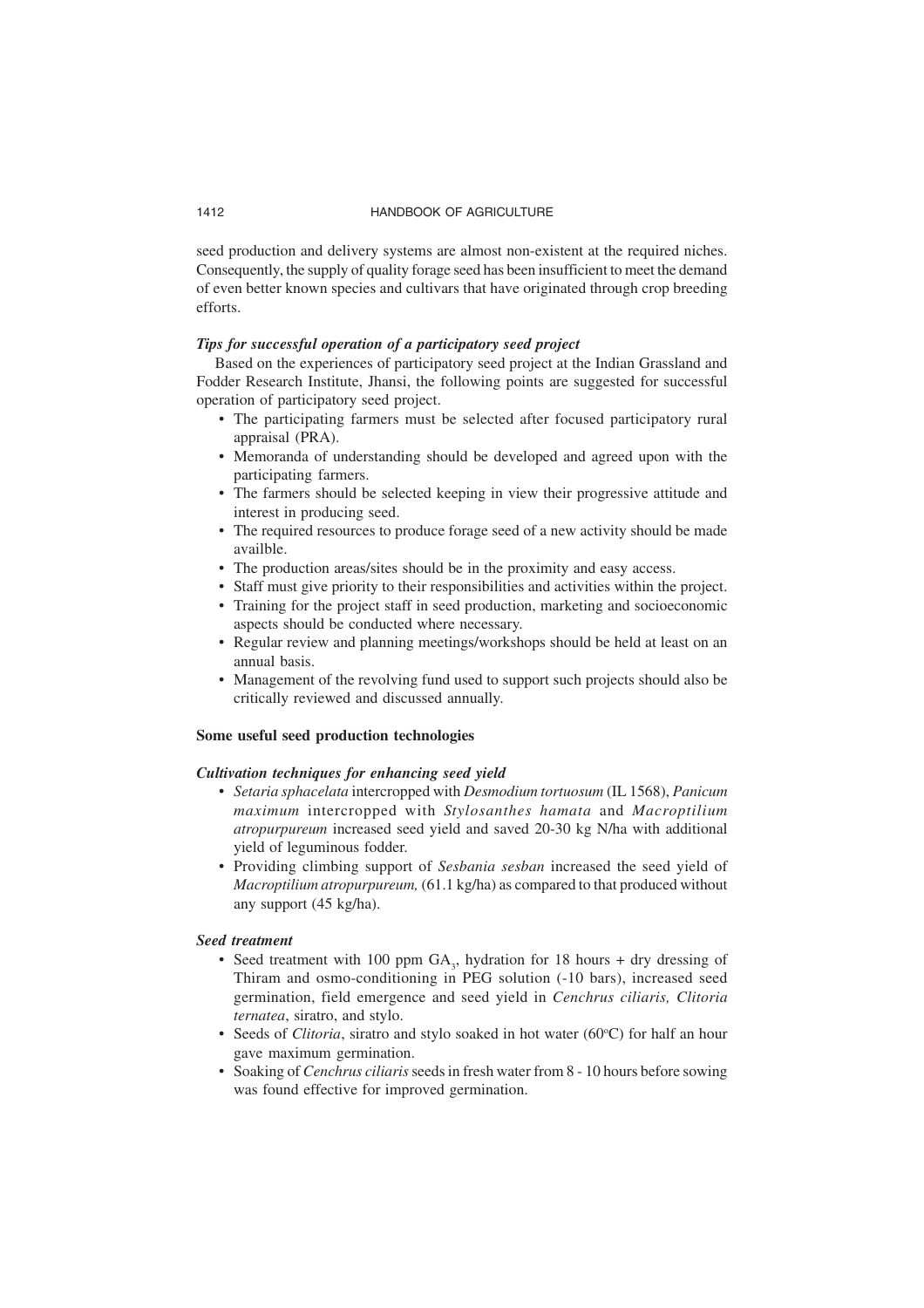- Pretreatment of seeds with  $0.2\%$  potassium nitrate  $(KNO<sub>3</sub>)$  has improved seed germination in *Cenchrus ciliaris, C. setigerus* and *Panicum maximum.*
- The treated seeds of lablab bean and maize with Bavistin and Malathion @ 1g/kg seed (1:1) were stored safely up to 20 months in polythene bags without any substantial loss in germination.

#### *Foliar spray*

- Foliar application of α-naphthalene acetic acid (NAA) along with K and diammonium phosphate (DAP) at flower initiation stage increased panicle length, seed setting, seed retention and seed yield in *Panicum maximum, Dichanthium annulatum, Cenchrus ciliaris, Cenchrus setigerus* and *Stylosanthes hamata.*
- Foliar application of Tresol @ 2.5 litre/ha, significantly increased the seed yield to 5.4 q/ha in berseem.
- Foliar application of  $KNO_3 \tQ 4$  kg/ ha in *Clitoria*, stylo, cowpea and berseem at flowering initiation stage increased the seed yield by 20 –25% over the control.

# **Seed storage**

Bavistin and Malathion, @ 1g/kg seed (1:1), treated seeds of lablab bean and maize can be stored safely up to 20 months in polythene bags without loss in germination. Among the botanicals, extract of *Croton tiglium* and *Acorous calamas* @ 1.0 ml/kg seed used as seed treatment gave 100% protection against storage bruchid and *Trichoderma* infestation.

#### **Transfer of technology**

Extension of developed technologies have an important role to play in evaluating *ex ante* the benefits and costs of different technologies under various conditions and on different farm types and, identifying appropriate uptake pathways for effective dissemination of technologies. At this juncture, the natural resources accounting and ecological economics will be most pertinent to identify sustainability parameters. These challenges call for setting up the agenda for commitment in the area of research, development and extension.

#### **Participatory approach towards technology development and refinement**

In traditional crop breeding programmes, scientists themselves visualize farmers' problems and develop research programmes accordingly. Now the concept of crop breeding based on participatory rural appraisal approach with farmers' involvement in identification of the problems and on-farm joint evaluation of research material is gaining importance. The farmer who is also the actual user of the output has a vital role in the selection of desired material from a spectrum of diverse lines. The crop variety or the technology thus developed is better and more acceptable as it is developed in a real farm situation than the one developed in sheltered/ protected environment at the research farms.

Experience has shown that solutions imposed, implemented and policed from out side almost always fail. Without the local community's close involvement at all stages – technology generation, planning and implementation, the adoption will be poor. This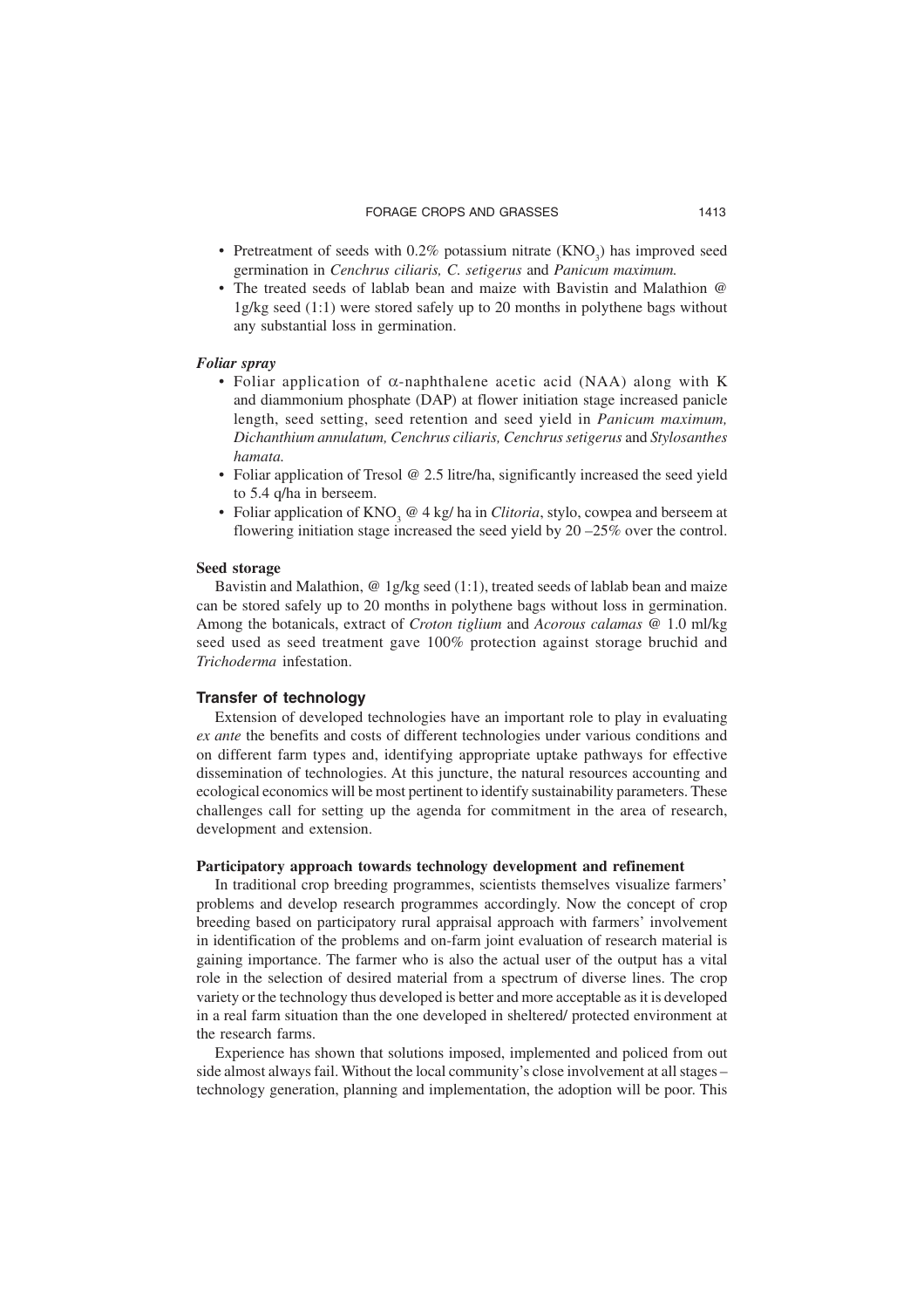is particularly true in most marginal areas where adoption of improved technology is fairly slow. Evaluation of different research and development projects reveals that most projects lack client orientation because insufficient attention is paid to farmer's needs and preferences. Participation of clients, end users and adaptive research will increase the possibilities of land use technologies to be adopted for specific regions and adopter for specific user groups.

# **Cost : benefit ratio of forage production technologies**

The studies on cost : benefit ratio of forage production technologies revealed that net returns by adopting different forage sequences ranged from 1.38 to 2.41 (Table 37.20). Many studies on silvipastoral systems have shown desirable benefit : cost ratio and internal rate of return thus indicating its bankability for adoption (Table 37.21).

Table 37.20 Cost: benefit analysis of different intensive forage production sequences

| Crop sequences                                              | Green fodder<br>vield<br>(tonnes/ha) | Dry matter<br>vield<br>(tonnes/ha) | Cost of<br>production<br>(Rs/ha) | Ratio of net<br>returns/<br><b>Rs</b> invested |
|-------------------------------------------------------------|--------------------------------------|------------------------------------|----------------------------------|------------------------------------------------|
| Berseem + mustard - hybrid<br>napier + cowpea               | 273.1                                | 44.3                               | 3.810                            | 2.41                                           |
| Berseem $+$ mustard $-$ cow-<br>pea – M.P. Chari + cowpea   | 171.0                                | 30.2                               | 3.187                            | 1.55                                           |
| Berseem $+$ mustard $-$ M.P.<br>Chari + cowpea              | 172.1                                | 32.3                               | 2.982                            | 1.94                                           |
| Berseem + mustard - maize<br>+ cowpea – M.P. Chari + cowpea | 180.5                                | 33.3                               | 3.209                            | 1.67                                           |
| Oat - M.P. Chari - turnip                                   | 190.1                                | 37.4                               | 3.645                            | 1.48                                           |
| Oat – bajra + cowpea –<br>$maize + cowpea$                  | 148.1                                | 32.1                               | 2.953                            | 1.38                                           |

Table 37.21 Comparative economics of establishment of silvipastoral farms on degraded lands in central India

| S.No. | Project time<br>(years) | Benefit: cost<br>ratio | Discount factor<br>$(\% )$ | Internal rate of<br>return $(\%)$ |
|-------|-------------------------|------------------------|----------------------------|-----------------------------------|
|       | 10                      | 2.56                   | 11.0                       |                                   |
| 2     | 10                      | 1.68                   | 20.0                       | 34.0                              |
| 3     | 10                      | 1.21                   | 20-30                      | 21.21                             |
| 4     | 10                      | 1.05                   | 20-30                      | 12.67                             |
| 5     | 10                      | 1.05                   | 20-30                      | 10.99                             |
| 6     | 10                      | 1.16                   | 20-30                      | 17.64                             |
| 7     | 12                      | 1.83                   | 8.0                        |                                   |
| 8     | 12                      | 1.71                   | 10.0                       | 18.16                             |
| 9     | 12                      | 1.60                   | 12.0                       | 19.89                             |
| 10    | 12                      | 1.45                   | 15.0                       | 21.95                             |
| 11    | 12                      | 1.32                   | 18.0                       | 24.12                             |
| 12    | 12                      | 1.25                   | 20.0                       | 25.63                             |
| 13    | 12                      | 0.97                   | 30.0                       | 29.06                             |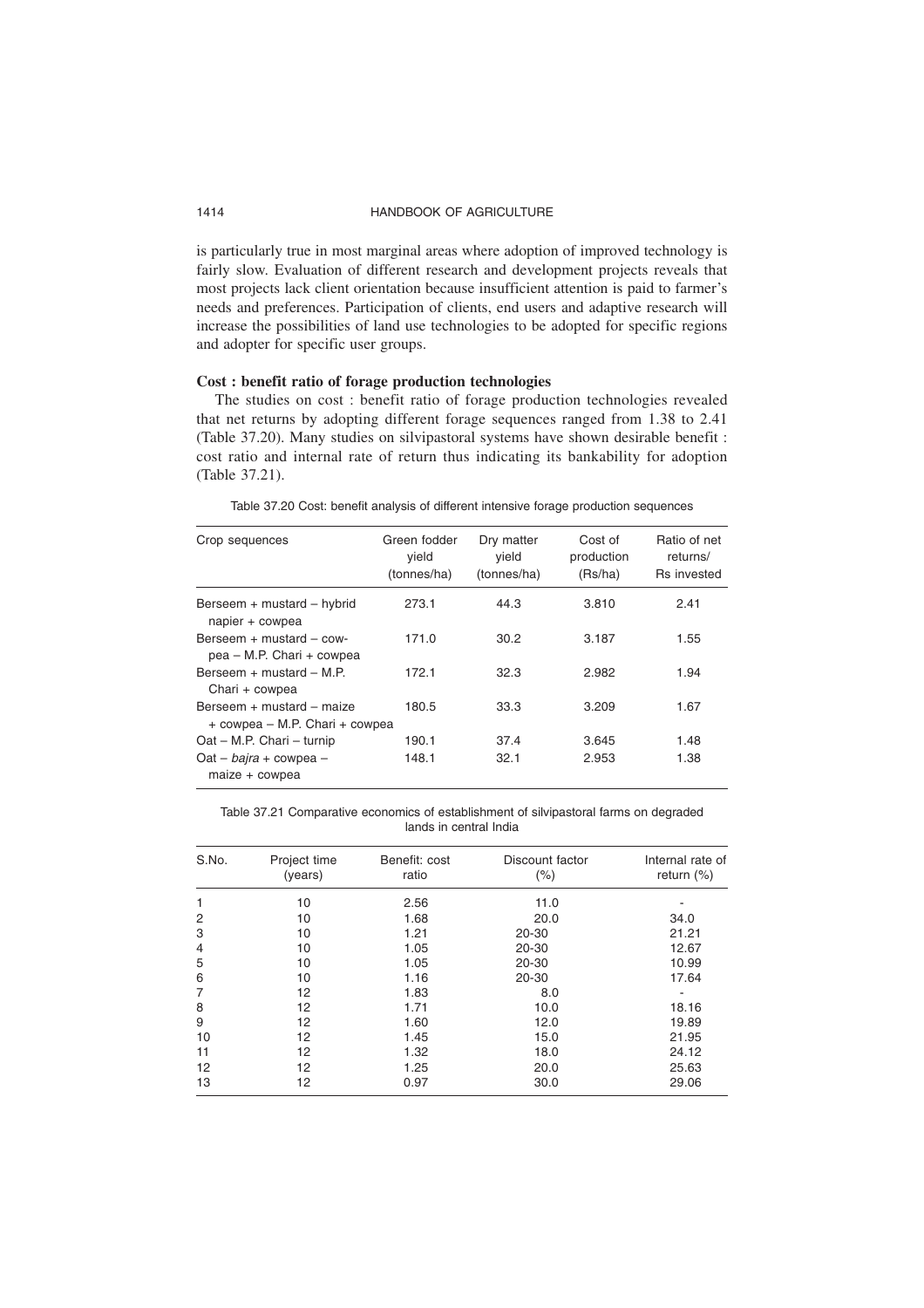#### **Ecological economics**

Value of vegetation in carbon sequestration cannot be underestimated. Due to varied edaphic and vegetation conditions, the land productivity improved and the *in situ* grazing although complicates measurements but edaphic enrichments do add to the value of organic matter in soil are bonus and sustainability imperatives. The economicimplications can be understood in terms of sustainability of nutrient transfer and ecological economics in its temporal and spatial dimensions. Many of the fodder and grassland related technologies prove highly positive on the ecological economics test scales.

Such evaluation studies indicate the economic soundness of these technologies. However, it could be improved further by inclusion of intangible benefits/costs. The inclusion of important parameters/ indicators in arriving the economic imperatives, viz. oxygen production/ carbon sequestration, edaphic enrichments conversion to animal protein, recycling of water, microclimatic modification, hydrologic cycle–base flow and water surplus irrigation adds a new dimension and the impact could be evaluated in totality.

#### **Meeting the challenge**

and waterlogging.

The increasing demand for livestock products requires improved livestock and their productivity. Under the present land use options driven by growing human population, additional cropland area for forage production is not likely to be available. Thus, newer avenues have to be searched for meeting this challenge of bridging the gap in demand and supply. The areas and potentials are presented in Table 37. 22.

Table 37.22 Niches with possibilities for improved fodder production utilizing improved technologies and policy support

| Areas which could be exploited                                                                                                                                                                                                                                                                                                                                                                                                                                                                                                                                        | Potential increase in production                                                                                                                                                                                                                                                                                                                                                                                                                                                                                                                                                                                                                |
|-----------------------------------------------------------------------------------------------------------------------------------------------------------------------------------------------------------------------------------------------------------------------------------------------------------------------------------------------------------------------------------------------------------------------------------------------------------------------------------------------------------------------------------------------------------------------|-------------------------------------------------------------------------------------------------------------------------------------------------------------------------------------------------------------------------------------------------------------------------------------------------------------------------------------------------------------------------------------------------------------------------------------------------------------------------------------------------------------------------------------------------------------------------------------------------------------------------------------------------|
| Bringing larger areas under joint forest<br>management (JFM):<br>About 10.25 million ha of forest area<br>is currently under JFM programmes in<br>the country being managed by the<br>communities, after the government<br>notification in 1990. This trend is likely to<br>continue in the coming years. Enhanced<br>fodder and fuelwood availability is reported<br>from these communities from different<br>parts of the country where these<br>programmes are in operation. Currently, a<br>dry grass production of 1-2 tonnes/ha is<br>estimated is these areas. | -Assuming the trend in expansion of area<br>under JFM continues, the area could be<br>expected to increase by at least 15 million<br>ha in the next 25 years. With participatory<br>management and better technical support,<br>a dry grass production of 4 tonnes/ha can<br>be achieved. This will add about 60 million<br>tonnes of dry fodder each year.<br>-Establishment of agro-ecologically suitable<br>silvi-pastoral systems in these forest areas<br>will be beneficial both environmentally and<br>economically. The involvement of<br>communities and the modes of usufruct<br>sharing also augurs positively for social<br>equity. |
| Treatment of culturable wastelands and<br>area under problem soils :<br>About 13.94 million ha of the area in the<br>country is under culturable wastes and an-<br>other 11 million ha is classified as problem<br>soils being plagued with salinity, alkalinity                                                                                                                                                                                                                                                                                                      | Appropriate technologies available if pro-<br>moted during the efforts to regenerate these<br>areas will enhance fodder production and<br>also contribute to environmental regenera-<br>tion and sustainability. Treatment of these<br>land classes say even on about 15 million                                                                                                                                                                                                                                                                                                                                                                |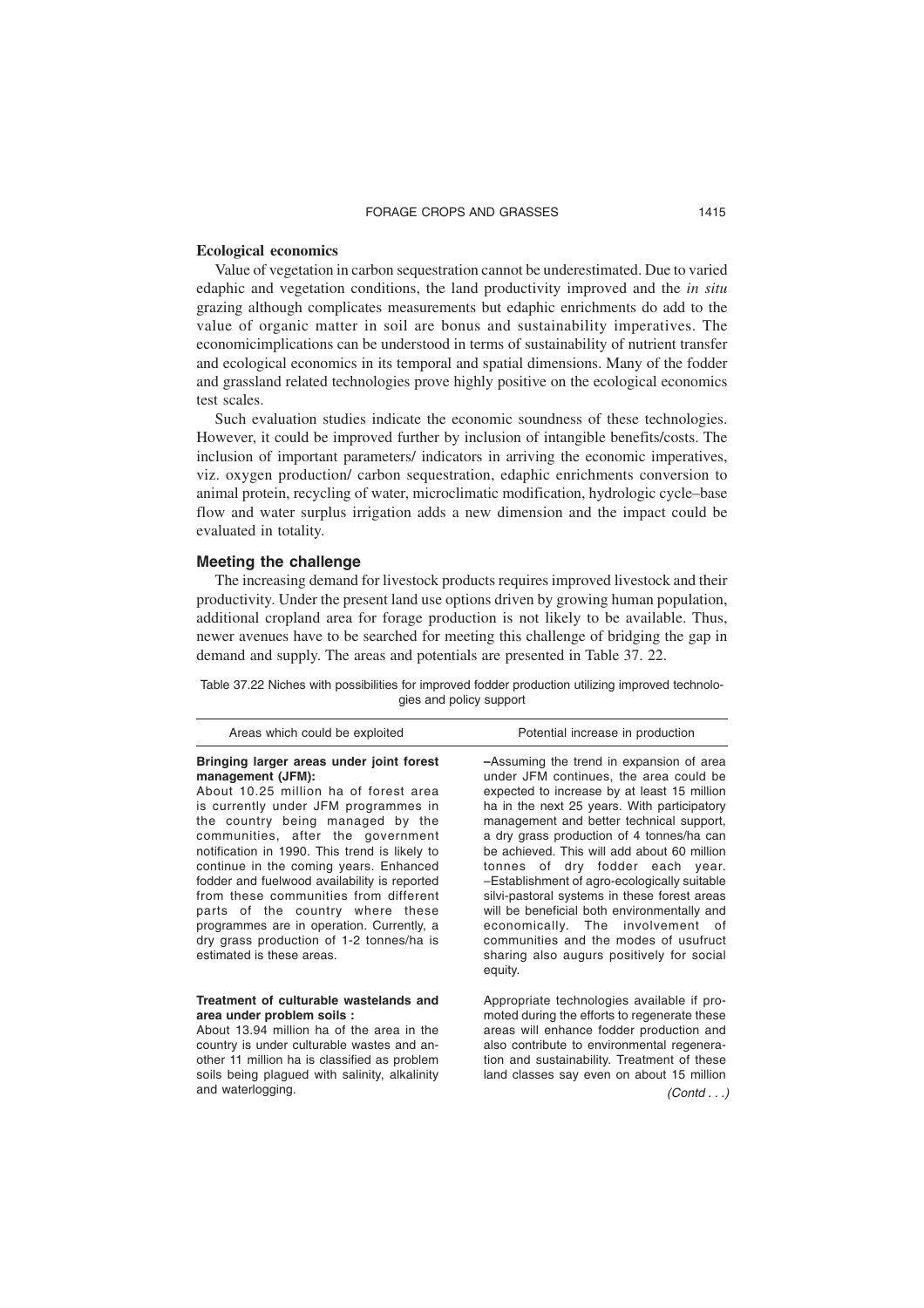(Table 37.22 concluded)

| Areas which could be exploited                                                                                                                                                                                                                                                                                                                                                                                                    | Potential increase in production                                                                                                                                                                                                                                                                                                                                                                                                                               |
|-----------------------------------------------------------------------------------------------------------------------------------------------------------------------------------------------------------------------------------------------------------------------------------------------------------------------------------------------------------------------------------------------------------------------------------|----------------------------------------------------------------------------------------------------------------------------------------------------------------------------------------------------------------------------------------------------------------------------------------------------------------------------------------------------------------------------------------------------------------------------------------------------------------|
|                                                                                                                                                                                                                                                                                                                                                                                                                                   | ha with improved silvi-pastoral systems will<br>result in an annual fodder production of 90<br>million tonnes of dry matter/annum.                                                                                                                                                                                                                                                                                                                             |
| Promotion of intensive/improved fodder<br>production technologies in cultivated fod-<br>der areas:<br>The area under fodder crops is reported to<br>be static for the last 2-3 decades.                                                                                                                                                                                                                                           | Even if improved technologies are adopted<br>only in the area currently under fodder culti-<br>vation, the production can be at least dou-<br>bled. An increase in green fodder produc-<br>tion to the tune of 300-350 million tonnes/<br>annum is possible.                                                                                                                                                                                                   |
| Scientific utilization of traditional pas-<br>tures:<br>About 2.59 million ha is under pastures in<br>Western India in the states of Gujarat and<br>Rajasthan. In Himachal Pradesh, it is about<br>1.2 million ha, accounting for 35.5% of the<br>total area in the state. These are especially<br>important for the landless livestock keepers,<br>whose livelihoods depend on the health and<br>productivity of these pastures. | -If the fodder production from these pastures<br>can be doubled using improved technologies<br>and grazing management, there can be an<br>addition of 36 million tonnes of fodder from<br>these areas.<br>-Regulating grazing in tune with the capaci-<br>ties will ensure the sustainability of these<br>pastures.<br>- There is a need to upgrade information on<br>grazing lands and grazing resources with the<br>help of remote sensing and GIS approach. |

Table 37.23 Strategies for improving the efficiency of fodder supplies

| Strategy                                                                                                                                                                                                                                                                                                                                                                                                                                                                  | Anticipated impact                                                                                                                                                                                                                                                                                                                                                                                                         |
|---------------------------------------------------------------------------------------------------------------------------------------------------------------------------------------------------------------------------------------------------------------------------------------------------------------------------------------------------------------------------------------------------------------------------------------------------------------------------|----------------------------------------------------------------------------------------------------------------------------------------------------------------------------------------------------------------------------------------------------------------------------------------------------------------------------------------------------------------------------------------------------------------------------|
| Establishment of fodder banks - This should<br>be the strategy for drought-and flood-prone<br>areas of the country and should aim at<br>transporting economically baled dry fodder<br>from surplus areas in view of the fact 8 major<br>river valleys spread over 40 million ha in the<br>country and 40 million population is affected<br>by floods annually and 74 districts in the<br>country in 14 states and 86 million people<br>are affected annually by droughts. | The resource poor livestock owners most<br>often lose their livestock due to the fodder<br>scarcity caused by these natural disasters.<br>Establishment of fodder banks will serve the<br>purpose of easing these scarcities. In<br>addition, the surplus forages produced in<br>other parts of the country, currently wasted<br>will also be efficiently utilized and will<br>contribute to reducing regional imbalances. |
| Conversion of fodder into feed blocks                                                                                                                                                                                                                                                                                                                                                                                                                                     | This will support the initiative of setting up<br>fodder banks and will facilitate the<br>economical transport of fodder from surplus<br>areas.                                                                                                                                                                                                                                                                            |
| Enrichment of straw/stover with urea                                                                                                                                                                                                                                                                                                                                                                                                                                      | This will help in alleviating the nutritional<br>deficiencies to some extent in the absence<br>of availability of adequate quantities of fodder<br>to fulfill the nutritional requirements of the<br>livestock and contribute to increased<br>production and incomes of rural populace.                                                                                                                                    |